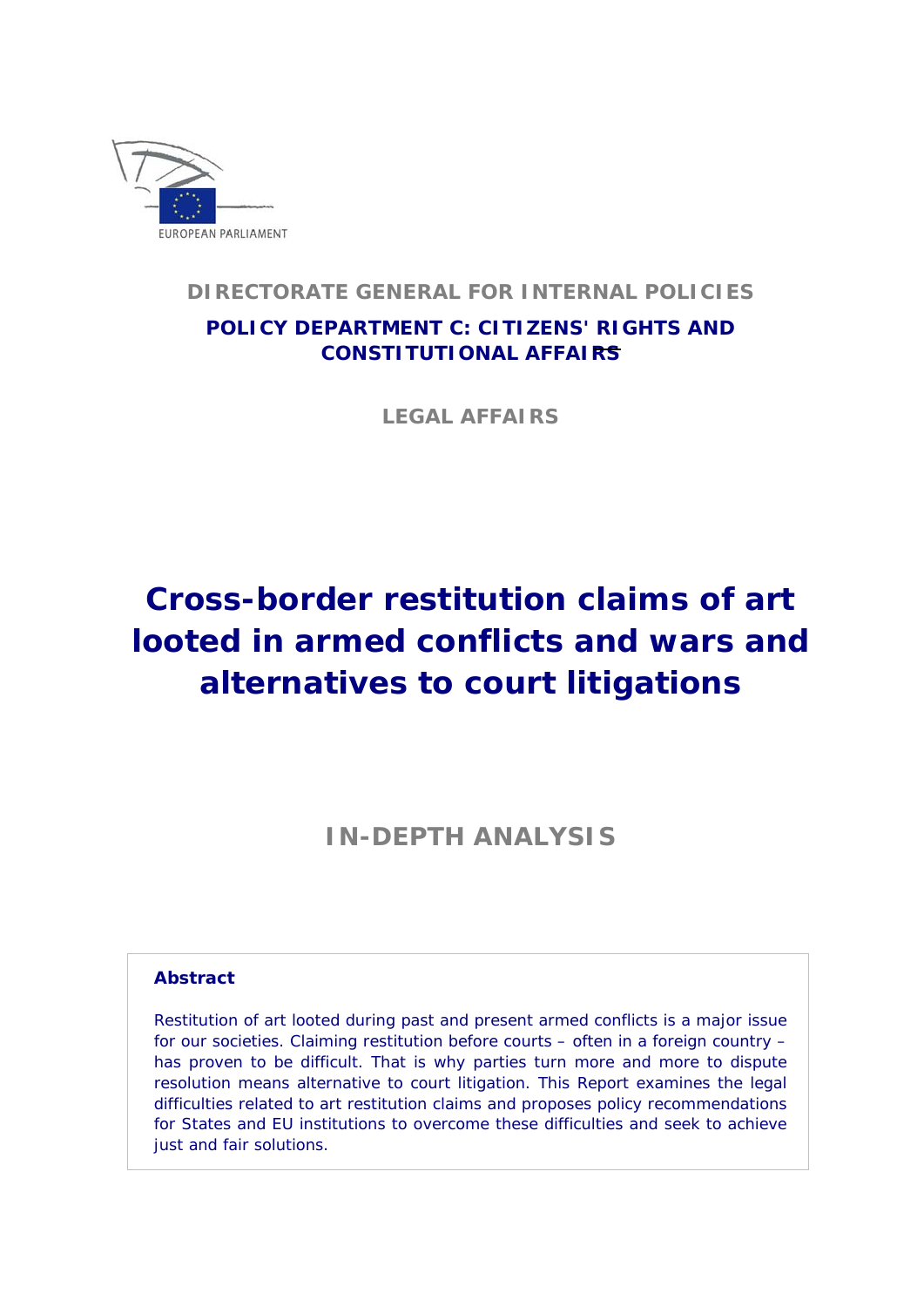#### **DOCUMENT REQUESTED BY THE COMMITTEE ON LEGAL AFFAIRS**

#### **AUTHOR**

Professor Marc-André RENOLD, Director of the Art-Law Centre and Holder of the UNESCO Chair in the international law of Cultural Heritage, University of Geneva with the cooperation of the Art-Law Centre team: Dr. Alessandro Chechi, Ms. Justine Ferland and Mrs. Ece Velioglu-Yildizci.

#### **RESPONSIBLE ADMINISTRATOR**

Policy Department C: Citizens' Rights and Constitutional Affairs European Parliament B-1047 Brussels E-mail: poldep-citizens@ep.europa.eu

#### **LINGUISTIC VERSIONS**

Original: EN

#### **ABOUT THE EDITOR**

Policy Departments provide in-house and external expertise to support EP committees and other parliamentary bodies in shaping legislation and exercising democratic scrutiny.

To contact the Policy Department or to subscribe to its monthly newsletter please write to: poldep-citizens@ep.europa.eu

Manuscript completed in April 2016. © European Parliament, Brussels, 20xx.

This document is available on the Internet at: http://www.europarl.europa.eu/studies

#### **DISCLAIMER**

The opinions expressed in this document are the sole responsibility of the author and do not necessarily represent the official position of the European Parliament.

Reproduction and translation for non-commercial purposes are authorised, provided the source is acknowledged and the publisher is given prior notice and sent a copy.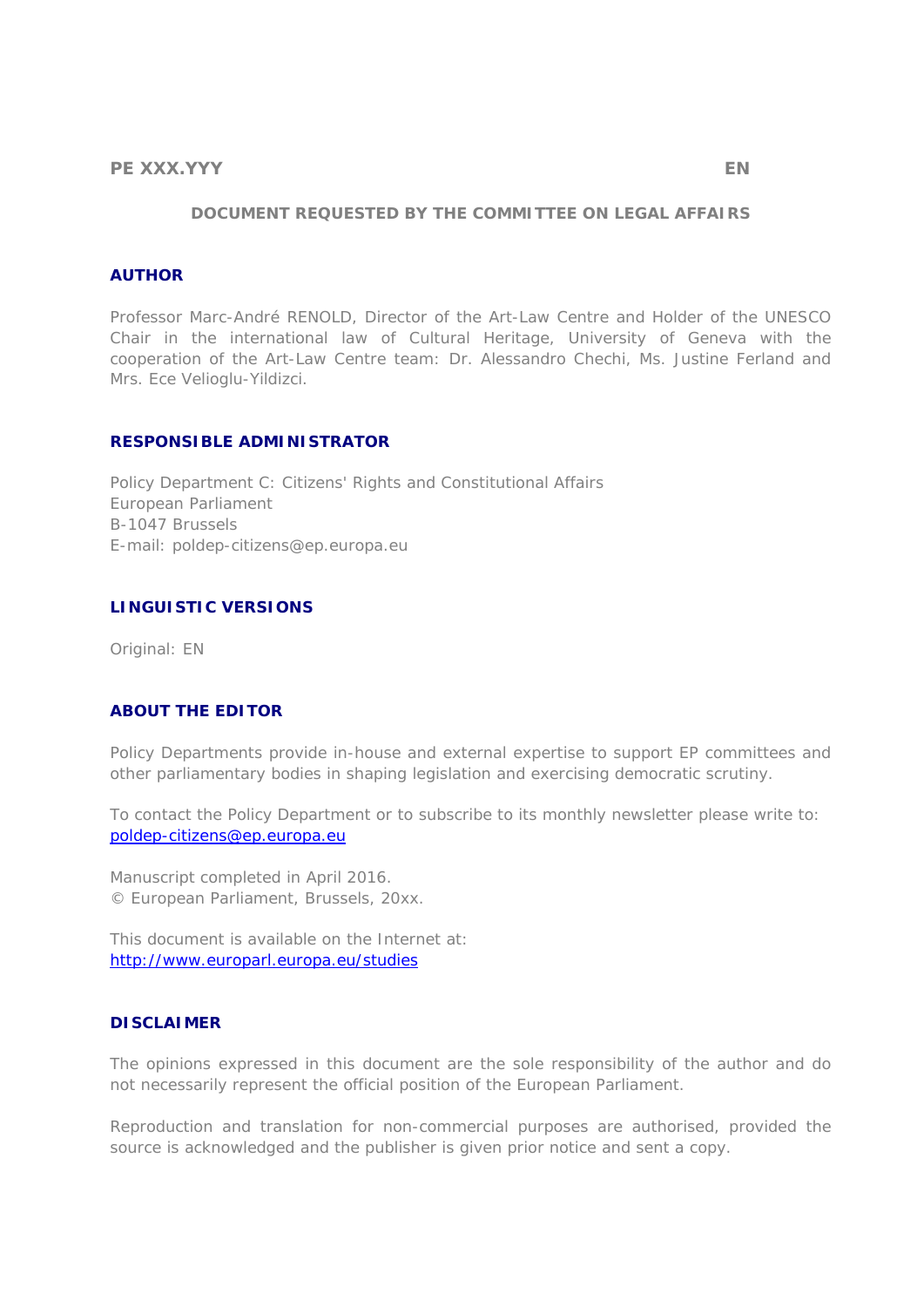# **CONTENTS**

| <b>Contents</b><br>3 |                                                                                         |          |  |
|----------------------|-----------------------------------------------------------------------------------------|----------|--|
|                      | <b>LIST OF ABBREVIATIONS</b>                                                            | 5        |  |
|                      | <b>GENERAL INFORMATION</b>                                                              | 6        |  |
| 1.                   | <b>LEGAL BASES OF CLAIMS FOR THE RESTITUTION OF LOOTED ART IN</b><br><b>EUROPE</b><br>7 |          |  |
|                      | 1.1. Historical Perspective                                                             | 7        |  |
|                      | 1.2. International Law                                                                  | 8        |  |
|                      | <b>Prohibition and Prevention</b><br>1.2.1.                                             | 9        |  |
|                      | Restitution<br>1.2.2.                                                                   | 10       |  |
|                      | 1.2.3. Conclusion                                                                       | 12       |  |
|                      | 1.3. European Law                                                                       | 13       |  |
|                      | 1.4. National Laws                                                                      | 15       |  |
|                      | Switzerland<br>1.4.1.                                                                   | 15       |  |
|                      | The Netherlands<br>1.4.2.                                                               | 16       |  |
|                      | 1.4.3.<br>Canada                                                                        | 17       |  |
|                      | 1.5. Soft Law                                                                           | 17       |  |
|                      | 1.5.1. Looting in general<br>Restitution of art looted during the WWII<br>1.5.2.        | 18<br>18 |  |
|                      | 1.6. Conclusion                                                                         | 20       |  |
| 2.                   | LEGAL DIFFICULTIES RELATING TO RESTITUTION CLAIMS                                       | 21       |  |
|                      | 2.1. The Notion of "Looted Art"                                                         | 21       |  |
|                      | The notion of art<br>2.1.1.                                                             | 21       |  |
|                      | 2.1.2.<br>Looting vs forced sale                                                        | 21       |  |
|                      | 2.2. Statutes of Limitations and Legal Certainty                                        | 23       |  |
|                      | 2.3. Conflict of Law and of Jurisdiction                                                | 24       |  |
|                      | 2.4. Burden of Proof and Good Faith                                                     | 26       |  |
|                      | Proof of past ownership<br>2.4.1.                                                       | 26       |  |
|                      | Proof of looting<br>2.4.2.                                                              | 28       |  |
|                      | Good title: the good faith argument<br>2.4.3.                                           | 28       |  |
|                      | 2.5. Anti-Seizure Legislation                                                           | 29       |  |
| 3.                   | <b>IMPORTANCE AND DIFFICULTIES OF PROVENANCE RESEARCH</b>                               | 31       |  |
|                      | 3.1. Researching the Provenance                                                         | 31       |  |
|                      | 3.2. Importance of Provenance Research                                                  | 31       |  |
|                      | 3.3. Difficulties of Provenance Research                                                | 33       |  |
| 4.                   | <b>RESOLUTION OF DISPUTES THROUGH COURTS AND ALTERNATIVE</b><br><b>MEANS</b>            | 34       |  |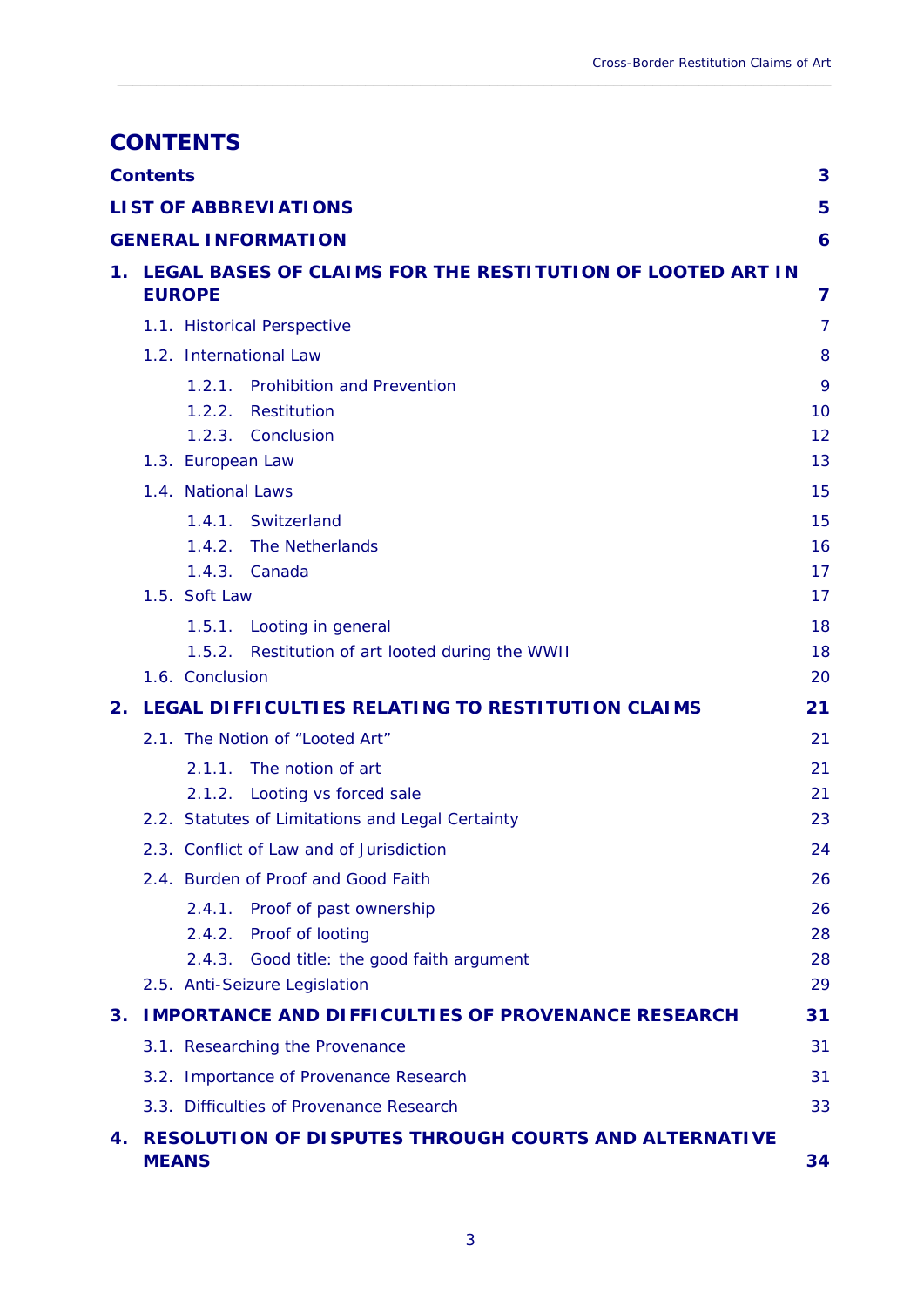|               | 4.1. Resolution through Courts                                                                                        | 34 |  |
|---------------|-----------------------------------------------------------------------------------------------------------------------|----|--|
|               | 4.2. Resolution through Alternative Means                                                                             | 35 |  |
|               | 4.3. Fair and Just Solutions to Looted Art Disputes                                                                   | 38 |  |
| 5.            | <b>POLICY RECOMMENDATIONS</b>                                                                                         | 41 |  |
|               | 5.1. General Considerations                                                                                           | 41 |  |
|               | 5.2. Uniformity of Solutions with a Common New Conflict of Laws Rule, Valid both for<br>Private and Public Law Claims | 41 |  |
|               | 5.3. Uniformity of Standards and Legislations                                                                         | 42 |  |
|               | 5.4. The Setting Up of an International Platform/Advisory Body                                                        | 42 |  |
| 6.            | <b>REFERENCES</b>                                                                                                     | 44 |  |
| 50<br>Annexes |                                                                                                                       |    |  |
|               |                                                                                                                       |    |  |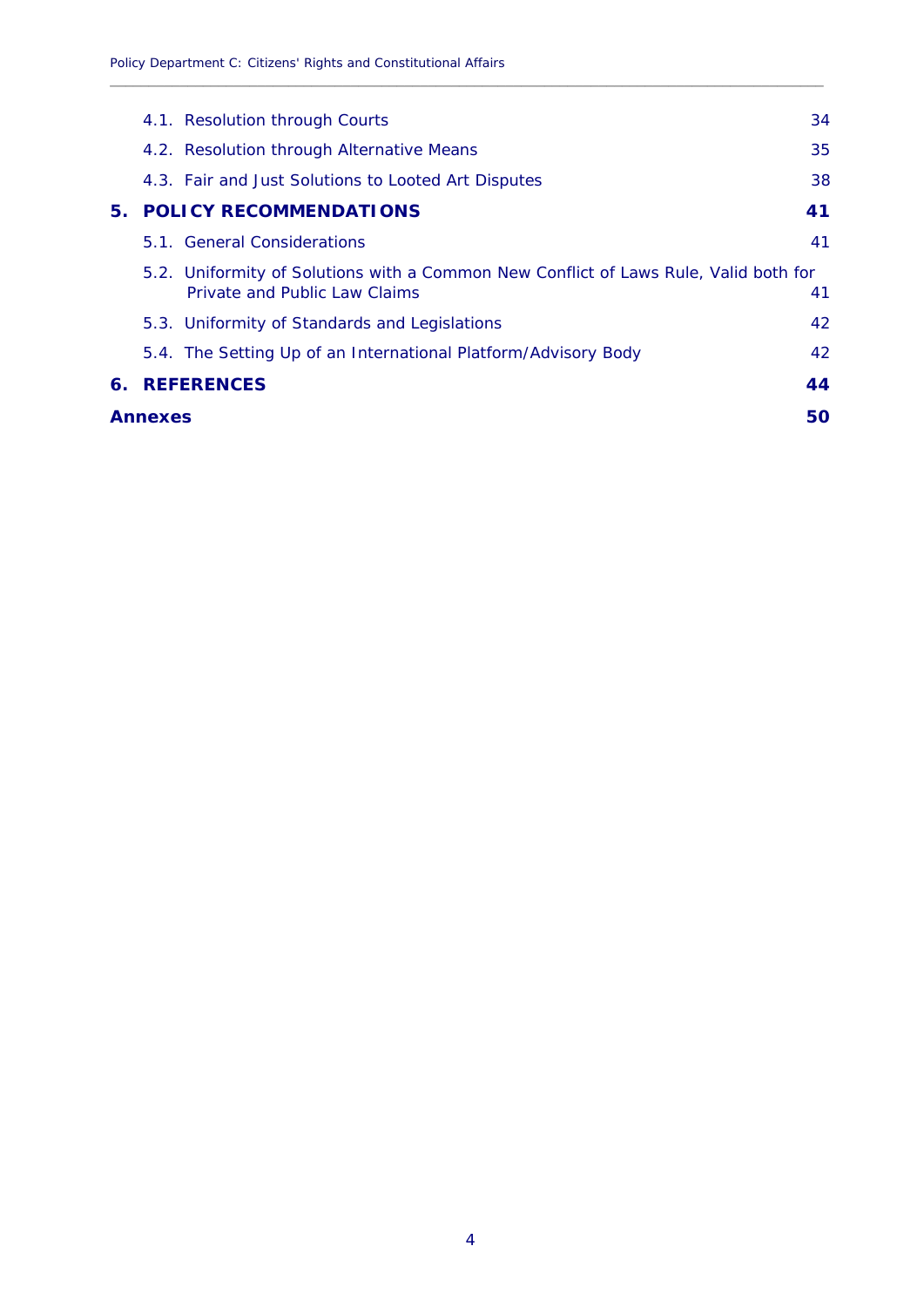# **LIST OF ABBREVIATIONS**

|             | <b>AAMD</b> Association of Art Museum Directors                                |
|-------------|--------------------------------------------------------------------------------|
|             | <b>ADR</b> Alternative Dispute Resolution                                      |
| <b>ICOM</b> | <b>International Council of Museums</b>                                        |
| <b>ILA</b>  | International Law Association                                                  |
|             | <b>CoE</b> Council of Europe                                                   |
|             | <b>EFTA</b> European Free Trade Association                                    |
| <b>MOMA</b> | Museum of Modern Art, New York                                                 |
|             | <b>MNR</b> Musées Nationaux Récupération, France                               |
| <b>TFEU</b> | Treaty on the Functioning of the European Union                                |
| <b>UN</b>   | <b>United Nations</b>                                                          |
|             | <b>UNODC</b> United Nations Office on Drugs and Crime                          |
|             | <b>UNESCO</b> United Nations Educational, Scientific and Cultural Organization |
|             | <b>UNIDROIT</b> International Institute for the Unification of Private Law     |
|             | <b>UNITAR</b> United Nations Institute for Training and Research               |
|             | <b>WIPO</b> World International Property Organization                          |
| <b>WWII</b> | Second World War                                                               |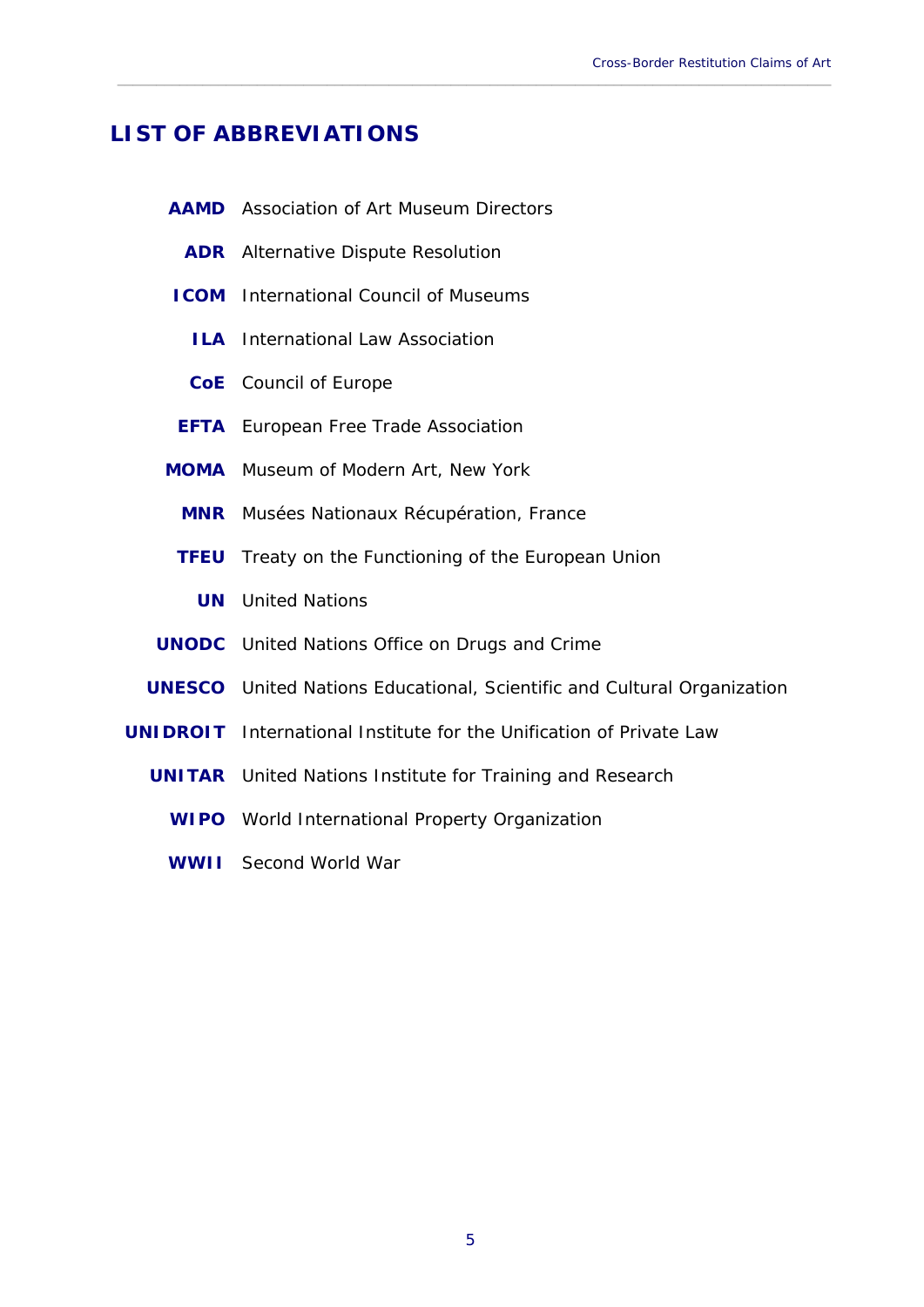# **GENERAL INFORMATION**

#### **KEY FINDINGS**

- The reaction of States to transnational restitution claims of art looted in armed conflicts and wars is **very diverse** in light of how the different interests are taken into consideration.
- The **international instruments** applicable to the looting of cultural property in armed conflicts appear **sufficient**, both on the **prevention** and the **reparation/restitution** sides. As such, there is no need to add any additional international norm. However, existing rules need to be promptly **implemented** at the **national level** through effective legislative and administrative measures.
- Claimants involved in cross-border restitution cases face **multiple legal obstacles**, such as the burden of proving title and that the claimed object has been looted, the expiry of limitation periods, the hurdles posed by the conflicts of law and/or jurisdiction often arising in international cases, and the applicability of anti-seizure legislation in some States.
- The procedural hurdles that bar lawsuits and the shortcomings of court litigation make **alternative dispute resolution (ADR) means** and the possible **original associated solutions** more appealing.
- Many European States and museums have created **provenance research programs or commissions** to ensure that they do not possess any looted object in their collections. However, the experience shows that collecting institutions have **not yet been able** to **overcome the limits** of said provenance research and hence to identify looted materials.
- **Uniformity** seems to be the most urgent matter to ensure the restitution of art looted in armed conflicts. This uniformity can be reached either at the level of the **determination of the applicable law**, or at the level of national standards and legislations through **the implementation of the international conventions and their protocols**.
- It would also be advisable to set up some form of **body at the EU level** in charge with proposing **long term solutions** and/or **giving its advice** in specific cases.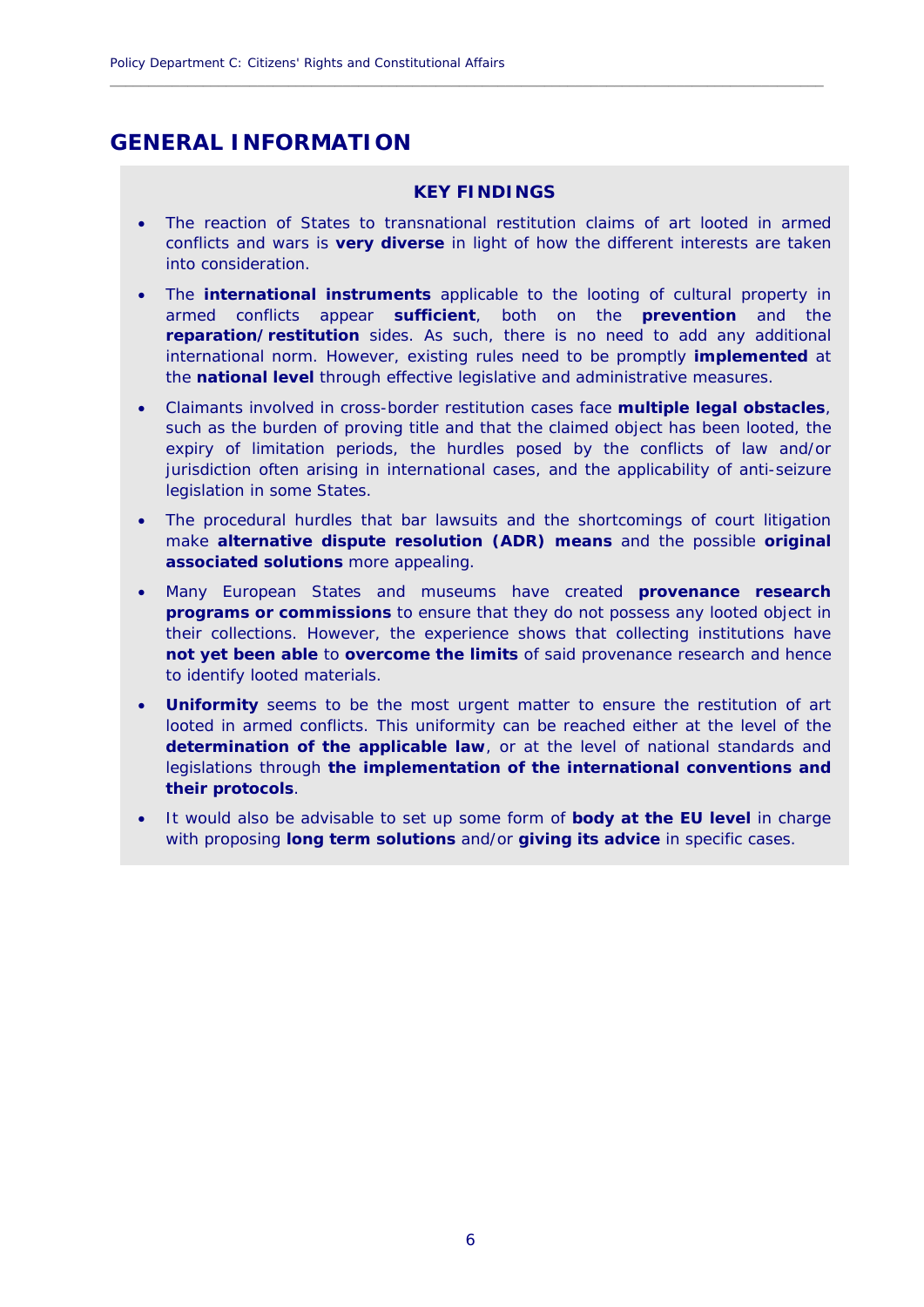# **1. LEGAL BASES OF CLAIMS FOR THE RESTITUTION1 OF LOOTED ART IN EUROPE**

\_\_\_\_\_\_\_\_\_\_\_\_\_\_\_\_\_\_\_\_\_\_\_\_\_\_\_\_\_\_\_\_\_\_\_\_\_\_\_\_\_\_\_\_\_\_\_\_\_\_\_\_\_\_\_\_\_\_\_\_\_\_\_\_\_\_\_\_\_\_\_\_\_\_\_\_\_\_\_\_\_\_\_\_\_\_\_\_\_\_\_\_

# **1.1. Historical Perspective**

Wars and plunder have gone hand in hand throughout history. For a very long time, no particular rule of international law prevented armies from taking the property of enemies or destroying it after their defeat. On the contrary, the taking was generally recognized as "right to booty" (*jus praedae*).2 Examples of art looted during wars date back to antiquity.3 As Toman recalls, "the appropriation of a nation's art treasures has always been regarded as a trophy of war which adds to the glory of the victor and the humiliation of the vanquished".4

It was only by the end of the nineteenth century that provisions protecting the enemy's property, including cultural property, found their place in international conventions codifying the laws and customs of war.<sup>5</sup> Article 56 of the Hague Regulations<sup>6</sup> prohibited explicitly "[a]ll seizure of, destruction or wilful damage done to institutions [dedicated to religion, charity and education, the arts and sciences], historic monuments, works of art and science" on occupied territory.

The Hague Regulations were, however, completely ignored during the Second World War (WWII), "which saw not only the destruction of cultural property but also the systematic pillage of the occupied territories"<sup>7</sup> by the the Nazi regime, which is considered to have undertaken the greatest displacement and plunder of paintings of all times. $8$ 

The restitution of art looted during WWII is now not only a matter for specialists, but also a general public concern. This is not only due to films such as "Monuments Men" (2014) and "Woman in Gold" (2015). The question of the restitution of Nazi looted art remains a highly relevant topic because it is in this context that the most inventive and courageous initiatives have been developed by States, collecting institutions and art trade businesses to deal with the claims of the victims (and the heirs) of Nazi looting.

<u>.</u>

<sup>&</sup>lt;sup>1</sup> The terms "restitution" and "return" will be used interchangeably in the present Report. Note, however, the distinction proposed by Kowalski: the remedy of restitution concerns wartime plunder, theft, the violation of national laws vesting ownership of cultural objects in the State and all transfers based on immoral laws in force at the time of the deprivation; return involves claims for cultural objects taken away by colonial powers or illicitly exported (KOWALSKI W Wojciech, "Types of Claims for Recovery of Lost Cultural Property", Museum, 2004, 85-102). Note also that, regarding illicit traffic in times of peace, the UNIDROIT 1995 Convention, discussed later in this Report, has very clearly distinguished the *restitution* of stolen cultural objects from the *return* of illicitly exported cultural objects.

<sup>2</sup> TOMAN Jiri, *The Protection of Cultural Property in the Event of Armed Conflict*, Dartmouth, Aldershot, 1996, 3.

<sup>3</sup> GREENFIELD Jeanette, "The Spoils of War", in SIMPSON Elizabeth (ed.), *The Spoils of War*, New York: Harry N. Abrams, 1997, 34-38.

<sup>4</sup> TOMAN, supra note 2, 337.

<sup>5</sup> Two international peace conferences took place in The Hague in 1899 and 1907. The rules adopted in the first conference (Convention II on the Laws and Customs of War on Land) were revised in the second one (Convention IV respecting the Laws and Customs of War on Land and its annexed regulations). See TOMAN, supra note 2, 10-13; Roger O'KEEFE, *The Protection of Cultural Property in Armed Conflict*, Cambridge, Cambridge University Press, 2010, 22-34.<br><sup>6</sup> Regulations Respecting the Laws and Customs of War on Land annexed to Hague Convention (IV)

Respecting the Laws and Customs of War on Land of 1907.

<sup>7</sup> TOMAN, supra note 2, 337.

<sup>8</sup> GREENFIELD, supra note 3, 38.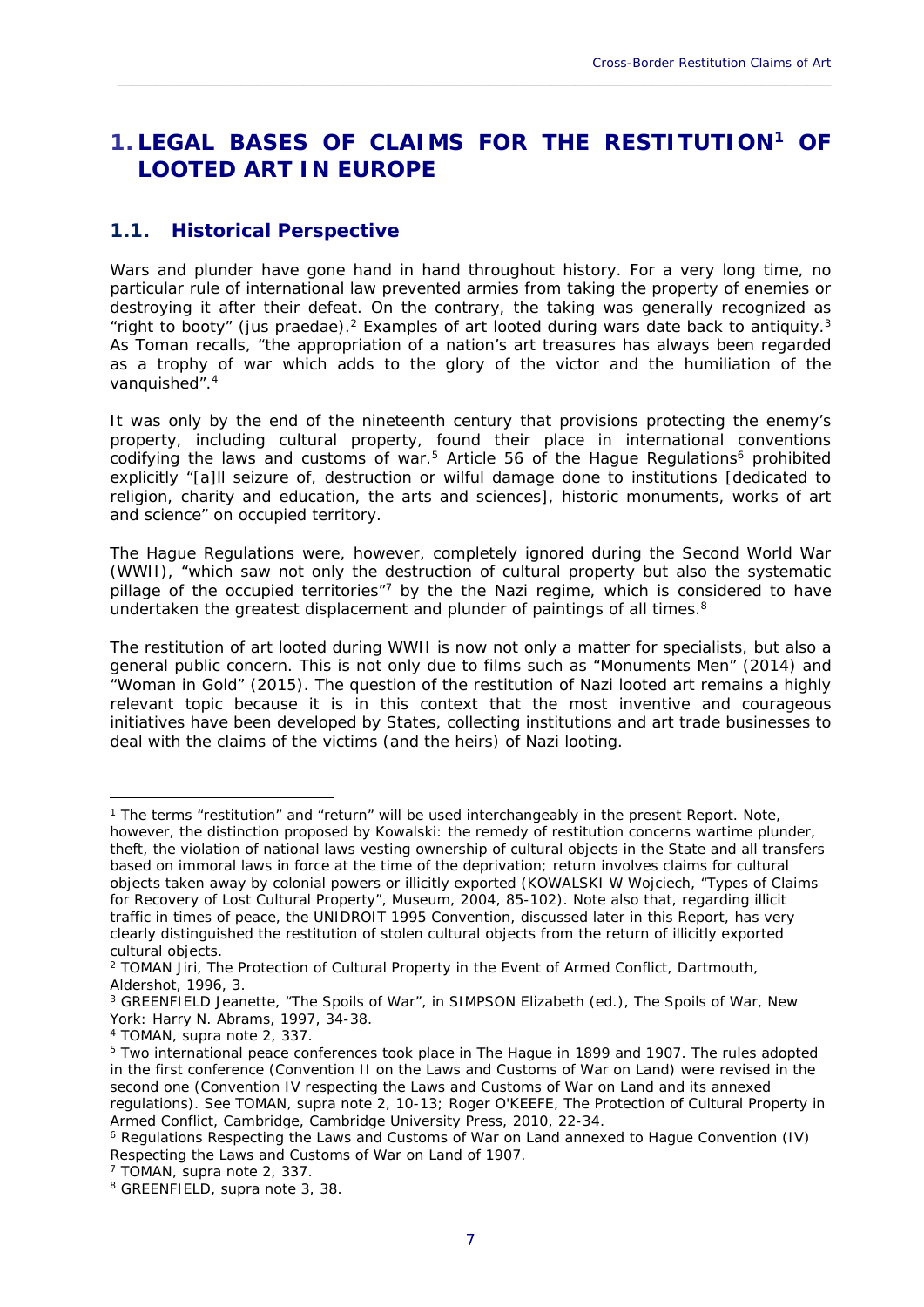Recent conflicts, such as the wars in Iraq and Syria, show that the problem of looting is far from concerning only last century's world conflicts. UNITAR has reported that since the beginning of the conflicts, looting at certain Syrian archaeological sites has dramatically increased.9 It is important to consider that the main threat in conflicts has "shifted from the destruction of immovables and their contents during attack to the plunder of archaeological sites and museums".10 The latest additional concern is that looting is used to finance terrorism<sup>11</sup>

**\_\_\_\_\_\_\_\_\_\_\_\_\_\_\_\_\_\_\_\_\_\_\_\_\_\_\_\_\_\_\_\_\_\_\_\_\_\_\_\_\_\_\_\_\_\_\_\_\_\_\_\_\_\_\_\_\_\_\_\_\_\_\_\_\_\_\_\_\_\_\_\_\_\_\_\_\_\_\_\_\_\_\_\_\_\_\_\_\_\_\_\_**

The first Chapter of this Report addresses two key themes: the **prohibition** and **prevention** of the looting of cultural objects in armed conflicts on the one hand and the **restitution** of looted objects on the other hand. It does so by examining the responses to these problems at the levels of international law (1.2.) and European law (1.3.), and by exploring the efforts deployed by a number of selected States (1.4.) and the developments at the level of soft law (1.5.).

### **1.2. International Law**

The nature and extent of the Nazi art looting and the massive destruction of cultural property during WWII led to the adoption of the first international convention dedicated exclusively to the protection of cultural property: the 1954 Hague Convention for the Protection of Cultural Property in the Event of Armed Conflicts (the Hague Convention).<sup>12</sup> The drafting of the Hague Convention was heavily influenced by the principles embodied in the 1943 London Declaration.<sup>13</sup> This Declaration publicized the extent of Nazi plunder and warned Axis States and neutral nations that the Allies intended "to do their utmost to defeat the methods of dispossession practiced by the" Nazis. In particular, the Allies declared "invalid any transfers of, or dealings with property, rights and interests of any description whatsoever which are, or have been, situated in the territories which have come under the occupation or control, direct or indirect of the Governments with which they are at war". However, the London Declaration did not introduce new international law obligations, it merely reiterated the prohibitions set forth in the Hague Regulations.

The Hague Convention was adopted together with the Protocol for the Protection of Cultural Property in the Event of Armed Conflict (First Protocol).14 This regulates the circulation of cultural property in time of war, by contemplating obligations for occupying powers to prevent and avoid any export of cultural objects from occupied territories and, in the event that such export would occur, to provide for their return.

More recently, the Hague Convention was completed by the Second Protocol to the Hague Convention for the Protection of Cultural Property in the Event of Armed Conflict (Second Protocol) of 1999.<sup>15</sup> The adoption of the Second Protocol was deemed necessary to reinforce the protection system of the Hague Convention as a result of the disastrous

<sup>9 &</sup>quot;Satellite-Based Damage Assessment to Cultural Heritage Sites in Syria" (2014), https://www.unitar.org/unosat/chs-syria.

<sup>10</sup> O'KEEFE, supra note 5, 132.

<sup>11</sup> See UN Security Council Resolution 2199 (2015) of 12 February 2015, Art. 16, which states: "ISIL, ANF and other individuals, groups, undertakings and entities associated with Al-Qaida, are generating income from engaging directly or indirectly in the looting and smuggling of cultural heritage items from archaeological sites, museums, libraries, archives, and other sites in Iraq and Syria". 12 14 May 1954, 249 UNTS 240.

<sup>&</sup>lt;sup>13</sup> Declaration of the Allied Nations against Acts of Dispossession Committed in Territories under Enemy Occupation or Control, London, 5 January 1943, 1943, 8 Department of State Bulletin 21. 14 14 May 1954, 249 UNTS 358.

<sup>15 26</sup> March 1999, 38 ILM 769 (1999).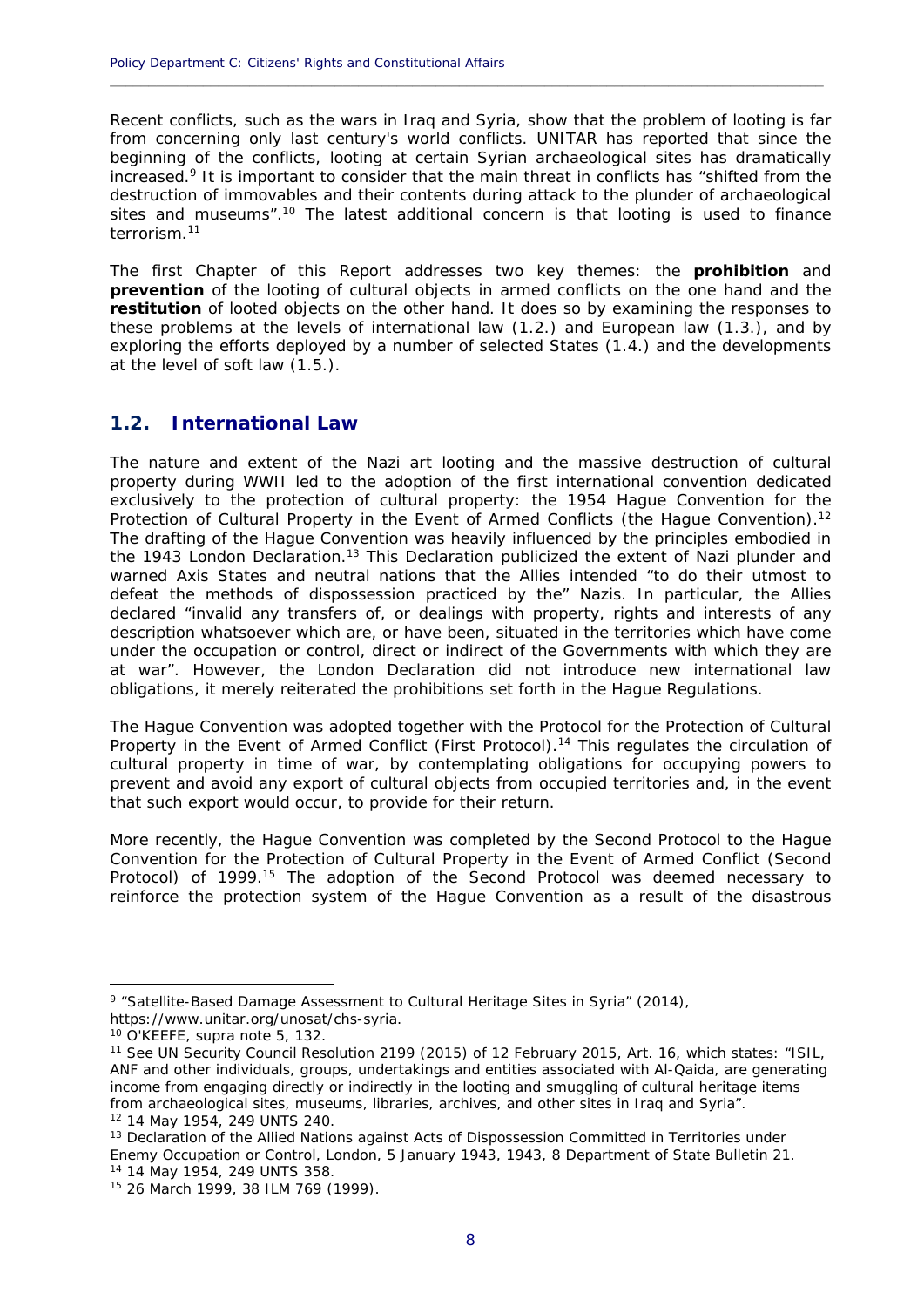cultural losses undergone, for instance, by Cyprus following the Turkish invasion of 1974, Croatia and Bosnia during the Balkan war, and Iraq and Kuwait during the First Gulf War.16

\_\_\_\_\_\_\_\_\_\_\_\_\_\_\_\_\_\_\_\_\_\_\_\_\_\_\_\_\_\_\_\_\_\_\_\_\_\_\_\_\_\_\_\_\_\_\_\_\_\_\_\_\_\_\_\_\_\_\_\_\_\_\_\_\_\_\_\_\_\_\_\_\_\_\_\_\_\_\_\_\_\_\_\_\_\_\_\_\_\_\_\_

The Hague Convention and its two Protocols constitute the main specific body of international law applicable to the protection of cultural property in armed conflicts. However, other international instruments contain provisions applicable to the looting of art during armed conflicts, such as the UNESCO Convention on the Means of Prohibiting and Preventing the Illicit Import, Export and Transfer of Ownership of Cultural Property (1970 UNESCO Convention),17 and a number of resolutions of the United Nations (UN) Security Council and General Assembly (see the next Section).

#### 1.2.1. Prohibition and Prevention

The Hague Convention establishes that the theft, pillage, or misappropriation of works of art and other items of public or private cultural assets in the course of armed conflicts is unlawful. Consequently, Article 4 provides for the obligation of respect for cultural property. According to this provision, State Parties must "prohibit, prevent and, if necessary, put a stop to any form of **theft, pillage or misappropriation** of, and any acts of vandalism directed against, cultural property"18 and to "refrain from requisitioning" such property situated in the territory of another state party. It is important to underline that under this provision the occupying State has more than an obligation to refrain from such acts: it should also take all measures to restore the public order by putting a stop to the commission of such acts by, for instance, the local population or the opposing armed forces.19 Similarly, the First Protocol obliges State Parties to prevent the **export** of cultural property from a territory occupied by them (Article 1).

The Second Protocol obliges the State Parties not only to prevent but also to prohibit "any **illicit export, other removal or transfer of ownership** of cultural property" in relation to an occupied territory (Article  $9(1)(a)$ ).<sup>20</sup> Furthermore, Article 15(1)(e) of the Second Protocol strengthens Article 4 of the Hague Convention by establishing that "theft, pillage or misappropriation of, or acts of vandalism directed against cultural property protected under the Convention" constitute war crimes when committed intentionally.<sup>21</sup> Article 15(2) of the Second Protocol also establishes that States Parties should adopt "such measures as may be necessary to establish as criminal offences under their domestic law" the offences set forth in Article 15 "and to make such offences punishable by appropriate penalties".

The 1970 UNESCO Convention considers illicit the "export and transfer of ownership of cultural property under compulsion arising directly or indirectly from the occupation of a country by a foreign power" (Article 11). This provision supplements the Protocols to the Hague Convention by considering illicit such export and transfer with respect to all Parties to the 1970 UNESCO Convention, and not only the occupying State.<sup>22</sup>

<sup>16</sup> BOYLAN J Patrick, "Implementing the 1954 Hague Convention and Its Protocols: Legal and Practical Implications", February 2006, 3, Working Paper, available at:

https://culturalpolicy.uchicago.edu/implementing-1954-hague-convention-its-protocols-legal-andpractical-implications.

<sup>17 17</sup> November 1970, 823 UNTS 231.

<sup>&</sup>lt;sup>18</sup> This limitation cannot be waived even for reasons of military necessity. TOMAN, supra note 2, 70; O'KEEFE, supra note 5, 133.

<sup>19</sup> O'KEEFE, supra note 5, 133.

<sup>20</sup> TOMAN Jiri, *Cultural Property in War: Improvement in Protection. Commentary on the 1999 Second Protocol to the Hague Convention of 1954 for the Protection of Cultural Property in the Event of Armed Conflict*, Paris, UNESCO Publishing, 2009, 154.<br><sup>21</sup> O'KEEFE, supra note 5, 133. The Second Protocol also makes it an offence to cause intentionally

<sup>&</sup>quot;extensive destruction or appropriation of cultural property" (Art. 15 (1) lit. c).

<sup>22</sup> TOMAN, supra note 20, 156.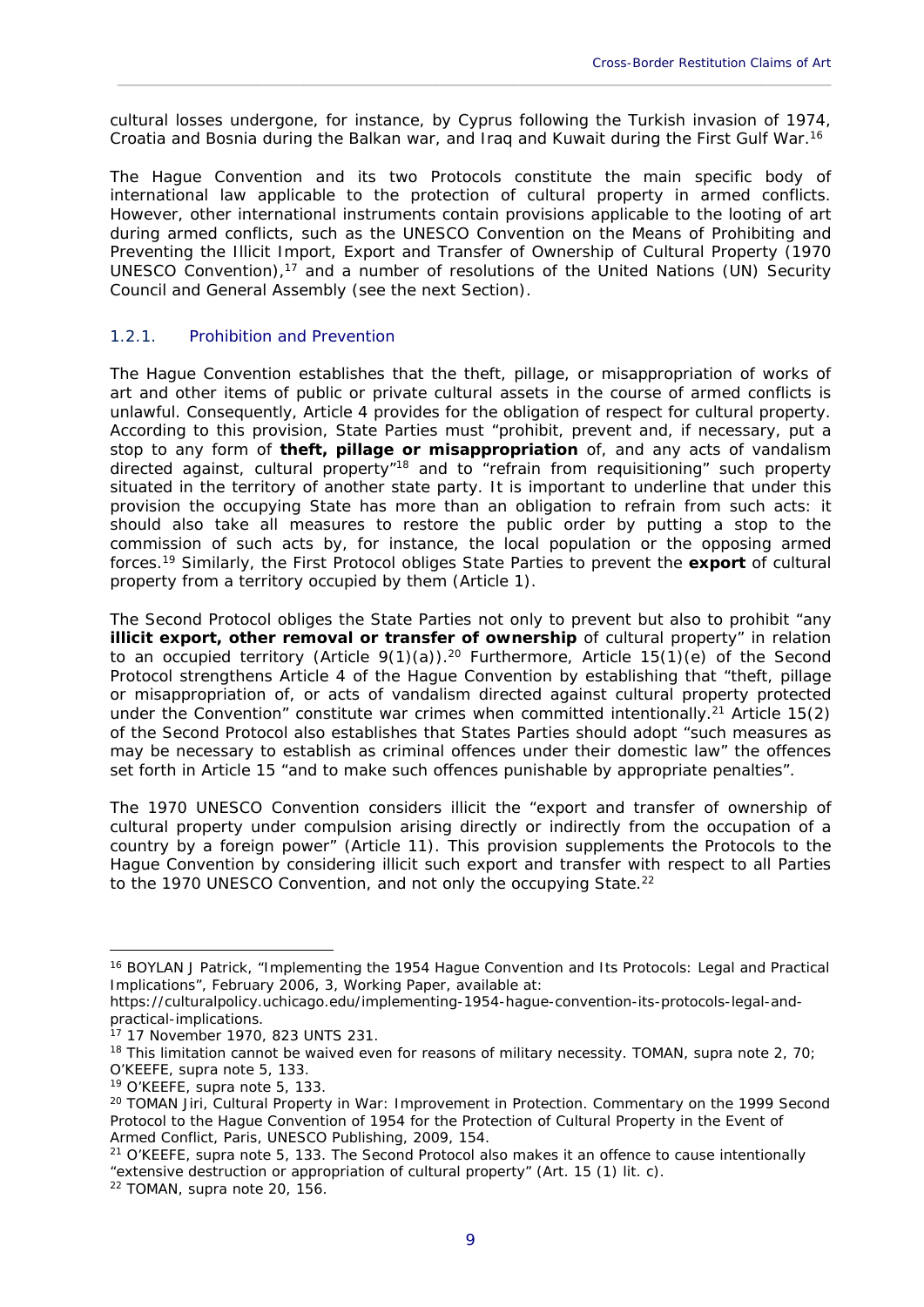With regard to **archaeological excavations**, the illicit removal of archaeological objects from sites is regarded as misappropriation within the meaning of Article 4(3) of the Hague Convention, provided that the law of the occupied State vests ownership of such object in the State, even without physical possession.<sup>23</sup> The Second Protocol further provides that States Parties must prohibit and prevent "any archaeological excavation, save where this is strictly required to safeguard, record or preserve cultural property" in the occupied territory (Article 9(1)(b)).

**\_\_\_\_\_\_\_\_\_\_\_\_\_\_\_\_\_\_\_\_\_\_\_\_\_\_\_\_\_\_\_\_\_\_\_\_\_\_\_\_\_\_\_\_\_\_\_\_\_\_\_\_\_\_\_\_\_\_\_\_\_\_\_\_\_\_\_\_\_\_\_\_\_\_\_\_\_\_\_\_\_\_\_\_\_\_\_\_\_\_\_\_**

As mentioned above (Section 1.2), the UN Security Council has adopted a number of resolutions under Chapter VII of the UN Charter that address the question of cultural objects looted in the context of armed conflict, thereby contributing to the implementation of the First Protocol. All in all, these resolutions provide for an "embargo" on the trade of cultural objects removed from conflict zones. This was the case of the resolutions adopted following the invasion of Kuwait by Iraq<sup>24</sup> and the entry of US forces into Iraq in 2003.<sup>25</sup> More recently, with Resolution 2199 (2015), the UN Security Council called on all States to "take appropriate steps to prevent the trade in Iraqi and Syrian cultural property and other items of archaeological, historical, cultural, rare scientific, and religious importance illegally removed from Iraq since 6 August 1990 and from Syria since 15 March 2011, including by prohibiting cross-border trade in such items".26

Having recognized the criminal character of the trafficking in cultural property and its devastating consequences for the cultural heritage of humankind, the UN Office on Drugs and Crime (UNODC) developed – in collaboration with UNESCO and INTERPOL – the "International Guidelines for Crime Prevention and Criminal Justice Responses with Respect to Trafficking in Cultural Property and Other Related Offences". Adopted in 2014 by the UN General Assembly, these guidelines recognize the "growing involvement of organized criminal groups in all forms and aspects of trafficking in cultural property" and call on UN Member States to assess and review their legislation, procedures, and practices in light of the Guidelines "in order to ensure their adequacy for preventing and combating trafficking in cultural property and related offences"27.

#### 1.2.2. Restitution

<u>.</u>

States Parties to the First Protocol of the Hague Convention undertake to return cultural property exported in contravention of the obligation contained in its Article 1 at the end of hostilities. The First Protocol clearly expresses that "such property shall never be retained as war reparations" (Article 1(3)). The return is unconditional and there is no time limit for bringing a claim for return.<sup>28</sup>

In case of return, the occupying State will pay an indemnity to the holders in good faith (Article 1(4)). This obligation creates a sort of liability for the occupying State whose obligation was to prevent the export from the occupied State. The nature of such an

<sup>23</sup> TOMAN, supra note 20, 294-295. O'KEEFE, supra note 5, 134.

<sup>&</sup>lt;sup>24</sup> See UN Security Council Resolution 661 (1990) of 6 August 1990 on the situation between Iraq and Kuwait: "all States shall prevent the import into their territories of all commodities and products originating in Iraq or Kuwait" (para. 3(a)).

<sup>25</sup> See UN Security Council Resolution 1483 (2003) of 22 May 2003: "Member States shall take appropriate steps to [prohibit] the trade in or transfer of [Iraqi cultural property and other items of archaeological, historical, cultural, rare scientific, and religious importance illegally removed from the Iraq National Museum, the National Library, and other locations in Iraq since the adoption of resolution 661 (1990) of 2 August 1990]".

<sup>&</sup>lt;sup>26</sup> See UN Security Council Resolution No. 2199 (2015) of 12 February 2015, para. 17. See also UN Security Council Resolution No. 2249 (2015) of 20 November 2015.

<sup>&</sup>lt;sup>27</sup> General Assembly Resolution 69/196 of 26 January 2015.

<sup>28</sup> TOMAN, supra note 2, 345.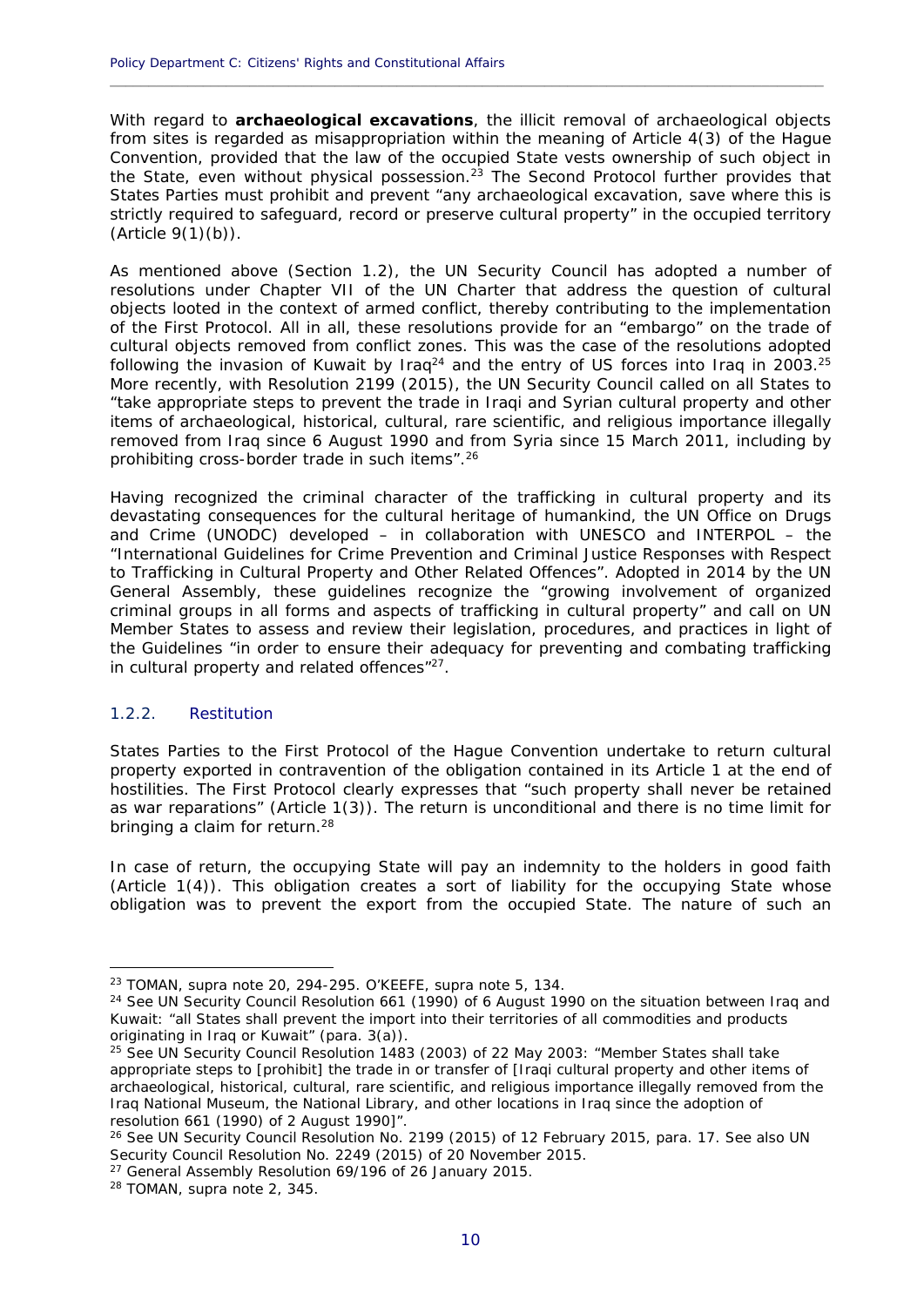indemnity remains a question of private law to be decided by the State Parties or national courts.29

\_\_\_\_\_\_\_\_\_\_\_\_\_\_\_\_\_\_\_\_\_\_\_\_\_\_\_\_\_\_\_\_\_\_\_\_\_\_\_\_\_\_\_\_\_\_\_\_\_\_\_\_\_\_\_\_\_\_\_\_\_\_\_\_\_\_\_\_\_\_\_\_\_\_\_\_\_\_\_\_\_\_\_\_\_\_\_\_\_\_\_\_

The First Protocol further stipulates that each State Party should "take into its custody cultural property imported into its territory either directly or indirectly from any occupied territory" upon importation or at the request of the authorities of the occupied territory (Article 1(2)). Cultural property deposited in another State Party's territory for the purposes of protection against the dangers of an armed conflict should be returned at the end of hostilities to the authorities of the territory from which it came (Article 1(5)).

The Hague Convention does not as such contain provisions on the return of looted art. Nevertheless, it can be asserted that the obligation to return illicitly taken cultural objects is inherent in the obligation to respect cultural property and in the prohibition on seizing and pillaging of cultural property. If cultural objects should not be seized, then, *a fortiori*, they should be returned in case they have been wrongfully exported. On the same footing, the obligation to return follows the obligations contained in art. 9 of the Second Protocol: "[A] Party in occupation of the whole or part of the territory of another Party shall prohibit and prevent in relation to the occupied territory: a. any illicit export, other removal or transfer of ownership of cultural property; b. any archaeological excavation […]; c. any alteration to, or change of use of, cultural property which is intended to conceal or destroy cultural, historical or scientific evidence"30.

With regard to Article 11 of the 1970 UNESCO Convention, it is not clear whether it allows the recovery of cultural property exported or transferred under compulsion (against the will of the owner) during occupation. Some argue that by recognizing that the export and transfer of ownership under compulsion is illicit, the 1970 UNESCO Convention declares such acts null and void and makes possible the recovery of the property at the end of the occupation.31 Others comment that the illicitness of a transaction will depend on "the legal system being asked to implement it" $32$ . Therefore in ensuring return and restitution, the Protocols are considered more effective than the 1970 UNESCO Convention: they provide that if cultural property is taken outside of the territory, it must be seized and returned.<sup>33</sup>

The question of the return of looted cultural assets has also been addressed by the UN Security Council. With Resolution 686 (1991), the Security Council imposed on Iraq the obligation to "return all Kuwait property seized by Iraq, the return to be completed in the shortest possible period<sup>"34</sup>. The same demand was included in Resolution 1483 (2003), in which the Security Council established that States should "facilitate the safe return to Iraqi institutions of Iraqi cultural property and other items of archaeological, historical, cultural, rare scientific, and religious importance illegally removed from the Iraq National Museum, the National Library, and other locations in Iraq since the adoption of resolution 661 (1990) of 2 August 1990"<sup>35</sup>. Likewise, with Resolution 2199 (2015), the UN Security Council called on all States to "take appropriate steps to prevent the trade in Iraqi and Syrian cultural property, thereby allowing for their eventual safe return to the Iraqi and Syrian people<sup>"36</sup>.

<sup>29</sup> TOMAN, supra note 2, 346, 347.

<sup>30</sup> HENCKAERTS Jeanne-Marie and DOSWALD-BECK Louise (eds.), *Customary International Humanitarian Law, Rules*, Vol. I, Cambridge, Cambridge University Press, 2003, 137.<br><sup>31</sup> See FRAOUA Ridha, *Convention concernant les mesures à prendre pour interdire et empêcher* 

*l'importation, l'exportation et le transfert de propriété illicites des biens culturels, Commentaire et aperçu de quelques mesures nationales d'exécution*, 85, available at:

http://unesdoc.unesco.org/images/0007/000723/072383fo.pdf. 32 O'KEEFE J. Patrick, *Commentary on the UNESCO 1970 Convention on the Means of Prohibiting and Preventing the Illicit Import, Export and Transfer of Ownership of Cultural Property*, Leicester, Institute of Art and Law, 2007, 78.

<sup>33</sup> O'KEEFE, ibid., 15.

<sup>34</sup> UN Security Council Resolution 686 (1991) of 2 March 1991, para. 2(d).

<sup>35</sup> UN Security Council Resolution 1483 (2003) of 22 May 2003, para. 7.

<sup>&</sup>lt;sup>36</sup> UN Security Council Resolution No. 2199 (2015) of 12 February 2015, para. 17.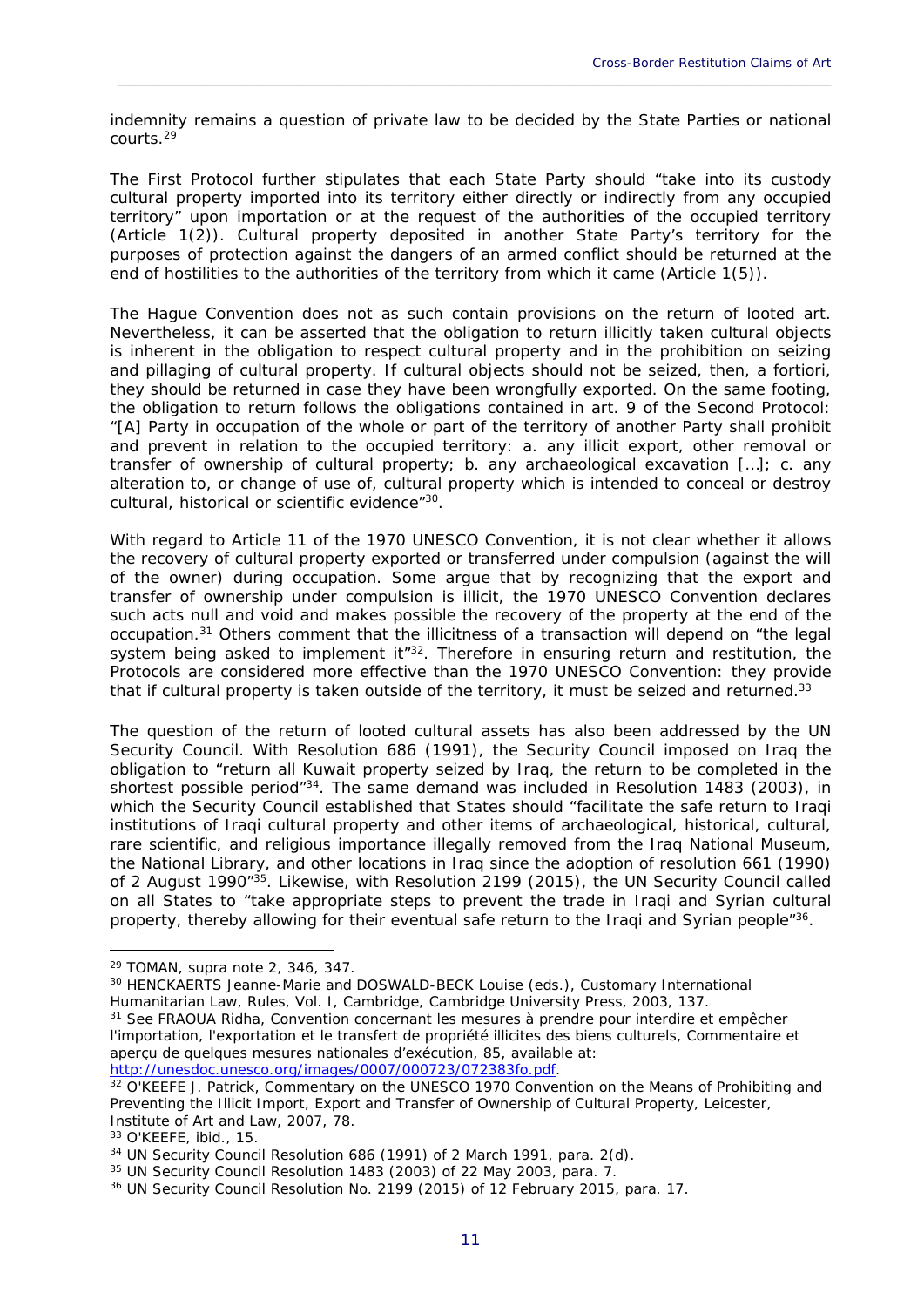This overview of the international law rules relating to the return and restitution of cultural property would not be complete without a reference to the 1995 Convention on Stolen or Illegally Exported Cultural Objects (UNIDROIT Convention) adopted by the International Institute for the Unification of Private Law, at the request of UNESCO.37 The overall goal of the UNIDROIT Convention is to contribute to the fight against the illicit traffic in cultural objects by increasing solidarity between States. The UNIDROIT, as a specialized organization for the harmonization of national laws, aimed to rectify some of the weaknesses of the 1970 UNESCO Convention. The UNESCO Convention, in fact, admits no private action, contains a restricted restitution procedure, makes no reference to limitation periods, and does not deal with the question of the impact of its rules on domestic laws concerning the treatment of bona fide purchasers.

**\_\_\_\_\_\_\_\_\_\_\_\_\_\_\_\_\_\_\_\_\_\_\_\_\_\_\_\_\_\_\_\_\_\_\_\_\_\_\_\_\_\_\_\_\_\_\_\_\_\_\_\_\_\_\_\_\_\_\_\_\_\_\_\_\_\_\_\_\_\_\_\_\_\_\_\_\_\_\_\_\_\_\_\_\_\_\_\_\_\_\_\_**

Specifically, the UNIDROIT Convention applies to claims of international character and deals with both theft and illicit exportation of cultural materials.<sup>38</sup> As far as theft is concerned, the Convention contains an outright obligation of restitution, even if stolen cultural objects are recovered in those systems of law that protect the good faith possessor.<sup>39</sup> Any claim for restitution must be made within specific time limits.<sup>40</sup> Upon restitution of the claimed artefact, the Convention entitles the bona fide purchaser to a "fair and reasonable compensation" if it is proved that he "exercised due diligence when acquiring the object"41. Art. 4.4 defines quite precisely the factors to be taken into consideration to establish such due diligence. As for illegal export, the Convention establishes that a Contracting State may request the court or other competent authority of another Contracting State to order the return of a cultural object illegally exported from the territory of the requesting State provided two conditions are fulfilled.<sup>42</sup> First, the requesting State must demonstrate that the removal of the object from its territory significantly impairs the physical preservation of the object or of its context, the preservation of information of a scientific or historical character, the traditional or ritual use of the object by a tribal or indigenous community, or establishers that the object is of significant cultural importance for the requesting State. Second, the requesting State must act within the prescribed time limits.<sup>43</sup>

Such rules are obviously of importance when it comes to claims on works of art which were looted in times of conflict and later entered into the art trade during peace-time.

#### 1.2.3. Conclusion

This overview of the relevant international instruments applicable to the looting of cultural property in armed conflicts shows that this body of law is in itself sufficient, both on the **prevention** and the **reparation/restitution** sides, and that there is no need to add any additional international norm. However as shown above, these rules need to be efficiently implemented at the national level. This is what is cruelly missing today. Indeed, States do not abide by the provisions of the existing international legal instruments. The UNESCO Director-General has had to ask the belligerents to comply with their obligations, for instance in 1971 during the conflict between India and Pakistan, and in 1991 during the war in Yugoslavia.<sup>44</sup> During the 1990 Gulf conflict, the Kuwaiti authorities complained to

<sup>37 24</sup> June 1995, 34 ILM 1322 (1995).

<sup>38</sup> Article 1.

<sup>39</sup> Article 3(1).

<sup>40</sup> Article 3(3) and 3(4).

<sup>41</sup> Article 4.

<sup>42</sup> Articles 5(1) and 5(3).

 $43$  Article 5(5).

<sup>44</sup> CLEMENT Etienne, "Some Recent Practical Experience in the Implementation of the 1954 Hague Convention", International Journal of Cultural Property, 1994, 11-26, 16.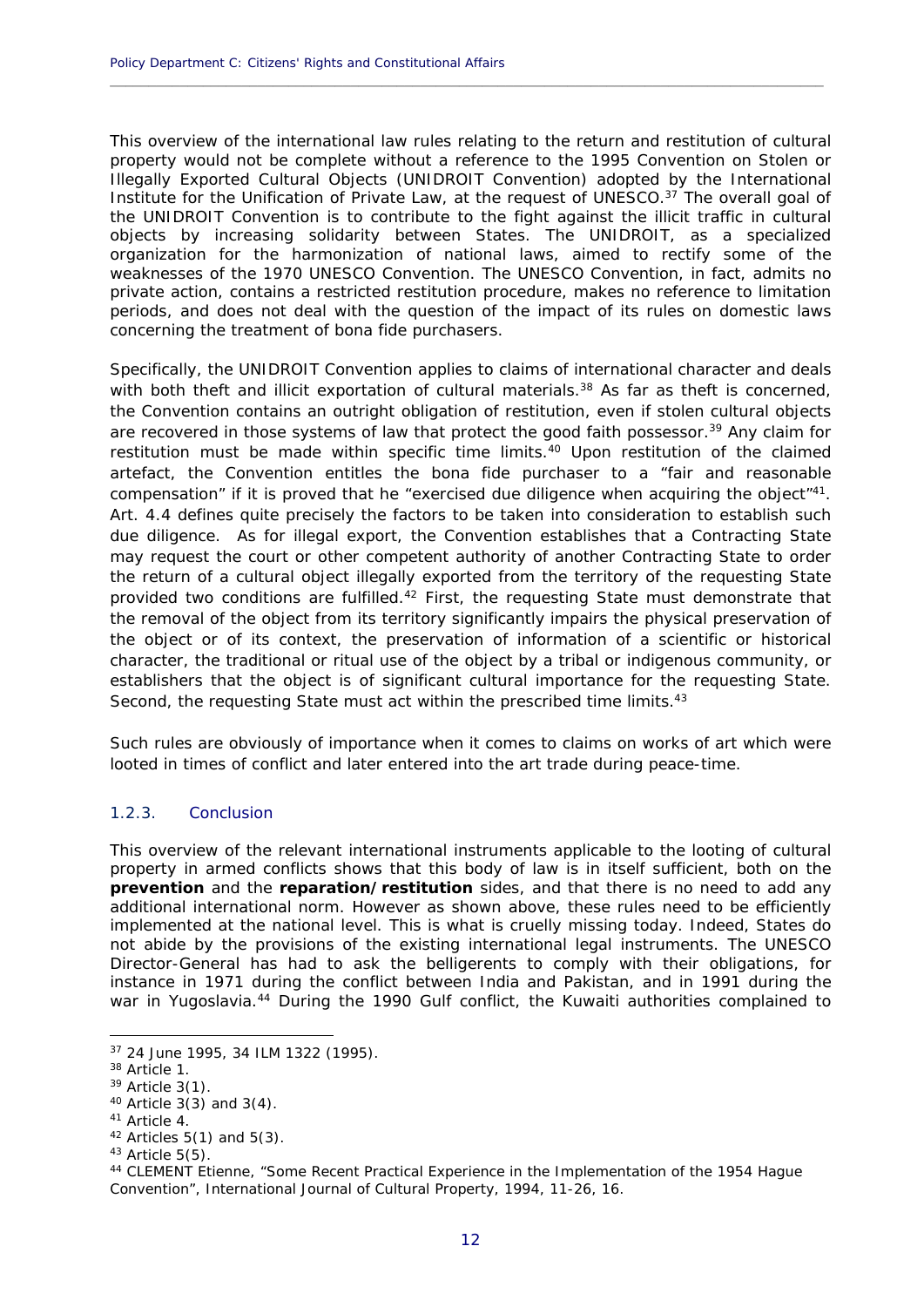UNESCO about Iraqi officials transferring items from Kuwaiti museums to Baghdad.45 Both States were at the time parties to the Hague Convention and to its First Protocol. The matter was eventually addressed by a UN Security Council resolution requesting to Iraq to return the items exported from Kuwait.<sup>46</sup>

\_\_\_\_\_\_\_\_\_\_\_\_\_\_\_\_\_\_\_\_\_\_\_\_\_\_\_\_\_\_\_\_\_\_\_\_\_\_\_\_\_\_\_\_\_\_\_\_\_\_\_\_\_\_\_\_\_\_\_\_\_\_\_\_\_\_\_\_\_\_\_\_\_\_\_\_\_\_\_\_\_\_\_\_\_\_\_\_\_\_\_\_

Already in 1993, UNESCO's "Boylan Report" (a review of the 1954 Hague Convention by Professor Patrick J. Boylan) put forward that the Hague Convention and its First Protocol are "entirely valid and realistic as international law and remain fully applicable and relevant to present circumstances. The problem is essentially one of failure in the application (…) rather than of inherent defects in the international instruments themselves"<sup>47</sup>.

Therefore, our attention must focus on States' implementation of the Hague Convention and its Protocols (see section 1.4.).

### **1.3. European Law**

At the European level, the European Union (EU) and the Council of Europe (CoE) have adopted a number of instruments that address the problem of the illicit trafficking and the question of the return of wrongfully removed cultural objects.

The establishment of the Internal Market by the EU Treaty prompted the adoption of specific measures on the protection of cultural property. As the Internal Market required the abolition of the internal frontiers, which would have undermined the power of EU Member States to prevent the illicit movement of cultural objects through the application of border controls, the Community enacted Regulation 3911/92 on the Export of Cultural Goods48 and Directive 93/7 on the Return of Cultural Objects Illegally Exported from the Territory of a Member State.49 These measures were not aimed at harmonizing national laws. Given that Member States retained the right to define "national treasures" and to take measures to protect them, and given the impossibility of reaching a broad consensus between Member States in this field, Regulation 3911/92 and Directive 93/7 merely aimed at fostering Member States' reciprocal recognition of domestic provisions designed to fight the illicit trade in antiquities.

Regulation 3911/92 has been reviewed and replaced by Regulation 116/2009 of 12 December 2008.50 This text aims to prevent the export outside of the EU of works of art that have been unlawfully removed from one of the EU Member States through the exploitation of the more relaxed rules of other EU Member States. It sets up a procedure according to which the antiquities defined as national treasures within the meaning of Article 36 of the Treaty on the Functioning of the European Union (TFEU) and belonging to one of the categories listed in the Annex can be exported to third countries only if accompanied by an export certificate issued by the Member State of origin. The export of antiquities not falling within the definitions included in the Annex are regulated by national rules. National authorities can refuse to issue the licence if, pursuant to national laws, the object must be retained within the country.

Directive 93/7 has been entirely revised and replaced by Directive 2014/60 of 15 May 2014 on the return of cultural objects unlawfully removed from the territory of a Member State.<sup>51</sup>

48 OJ L 395/1, 31 December 1992.

<sup>&</sup>lt;sup>45</sup> Iraq claimed that objects were exported for safekeeping. CLEMENT, supra note 44, 17.<br><sup>46</sup> UN Security Council Resolution 686 (1991) of 2 March 1991.

<sup>47</sup> BOYLAN J. Patrick, *Review of the Convention for the Protection of Cultural Property in the Event of Armed Conflict (The Hague Convention of 1954)*, UNESCO, Paris, 1993, 7, available at: http://unesdoc.unesco.org/images/0010/001001/100159eo.pdf.

<sup>49</sup> OJ L74/74, 27 March 1993.

<sup>50</sup> OJ L 39, 10 February 2009.

<sup>51</sup> OJ L 159/1, 28 May 2014.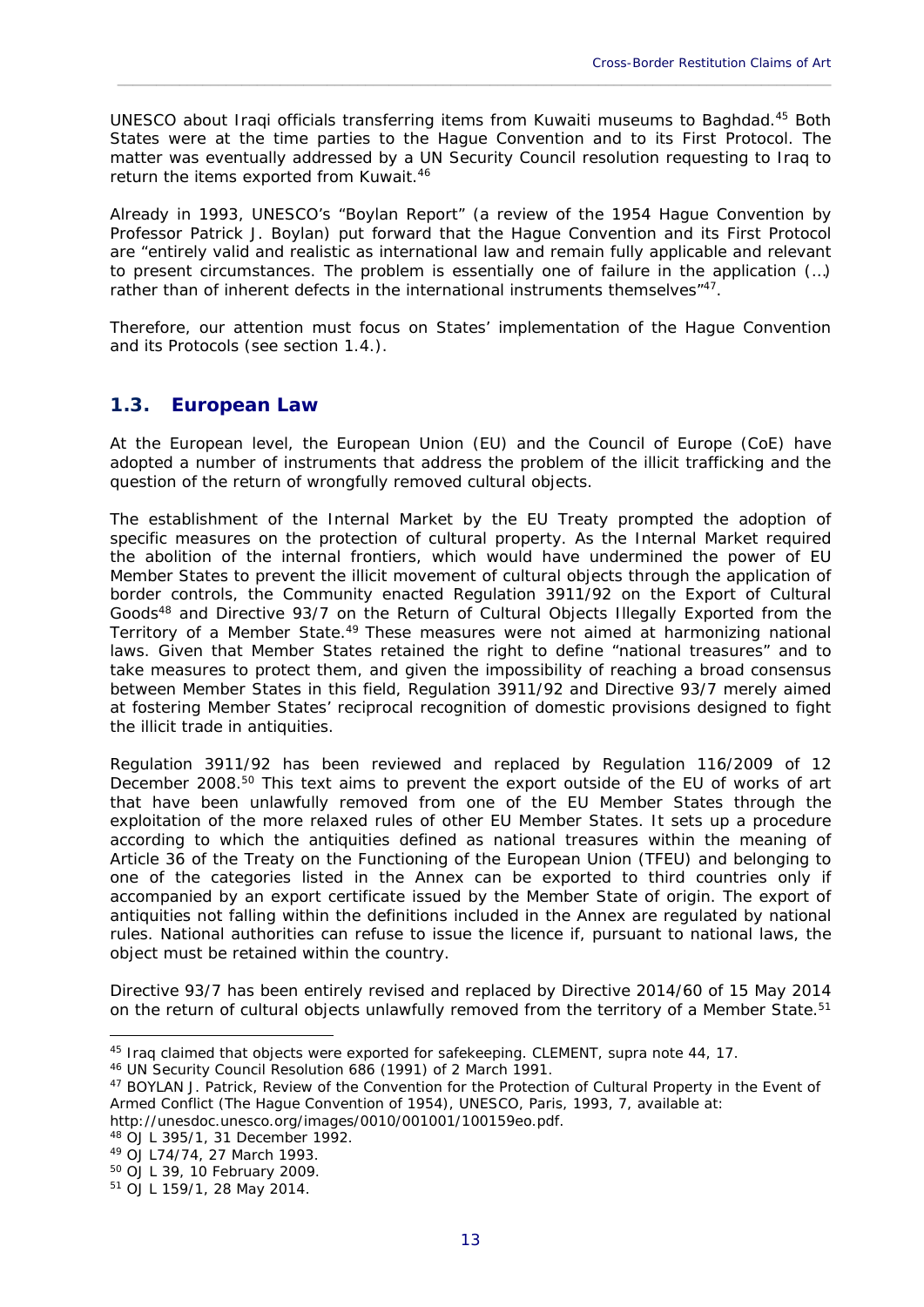This concerns the circulation of cultural objects within the EU, and provides a system under which the judicial authorities of the Member State where a cultural object has been unlawfully imported must order its return to the requesting Member State. In particular, the new Directive covers objects that are classified or defined as "national treasures" by national authorities, but it no longer requires that objects belong to categories or comply with thresholds related to their age and/or financial value in order to qualify for return. National government agencies from EU Member States are required to cooperate with each other and exchange details on unlawfully removed objects by means of the EU's internal market information system. Importantly it describes in detail, in line with art. 4.4 of the UNIDROIT Convention, the characteristics of due diligence in the art market (art. 10.2 of the Directive).<sup>52</sup>

**\_\_\_\_\_\_\_\_\_\_\_\_\_\_\_\_\_\_\_\_\_\_\_\_\_\_\_\_\_\_\_\_\_\_\_\_\_\_\_\_\_\_\_\_\_\_\_\_\_\_\_\_\_\_\_\_\_\_\_\_\_\_\_\_\_\_\_\_\_\_\_\_\_\_\_\_\_\_\_\_\_\_\_\_\_\_\_\_\_\_\_\_**

The CoE has adopted a number of conventions on the protection of various aspects of cultural heritage. These include the European Cultural Convention (1954), the European Convention on the Protection of the Archaeological Heritage (1969, revised 1992), and the European Convention on Offences relating to Cultural Property of 1985 (1985 Convention).

The 1985 Convention was adopted to combat illicit trafficking in cultural property through criminal law, to promote co-operation between States, and to raise public awareness of the damage caused by the illicit trade. It thus served as a complement to the European Convention on Mutual Assistance in Criminal Matters and the European Convention on Extradition.

However, the 1985 Convention has never entered into force. Only six States have signed it, and none have ratified it. Arguably, the Convention has not attracted much international support because of its formulation. In particular, the specification of the categories of cultural property and the criminal offences which fall within the scope of the Convention is achieved by way of enumerations in Appendix II (which lists examples of cultural objects) and Appendix III (which lists types of criminal offences). The lists provided for in Appendices II and III are subdivided into two sections. The first section of the two appendices enumerates the categories of cultural property and of criminal offences in respect of which the implementation of the Convention is mandatory. However, States were given the possibility to enlarge the scope of application of the Convention by including one or more of the categories of property and/or offences listed in the second section of Appendices II and III. As part of the same problem, under Article 26 on the reciprocity rule, a State has a duty to co-operate with another State 'in so far as it would itself apply this Convention in similar cases'. One can also submit that most States decided not to ratify the 1985 Convention because some of the classical offences against cultural property were not among the core offences listed in the first section of Appendix III, namely the destruction or damaging of cultural property, the illicit excavation of archaeological objects, and the illicit exportation of cultural property. Finally, it can be argued that the 1985 Convention has not been ratified by CoE Member States because of political/commercial reasons. It cannot be excluded that the lobbies of merchants and collectors have put pressure on their governments either to negotiate or adopt a weak text, or not to ratify the treaty.

<u>.</u>

<sup>&</sup>lt;sup>52</sup> Art. 4.4 of the UNIDROIT Convention states the following: "In determining whether the possessor exercised due care and attention, consideration shall be given to all the circumstances of the acquisition, in particular the documentation on the object's provenance, the authorisations for removal required under the law of the requesting Member State, the character of the parties, the price paid, whether the possessor consulted any accessible register of stolen cultural objects and any relevant information which he could reasonably have obtained, or took any other step which a reasonable person would have taken in the circumstances."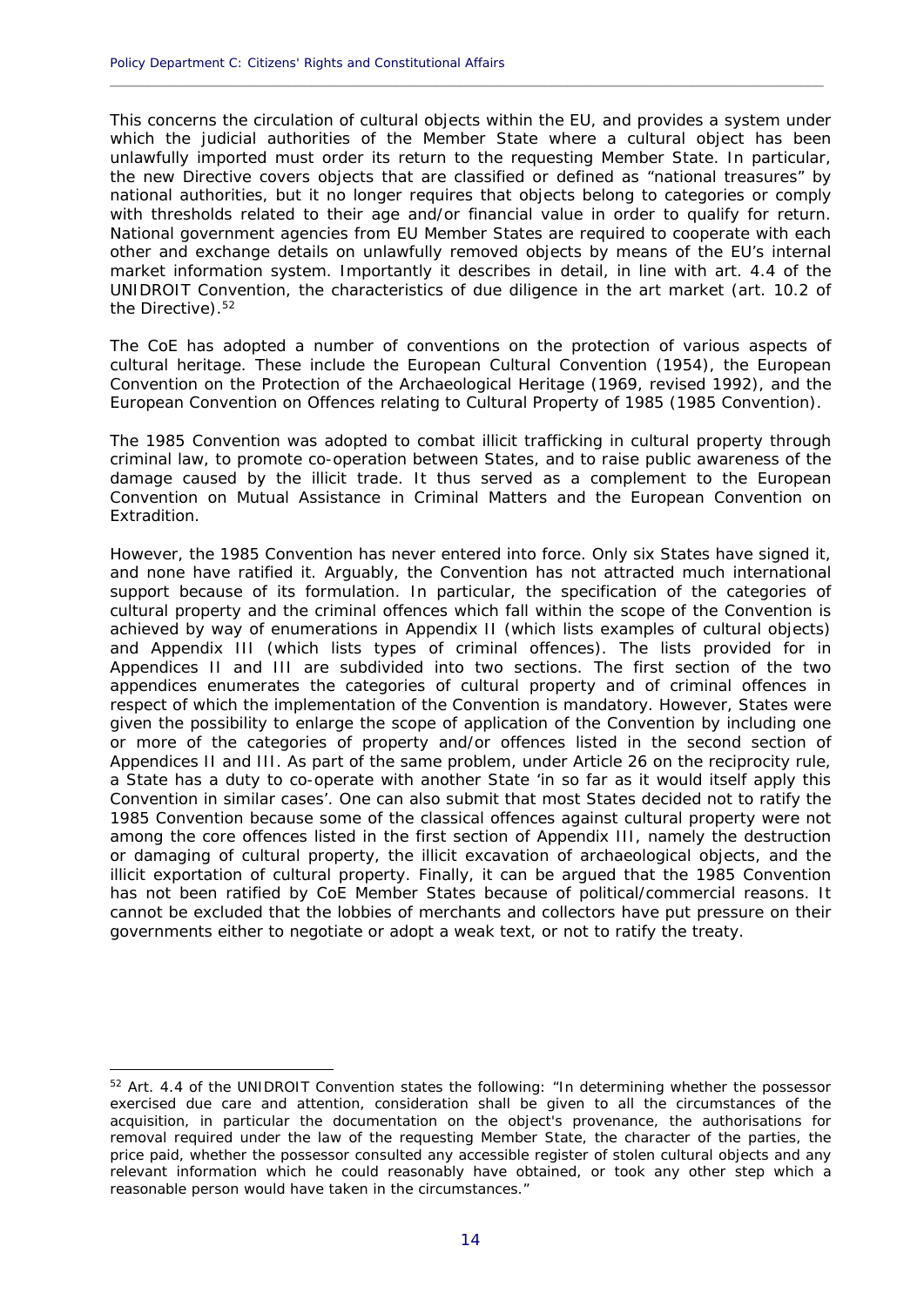At present, a revision of 1985 Convention is being considered by the CoE Committee on Crime Problems in order to simplify and streamline its language and structure and to ensure the harmonization of the relevant rules of criminal law. As such, the new Convention could become an important instrument to enhance inter-State cooperation and crime prevention and criminal justice responses with a view to preventing, fighting and punishing the criminal offences that affect the cultural heritage of European countries and beyond.

\_\_\_\_\_\_\_\_\_\_\_\_\_\_\_\_\_\_\_\_\_\_\_\_\_\_\_\_\_\_\_\_\_\_\_\_\_\_\_\_\_\_\_\_\_\_\_\_\_\_\_\_\_\_\_\_\_\_\_\_\_\_\_\_\_\_\_\_\_\_\_\_\_\_\_\_\_\_\_\_\_\_\_\_\_\_\_\_\_\_\_\_

### **1.4. National Laws**

States Parties to the Hague Convention and its Protocols are under an obligation to inform the UNESCO Secretariat about the measures adopted to ensure their implementation at the national level through periodic reports. A preliminary evaluation of the latest reports submitted by eighteen European States in the period 2011-2012 $53$  shows that different methods have been put in place to ensure the implementation of these international instruments (Annex 1). While certain States have adopted specific implementing legislation (such as Switzerland and the Netherlands), other revised their criminal codes or legislation on cultural property to integrate such rules.

Regarding the First Protocol, ten States claim having implemented its provisions in national legislation. With only two exceptions, all European States claim to have established the acts under Article 15 of the Second Protocol as criminal offences under domestic law and to have made them punishable by appropriate penalties. However, not all seem to provide for specific clauses on the plunder and appropriation of cultural property in wartime (see Annex 1).

In what follows, the legislation of two European States providing interesting innovations – Switzerland (1.4.1.) and the Netherlands (1.4.2.) – will be examined. Additionally, the laws of a non-European State – Canada (1.4.3.) – will also be discussed.

#### 1.4.1. Switzerland

<u>.</u>

On 20 June 2014, Switzerland adopted the Federal Law on the Protection of Cultural Objects in the Event of Armed Conflict, Disaster and Emergency Situations (Federal Law).<sup>54</sup> With this Act the Swiss Confederation expressed concern that cultural heritage be protected from hazards such as war, natural disasters and other emergency situations, and recognized the importance to prevent the looting and illicit trafficking in cultural objects.

With respect to the preventive protection of cultural objects, Article 12 of the Federal Law regulates the granting of "safe havens" (or "refuge" in French) to foreign States wishing to protect their cultural patrimony from the threats posed by war, terrorism, and disasters.55 According to Article 12 of the Federal Law, the Swiss Federal Government may provide a safe haven for the cultural objects of foreign countries if they are threatened by armed conflicts, disasters, or emergency situations. The Law defines "safe haven" as any protected space established and managed by the Federal Government pursuant to national law where movable artefacts belonging to the cultural patrimony of a foreign State can be stored temporarily for safekeeping, provided that such assets are seriously threatened in

<sup>53</sup> See at: http://www.unesco.org/new/en/culture/themes/armed-conflict-and-heritage/2011-2012 periodic-reports/#c1369634.

<sup>54</sup> Recueil systématique du droit fédéral 520.3. This law replaced and repealed the *Federal Law on the Protection of Cultural Property in the Event of Armed Conflict* of 1966.<br><sup>55</sup> The concept of "refuge" is provided for in the Hague Convention (Arts. 1(b), 8, and 11) and the

Second Protocol (Article 8).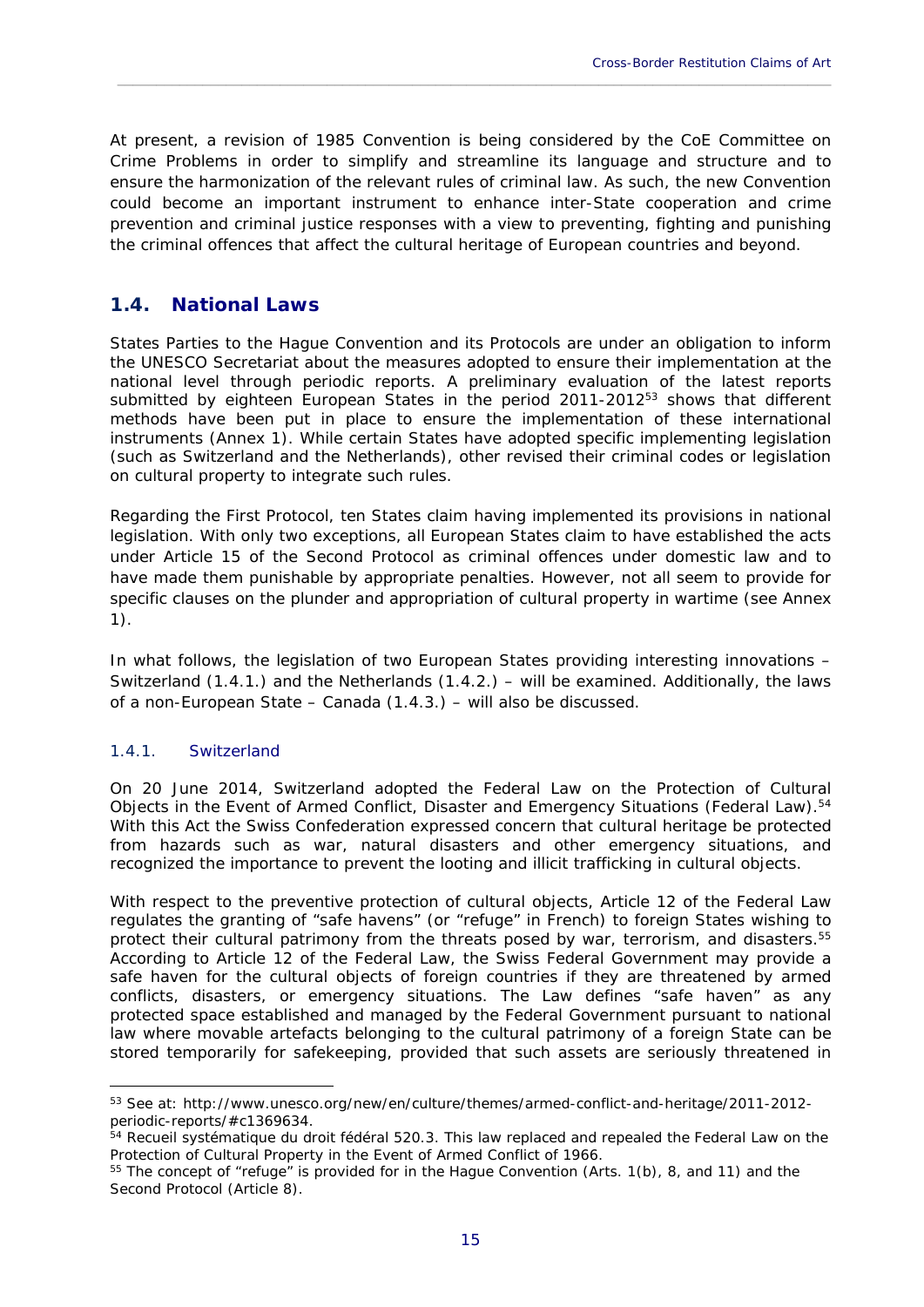the territory of that foreign State.<sup>56</sup> Article 12 of the Federal Law makes clear that the fiduciary safekeeping of threatened artefacts is provided under the auspices of UNESCO, and that the Swiss Federal Council has the exclusive competence to conclude international treaties with requesting States in order to implement this provision.<sup>57</sup>

**\_\_\_\_\_\_\_\_\_\_\_\_\_\_\_\_\_\_\_\_\_\_\_\_\_\_\_\_\_\_\_\_\_\_\_\_\_\_\_\_\_\_\_\_\_\_\_\_\_\_\_\_\_\_\_\_\_\_\_\_\_\_\_\_\_\_\_\_\_\_\_\_\_\_\_\_\_\_\_\_\_\_\_\_\_\_\_\_\_\_\_\_**

Interestingly, other States, including France, as well as professional associations, such as the American Association of Art Museum Directors (AAMD), are currently moving towards the development of schemes for the creation of safe havens (see section 1.5.1.).

From the academic and historic point of view, it is interesting to note that, in 2008, the Committee on Cultural Heritage Law of the International Law Association (ILA) adopted the "Guidelines for the Establishment and Conduct of Safe Havens for Cultural Materials"<sup>58</sup> (Annex 2). The Committee's interest in the concept of safe havens grew out of the observation that cultural objects may need to be removed from the source State temporarily in order to ensure their safekeeping because of various threats, such as armed conflicts, natural catastrophes, civil disasters, and unauthorized excavations. The objective of the ILA Committee was to establish specific standards and procedures for rescuing, safekeeping, and returning cultural assets after the threats prompting their removal have come to an end and the materials can again be protected in the source State. Therefore, the Guidelines were intended to be integrated into State legislation and the internal rules of museums, professional associations and non-governmental organizations.

#### 1.4.2. The Netherlands

On the issue of restitution of art objects wrongfully removed in the context of armed conflicts, the Netherlands has adopted a statute in March 2007, the Cultural Property Originating from Occupied Territory Return Act.59

This Act was adopted as a result of a specific case which was brought before Dutch Courts and related to icons stolen in Cyprus in the aftermath of the Turkish invasion. The icons had been acquired by a Dutch collector and the Church of Cyprus demanded their restitution. The Dutch Courts did not return them to Cyprus, among other reasons because the First Protocol was deemed to be non-self-executing.<sup>60</sup> This led to the adoption of the 2007 Act, whose purpose is precisely to declare the Protocol directly applicable in the Netherlands. This eventually led to the restitution of the icons to Cyprus.

This Act is extremely interesting not only because it reveals one of the major flaws of the Hague Convention system, but also because it shows that it is not very difficult to overcome the non-self-executing character of the Protocol. States who ratified the First Protocol could easily follow this example.

 $56$  Article 2(c).

<sup>&</sup>lt;sup>57</sup> A decree for the implementation of the Federal Law was adopted on 29 October 2014, Recueil systématique du droit fédéral 520.31.

<sup>&</sup>lt;sup>58</sup> See Resolution 2/2008, adopted at the 73rd Conference of the International Law Association, held in Rio de Janeiro, Brazil, 17-21 August 2008, available at: http://www.ila-

hq.org/en/committees/index.cfm/cid/13.

<sup>&</sup>lt;sup>59</sup> Act of 8 March 2007 containing rules on the taking into custody of cultural property from an occupied territory during an armed conflict and for the initiation of proceedings for the return of such property, available at: http://www.unesco.org/culture/natlaws/; the Explanatory Memorandum is available at:

http://www.unesco.org/culture/natlaws/media/pdf/netherlands/netherlands\_actmarch2007\_engtof.pd f.

<sup>60</sup> See MATYK Stephen, "The Restitution of Cultural Objects and the Question of Giving Direct Effect to the Protocol to the Hague Convention on the Protection of Cultural Property in the Event of Armed Conflict 1954", International Journal of Cultural Property 2000, 341-346.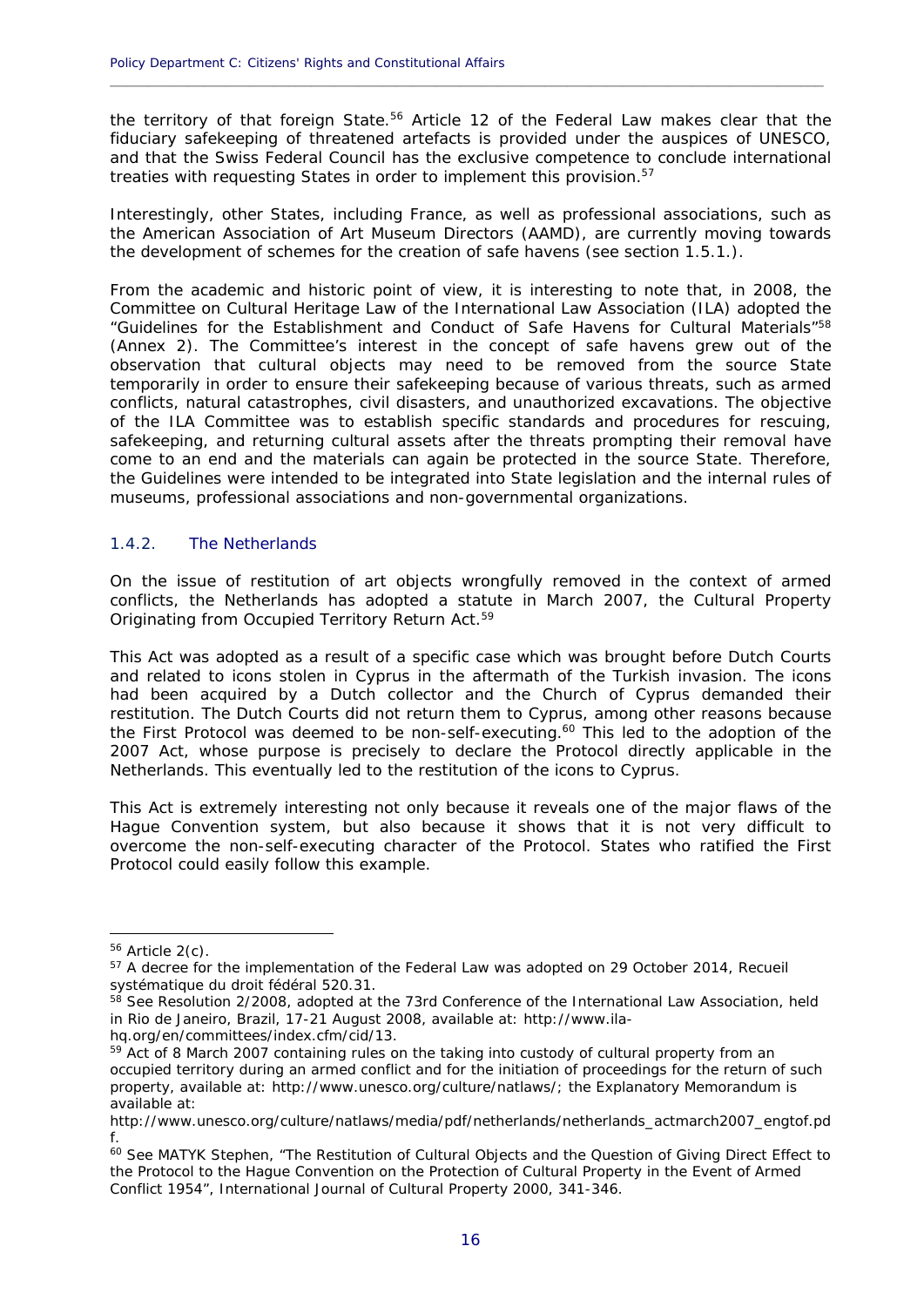Section 2 of the 2007 Act provides that "it is prohibited to import cultural property from an occupied territory into the Netherlands or to have such property in one's possession in the Netherlands". Chapter 2 of the 2007 Act regulates the procedures for the custody of the object and Chapter 3 the legal proceeding for its return.

\_\_\_\_\_\_\_\_\_\_\_\_\_\_\_\_\_\_\_\_\_\_\_\_\_\_\_\_\_\_\_\_\_\_\_\_\_\_\_\_\_\_\_\_\_\_\_\_\_\_\_\_\_\_\_\_\_\_\_\_\_\_\_\_\_\_\_\_\_\_\_\_\_\_\_\_\_\_\_\_\_\_\_\_\_\_\_\_\_\_\_\_

#### 1.4.3. Canada

Canada has implemented the 1954 Hague Convention and its two Protocols through the *Crimes against Humanity and War Crimes Act*<sup>61</sup> and some articles of the *Cultural Property Export and Import Act*<sup>62</sup> and *Criminal Code*.<sup>63</sup> These acts have created various criminal offences in the case of persons violating provisions of the Hague Convention and its Protocols, including those relating to the theft and exportation of cultural property, and provide various remedies allowing for the restitution of said property.

For instance, the Canadian *Crimes against Humanity and War Crimes Act* adopts the same definitions of "war crimes" as in the Statute of the International Criminal Court. As such, are considered imprescriptible war crimes "seizing the enemy's property unless such destruction or seizure be imperatively demanded by the necessities of war", "pillaging a town or place, even when taken by assault" and "seizing the property of an adversary unless such destruction or seizure be imperatively demanded by the necessities of the conflict<sup>"64</sup>. If cultural property is obtained through the commission (in Canada<sup>65</sup> or abroad<sup>66</sup>) of such crimes, the Act notably allows for its seizure in Canada, as well as its return to the lawful owner or the person who is lawfully entitled to its possession.<sup>67</sup> This is an innovative measure in the field of international protection of cultural property; indeed, it has been said that "Canadian law is such that, for example, artworks appropriated during the Nazi-era could be returned to rightful claimants pursuant to the prosecution of individuals in Canada for crimes against humanity committed outside Canada that were connected with the way in which the property was originally appropriated"<sup>68</sup>.

Other actions, while not serious enough to constitute "war crimes", may also be subject to the extraterritorial jurisdiction of Canada and thus be liable for prosecution in this country. For instance, the *Cultural Property Export and Import Act* imposes sanctions for the export or removal of cultural property (as defined in Article 1(a) of the Hague Convention) from an occupied territory of a State Party to the Second Protocol and allows the Attorney General of Canada, upon request from the concerned State Party, to institute a judicial action for recovery and return of said cultural property.<sup>69</sup>

The Canadian experience therefore appears to be a good example of effective implementation of the Hague Convention and its Protocols in national law.

# **1.5. Soft Law**

Despite their non-binding character, soft law instruments provide an important source for the prevention of the looting of art and its restitution. A distinction should be made

<sup>61</sup> S.C. 2000, c. 24.

<sup>62</sup> R.S.C. 1985, c. C-51.

<sup>63</sup> R.S.C. 1985, c. C-46.

<sup>&</sup>lt;sup>64</sup> Crimes Against Humanity and War Crimes Act, Annex.<br><sup>65</sup> Crimes Against Humanity and War Crimes Act, Art. 4(1).<br><sup>66</sup> Crimes Against Humanity and War Crimes Act, Art. 6(1).<br><sup>67</sup> Canadian Criminal Code, Art. 490(9)(d).

<sup>68</sup> PATERSON K. Robert, "Canada", in KONO Toshiyuki (ed.), *The Impact of Uniform Laws on the Protection of Cultural Heritage in the 21st Century*, Leiden, Martinus Nijhoff Publishers, 2010, 233- 246, 243.

<sup>69</sup> *Cultural Property Export and Import Act*, Art. 36.1.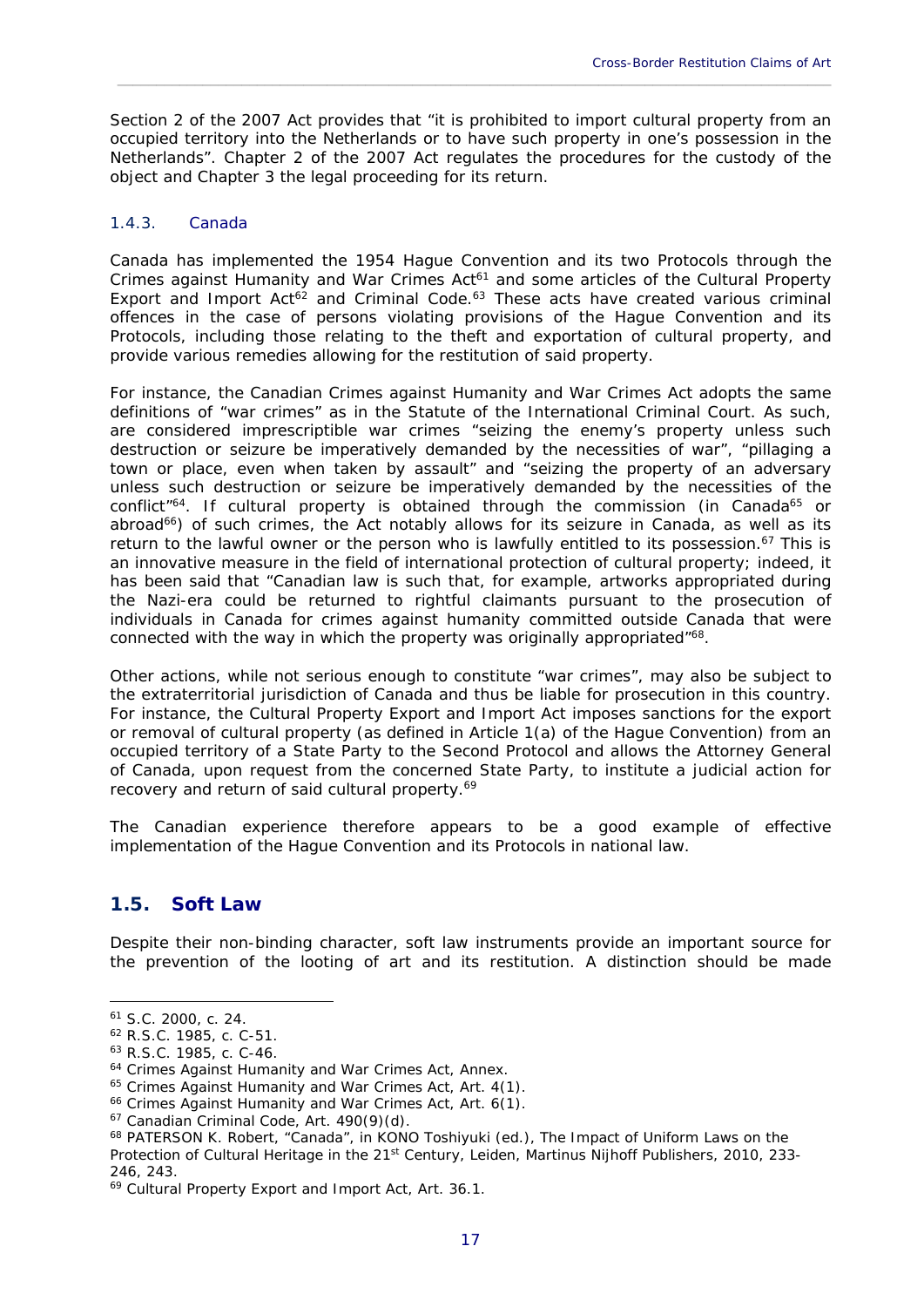between soft law instruments applied to looted art in general (1.5.1.) and those focused on specific issues, in particular the restitution of art looted during the WWII (1.5.2.).

**\_\_\_\_\_\_\_\_\_\_\_\_\_\_\_\_\_\_\_\_\_\_\_\_\_\_\_\_\_\_\_\_\_\_\_\_\_\_\_\_\_\_\_\_\_\_\_\_\_\_\_\_\_\_\_\_\_\_\_\_\_\_\_\_\_\_\_\_\_\_\_\_\_\_\_\_\_\_\_\_\_\_\_\_\_\_\_\_\_\_\_\_**

#### 1.5.1. Looting in general

To **prevent the looting** of art both in times of peace and war, it is important that concerned actors act together in a diligent manner. This is the case for museums, where looted art often ends up.

The International Council of Museums (ICOM) provides, in its Code of Ethics, that museums should ensure before acquisition that the object in question has not been illegally obtained. To this end, museums should conduct a provenance research and establish the full history of the object.<sup>70</sup> This provision applies to all new acquisitions and concerns art looted during wars, as well as illegally exported or stolen objects.

National museums associations also took action in this respect. The AAMD requires that museum directors do not "knowingly acquire or allow to be recommended for acquisition any object that has been stolen, removed in contravention of treaties or international conventions to which the United States (U.S.) is a signatory, or illegally imported in the  $U.S.$   $''^{71}$ .

The AAMD adopted specific Guidelines on the Acquisition of Archaeological Material and Ancient Art (2013)<sup>72</sup> and recently, Protocols for Safe Havens for Works of Cultural Significance from Countries in Crisis  $(2015)^{73}$  in support of the implementation of the Hague Convention.

To **facilitate the restitution** of looted art, in particular of archaeological objects, it is recommended to States to establish their ownership on such objects. As explained above, the illicit removal of archaeological objects from sites will count as misappropriation within the meaning of Article 4.3 of the Hague Convention only if States declare their ownership in national laws prior to the removal.

To support States' effort in this matter, UNESCO and UNIDROIT prepared the Model Provisions on State Ownership of Undiscovered Cultural Objects (Annex 3; see sections 2.4.1. and 2.4.2.).<sup>74</sup> This is an example of a soft-law tool, which can become "hard law" for States willing to integrate such principles in their national laws or revise them accordingly.

#### 1.5.2. Restitution of art looted during the WWII

1

Restitution claims of victims of Nazi looting and their heirs and the increasing awareness on this issue led states to think about principles which should guide the resolution of disputes in this field. They are provided below in chronological order (1.5.2.1. to 1.5.2.4.). Museum associations and auction houses also developed ethical guidelines specifically dealing with Nazi-looted art (1.5.2.5.).

http://www.unidroit.org/instruments/cultural-property/model-legislative-provisions.

<sup>&</sup>lt;sup>70</sup> ICOM Code of Ethics for Museums, adopted in 1986 and revised in 2004,<br>http://icom.museum/fileadmin/user\_upload/pdf/Codes/code\_ethics2013\_eng.pdf.

 $171$  Code of Ethics. Adopted in June 1966; amended 1971, 1973, 1974, 1991, 2001, and 2011 https://www.aamd.org/about/code-of-ethics.<br><sup>72</sup> See at: https://www.aamd.org/sites/default/files/document/AAMD%20Guidelines%202013.pdf.<br><sup>73</sup> See at: https://www.aamd.org/document/aamd-protocols-for-safe-havens-for-works-of

significance-from-countries-in-crisis.

<sup>74</sup> UNESCO-UNIDROIT Model Provisions on State Ownership of Undiscovered Cultural Objects 2011. Explanatory Report with model provisions and explanatory guidelines available at: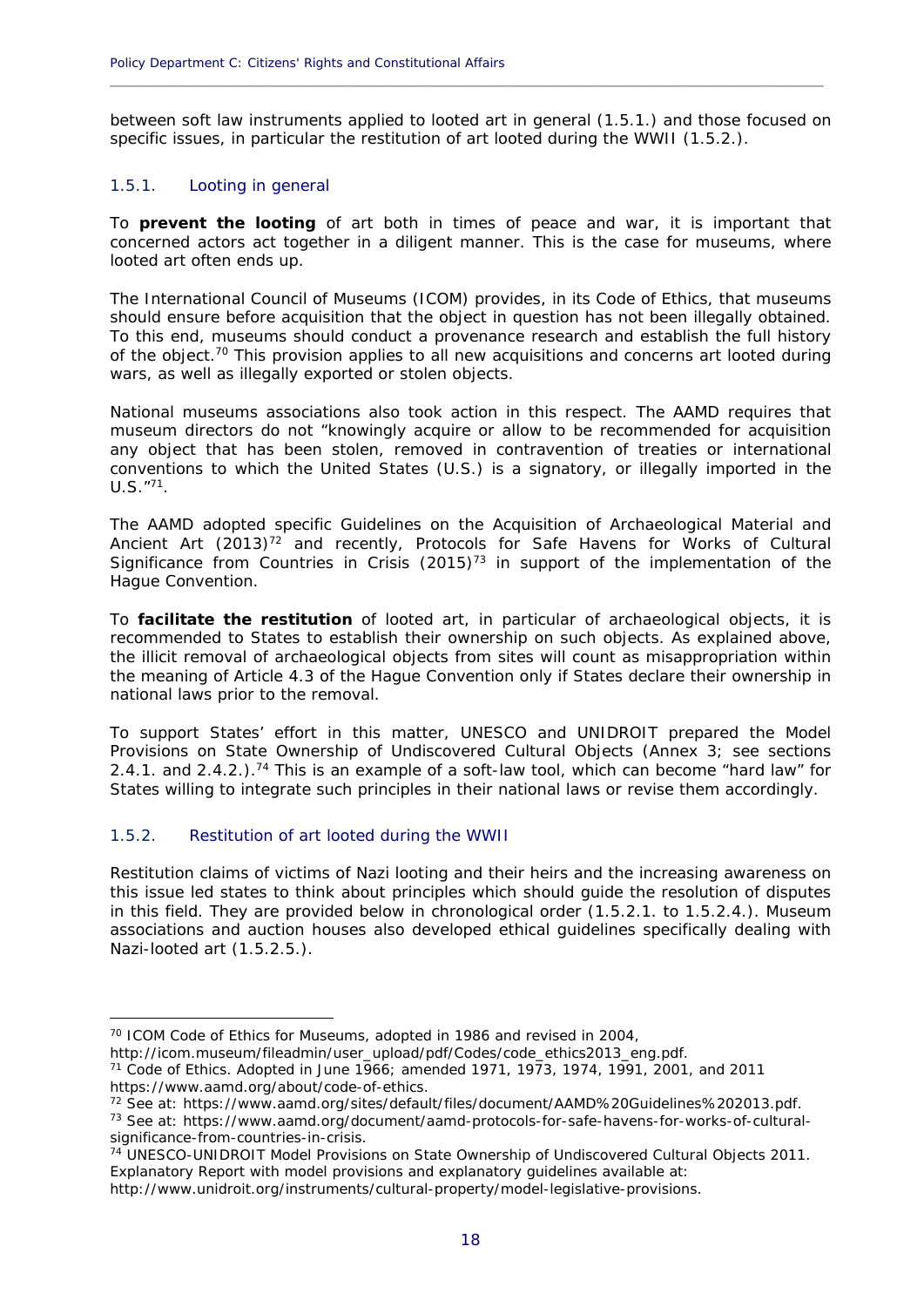#### 1.5.2.1. Principles of the Conference of Washington 1998

The 44 States who participated to the Washington Conference on Holocaust Era Assets in 1998 adopted a set of principles called "The Washington Principles".75 The Washington Principles are the first international instrument focusing on the issue of Nazi-looted art following its re-emergence in the 1990s. They introduced the concept of "just and fair" solutions as a way to handle restitution claims. Thus Principle VIII stresses that:

\_\_\_\_\_\_\_\_\_\_\_\_\_\_\_\_\_\_\_\_\_\_\_\_\_\_\_\_\_\_\_\_\_\_\_\_\_\_\_\_\_\_\_\_\_\_\_\_\_\_\_\_\_\_\_\_\_\_\_\_\_\_\_\_\_\_\_\_\_\_\_\_\_\_\_\_\_\_\_\_\_\_\_\_\_\_\_\_\_\_\_\_

"If the pre-War owners of art that is found to have been confiscated by the Nazis and not subsequently restituted, or their heirs, can be identified, steps should be taken expeditiously to achieve *a just and fair solution, recognizing this may vary according to the facts and circumstances surrounding a specific case*."

In order to achieve this, principle XI encourages states to "develop national processes to implement these principles, particularly as they relate to alternative dispute resolution mechanisms for resolving ownership issues". In fact, a number of states – such as Austria, France, Germany, the Netherlands, and the United Kingdom (UK) – have established special advisory committees to resolve cases involving Nazi-looted art (see section 4.2.).

Another recent attempt towards the application of the Washington Principles can be found in the U.S. where the principles were adopted at the first place. The "Holocaust Expropriated Art Recovery Act" (Annex 4) introduced in the Senate aims to "ensure that claims to artwork stolen or misappropriated by the Nazis are not barred by statutes of limitations and other similar legal doctrines but are resolved in a just and fair manner on the merits"76.

#### 1.5.2.2. CoE Resolution 1999

At the European level, the CoE took action following the Washington Conference and adopted a resolution<sup>77</sup> in 1999. This important text considers the restitution of Nazi-looted art as "a significant way of enabling the reconstitution of the place of Jewish culture in Europe itself" (Article 8). It recalls that legislative changes are necessary to enable restitution, for instance with regard to statutory limitation periods and alienability (Article 13) or anti-seizure statutes (Article 15). The role of dealers and intermediaries is also stressed: laws should require them to inform the authorities if they "know or suspect a work they have in their possession to be looted" (Article 18).

#### 1.5.2.3. Vilnius declaration 2000

<u>.</u>

The Vilnius Declaration<sup>78</sup> is the result of the Vilnius International Forum on Holocaust Era Looted Cultural Assets held as a follow-up to the Washington Conference of 1998. The declaration adopted at the end of the forum encourages governments to implement the Washington Principles and the CoE resolution. It also calls on governments to share all information they have (Article 2), establish reference centres in each country (Article 3) and organize periodical international meetings (Article 5).

<sup>75 &</sup>quot;Washington Conference Principles on Nazi-confiscated Art", in CAMPFENS Evelien (ed.), *Fair and Just Solutions? Alternatives to Litigation in Nazi-Looted Art Disputes: Status Quo and New* 

Developments, The Hague, Eleven International Publishing, 2015, appendix 2.<br><sup>76</sup> Text of the bill is available at: https://www.congress.gov/bill/114th-congress/senate-bill/2763.<br><sup>77</sup> Parliamentary Assembly of the Council o

**Property** 

<sup>&</sup>lt;sup>78</sup> "Vilnius Forum Declaration", in CAMPFENS Evelien (ed.), supra note 75, Appendix 4.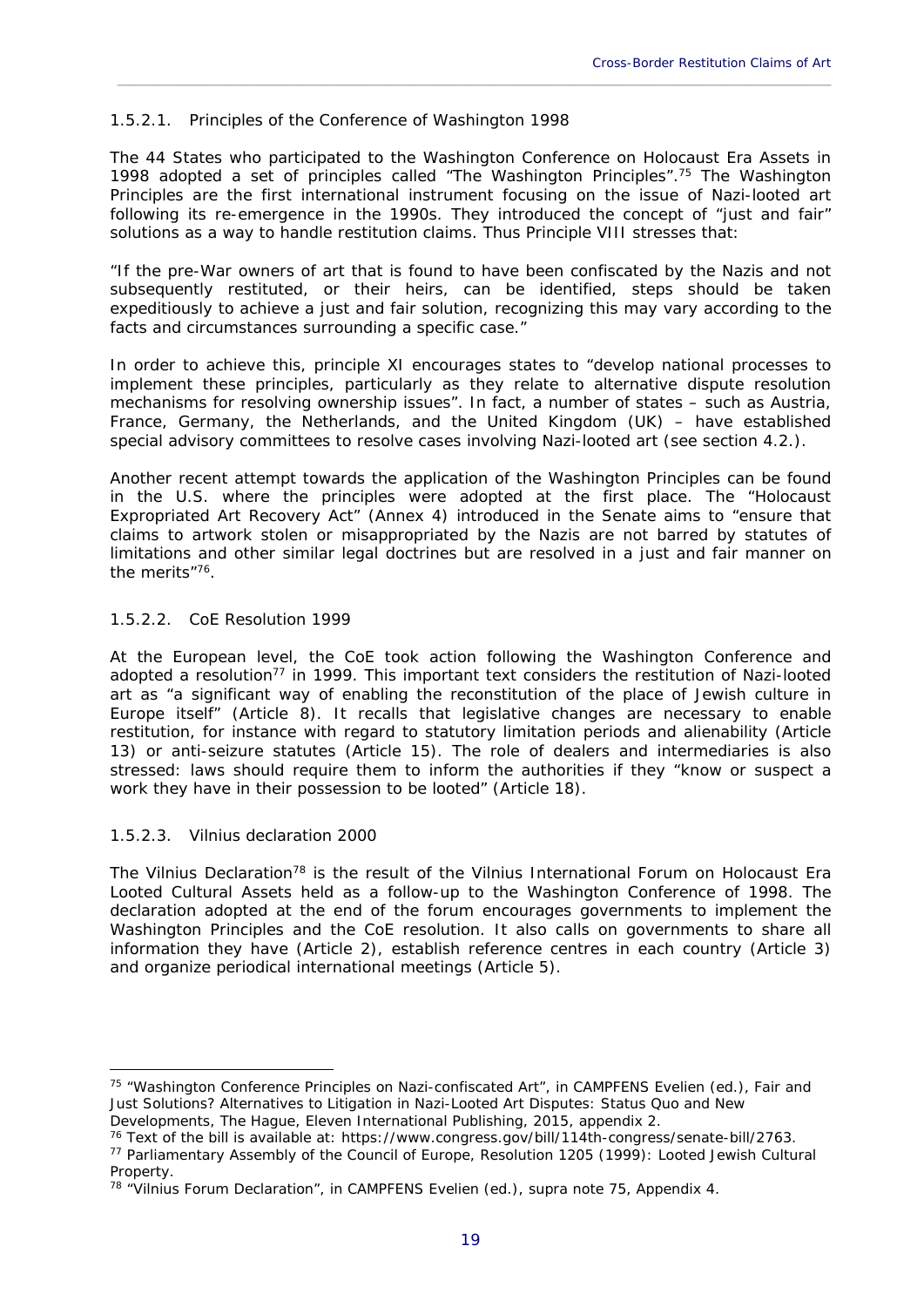#### 1.5.2.4. Terezin declaration 2009

The Terezin Declaration on Holocaust Era Assets and Related Issues<sup>79</sup> was adopted by the States participating in an international conference in Prague and Terezin held in 2009. It covers various Holocaust-related issues (welfare of the survivors, immovable property, memorial sites, etc.). Several provisions deal with Nazi-looted art. Provision 2 stresses the importance of provenance research in identifying potentially looted works of art: "we stress the importance for all stakeholders to continue and support intensified systematic provenance research […] and where relevant to make the results of this research, including ongoing updates, available via the internet." Provision 3 urges the governments to "ensure that their legal systems or alternative processes […] facilitate just and fair solutions with regard to Nazi-confiscated and looted art."

**\_\_\_\_\_\_\_\_\_\_\_\_\_\_\_\_\_\_\_\_\_\_\_\_\_\_\_\_\_\_\_\_\_\_\_\_\_\_\_\_\_\_\_\_\_\_\_\_\_\_\_\_\_\_\_\_\_\_\_\_\_\_\_\_\_\_\_\_\_\_\_\_\_\_\_\_\_\_\_\_\_\_\_\_\_\_\_\_\_\_\_\_**

#### 1.5.2.5. Ethical guidelines

With regard to Nazi-looted art, ICOM recommends museums to "encourage action by their national governments to ensure full implementation of the provisions of […] documents, which establish international principles" referring in particular to the Washington Principles.<sup>80</sup> An earlier recommendation underlines that museums should actively investigate and identify all their acquisitions, especially those acquired during or just after the WWII, that might be regarded as of dubious provenance.<sup>81</sup>

The AAMD prepared a set of questions that American museums directors should address to facilitate the identification of works that were stolen by the Nazis and to ensure "prompt and sensitive responses to claimants<sup>"82</sup>.

Christie's, one of the major actors in the art market, adopted Guidelines for Dealing with Nazi-era Art Restitution Issues in 2009. The guidelines explain which steps the auction house will take when a potential Nazi-era issue is identified in the provenance of an object and also when a claim is addressed with regard to a consigned object.<sup>83</sup>

# **1.6. Conclusion**

<u>.</u>

In conclusion, international law prohibits and sanctions the looting of cultural property during an armed conflict, and enables its restitution. It is crucial however that States make these principles applicable in their domestic systems. Initiatives taken by Switzerland, the Netherlands and Canada may be good examples of this.

At the European level, legal instruments focus rather on the problem of the illicit trafficking in general. Yet, the current attention is on the harmonized rules on offences relating to cultural property. A possible revision of the 1985 Convention may be interesting in terms of the criminalisation of looting.

Finally, soft law instruments also play an important role in this field to inspire States and other actors such as museums both on the prevention and restitution side.

<sup>&</sup>lt;sup>79</sup> See at: http://www.holocausteraassets.eu/program/conference-proceedings/declarations/.<br><sup>80</sup> Resolution No. 8 (2001), available at: http://archives.icom.museum/spoliation.html.

<sup>81</sup> ICOM Recommendations concerning the Return of Works of Art Belonging to Jewish Owners, 14 January 1999, available at: http://archives.icom.museum/worldwar2.html.

<sup>82</sup> AAMD, "Art Museums and the Restitution of Works Stolen by the Nazis", 2007.

<sup>83</sup> See at http://www.christies.com/pdf/services/2010/christies-guidelines-for-dealing-withrestitution-issues.pdf.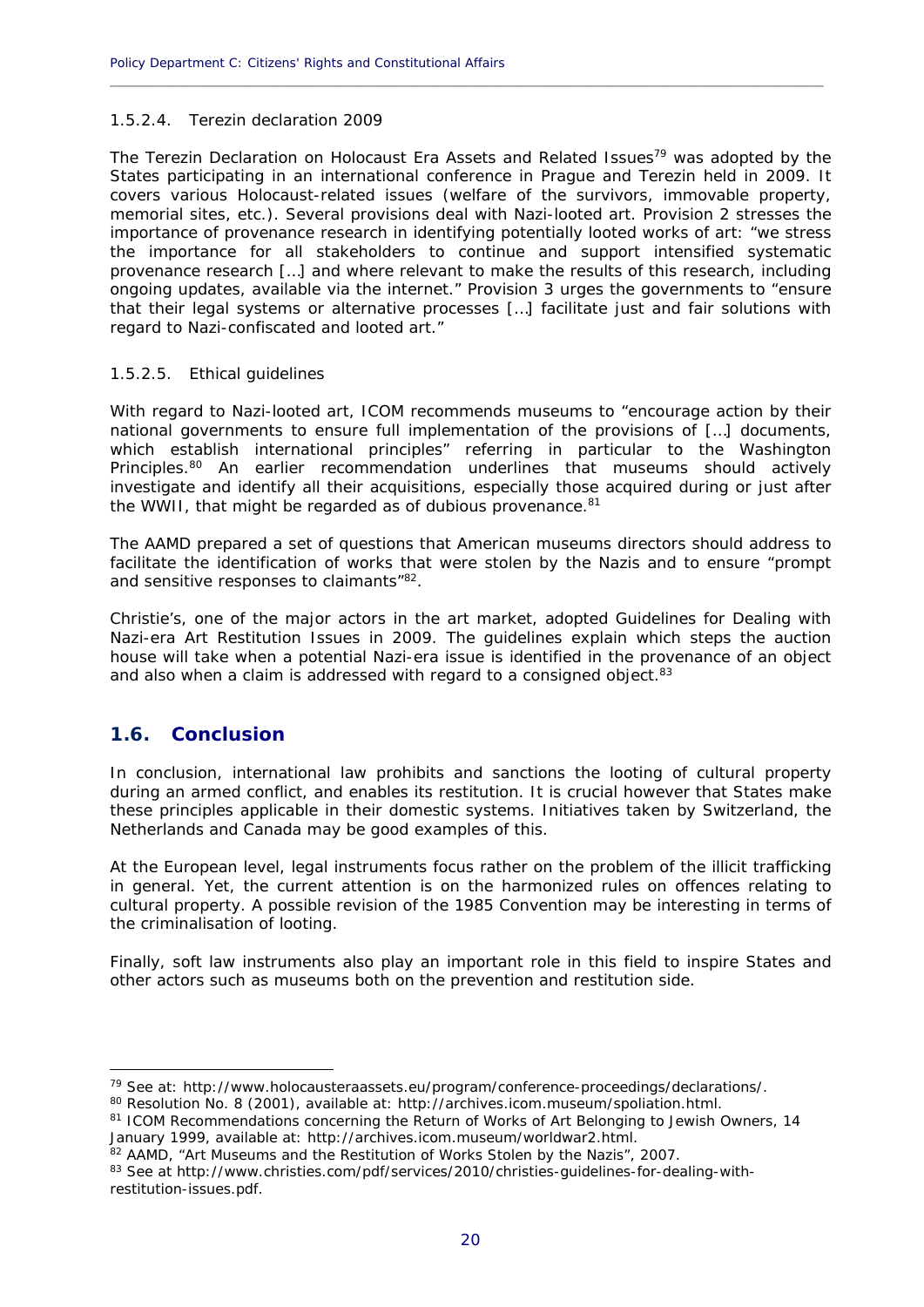# **2. LEGAL DIFFICULTIES RELATING TO RESTITUTION CLAIMS**

\_\_\_\_\_\_\_\_\_\_\_\_\_\_\_\_\_\_\_\_\_\_\_\_\_\_\_\_\_\_\_\_\_\_\_\_\_\_\_\_\_\_\_\_\_\_\_\_\_\_\_\_\_\_\_\_\_\_\_\_\_\_\_\_\_\_\_\_\_\_\_\_\_\_\_\_\_\_\_\_\_\_\_\_\_\_\_\_\_\_\_\_

Art looted in armed conflicts and wars is generally exported out of the country of looting; as such, most restitution claims and the resulting judicial cases have an international element. Unfortunately, claimants involved in such cross-border restitution cases face multiple legal obstacles, such as the difficult task of determining what constitutes looted art (2.1.), the varying statutes of limitation (2.2.), the conflicts of law and/or jurisdiction often arising in international cases (2.3.), burden of proof issues (2.4.) and the applicability of anti-seizure legislation in some States (2.5.), which render their case's outcome less than certain.

Case-law addressing those issues exists in multiple States throughout and outside Europe, which indicates that they currently constitute generalized problems in the international community. As such, it is difficult, at this point in time, to identify States where restitution claims brought before courts encounter most – or less – problems. For now, and as will be more fully explained in section 4, it appears that States with the best practices are those who encourage the settlement of conflicts through means of alternative dispute resolution (ADR) and/or who have put in place non-judicial bodies to help solve looted art cases.

# **2.1. The Notion of "Looted Art"**

#### 2.1.1. The notion of art

Cultural objects are often of major cultural, artistic, historical or scientific importance. In addition, in many cases countries assert spiritual, emotional ties with iconic cultural materials as they are important for the national identity. Cultural heritage items are most important to the people who created them or for whom they were created or whose particular identity and history is bound up with. In addition, works of art and antiquities may have a significant financial value, which is established by the market and hence by the demand and supply rule. The illicit trafficking in cultural objects is due to this latter reason.

Because of artworks' uniqueness and values, as well as the emotional link between dispossessed owners and objects, those deprived of their artworks have often sought restitution instead of financial compensation. It is hence the uniqueness and the cultural importance of artworks that justify a different treatment – for example specific rules – from ordinary commodities.

However, having specific rules dedicated to the protection of art objects implies that the notion of art be defined, and this is one extremely difficult thing to do. For example: is a LOUIS XV buffet an artwork or is it "just" a very valuable object of practical use? Since national and international law instruments do not provide a definition of "art" or "culture", the question will be left to judges, arbitrators or the parties themselves (as the case may be) in each case, which may create uncertainty. As explained above, it is submitted that what makes art different is its uniqueness and this element should be decisive.

#### 2.1.2. Looting vs forced sale

<u>.</u>

The notion of looting refers to the situation whereby an object is taken from a person, against the latter's will and in breach of existing legislation, typically in times of political and military disorder.<sup>84</sup> It can occur with the support of the State or independently of any

<sup>84</sup> Although most mediatised examples of looting (Nazi looting before and during WWII, ISIS' looting

in Iraq and Syria, looting in colonial times, etc.) show looters in a position of power over their victims,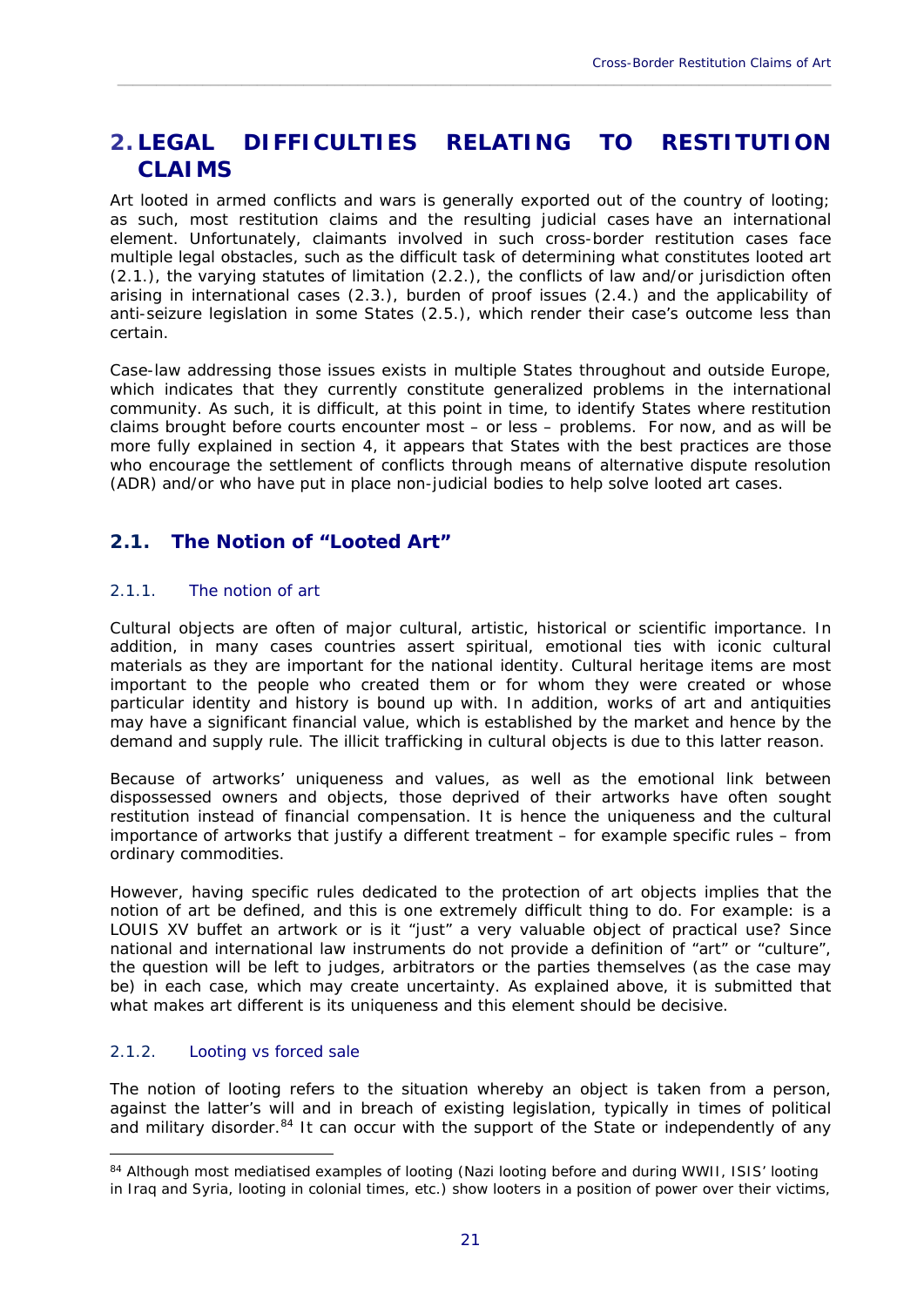role played by it. Illicit excavations also fall within the definition of looting. The reason is that most countries have patrimony statutes conferring ownership of unearthed antiquities to the State and prohibiting citizens from removing them without a license.

**\_\_\_\_\_\_\_\_\_\_\_\_\_\_\_\_\_\_\_\_\_\_\_\_\_\_\_\_\_\_\_\_\_\_\_\_\_\_\_\_\_\_\_\_\_\_\_\_\_\_\_\_\_\_\_\_\_\_\_\_\_\_\_\_\_\_\_\_\_\_\_\_\_\_\_\_\_\_\_\_\_\_\_\_\_\_\_\_\_\_\_\_**

The notion of forced sale, however, is more difficult to define. Broadly understood, a forced sale happens when State authorities seize someone's property in view of its own appropriation. Not all forced sales are illegal. For example, many national legislations authorize the forced sale of the goods of a debtor, under certain conditions. However, especially in times of conflict, illegal forced sales happen, for example, when an authoritarian State or the occupying force decide that certain people are not allowed to own anything, or some specific items. In such cases, forced sales resemble looting, especially when the proceeds of the sale are confiscated, and not given to the owner of the goods.

In certain cases, it may be difficult for a court to distinguish between those two occurrences (legal vs. illegal forced sales amounting to looting), especially when little or no evidence is available on the question.

For instance, a complicated case arises when the owner is forced (for example by racist rules, such as the Nuremberg laws of 1933) to sell his goods to cover fees such as "departure taxes" with the proceeds of the sale. In such a case, the price paid for the goods will be of central significance. When the price obtained for the sold goods is fair, it will be difficult to speak of looting, however condemnable the forced sale might be. On the other hand, if the price of the goods is clearly below the market price at the time of the sale – for example because the goods are wrongly presented as copies – then it is a case of "partial looting". Such cases can be quite difficult to apprehend because the owner is not fully deprived and the new owner, *i.e.* the buyer, is not necessarily in bad faith.

Another complicated case could be when the reason for a sale is not obvious and evidence on that matter is not readily available (e.g. if the original owner is dead). For instance, a person may have sold art to honour outstanding personal debts (no looting) or to feed his family during times of persecution ("indirect" looting).

For these reasons, victims of forced sales often face a specific difficulty that does not appear in cases of outright looting: demonstrating that they are victims and must benefit either from restitution or from some form of indemnification.

The *Schoeps v. Museum of Modern Art* case illustrates this issue. In December 2007, the Museum of Modern Art and the Solomon R. Guggenheim Foundation jointly asked a federal court in New York to declare them the rightful owners of two Picassos, "Boy Leading a Horse" and "Le Moulin de la Galette". Their ownership of the paintings was challenged by Julius Schoeps, the heir of Jewish banker Paul von Mendelssohn-Bartholdy, who asked for restitution claiming that the paintings has been sold under duress as a direct result of Nazi policies. Although von Mendelssohn-Bartholdy's will suggested he may have sold the paintings to keep them out of Nazi hands, the museums alleged that there was no evidence showing him to be a target of Nazi persecution, since there was no restraint of his freedom of movement, his right to serve as a director of the bank, or his ability to transfer artwork or other assets.<sup>85</sup> In an interim ruling following the museums' request to have the claim dismissed at a preliminary stage, a US judge concluded that German law applied to the

it is important to note that cultural property is also often stolen, excavated or looted by the impoverished population living in conflict zones. Indeed, "[l]ooters sometimes have a direct ancestral tie to the crafts of excavated materials. They often have few employment options […]. Essentially, the money illicit excavators earn from unearthing antiquities often goes to feed their families". ALTERMAN L. Kimberly and DAHM S. Chelsey, "National Treasure: A Comparative Analysis of Domestic Laws Criminalizing Illicit Excavation and Exportation of Archaeological Objects", Mercer Law Review, 2013, 431-465, 437.

<sup>85</sup> YIP J. Arabella and SPENCER D. Ronald, "Untouched by Nazi Hands, but Still...", The Wall Street Journal, 28 February 2008, http://www.wsj.com/articles/SB120416063008298329.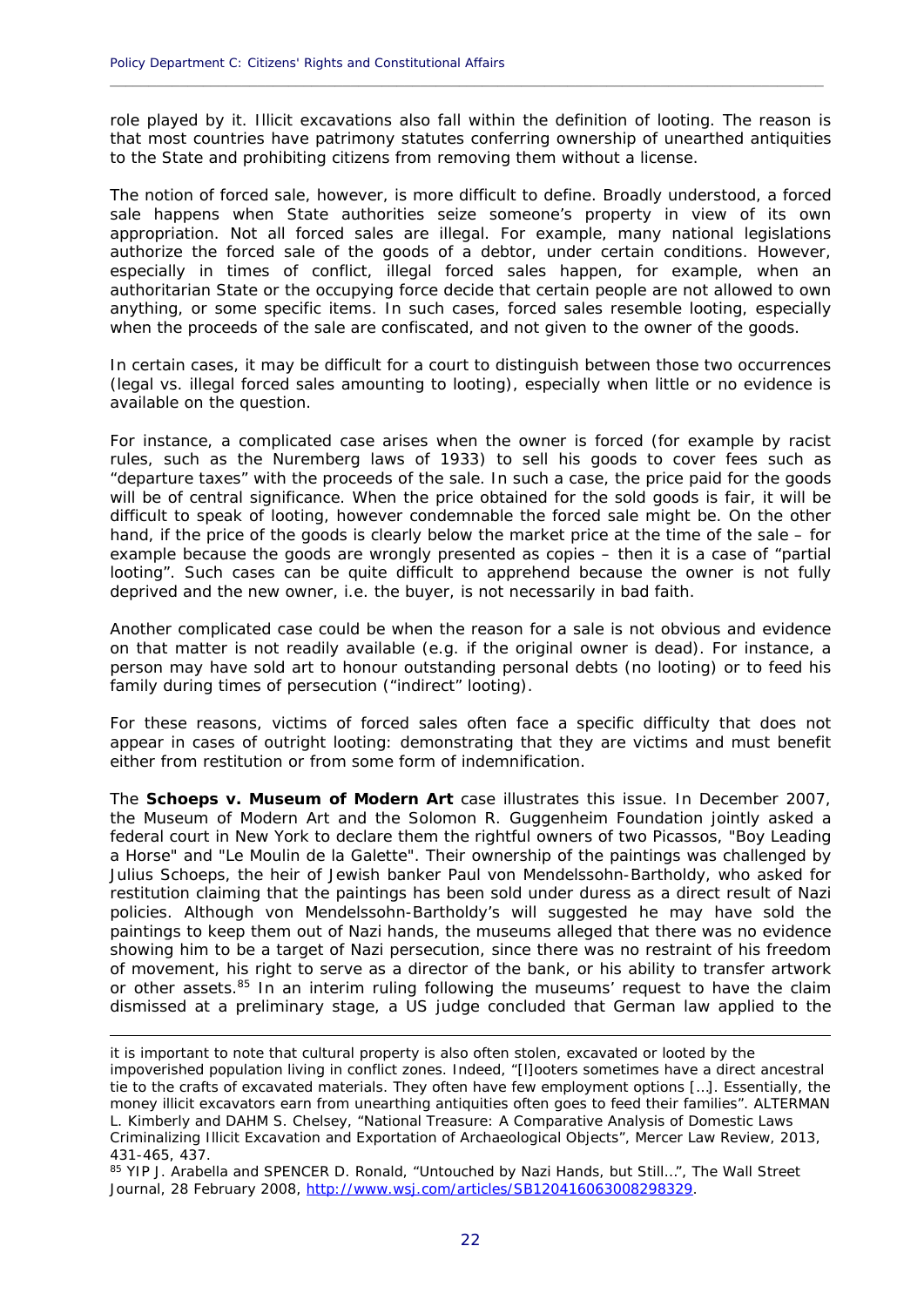issue of duress and that under the relevant provisions of the German civil code, Schoeps had adduced sufficient evidence to reasonably support his "forced sale" allegations, thus allowing the case to proceed to trial.<sup>86</sup> However, the parties settled their case before trial under strict confidential terms, precluding this case from setting an important precedent on the question. The same US judge who had authorized Schoeps' action expressed concern about the confidentiality of the settlement in light of the public interest issues raised by the case.

\_\_\_\_\_\_\_\_\_\_\_\_\_\_\_\_\_\_\_\_\_\_\_\_\_\_\_\_\_\_\_\_\_\_\_\_\_\_\_\_\_\_\_\_\_\_\_\_\_\_\_\_\_\_\_\_\_\_\_\_\_\_\_\_\_\_\_\_\_\_\_\_\_\_\_\_\_\_\_\_\_\_\_\_\_\_\_\_\_\_\_\_

# **2.2. Statutes of Limitations and Legal Certainty**

All legal systems subject the initiating of proceedings to certain time limits which may start from the time of the theft, from the discovery of the location of the object or of the identity of the holder or when the claim was rejected by the possessor.<sup>87</sup>

As mentioned above, statutes of limitations often create difficulties for claimants in restitution matters. The objective of these statutes of limitation is to secure a minimum of legal certainty. Indeed, laws are not solely dedicated to the protection of victims, but also to offer legal security of commercial transactions and encourage business transactions. In this regard, it would be difficult to imagine an efficient legal art market if a *bona fide* purchaser who possesses an artwork peacefully for decades could still not have good title over said artwork.

Statutes of limitations are therefore necessary and the difficulty is finding the right balance between the protection of the interests of the victims of theft/looting and those of the market.

Some European examples of statutes of limitation applicable to looted art cases will be discussed in section 2.4.3. If we look at examples outside Europe, in the U.S., most States have a three-year statute of limitations that restricts the time in which a party may sue for recovery of stolen property. The moment on which the "countdown" starts however varies between States. In California and Massachusetts, it usually starts when the claimant discovered or reasonably could have discovered his claim to the artwork and its whereabouts.<sup>88</sup> California attempted twice to pass statutes extending the time to bring suit for looted-art claims, but they were both ruled unconstitutional. $89$  In Michigan, a federal court held that the statute of limitations starts from the date the alleged wrong occurred, which, in looted art cases, is when the original owner loses possession of the artwork. Other states are more generous. In New York, for instance, judges seized with a looted art claim generally apply the "demand and refusal rule" under which a claim accrues after the alleged rightful owner demands the property's return and the possessor refuses to return it. Thus, under New York law, the statute of limitations does not begin to run until the possessor refuses a demand.90 It is to be noted, however, that the U.S. *Holocaust Expropriated Art Recovery Act* (Annex 4), not yet in force, will standardize the limitation period applicable to Nazi-looted art restitution claims to "6 years after the actual discovery by the claimant or the agent of the claimant of (1) the identity and location of the artwork or cultural property; and (2) information or facts sufficient to indicate that the claimant has a claim for a possessory interest in the artwork or cultural property that was unlawfully lost" (section 5 of the Act).

<sup>86</sup> *Schoeps v. Museum of Modern Art*, 594 F. Supp. 2d 461 (S.D.N.Y. 2009).<br>87 See REDMOND-COOPER Ruth, "Limitation of Actions in Art and Antiquity Claims", Art Antiquity and Law, 2000, 185-206.

<sup>88</sup> SKINNER N. Katharine, "Restituting Nazi-Looted Art: Domestic, Legislative, and Binding Intervention to Balance the Interests of Victims and Museums", Vanderbilt Journal of Entertainment and Technology Law, 673-712, 686.

<sup>89</sup> SKINNER, ibid, 694.

<sup>90</sup> SKINNER, ibid, 695.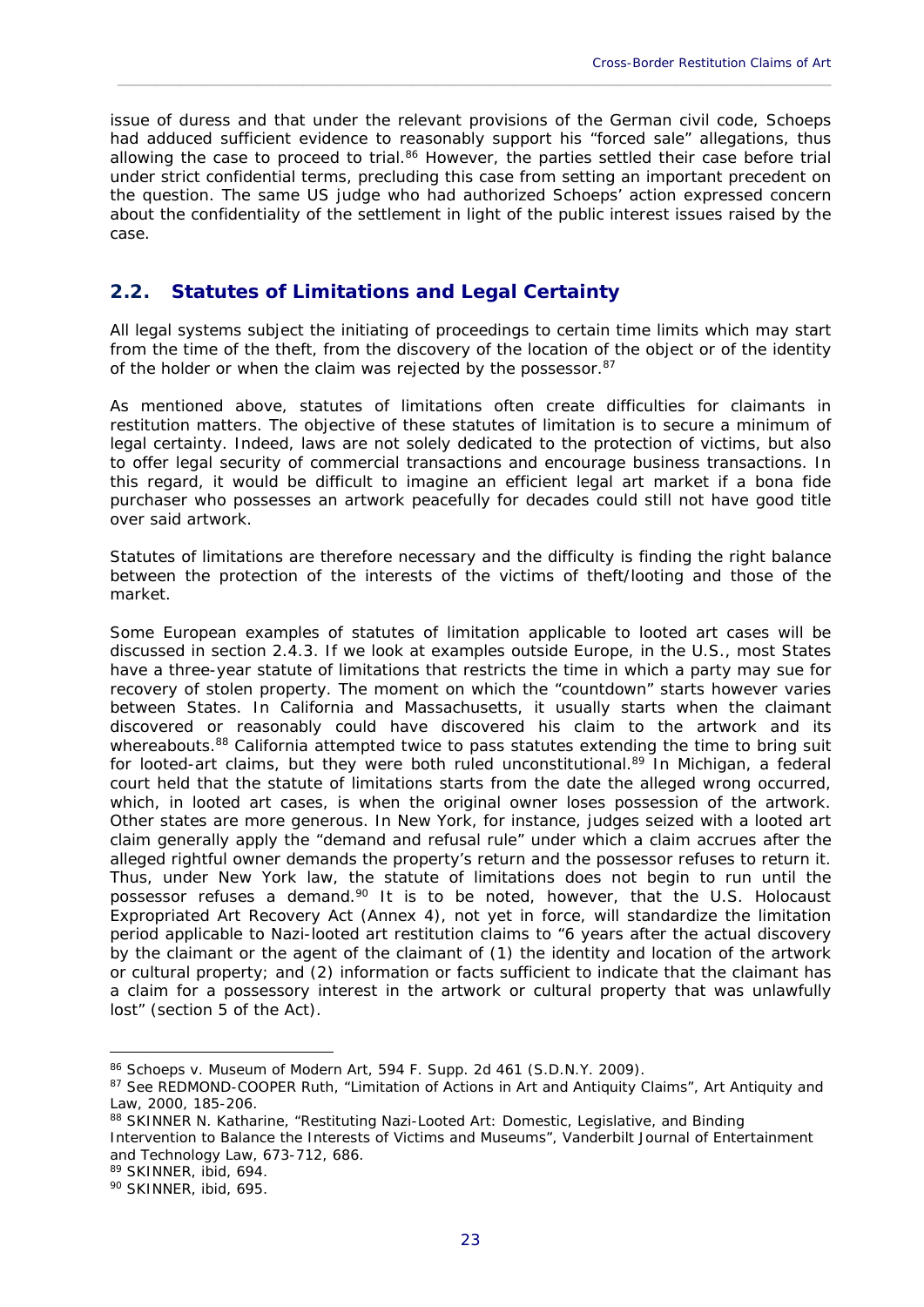# **2.3. Conflict of Law and of Jurisdiction**

When claiming the restitution of looted art, the claimant must of course act at the proper venue (choice of jurisdiction) and demonstrate ownership under the applicable law (choice of law). However, the forum and the applicable law will depend on various factors, and some are specific to looted artworks.

**\_\_\_\_\_\_\_\_\_\_\_\_\_\_\_\_\_\_\_\_\_\_\_\_\_\_\_\_\_\_\_\_\_\_\_\_\_\_\_\_\_\_\_\_\_\_\_\_\_\_\_\_\_\_\_\_\_\_\_\_\_\_\_\_\_\_\_\_\_\_\_\_\_\_\_\_\_\_\_\_\_\_\_\_\_\_\_\_\_\_\_\_**

First, due to the divergent private international law rules in force in each State, multiple national courts may, by basing themselves on various connecting factors, have jurisdiction over the same claim. In looted art claims, the authorities of the place where the looting took place might claim jurisdiction, as well as the authorities of the place where the artwork was brought after the looting and sold (or lent, given, pledged, etc.), the authorities of the place where the artwork is located presently, the authorities of the place where the contract related to the artwork is to be performed or even the authorities of the place where the current possessor resides.

There are unfortunately no harmonized conflict of jurisdiction rules at the international level. This creates uncertainty as to which courts are competent in each case, and encourages forum shopping for claimants (i.e. choosing the court most likely to provide a favourable judgment). In Europe, supranational instruments such as the Brussels I-bis Regulation<sup>91</sup> and the Lugano Convention<sup>92</sup> aim at determining in advance which court or courts will have jurisdiction (without regard to each State's private international law rules), thus minimizing the uncertainty.<sup>93</sup> Problems however remain. First, these instruments generally only apply when both the claimant and the defendant are domiciled in EU or European Free Trade Association (EFTA) Member States. Claims involving parties domiciled outside of Member States (such as in the U.S., where many looted artworks can be found today) do not fall within the scope of those European instruments. In those cases, the jurisdiction of the courts of a seized State shall be determined by the private international law rules of that State<sup>94</sup>, thus bringing the parties back to square one. Courts may also dismiss restitution claims on grounds of lack of jurisdiction due to sovereign immunity.<sup>95</sup> In addition, in common law countries such as the UK, the U.S., Australia and Canada, courts which are otherwise competent (as per the applicable private international law rules) may decline jurisdiction based on the principle of *forum non conveniens* when there is a more appropriate forum available to the parties (i.e. when another forum has stronger links with the case or the parties).

<sup>91</sup> Regulation (EU) No 1215/2012 of the European Parliament and of the Council of 12 December 2012 on jurisdiction and the recognition and enforcement of judgments in civil and commercial matters (recast).

 $\frac{92}{2}$  Convention on Jurisdiction and the Enforcement of Judgments in Civil and Commercial Matters, Lugano, 30 October 2007.

 $93$  In general, the domicile of the defendant determines which of the courts have jurisdiction in a given case. Other courts may also have jurisdiction based on the subject-matter of the dispute. In looted art claims, an additional subject-matter jurisdiction may include "as regards a civil claim for the recovery, based on ownership, of a cultural object as defined in point 1 of Article 1 of Directive 93/7/EEC initiated by the person claiming the right to recover such an object, in the courts for the place where the cultural object is situated at the time when the court is seised" (Art. 7(3) Brussels Ibis Regulation).

<sup>94</sup> See, for instance, Article 6 of the Brussels I bis Regulation.

<sup>95</sup> An interesting example is provided by the case *Andrew Orkin v The Swiss Confederation and Others*, 09 Civ 10013 (LAK) 770 F.Supp. 2d 612, US Dist Lexis 4357 (2011), U.S. Lexis 24507 (S.D. N.Y 2011), U.S. App. Lexis 20639 (2011). Andrew Orkin sued the Swiss Confederation, the Oskar Reinhart Foundation and the Oskar Reinhart Collection in the U.S. in order to recover possession of the drawing View of Les Saintes-Maries-de-la-Mer. Orkin alleged that his great-grandmother, Margarethe Mauthner, sold the painting under duress during the Nazi era. The action was dismissed for lack of subject matter jurisdiction on the ground that a court of law can affirm jurisdiction only when the initial taking of an object was committed by a State or a person or entity acting on a State's behalf.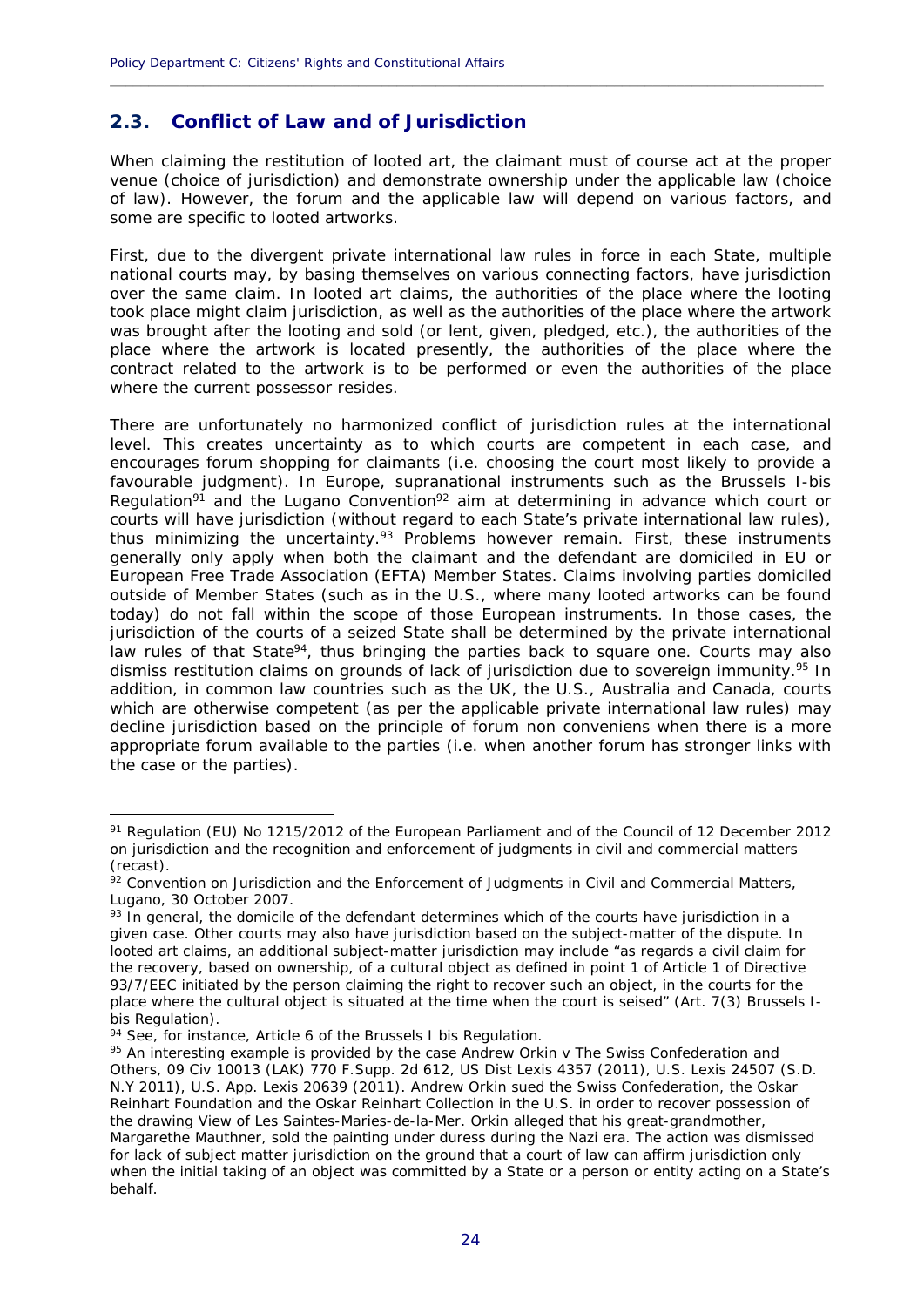Moreover, jurisdiction conferred to one court does not mean that the applicable law will be the law of that court. It is possible and frequent to have a national court apply foreign law. Unfortunately, there are no harmonized conflict of law rules in force either at the international or European level.<sup>96</sup> In looted art cases, the applicable law will generally be the law of the artwork's situation (*lex rei sitae*), but in some cases the applicable private international law rules may also point to the law applicable to the contract relating to the artwork (sale, pledge, lending, loan, etc.) or the place of destination (if the artwork is in transit). One might also have to take into account the law applicable to the past transactions regarding the artwork.

\_\_\_\_\_\_\_\_\_\_\_\_\_\_\_\_\_\_\_\_\_\_\_\_\_\_\_\_\_\_\_\_\_\_\_\_\_\_\_\_\_\_\_\_\_\_\_\_\_\_\_\_\_\_\_\_\_\_\_\_\_\_\_\_\_\_\_\_\_\_\_\_\_\_\_\_\_\_\_\_\_\_\_\_\_\_\_\_\_\_\_\_

In looted art cases, the determination of the law applicable to both substantial and procedural issues is crucial since it will often influence the outcome of the claim. It will notably determine which limitation period is applicable and when it started to run (see section 2.2.). In cases where the actual possessor of the item acquired it in good faith, the chosen law may also or close (in common law systems) or open (in civil law systems) the door to a "good title" defence – the whole under certain conditions which also considerably vary, even between civil law systems (see section 2.4.3.).

In other words, similarly situated claimants may face completely different treatment of their cases across different States, depending on the connecting factor the seized court applies to determine the applicable law.

The *Grunbaum Heirs* v. *David Bakalar<sup>97</sup>* case pertaining to a Schiele drawing illustrates the complications faced by litigants in that regard. In 1938, the Nazis expropriated the art collection of Fritz Grunbaum while he was detained in Dachau concentration camp. In 1963, David Bakalar purchased in New York, from a gallery in Bern, a Schiele drawing that had belonged to the Grunbaum family. In 2004, Bakalar consigned the drawing to Sotheby's for sale but upon discovering an issue in title, the auction house froze the sale. Balakar filed suit in New York in 2005, seeking judgment that he had purchased the drawing in good faith and thus was the legal owner of the drawing. The Grunbaum Heirs counterclaimed alleging that under New York law, even a good faith purchaser cannot acquire good title to an artwork that has been stolen in the first place. The New York District Court was faced with the difficult question of which law to apply in determining who maintained ownership of the drawing: the law of Austria, where the Grunbaums lost possession; the law of Switzerland, where the drawing allegedly passed to the Gallery; or the law of New York, where Bakalar purchased the drawing and commissioned it for auction. Although Austrian law was rapidly found inapplicable, determining whether the Swiss or New York law applied to ownership issues was of the utmost importance. Indeed, under Swiss law, Bakalar maintained title to the drawing unless the heirs could prove that suspicious circumstances had existed of which Bakalar was aware, or that each party tracing back to the Grunbaums had failed to act in good faith upon purchasing the drawing. On the contrary, under New York law, Bakalar could never have obtained good title if the drawing was originally stolen. Applying New York State's choice of law rules, the District Court concluded that Swiss substantive law governed the dispute, but that New York law applied to the procedural issues, eventually concluding that Bakalar had purchased the drawing in good faith and therefore was its valid owner. However, on appeal this conclusion on the applicable law was reversed. The Appellate Court held that New York substantive law should have been applied and referred the case back to the District Court for a new review. Although the result was

<sup>96</sup> In the EU, some regulations such as Regulation (EC) No 593/2008 of the European Parliament and of the Council of 17 June 2008 on the law applicable to contractual obligations, and Regulation (EC) No 864/2007 of the European Parliament and of the Council of 11 July 2007 on the law applicable to non-contractual obligations provide harmonized rules to help determine the applicable law to specific disputes such as contractual and tort disputes, but they have no relevance in looted art (theft) disputes.

<sup>97</sup> Andrea Wallace, Shelly Janevicius, Marc-André Renold, "Case Schiele Drawing – Grunbaum Heirs v. David Bakalar," Platform ArThemis (http://unige.ch/art-adr), Art-Law Centre, University of Geneva.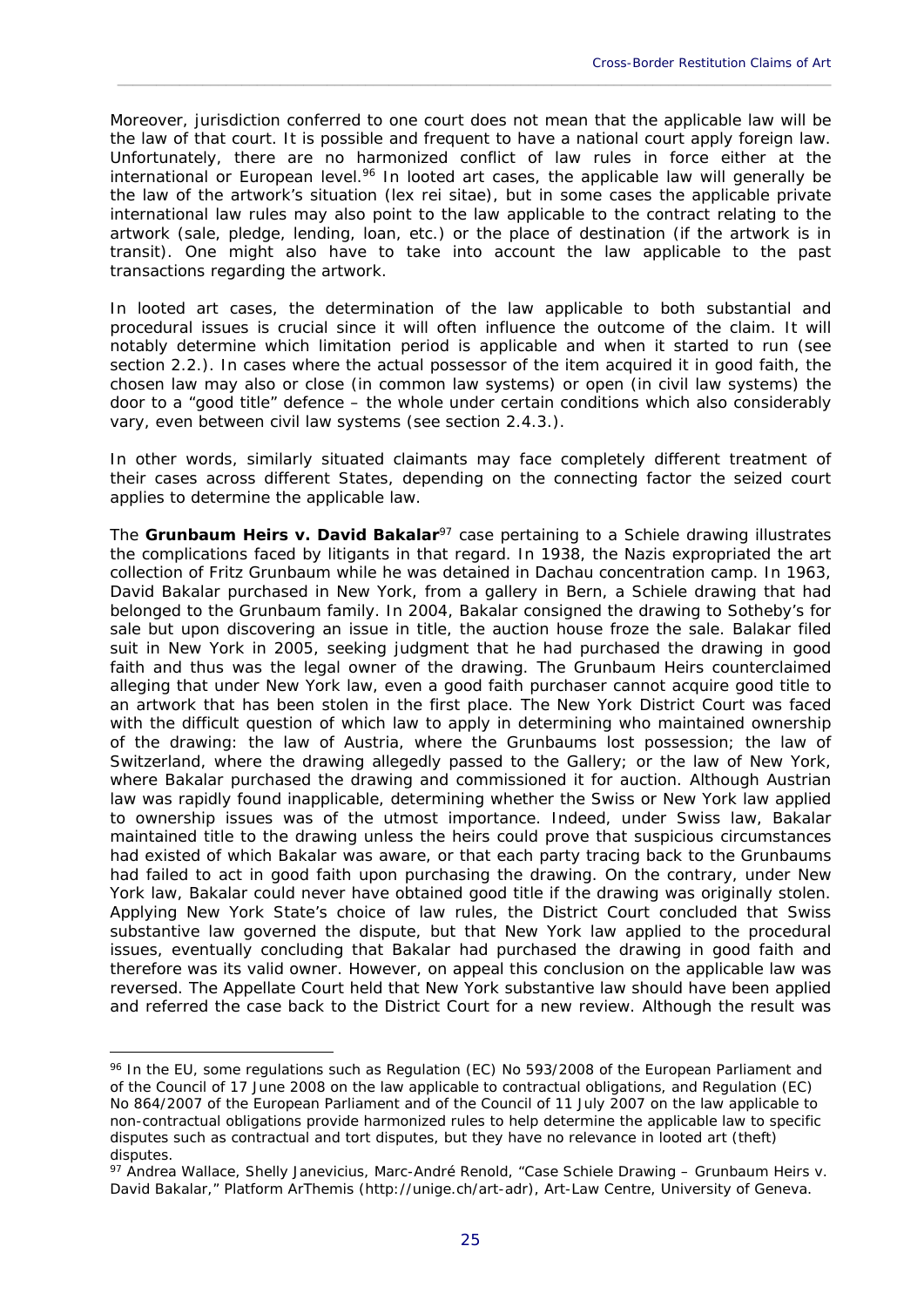ultimately the same due to Bakalar's laches defense,<sup>98</sup> it took eight years from the date of the first filing for Bakalar's lawful title to be recognized in a full and final judgment.

**\_\_\_\_\_\_\_\_\_\_\_\_\_\_\_\_\_\_\_\_\_\_\_\_\_\_\_\_\_\_\_\_\_\_\_\_\_\_\_\_\_\_\_\_\_\_\_\_\_\_\_\_\_\_\_\_\_\_\_\_\_\_\_\_\_\_\_\_\_\_\_\_\_\_\_\_\_\_\_\_\_\_\_\_\_\_\_\_\_\_\_\_**

Even between two States with more similar legal systems, a judge's choice to apply one national law over another may have important consequences. For instance, in *Stato*  **Francese v. Ministero per i beni culturali ed ambientali e De Contessini**,<sup>99</sup> two tapestries were stolen from a French state museum, taken to Italy and eventually bought in good faith by defendant De Contessini. When the French government filed an action in Italy for the recovery of the tapestries, the *Tribunale* of Rome held that Italian law applied to the sale to De Contessini and that consequently, the good faith purchaser had become the owner – this even though under French law the tapestries were classified as inalienable objects because of their artistic importance.100

In this context, the UNIDROIT Convention (see section 1.2.2.) represents an important instrument in that it aims at resolving the problems resulting from the differences among national rules. More specifically, it establishes a key compromise between civil law and common law jurisdictions at its Articles 3 and 4. Pursuant to these norms, "[t]he possessor of a cultural object which has been stolen shall return it", but "shall be entitled, at the time of its restitution, to payment of fair and reasonable compensation provided that the possessor neither knew nor ought reasonably to have known that the object was stolen and can prove that it exercised due diligence when acquiring the object". On the one hand, this means that the *nemo dat quod not habet* principle (see section 2.4.3.) is respected. On the other hand, the security of commercial transaction is safeguarded by the condition that purchasers of cultural objects can be protected provided they can prove having exercised the required due diligence.

### **2.4. Burden of Proof and Good Faith**

In principle, claimants must demonstrate that what they allege is true. In other words, claimants carry the burden of proof.

In looted art matters, this implies that claimants face many challenges, and in particular:

- 1. proving that they (or their ancestors) were the owner of the artwork until it was looted (2.4.1.);
- 2. proving that the artwork was actually looted  $(2.4.2.)$ ;
- 3. demonstrating that the present possessor did not acquire good title, which implies that no one must have acquired such good title between the looting and the beginning of the litigation (2.4.3.).

#### 2.4.1. Proof of past ownership

1

Claimants have to demonstrate that they had prior ownership of a specific artwork up until the moment it was looted.

In the case of Holocaust-related disputes, the problem of proving ownership can be particularly acute. Since more than half a century has passed since WWII, evidence is now

98 An equitable doctrine asserted by Bakalar that bars title actions in which there has been a lengthy delay in filing a claim. See GREENBERG J. Ariel, "Seven Year Saga of Bakalar v. Vavra Ends in Victory for Current Owner of Schiele Drawing and Settles Concerns Over Application of the Laches Defense", available at: https://itsartlaw.com/2012/10/18/seven-year-saga-of-bakalar-v-vavra-ends-in-victoryfor-current-owner-of-schiele-drawing-and-settles-concerns-over-application-of-the-laches-defense.<br><sup>99</sup> Corte di Cassazione (Italy), No. 12166, 24 November 1995.<br><sup>100</sup> MERRYMAN H. John, "The Good Faith Acquisition of Stolen

Paper No. 1025515, 5.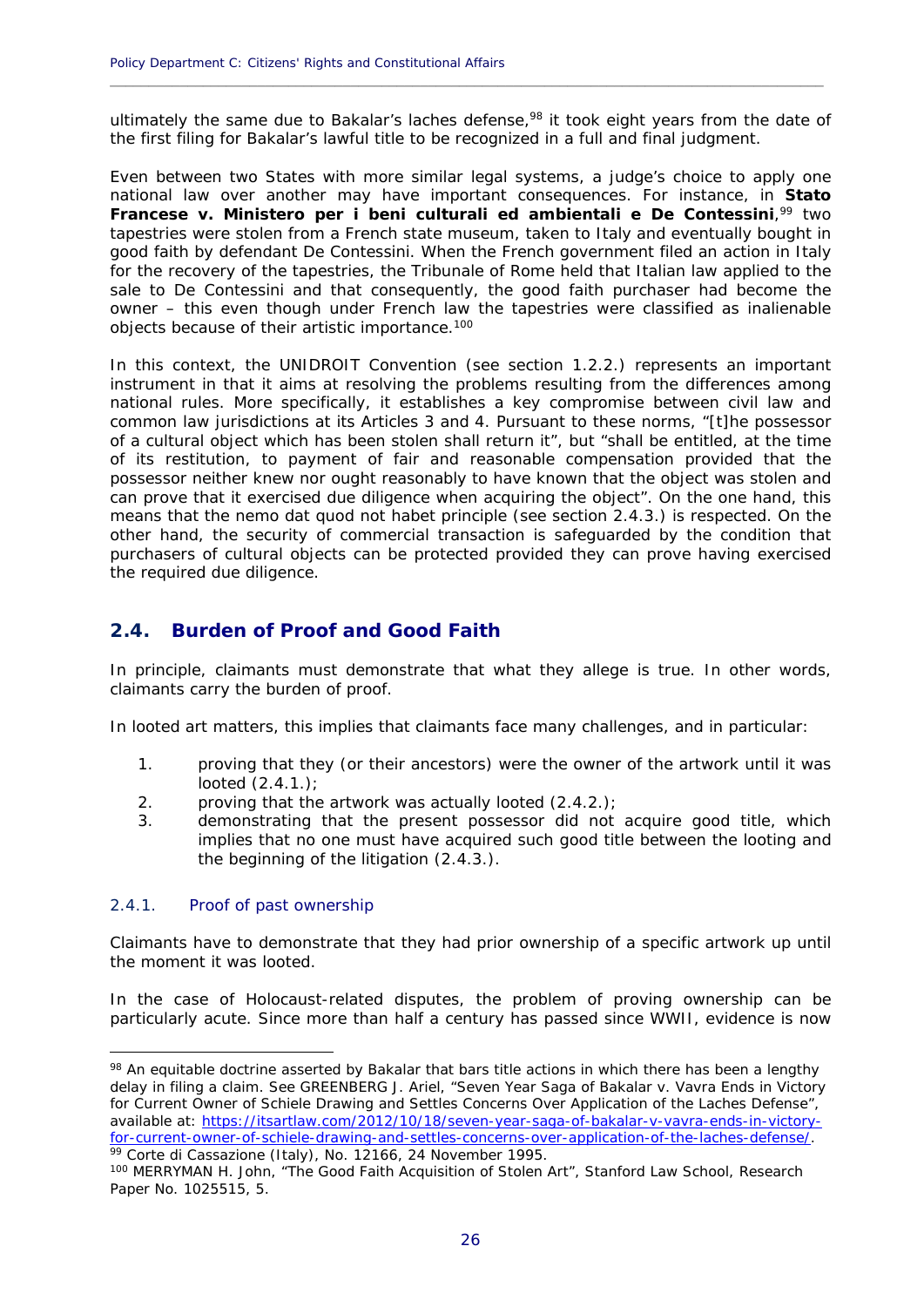lost or extremely difficult to collect. While many of those involved have passed away, those who are still alive or their descendants may have no documentation, photos, or witnesses, and statements taken from witnesses such a long time after the event are not always fully reliable. Defendants in such cases use the fact that uncertainty remains regarding whether the artwork was sold before the looting actually occurred,<sup>101</sup> or regarding whether the claimants even ever owned the artwork.

\_\_\_\_\_\_\_\_\_\_\_\_\_\_\_\_\_\_\_\_\_\_\_\_\_\_\_\_\_\_\_\_\_\_\_\_\_\_\_\_\_\_\_\_\_\_\_\_\_\_\_\_\_\_\_\_\_\_\_\_\_\_\_\_\_\_\_\_\_\_\_\_\_\_\_\_\_\_\_\_\_\_\_\_\_\_\_\_\_\_\_\_

Today electronic records as evidence of ownership will help future claimants, but these issues remain regarding claims for "older" looted art. They were notably raised in a dispute opposing the **Weinmann Heirs to Yale University Art Gallery** with regard to the painting "Le Grand Pont" by Gustave Courbet.102 According to the claimant, Eric Weinmann, this painting had originally been owned by his mother Josephine and her family, but after they were forced to flee Germany from Nazi persecution, the painting was purchased by Herbert Schaefer, a Nazi militant. When Schaefer later loaned the painting to the Yale University Art Gallery, Weinmann learned about it and sued for its return. Multiple evidence issues complicated Weinmann's task. First, there was no written record of his mother's purchase of the painting. The details as to how Schaefer subsequently acquired the painting were also unclear (the detailed date of acquisition by Schaefer was unknown and the documentation pertaining to the sale was lost). Finally, Weinmann had no photos of the painting in his parents' house. In sum, Eric Weinmann lacked proof of ownership and based his claim entirely on his memory of the painting hanging in his childhood home, claiming to have recognized it many years later in the Yale University Art Gallery. Unsurprisingly, the parties ended up settling this claim out of court.

As for looted archaeological heritage, the legislation of many States unequivocally vests ownership of certain categories of objects in the State. Consequently, a State with such legislation may base a restitution claim on its law making it the sole owner of such objects.103

However, not all legislations are drafted in clear terms and interpretation issues can arise, especially when the matter is judged before a foreign court. This is often the case as looted antiquities are generally exported from the countries of origin.

Moreover, in certain cases prior ownership by a third party can be established, for instance by the person who buries a cultural object belonging to him/her in order to protect it during a conflict, intending to retrieve it later so that he/she has not abandoned ownership.

In the absence of clear evidence on the origin of illicitly excavated antiquities, States cannot obtain their restitution from possessors located in a foreign country. As mentioned above, in some States the relevant national legislation is too vague in that it does not unequivocally vests ownership of archaeological artefacts in the State. In order to address this specific issue, the UNESCO and UNIDROIT Secretariats have adopted the "Model Provisions on State Ownership of Undiscovered Cultural Objects" (2011) (Annex 3). These provisions are intended to assist domestic legislative bodies in the establishment of a legal framework for heritage protection containing sufficiently explicit legal principles to guarantee the State ownership of archaeological artefacts and hence to facilitate restitution in case of unlawful removal. In particular, Provision 3, on State Ownership, suggests that national legislation should provide that: "Undiscovered cultural objects are owned by the State, provided there is no prior existing ownership".

<sup>&</sup>lt;sup>101</sup> Sometimes for good reasons, e.g. the private sale of a particular artwork before the war and without anyone's knowledge.

<sup>102</sup> Lauren Bursey, Justine Ferland, Marc-André Renold, "Le Grand Pont – Weinmann Heirs and Yale University Art Gallery," Platform ArThemis (http://unige.ch/art-adr), Art-Law Centre, University of Geneva.

<sup>&</sup>lt;sup>103</sup> For instance Iran's national ownership law allowed Iran to recover its antiquities before English courts. See *Government of the Islamic Republic of Iran v. The Barakat Galleries Ltd*. [2007] EWHC 705 QB.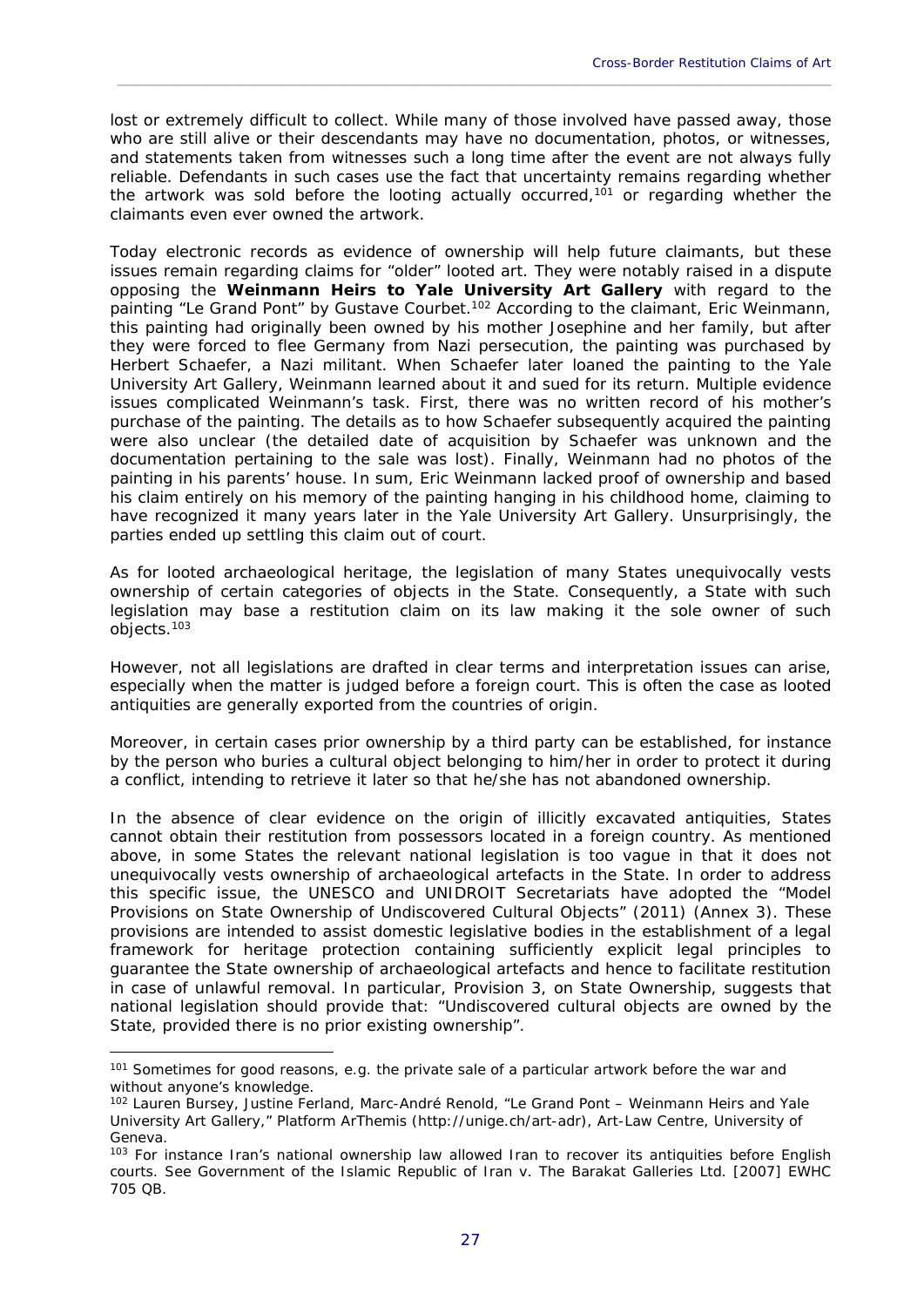#### 2.4.2. Proof of looting

If a claimant succeeds in proving ownership, he must then demonstrate that the particular object or collection was looted.

**\_\_\_\_\_\_\_\_\_\_\_\_\_\_\_\_\_\_\_\_\_\_\_\_\_\_\_\_\_\_\_\_\_\_\_\_\_\_\_\_\_\_\_\_\_\_\_\_\_\_\_\_\_\_\_\_\_\_\_\_\_\_\_\_\_\_\_\_\_\_\_\_\_\_\_\_\_\_\_\_\_\_\_\_\_\_\_\_\_\_\_\_**

With the notable exception of the Nazis, looters seldom keep records of what they loot, when and to whom. Proving that one specific object was looted might hence be difficult, especially when witnesses are unavailable.

The situation might be slightly more favourable to claimants when it is admitted or common place that looting took place frequently during a specific conflict or in specific areas.

Proof of looting may be especially problematic when items are unearthed from archaeological sites, since their existence had never been acknowledged by State authorities prior to the clandestine looting. Provision 4 of the UNESCO-UNIDROIT "Model Legislative Provisions on State Ownership of Undiscovered Cultural Objects" (2011) attempts to address this difficulty by suggesting that States provide in their national legislation that "cultural objects excavated contrary to the law or licitly excavated but illicitly retained are deemed to be stolen objects". However, this provision may not help States to prove looting in cases where the provenance of an item is not obvious (for instance when it has no distinctive features allowing experts to connect it to a particular State or population).

#### 2.4.3. Good title: the good faith argument

It is presumed that the current possessor of an object is its owner. In looted art matters this implies that the claimant has the burden of proof to demonstrate that the current possessor does not have good title over the artwork.

In civil law systems, good title can be gained in the following circumstances:

- peaceful possession in good faith over a certain period of time;
- acquisition in good faith;

1

acquisition from someone who had good title.

As the good faith of the people involved in a transaction is presumed, it leaves the claimants with the burden to prove that:

- the current possessor did not acquire the artwork in good faith;
- the current possessor did not keep the artwork in peaceful possession for sufficient time;
- no one since the artwork was looted acquired the artwork in good faith nor kept it in peaceful possession for sufficient time.

These questions are central in every restitution claim subject to civil law systems. However, the conditions conferring legal title to a good faith purchaser vary between civil law countries and are often linked to the applicable limitation periods. For instance, Italy is probably the most "generous" European civil law State with regards to the protection of a good faith purchaser since the Italian Civil Code provides that the good faith purchaser immediately acquires valid title, except when artworks belong to public collections.<sup>104</sup> In contrast, in France, a good faith purchaser of a work of art gains title with possession, but the original owner of movable property that has been lost or stolen may reclaim it within 3

<sup>104</sup> Art. 1153 of the Italian Civil Code. PROWDA B. Judith, "The Perils of Buying and Selling Art at the Fair: Legal Issues in Title", in VADI Valentina and SCHNEIDER E.G.S. Hildegard (eds.), *Art, Cultural Heritage and the Market: Ethical and Legal Issues*, Springer, 2014, 141-163, 147.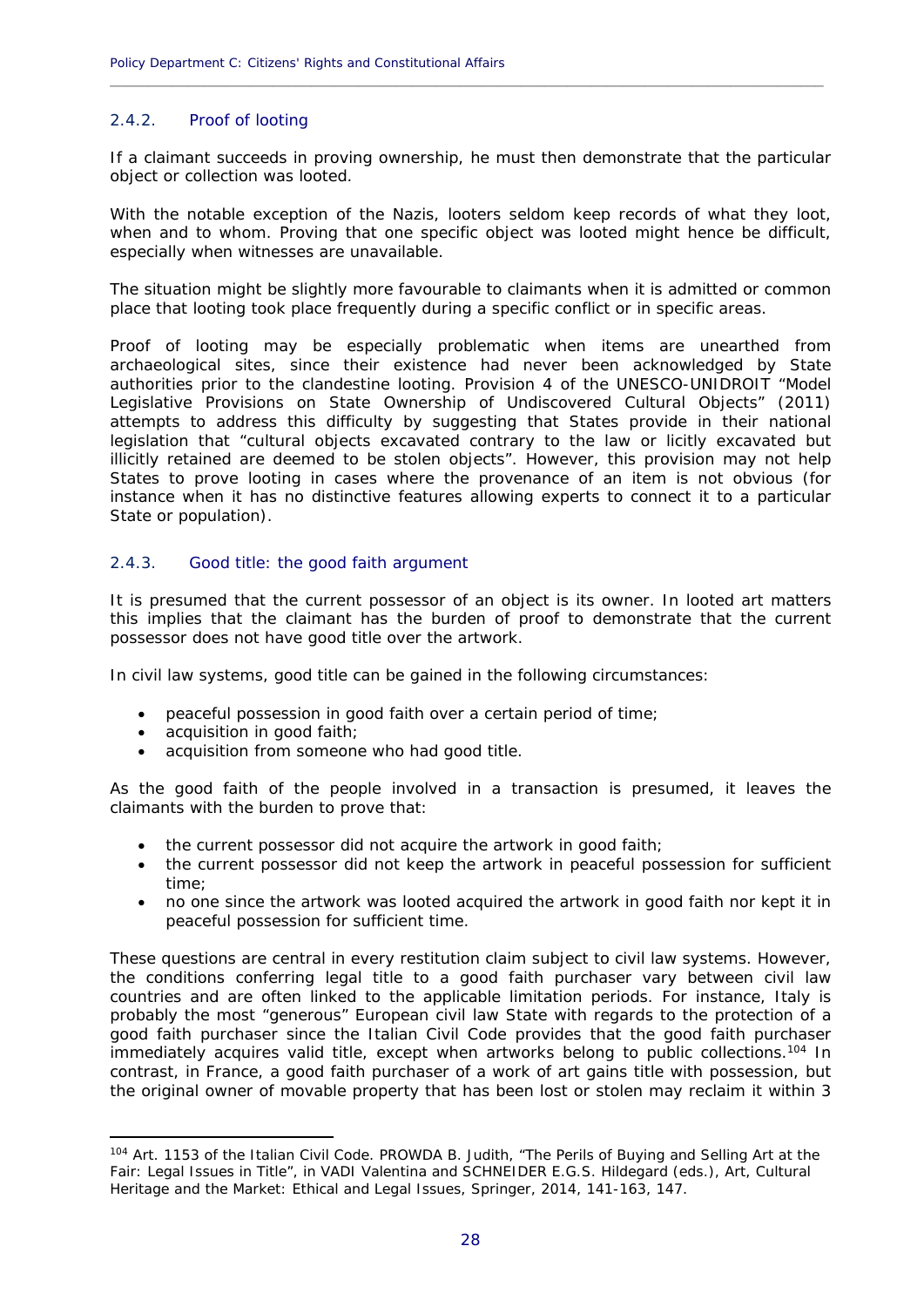years from the date of the loss or theft.<sup>105</sup> In Switzerland, it will depend on when the theft occurred – a good faith purchaser of cultural property can acquire superior title to that of an original owner after 5 years if the theft or loss occurred before 1 June 2005<sup>106</sup> and 30 years if the event occurred on or after that date.<sup>107</sup>

\_\_\_\_\_\_\_\_\_\_\_\_\_\_\_\_\_\_\_\_\_\_\_\_\_\_\_\_\_\_\_\_\_\_\_\_\_\_\_\_\_\_\_\_\_\_\_\_\_\_\_\_\_\_\_\_\_\_\_\_\_\_\_\_\_\_\_\_\_\_\_\_\_\_\_\_\_\_\_\_\_\_\_\_\_\_\_\_\_\_\_\_

These good faith questions are of much lesser importance in common law countries, because of the *nemo dat quod non habet* rule108 (usually translated as "no one can transfer better title than he has himself"), which provides that good title cannot pass to the purchaser of stolen property, even if the purchase was made in good faith. Relying on this well-settled principle of common law, Anglo-American courts will generally order the return of looted art to its original owner, no matter how many subsequent owners buy in good faith and how long these subsequent owners have possessed the item (subject to the possible prescription of the claim, as explained in section 2.2.).

In relation with these matters, difficulties arise when one does not know where the artwork was during a certain period of time, and especially when said period is long enough for a statute of limitations to intervene. Issues also arise in cross-border cases where relevant facts can be linked to both civil and common law States, as shown by the *Grunbaum Heirs v. David Bakalar* example discussed in section 2.3. above.

Lawmakers or courts have developed specific solutions with respect to the issue of good faith. For example, in Switzerland, the possessor of an artwork cannot rely on his good faith if he cannot demonstrate that he paid sufficient attention according to the circumstances at the moment of the acquisition. Buyers should verify the origin of the artwork they are interested in and the status of the transferor and whether it has been legally dealt with. Failure to engage in reasonable efforts to investigate the provenance of art to be bought or sold entails that the standard of care regarding due diligence has not been met. In a recent case, the Swiss Federal Tribunal decided that an art collector failed to comply with the due diligence obligation in the acquisition of a Malewicz painting as he had ignored a "rumour" as to the fact that a Malewicz painting had been stolen.<sup>109</sup> In addition, the Swiss *Federal Law on the International Transfer of Cultural Property*<sup>110</sup> imposes high standards of due diligence on sellers and their agents. Article 16 of the law states that dealers or auctioneers cannot enter into any art transaction if they have any doubt as to the provenance of the objects. Therefore, the burden lies not only on the purchasers' shoulders, but also on those of the traders. This type of solutions allows restitution claims to have an actual chance of success and forces the actors of the art market to pay attention to provenance.<sup>111</sup>

# **2.5. Anti-Seizure Legislation**

Another burden claimants may encounter when seeking the return of cultural objects are the national laws that grant immunity from seizure to items temporary on loan from abroad. The protection of loaned art from seizure has become a central concern for museums. Various controversies have made clear that such exhibitions expose art to the

1

<sup>105</sup> Art. 2276 of the French Civil Code.<br><sup>106</sup> Arts. 728(1) and 934(1) of the Swiss Civil Code.<br><sup>107</sup> Arts. 728(1ter) and 934(1bis) of the Swiss Civil Code. See PROWDA, supra note 104, 146.<br><sup>108</sup> RENOLD Marc-André, "Stole of the Permanent Court of Arbitration (ed.), *Resolution of Cultural Property Disputes*, The Hague, Kluwer Law International, 2004, 251-263.

<sup>109</sup> *A. v. B.*, ATF 139 III 305, 18 April 2013, Journal des Tribunaux 2015 II 79. See also *Insurance X v. A.M.*, ATF 122 III 1, 5 March 1996.<br><sup>110</sup> 20 June 2003, RO 2005 1869. GABUS Pierre and RENOLD Marc-André, *Commentaire LTBC, Loi* 

*fédérale sur le transfert international des biens culturels*, Zürich, Schulthess, 2006.<br><sup>111</sup> For the characteristics of the due diligence obligation, see art. 4.4 of the UNIDROIT Convention

and art. 10(2) of the EU Directive 2014/60 (supra note 52).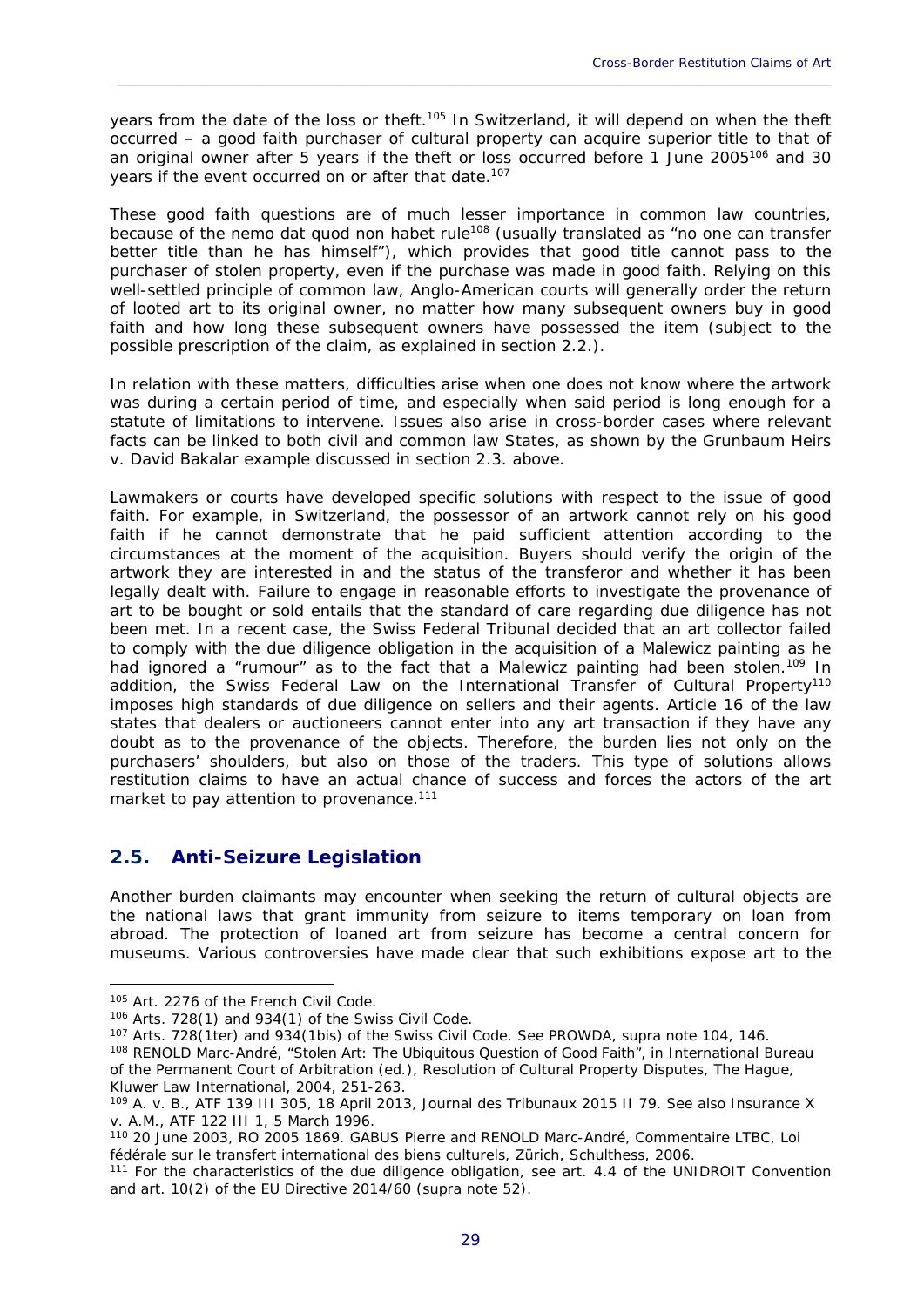public and, inevitably, to the scrutiny of potential claimants. In effect, the adoption of these laws is mainly due to an increasing number of legal disputes.

**\_\_\_\_\_\_\_\_\_\_\_\_\_\_\_\_\_\_\_\_\_\_\_\_\_\_\_\_\_\_\_\_\_\_\_\_\_\_\_\_\_\_\_\_\_\_\_\_\_\_\_\_\_\_\_\_\_\_\_\_\_\_\_\_\_\_\_\_\_\_\_\_\_\_\_\_\_\_\_\_\_\_\_\_\_\_\_\_\_\_\_\_**

One of the most common scenarios occurs when an ownership claim is filed in the borrowing State by an individual claimant.<sup>112</sup> In this case, claimants base their action on the theft of the artwork, from them or their ancestors – often as a result of expropriations ordered by Communist regimes in Eastern Europe or the Nazis – and on the inability of any later alienation to extinguish the original title. When claimants are States, the action is based on ownership laws. Claims are filed in the borrowing State because action or enforcement are often not available in the lender State.

It follows that the purpose of anti-seizure statutes is twofold: (i) to prevent the seizure of loaned artworks by the courts of the borrowing State for reasons extraneous to the loan agreement; (ii) to facilitate inter-State exchanges of artworks by defeating the reluctance of museums and collectors to loan their artworks to foreign jurisdictions.

Correspondingly, anti-seizure legislation entails two notable problems. First, no judicial proceeding are allowed in the forum State (that is the State where the requested object is on loan) with regard to objects on loan. Stated differently, claimants in international art loan cases factually do not have the opportunity either to contest the title of the lending entity or to challenge the granting of anti-seizure immunity prior to the loan.<sup>113</sup> Second, the efficacy of the legal instruments deployed to curb the illicit trade in cultural objects is jeopardized. In effect, anti-seizure statutes can clash with treaty obligations requiring States to return wrongfully taken objects, such as the Hague Convention, the 1970 UNESCO Convention and the UNIDROIT Convention.114

<u>.</u>

<sup>112</sup> KAYE M Lawrence, "Art Loans and Immunity from Seizure in the United States and the United Kingdom", International Journal of Cultural Property, 2010, 335-359, 353.

<sup>113</sup> WELLER Matthias, "Immunity for Artworks on Loan? A Review of International Customary Law and Municipal Anti-Seizure Statutes in Light of the *Liechtenstein* Litigation", Vanderbilt Journal of Transnational Law, 2005, 997–1024, 1013.

<sup>114 24</sup> June 1995, 34 ILM 1322 (1995).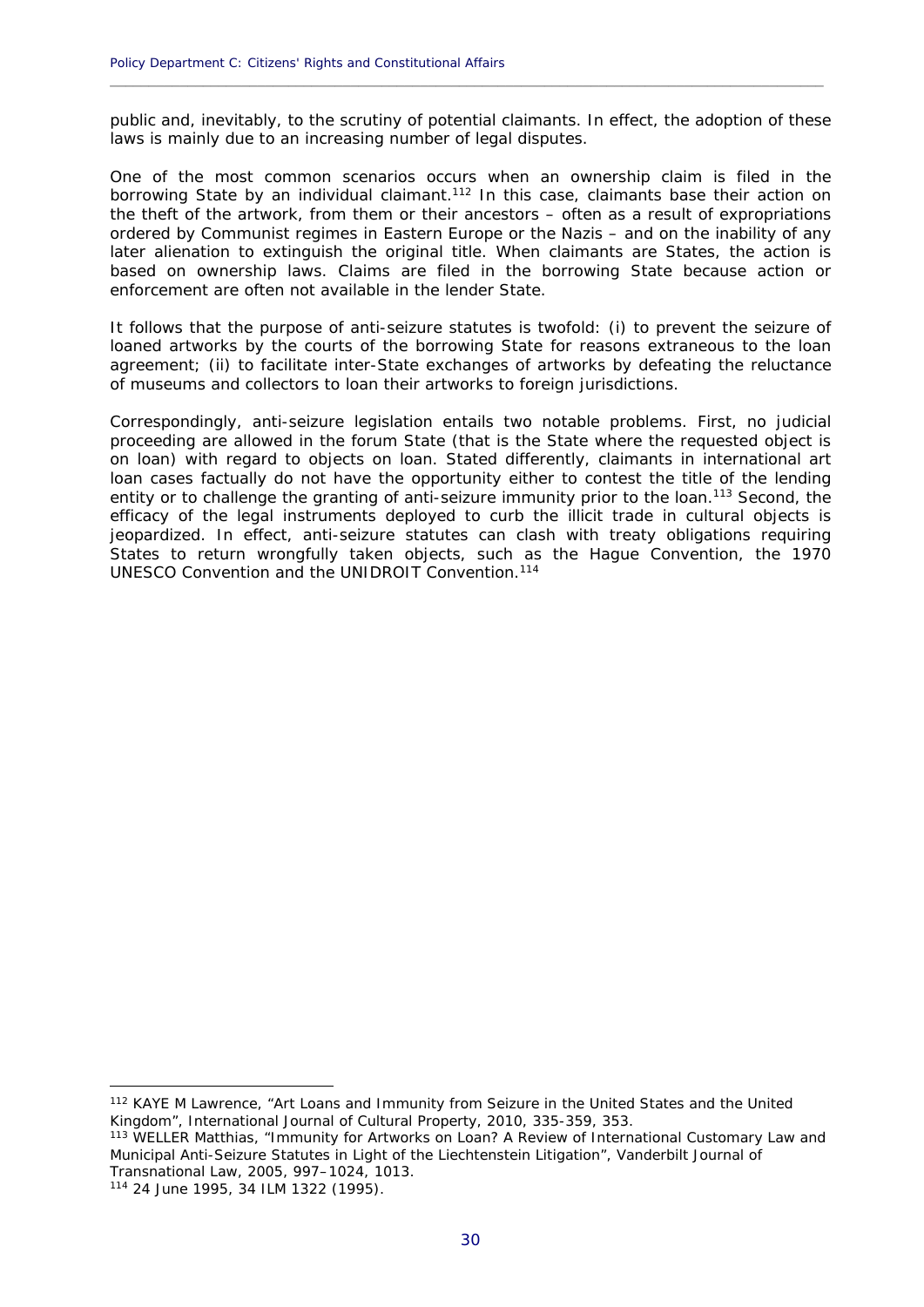# **3. IMPORTANCE AND DIFFICULTIES OF PROVENANCE RESEARCH**

\_\_\_\_\_\_\_\_\_\_\_\_\_\_\_\_\_\_\_\_\_\_\_\_\_\_\_\_\_\_\_\_\_\_\_\_\_\_\_\_\_\_\_\_\_\_\_\_\_\_\_\_\_\_\_\_\_\_\_\_\_\_\_\_\_\_\_\_\_\_\_\_\_\_\_\_\_\_\_\_\_\_\_\_\_\_\_\_\_\_\_\_

### **3.1. Researching the Provenance**

ICOM's Code of Ethics for Museums defines provenance as "the full history and ownership of an item from the time of its discovery or creation to the present day, through which authenticity and ownership are determined.<sup>"115</sup> It is important to note that until recently, provenance research was mainly the responsibility of art historians who were dealing with attribution and authenticity. With the rise of restitution claims related to, among others, Nazi-looted art, emphasis has been placed on ownership issues. Today, provenance research is a major concern for all the actors in the art market.

Museums for instance, have an ethical (if not legal) obligation to ensure that "any object or specimen offered for purchase, gift, loan, bequest, or exchange has not been illegally obtained."116 Given the complexity of this task, it is not surprising that museums are now hiring specially trained staff to work exclusively on the provenance of objects.

On the market side, buyers need to be more diligent when acquiring artworks, as the standards for establishing their good faith have risen (see Section 2.4.3).

As for auction houses, who usually act as intermediaries, they conduct their own provenance research while advising the owners in particular in case of potential Nazi-looted art works.<sup>117</sup>

### **3.2. Importance of Provenance Research**

On a purely legal level, provenance research goes hand in hand with the necessary diligence a possessor is required to prove when his title over an artwork is challenged. The scope of the research will depend on the circumstances of the case. But buyers have to conduct the necessary provenance research to prove their valid title over the objects and overcome possible restitution claims.

Furthermore, acquiring, knowingly or by negligence, stolen artworks might be punishable under certain national laws.<sup>118</sup>

On a more ethical level, provenance research allows the identification of looted artworks and their restitution to the legitimate owners or the adoption of "fair and just" solutions (on the basis of the Washington Principles, see above Section 1.5.2.1 and below Section 4.3). By now, many European States and museums have initiated provenance research schemes in order to ensure that they do not possess looted items in their collections.119

<sup>&</sup>lt;sup>115</sup> See the glossary of the ICOM Code of Ethics for Museums, supra note 70.<br><sup>116</sup> Art. 2.3 of the ICOM Code of Ethics for Museums, supra note 70.<br><sup>117</sup> See Christie's Guidelines for Dealing with Nazi-era Art Restitution note 110), and the U.S. National Stolen Property Act (18 USC §§ 2314-2315).

<sup>119</sup> International organizations such as Interpol (www.interpol.int/Crime-areas/Works-of-art/Worksof-art) or private institutions such as Art Loss Register (www.artloss.com) maintain databases on stolen art in general. ICOM's Red Lists classify the endangered categories of archaeological objects or works of art to prevent their illicit exportation and transfer (http://icom.museum/resources/red-listsdatabase/).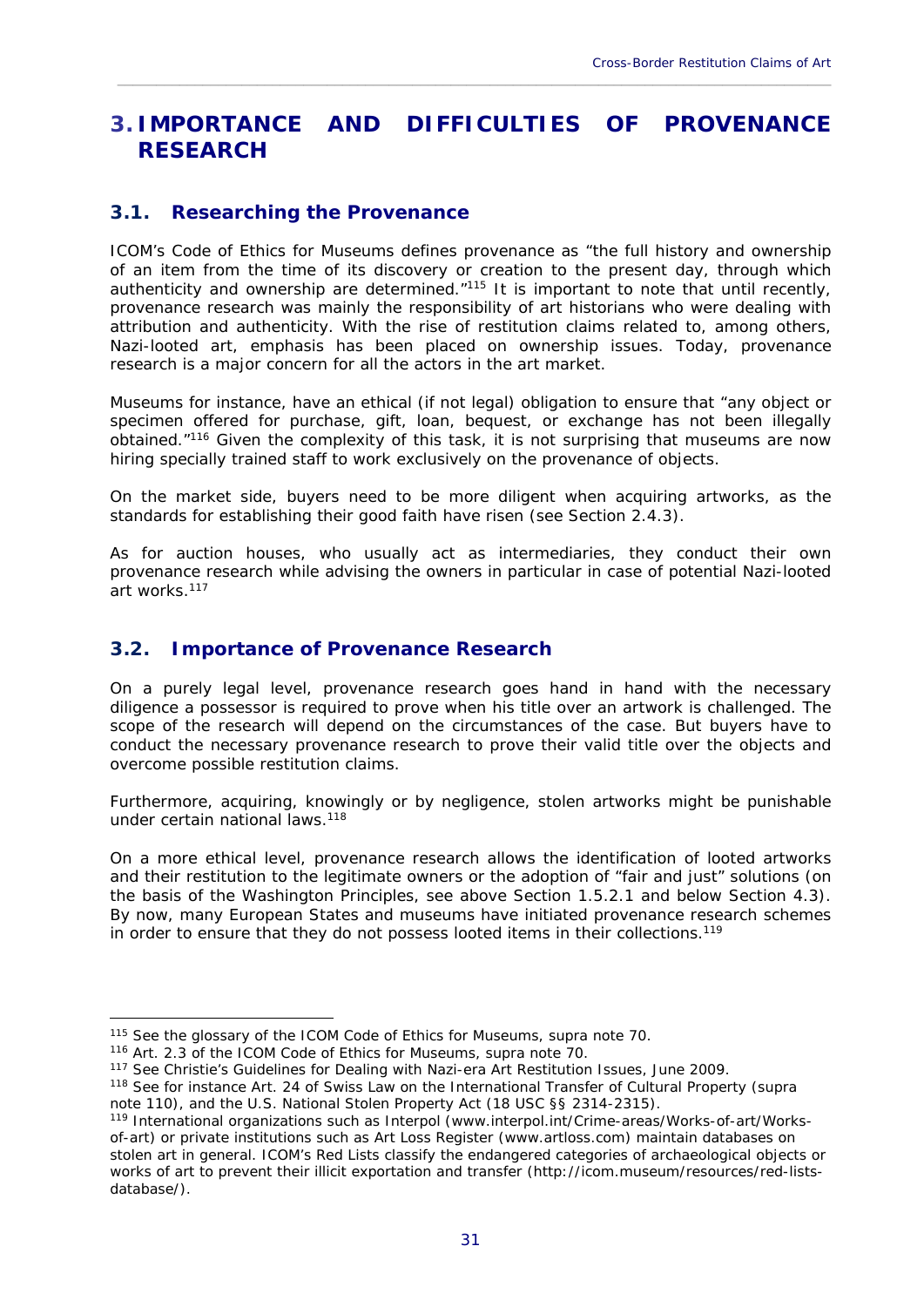**France** created an online database of the "Musées Nationaux Récupération" (MNR) regrouping artworks entrusted to the national museums for safekeeping after the WWII.<sup>120</sup> Thanks to this research, families of the victims of Nazi spoliations can consult the database and bring claims for restitution. France recently took a proactive step to identify the legitimate heirs of the objects that may have been looted in the MNR collections.<sup>121</sup>

**\_\_\_\_\_\_\_\_\_\_\_\_\_\_\_\_\_\_\_\_\_\_\_\_\_\_\_\_\_\_\_\_\_\_\_\_\_\_\_\_\_\_\_\_\_\_\_\_\_\_\_\_\_\_\_\_\_\_\_\_\_\_\_\_\_\_\_\_\_\_\_\_\_\_\_\_\_\_\_\_\_\_\_\_\_\_\_\_\_\_\_\_**

Similarly, the **Netherlands** conducted research on the objects of the Nederlands Kunstbezit (NK) collection, which were recuperated from Germany after World War II and managed by the state since then. The purpose of the research was to establish provenance in order to identify the original owners of the looted artworks.<sup>122</sup> Moreover, the Museum Association in the Netherlands initiated an "investigation into the provenance of museum collections in connection with the theft, confiscation and sale of objects under duress between 1933 and 1945." In this context, many museums investigated on a voluntary basis the provenance of their collections.<sup>123</sup>

In the **UK**, public museums (national and non-national institutions) examined the provenance of the objects in their collections, which may have been looted by the Nazis. Their "List of Works of Incomplete Provenance for 1933-1945" is published online.124

In **Austria**, the Commission for Provenance Research investigates the federal collections to identify looted objects and to trace their history.<sup>125</sup>

In **Switzerland**, the provenance of the federal collections has been examined as well.<sup>126</sup> The provenance research in Swiss museums is performed on a voluntary basis.<sup>127</sup> The federal state supports them by creating tools and information material to facilitate the research process,128 as well as by helping with funding. For example, the Art and History Museum of Geneva has recently undertaken a research to establish the provenance of three paintings that a person left to the museum as a deposit in 1969. The research revealed that this person probably acquired the paintings in 1945-1952 and had close relationships with Nazi agents in Spain.<sup>129</sup> Even if the research has not permitted to establish the full history of ownership for the time being, it showed how necessary it was to do it.

Finally, in **Germany**, the Lost Art Foundation (lostart.de) provides financial support to public institutions (museums, archives and libraries) and privately funded institutions and individuals (provided that they adhere to the Washington Principles) to conduct provenance research on Nazi-looted art.<sup>130</sup> Its Lost Art Database is an important tool as well.<sup>131</sup>

125 See at http://www.provenienzforschung.gv.at/?lang=en.<br>126 "Rapport du groupe de travail de l'Office fédéral de la culture Biens culturels de la Confédération Enquête sur la période de 1933 à 1945", 1998, available at:

"Rapport DFI/DFAE sur l'état des travaux dans le domaine de l'art spolié à l'époque du national-

socialisme, notamment dans le domaine des recherches de provenance", available at:

http://www.bak.admin.ch/kulturerbe/04402/04711/04757/index.html?lang=fr 128 Information material for museums available at:

<sup>&</sup>lt;sup>120</sup> Available at http://www.culture.gouv.fr/documentation/mnr/MnR-accueil.htm.<br><sup>121</sup> "Rapport définitif du groupe de travail sur les provenances d'œuvres récupérées après la seconde guerre mondiale du 27 novembre 2014", 9-10, available at:

http://lootedart.com/web\_images/pdf2014/20141127\_MCC-Rapport-MNR.pdf.

<sup>&</sup>lt;sup>122</sup> See at http://www.herkomstgezocht.nl/eng/nkcollectie/index.html.<br><sup>123</sup> See at http://www.musealeverwervingen.nl/en/10/home/.<br><sup>124</sup> See at http://www.collectionstrust.org.uk/2015-11-03-15-25-31/cultural-property-advic property-and-provenance/provenance-research-for-1933-45.

http://www.bak.admin.ch/kulturerbe/04402/04711/04756/index.html?lang=fr<br><sup>127</sup> See the Confederation's 2011 Report on the state of research provenance in Swiss museums:

http://www.bak.admin.ch/kulturerbe/04402/04711/index.html?lang=en.<br><sup>129</sup> Geneva, Dossier de l'Art de l'Inventaire, 2013, no 61.<br><sup>130</sup> See at http://www.kulturgutverluste.de/en/.<br><sup>131</sup> See at http://www.lostart.de/Webs/EN/D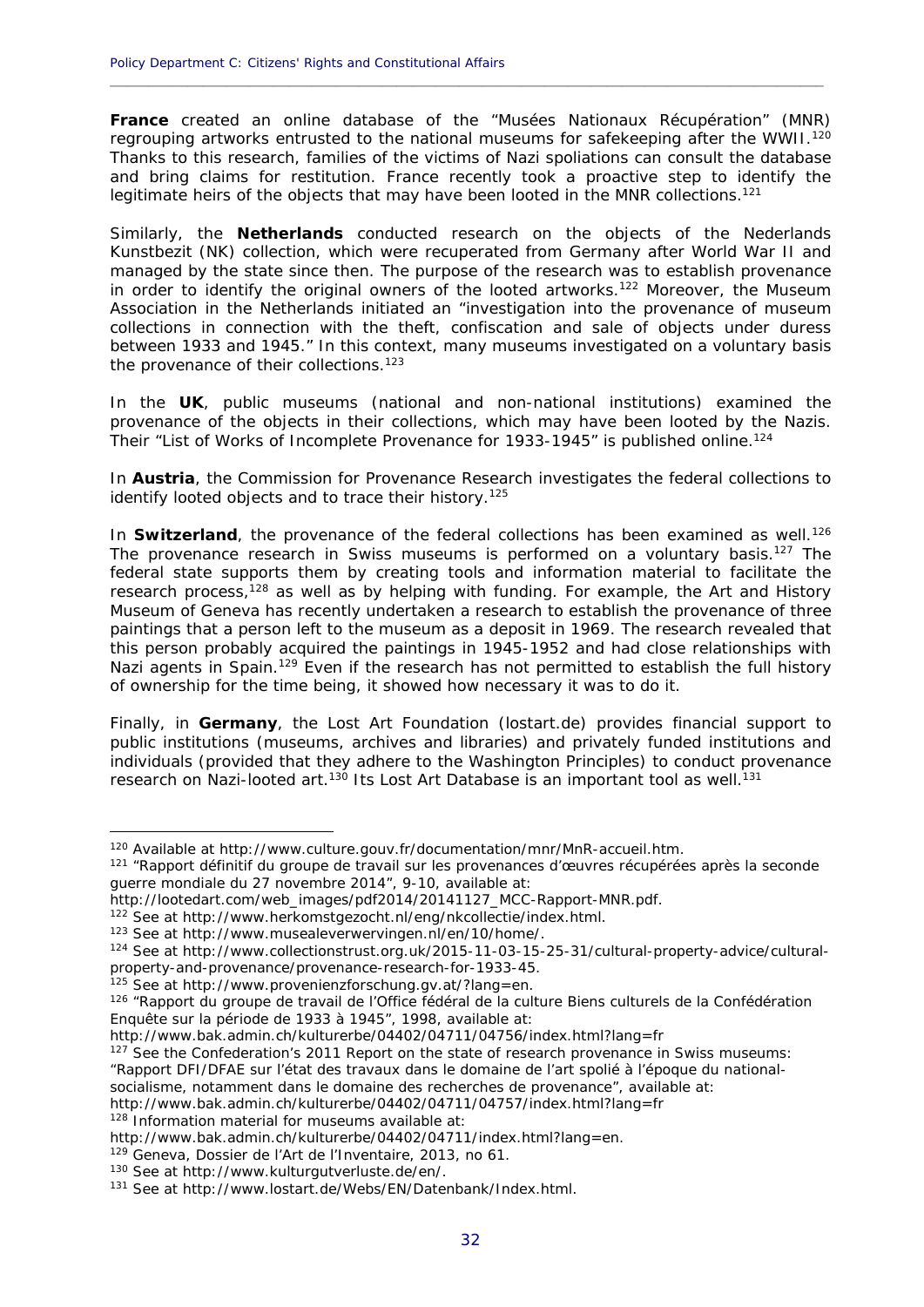On a general note, the practice of provenance research certainly leads to a more transparent and responsible art market, and discourages looting. This is, notably because the ethical and legal constraints described above may reduce the market for looted materials, whether with or without false provenance.

\_\_\_\_\_\_\_\_\_\_\_\_\_\_\_\_\_\_\_\_\_\_\_\_\_\_\_\_\_\_\_\_\_\_\_\_\_\_\_\_\_\_\_\_\_\_\_\_\_\_\_\_\_\_\_\_\_\_\_\_\_\_\_\_\_\_\_\_\_\_\_\_\_\_\_\_\_\_\_\_\_\_\_\_\_\_\_\_\_\_\_\_

# **3.3. Difficulties of Provenance Research**

States' efforts mentioned above indicate certain limits of the provenance research. First, the research may cover only the artworks recuperated after the war and not the totality of public collections (such as in the French and Dutch cases). Second, private collections usually remain inaccessible. The well-known case of the Gurlitt collection, which was revealed to the public a few years ago, is a striking example.<sup>132</sup>

Establishing the ownership history of an artwork can be a challenging task. Researchers consult primarily documentary records such as archives, sales catalogues, dealer stock books and payments to artists (receipts).<sup>133</sup> Examining the object itself for labels, inscriptions or stamps is also essential.

Unfortunately, such materials often get lost in events like wars. In addition, private owners may have not saved them over the years. In certain cases, dealers and galleries may no longer be in business. Otherwise, accessibility to documents may be restricted or impossible. Nevertheless, the declassification of war records in the end of the 1990's facilitated the provenance research related to Nazi-looted art.<sup>134</sup>

So called "catalogues raisonnés" are also an important tool for researching the provenance. A catalogue raisonné is a "detailed compilation of an artist's work and often includes some provenance information, exhibition history, and other identifying features of the work such as dimensions, inscriptions and condition".<sup>135</sup> However, researchers should be careful not to interpret each gap in provenance as an indicator for looting.

<sup>&</sup>lt;sup>132</sup> See at http://www.lostart.de/Webs/EN/Datenbank/KunstfundMuenchen.html.<br><sup>133</sup> See the chart showing the type of resources contained in Getty's Provenance Index Databases at http://www.getty.edu/research/tools/provenance/charts.html#overview.<br><sup>134</sup> See at https://www.ifar.org/provenance\_guide.php.<br><sup>135</sup> See at https://www.ifar.org/provenance\_guide.php.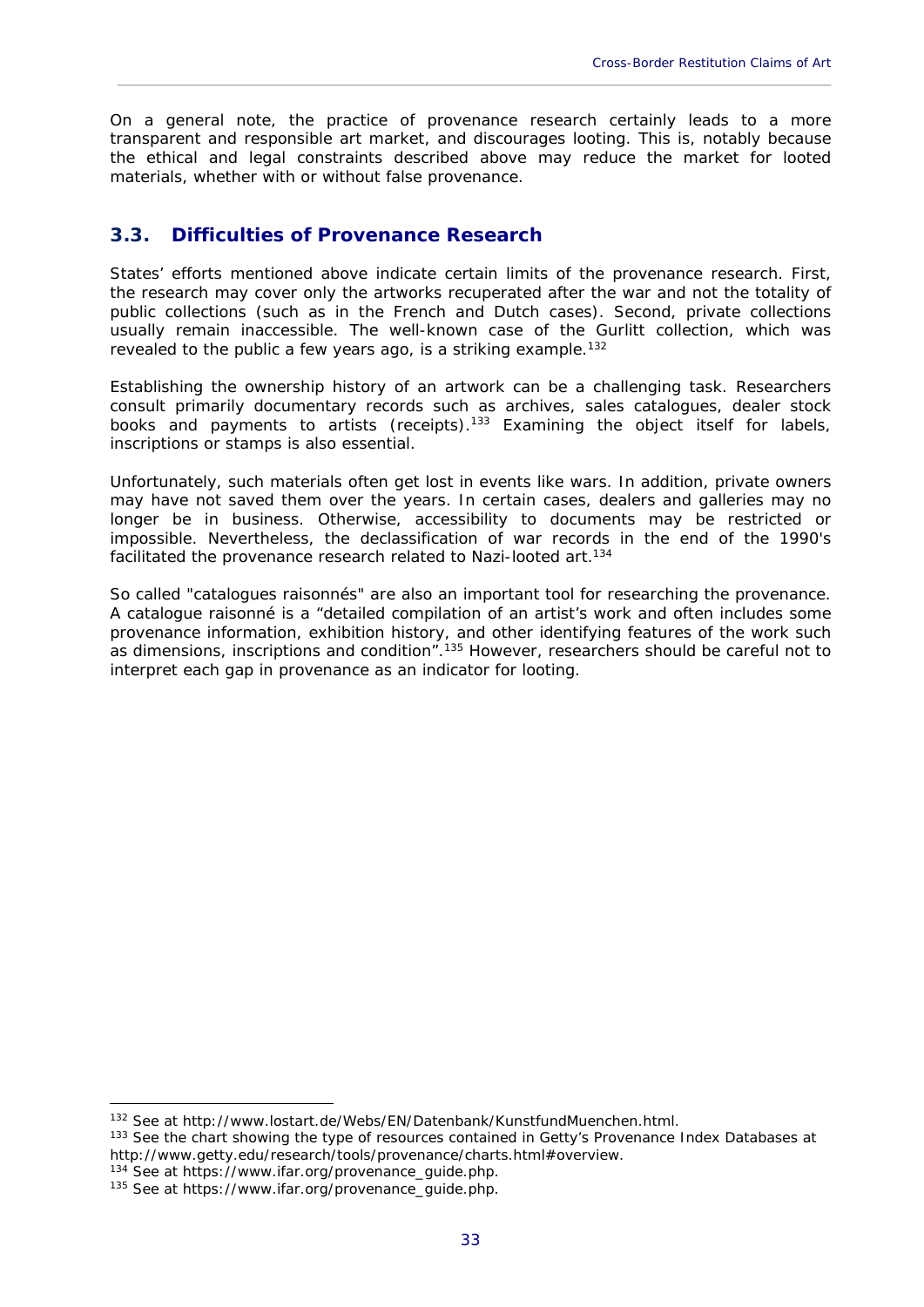# **4. RESOLUTION OF DISPUTES THROUGH COURTS AND ALTERNATIVE MEANS136**

**\_\_\_\_\_\_\_\_\_\_\_\_\_\_\_\_\_\_\_\_\_\_\_\_\_\_\_\_\_\_\_\_\_\_\_\_\_\_\_\_\_\_\_\_\_\_\_\_\_\_\_\_\_\_\_\_\_\_\_\_\_\_\_\_\_\_\_\_\_\_\_\_\_\_\_\_\_\_\_\_\_\_\_\_\_\_\_\_\_\_\_\_**

Dispossessed owners (or their heirs) can demand the restitution of their looted art before domestic courts. However, procedural hurdles and other shortcomings of court litigation (section 4.1.) make alternative means of dispute resolution and the possible associated solutions more appealing (sections 4.2.). In this respect, it is useful to note that the Washington Principles on Nazi-Confiscated Art (1998) recommend States to establish alternative dispute resolution mechanisms for resolving ownership issues, in order to reach "just and fair solutions" (section 4.3).<sup>137</sup>

### **4.1. Resolution through Courts**

1

A certain number of reasons can guide a claimant to select court litigation. First, by going before courts, claimants will eventually dispose of a final decision proving their ownership over looted objects. This decision can subsequently be enforced through the ordinary judicial machinery if need be, since domestic courts have enforcement and sanctioning powers that are non-existent or weak in supranational legal systems and non-judicial means. Second, litigants may be unwilling to enter into a dialogue with their counterparts, thus preventing the access to negotiation, mediation, conciliation, and arbitration – the socalled ADR means – which are only available on a consensual basis. Third, recourse to litigation may exert pressure on the defendant, who may then become more willing to abandon an overly legalistic approach and to agree on a negotiated solution. This is proven by the fact that many lawsuits concerning cultural heritage have not been pursued further as the parties have reached an out of court settlement.

One European example of successful Holocaust-related court litigation<sup>138</sup> is the *Gentili di Giuseppe Heirs v. Musée du Louvre and France* case.139 In 1998, the heirs of the renowned Jewish art collector Federico Gentili di Giuseppe sued the Louvre Museum seeking the restitution of five paintings. These paintings, which were part of Federico Gentili di Giuseppe's collection, were bought at auction by Herman Göring in 1941 and transferred to the Musée du Louvre at the end of the WWII. During litigation, the primary issue was whether the 1941 sale was valid and, consequently, whether the Museum was the legitimate owner of the five paintings. Although the Court of First Instance dismissed all the plaintiffs' claims, the Court of Appeal of Paris reversed, ruled in favor of the heirs and annulled the 1941 sale, the whole allowing for their restitution. This judgment had great importance for the Gentili di Giuseppe heirs' quest for restitution, since they subsequently used it as a basis for their negotiations with other museums that also held art objects of the Gentili di Giuseppe collection sold during the 1941 auction.<sup>140</sup>

<sup>136</sup> This Section contains multiple excerpts from RENOLD Marc-André and CHECHI Alessandro, "Just and Fair Solutions: An Analysis of International Practice and Trends", in CAMPFENS E. (ed.), supra note 75, 187-200, and CHECHI Alessandro, *The Settlement of International Cultural Heritage Disputes*, Oxford, Oxford University Press, 2014.<br><sup>137</sup> Principle 8 of the Washington Principles states: "If the pre-War owners of art that is found to have

been confiscated by the Nazis and not subsequently restituted, or their heirs, can be identified, steps should be taken expeditiously to achieve a just and fair solution, recognizing this may vary according to the facts and circumstances surrounding a specific case".

<sup>&</sup>lt;sup>138</sup> For another example decided by American courts, see Alessandro Chechi, Anne Laure Bandle, Marc-André Renold, "Case Two Dürer Paintings – Kunstsammlungen zu Weimar v. Elicofon", Platform ArThemis (http://unige.ch/art-adr), Art-Law Centre, University of Geneva.<br><sup>139</sup> Anne Laure Bandle, Alessandro Chechi, Marc-André Renold, "Case Five Italian Paintings – Gentili di

Giuseppe Heirs v. Musée du Louvre and France", Platform ArThemis (http://unige.ch/art-adr), Art-Law Centre, University of Geneva.

<sup>140</sup> See Anne Laure Bandle, Alessandro Chechi, Marc-André Renold, "Case Adoration of the Magi – Gentili di Giuseppe Heirs and Museum of Fine Arts Boston," Platform ArThemis (http://unige.ch/art-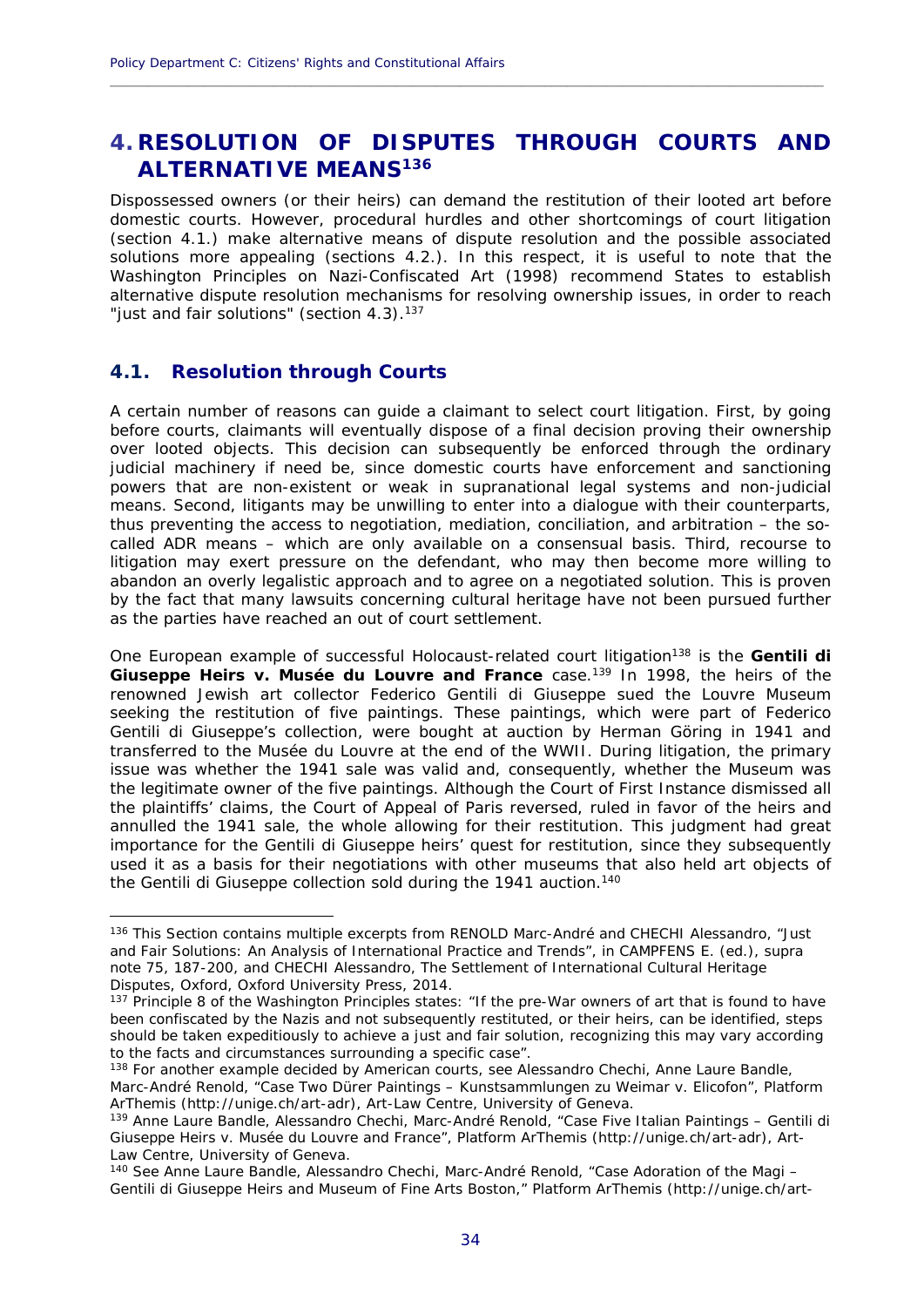However, litigation usually remains a matter of last resort in the cultural heritage field; for instance, it has been reported that only ten Holocaust-related suits were filed in US courts in the period 1945-1995.<sup>141</sup> Individuals, institutions and/or States generally go before courts when extra-judicial methods have failed or are not available, since litigation presents certain flaws that can dissuade from bringing an action.

\_\_\_\_\_\_\_\_\_\_\_\_\_\_\_\_\_\_\_\_\_\_\_\_\_\_\_\_\_\_\_\_\_\_\_\_\_\_\_\_\_\_\_\_\_\_\_\_\_\_\_\_\_\_\_\_\_\_\_\_\_\_\_\_\_\_\_\_\_\_\_\_\_\_\_\_\_\_\_\_\_\_\_\_\_\_\_\_\_\_\_\_

Access to the court system is the first problem. Although several constitutions guarantee the right to bring a claim for the protection of individual rights and legitimate interests, legal action is not always available. The legal hurdles discussed in Section 2, such as limitation periods or the lack of evidence to prove ownership reduce the likelihood of restitution.<sup>142</sup> One might also add to this the principle of non-retroactivity of international conventions.

The uncertainty of the outcome, the frequent necessity to have the judgment recognized and enforced in a foreign jurisdiction before it can be executed and the possible embarrassment an adverse ruling might represent considerations that can deter potential claimants from starting a lawsuit before a court.

In addition, resorting to litigation entails considerable economic and human expenses. Litigants may not only suffer the loss of time (in some jurisdictions, it may take years before a final judgment is rendered), but also the burden of paying the counsel fees and legal costs of lengthy proceedings as a consequence of the intricate issues of fact and law involved in transnational cases.

Finally, litigation may cause antagonism between the parties and victims. Indeed, courts of law are not equipped to achieve win-win solutions and resorting to litigation implies that the parties will have to live with a "black or white" decision based on the applicable legal principles: either the Court will recognize the initial owner's title or it will give effect to the actual possessor's claim. Unfortunately, rigid adherence to legalistic one-sided stances often hardens into inflexible positions, thus worsening relations. In contrast and as will be explained in more detail below, ADR allows the tailoring of an original solution founded on the parties' reciprocal interests, thus increasing their chances of maintaining a good relationship.

# **4.2. Resolution through Alternative Means**

1

The above shortcomings strengthen the appeal of ADR methods such as negotiation, mediation, conciliation and – to a certain extent – arbitration. In effect, a majority of the disputes concerning looted art objects which have arisen in the past four decades have been settled out of court.<sup>143</sup>

**Negotiation** is a voluntary, non-binding mechanism that allows the parties to retain control over the process without the intermediation of any neutral third party. As such, it allows like-minded disputants to create win–win solutions, where creative and mutually

adr), Art-Law Centre, University of Geneva; and Anne Laure Bandle, Alessandro Chechi, Marc-André Renold, "Case Bust of a Youth – Gentili di Giuseppe Heirs and Art Institute Chicago," Platform

ArThemis (http://unige.ch/art-adr), Art-Law Centre, University of Geneva.<br><sup>141</sup> See BAZYLER Michael, "Nuremberg in America: Litigating the Holocaust in United States Courts", University of Richmond Law Review, 2000, 1-283, 165.

<sup>142</sup> For several examples illustrating these issues, see RENOLD Marc-André and CHECHI Alessandro, supra note 135, 188-189.

<sup>143</sup> See BAZYLER, supra note 141, 165. See also BORODKIN J Lisa, "The Economics of Antiquities Looting and a Proposed Legal Alternative", Columbia Law Review, 1995, 377-417, 403; and COGGINS C Clemency, "A Licit International Traffic in Ancient Art: Let There Be Light!", International Journal of Cultural Property, 1995, 61-80, 75.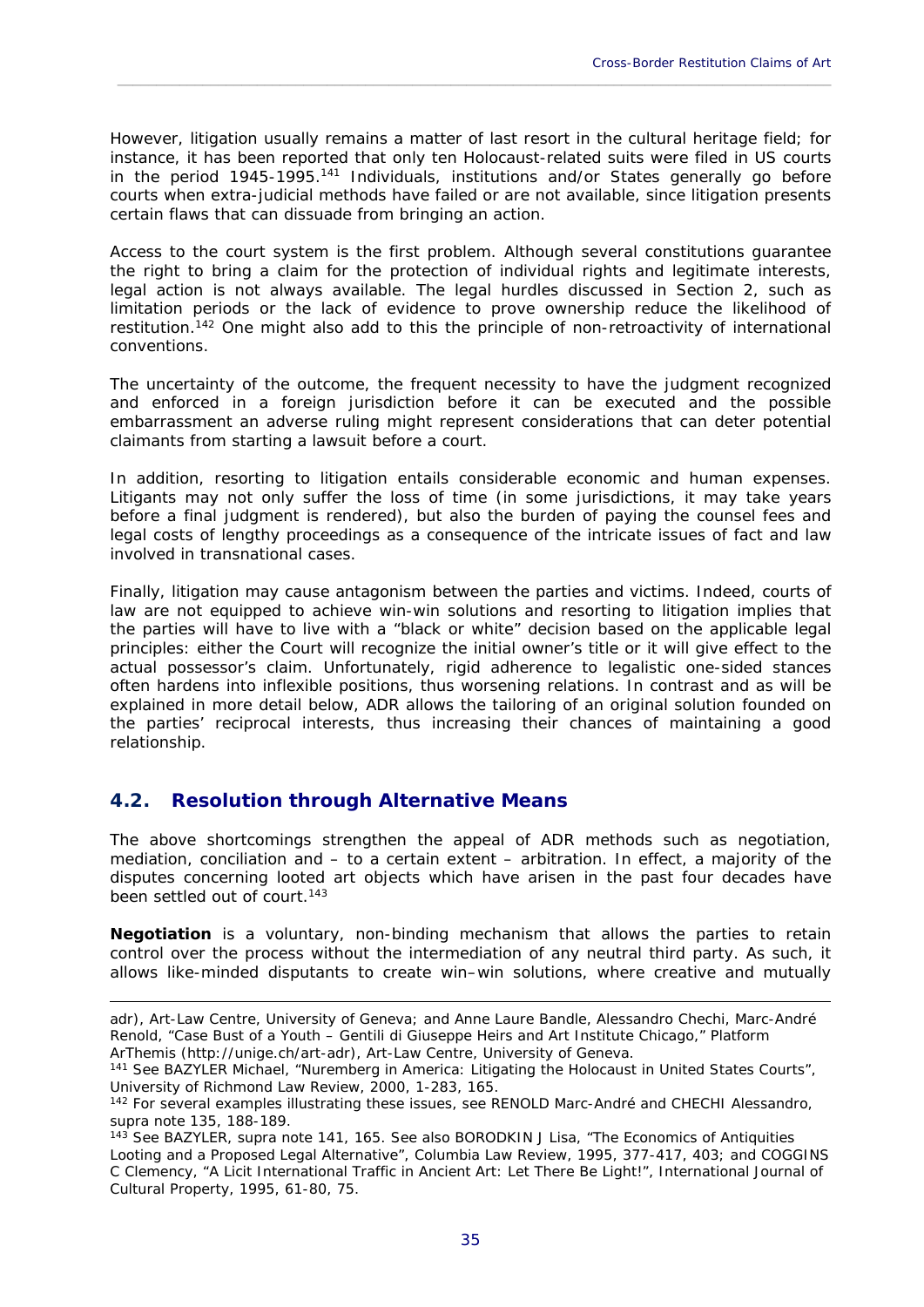<u>.</u>

satisfactory outcomes are envisaged and existing legal obstacles are set aside. It is extensively used to settle looted art disputes.<sup>144</sup> It is also very common that during a lawsuit, parties would reach an agreement and eventually settle the dispute out of court.<sup>145</sup>

**\_\_\_\_\_\_\_\_\_\_\_\_\_\_\_\_\_\_\_\_\_\_\_\_\_\_\_\_\_\_\_\_\_\_\_\_\_\_\_\_\_\_\_\_\_\_\_\_\_\_\_\_\_\_\_\_\_\_\_\_\_\_\_\_\_\_\_\_\_\_\_\_\_\_\_\_\_\_\_\_\_\_\_\_\_\_\_\_\_\_\_\_**

When the antagonism between the parties impedes direct negotiations, parties may need the intervention of a neutral third party, such as a **mediator**. The mediator has the limited purpose of assisting the litigants to reach a mutually satisfactory agreement, in a flexible, expeditious, confidential, and less costly manner. To this end, ICOM and WIPO have established in 2011 a special mediation process for art and cultural heritage disputes, the Art and Cultural Heritage Mediation Program.<sup>146</sup> There are not many publicized mediations due, *inter alia*, to the confidentiality that mediation guarantees to the parties; however, we can still find some examples where mediation has been used in looted art contexts.147 In one case in particular, the Art Loss Register claims to have played the role of mediator in the settlement of a dispute between the current possessor of a Picasso painting and the heirs of its pre-WWII owner.<sup>148</sup>

A number of states established non-judicial bodies<sup>149</sup> to handle Nazi-looted art cases. The procedures put in place by these institutions resemble **conciliation**. Conciliation involves an independent commission or an individual acting as a third party. The task of the conciliator is to investigate the dispute and propose a non-binding solution to the parties. Hence, conciliation combines the basic features of mediation and inquiry, therefore requiring a more in-depth study of the dispute as compared to mediation.

The **Beneventan Missal dispute** between the Metropolitan Chapter of the Cathedral City of Benevento (Italy) and the British Library<sup>150</sup> illustrates the importance of such non-judicial bodies in helping resolve looted or "disappeared" art claims. The Missal disappeared in 1943 when the city of Benevento was occupied by the Allied forces during WWII, and was eventually acquired by the British Library in 1973. In 2002, following the refusal of the British Library to return the Missal, the Metropolitan Chapter brought the case before the

<sup>144</sup> See for instance Raphael Contel, Anne Laure Bandle, Marc-André Renold, "Affaire Fresques de Casenoves – Musée d'Art et d'Histoire de la Ville de Genève et la France", Platform ArThemis (http://unige.ch/art-adr), Art-Law Centre, University of Geneva. In this case the *Musée d'art et d'histoire* of Geneva returned the Casenoves murals to France in 1997, after more than 40 years of unsuccessful litigation to that effect.

<sup>145</sup> See for instance Raphael Contel, Giulia Soldan, Alessandro Chechi, "Case Portrait of Wally – United States and Estate of Lea Bondi and Leopold Museum," Platform ArThemis (http://unige.ch/art-adr), Art-Law Centre, University of Geneva.

<sup>146</sup> ICOM-WIPO Mediation Rules, see at http://www.wipo.int/amc/en/center/specificsectors/art/icom/rules/.

<sup>&</sup>lt;sup>147</sup> See for instance Anne Laure Bandle, Raphael Contel, Marc-André Renold, "Case Ancient Manuscripts and Globe – Saint-Gall and Zurich," Platform ArThemis (http://unige.ch/art-adr), Art-Law Centre, University of Geneva. In this case the Swiss Confederation acted as a mediator to settle a case between two cantons involving objects that were looted during the religious wars of the 18th century. More recently, a Los Angeles court ordered that the Armenian Apostolic Church and J. Paul Getty Museum spend four months in mediation to resolve the dispute over a medieval manuscript which was in possession of the museum. The parties reached an agreement in 2014, see at: http://www.latimes.com/entertainment/arts/culture/la-et-cm-armenian-church-settles-with-gettymuseum-20150918-story.html.

<sup>148</sup> Laetitia Nicolazzi, Alessandro Chechi, Marc-André Renold, « Affaire Nature morte au tableau de Picasso – Héritiers Schlesinger et Phillips », Plateforme ArThemis (http://unige.ch/art-adr), Centre du droit de l'art, Université de Genève.

<sup>&</sup>lt;sup>149</sup> These are the Spoliation Advisory Panel (UK), Kommission für Provenienzforschung (Austria), Commission pour l'indemnisation des victimes de spoliations (France), De Restitutiecommissie (the Netherlands), Beratende Kommission (Germany). For an overview of such national bodies see MARCK Annemarie and MULLER Eelke, "National Panels Advising on Nazi-looted Art in Austria, France, the United Kingdom, the Netherlands and Germany", in CAMPFENS E. (ed.), supra note 75, 41-89.<br><sup>150</sup> Laetitia Nicolazzi, Alessandro Chechi, Marc-André Renold, "Case Beneventan Missal – Metropolitan Chapter of the Cathedral City of Benevento and British Library," Platform ArThemis (http://unige.ch/art-adr), Art-Law Centre, University of Geneva.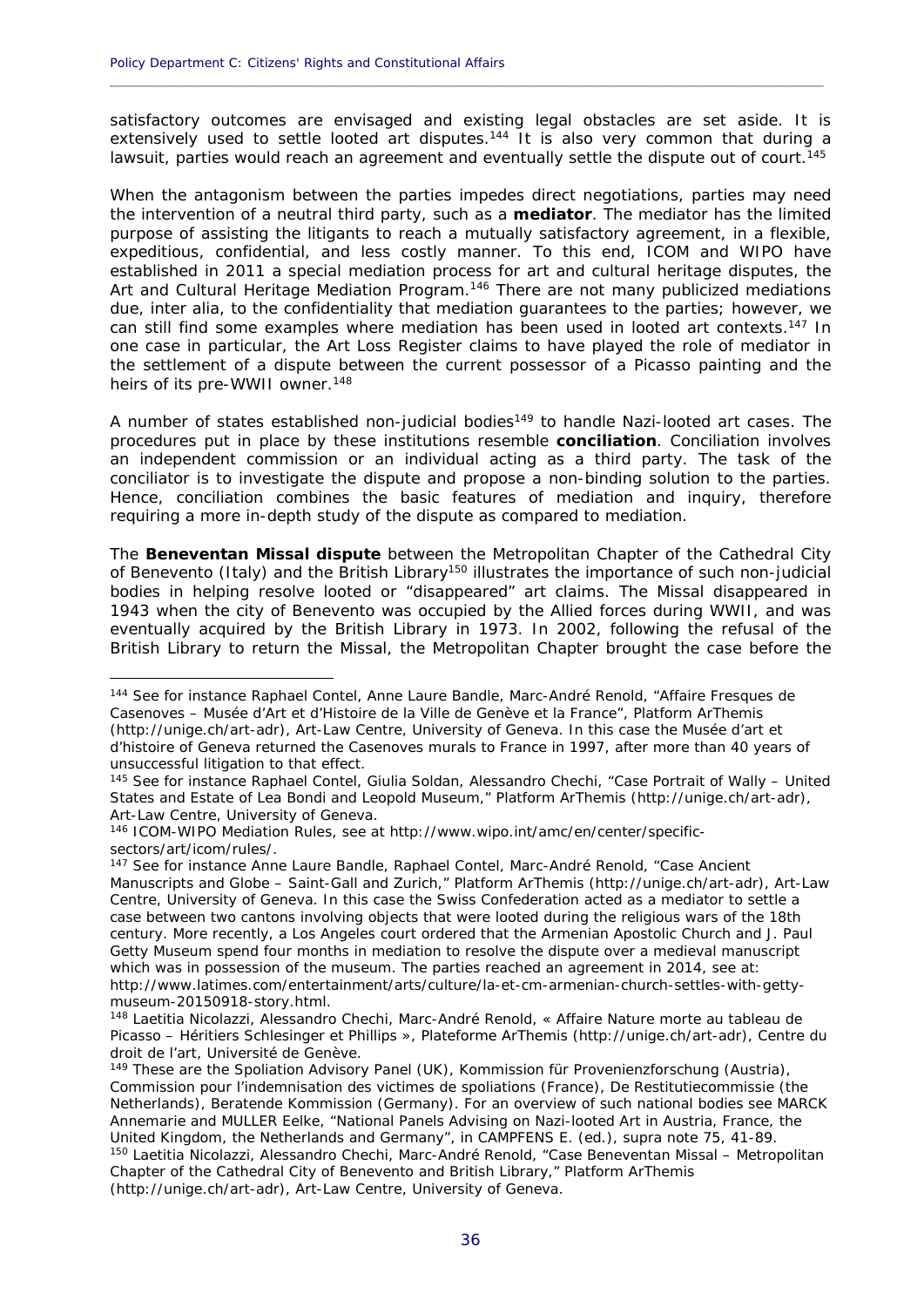UK Spoliation Advisory Panel. Since restitution was prohibited by the laws in force at the time, the Panel recommended the UK Secretary of State to amend the existing legislation in order to allow objects looted during the Nazi period and now housed in British collections to be returned to claimants. Thus, in 2006 the UK conducted a *Consultation on Restitution of Objects Spoliated in the Nazi-Era* and, in 2009, the *Holocaust (Return of Cultural Objects)*  Act<sup>151</sup> was adopted by the Parliament of the UK.<sup>152</sup> The Metropolitan Chapter then renewed its claim to the Spoliation Advisory Panel for the return of the Missal. This time, the Panel was able to recommend the return of the Missal to the Metropolitan Chapter, and this recommendation was endorsed by the UK Government and accepted by the British Library. It should be noted that because of the applicable statute of limitation, the claimants in this case probably could not have won a judicial case. However, the Spoliation Advisory Panel, being an extra-judicial forum, was able to recommend the return of the Missal by recognizing the moral side of the claim and making it prevailing over the legal side.

\_\_\_\_\_\_\_\_\_\_\_\_\_\_\_\_\_\_\_\_\_\_\_\_\_\_\_\_\_\_\_\_\_\_\_\_\_\_\_\_\_\_\_\_\_\_\_\_\_\_\_\_\_\_\_\_\_\_\_\_\_\_\_\_\_\_\_\_\_\_\_\_\_\_\_\_\_\_\_\_\_\_\_\_\_\_\_\_\_\_\_\_

All the alternative methods cited so far have a non-binding character. On this point, **arbitration** is different: once parties voluntarily refer a dispute to arbitration, they are bound by the final award. Arbitration is one of the principal non-forensic methods of settling international disputes very often used, as is well known, in the fields of international trade and investments. The primary benefit of arbitration resides in the parties' power to shape the process to fit their needs. Disputants can agree, *inter alia*, on the selection of one or more arbitrators, the applicable law and the rules of evidence to be applied. Litigants can also include clauses which allow arbitrators to decide according to "equity", "good conscience" as well as principles others than those embodied in the rules of the selected system of law.

Arbitration is however not yet commonly used to resolve looted art claims.153 To our knowledge, only one Nazi-looted art case has been settled through arbitration, the wellknown *Altmann* **case**, which involved several paintings by Gustav Klimt, which were confiscated by the Nazis in 1938 from Ferdinand Bloch-Bauer, the Jewish uncle of the claimant, Maria Altmann. Although Maria Altmann initially filed a judicial claim in the U.S. against the Republic of Austria and the Austrian National Gallery, the parties eventually reached an agreement to end the litigation and submit the dispute to arbitration in Austria. The arbitration panel ruled that Austria's National Gallery should return the five Klimt paintings which were confiscated by the Nazis from Ferdinand Bloch-Bauer, to his niece Maria Altmann as his sole descendant.<sup>154</sup>

In light of the foregoing analysis, there are grounds to affirm that ADR methods provide the necessary flexibility for handling Nazi-era art claims and facilitating consensual, mutually satisfactory settlements. This is so also because these techniques are available at any time, either together with, or as a part of, other processes. For instance, negotiations often run parallel to lawsuits. ADR methods also allow the parties to take into account ethical and moral principles in addition to – or in replacement of – purely legal principles (which, as previously explained, are generally unfavorable to claimants). In addition, and as will be

1

<sup>&</sup>lt;sup>151</sup> Holocaust (Return of Cultural Objects) Act 2009 (2009 c. 16).<br><sup>152</sup> This Act allows 17 cultural institutions, including the British Library Board, to transfer an item of their collections if this action was recommended by the Panel and approved by the Secretary of State. <sup>153</sup> For an example of arbitration relating to the destruction of cultural heritage (the Stela of Matara in Eritrea), see DALY W. Brooks, "Arbitration of International Cultural Property Disputes: The Experience and Initiatives of the Permanent Court of Arbitration", in HOFFMAN T. Barbara (ed.), *Art and Cultural Heritage. Law, Policy and Practice*, Cambridge, Cambridge University Press, 2009, 465-468.<br><sup>154</sup> Caroline Renold, Alessandro Chechi, Anne Laure Bandle, Marc-André Renold, "Case 6 Klimt Paintings – Maria Altmann and Austria," Platform ArThemis (http://unige.ch/art-adr), Art-Law Centre, University of Geneva.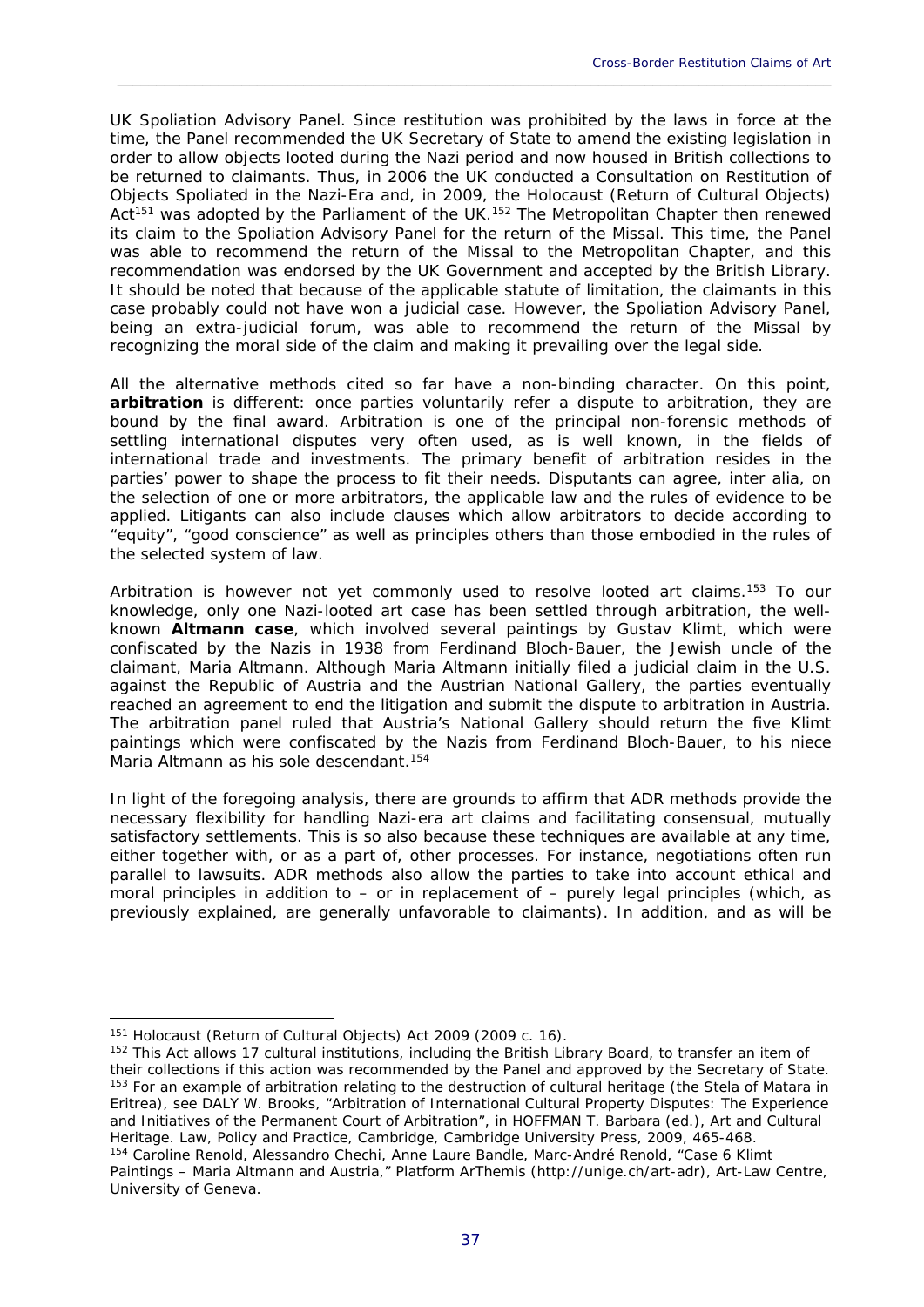explained in more detail under section 4.3., ADR methods allow parties to find original, "fair and just" solutions which are not limited to restitution or rejection of the demand.<sup>155</sup>

**\_\_\_\_\_\_\_\_\_\_\_\_\_\_\_\_\_\_\_\_\_\_\_\_\_\_\_\_\_\_\_\_\_\_\_\_\_\_\_\_\_\_\_\_\_\_\_\_\_\_\_\_\_\_\_\_\_\_\_\_\_\_\_\_\_\_\_\_\_\_\_\_\_\_\_\_\_\_\_\_\_\_\_\_\_\_\_\_\_\_\_\_**

Nevertheless, ADR methods are characterized by some important shortcomings. The first is the voluntary essence of ADR mechanisms. Indeed, outside the realm of contractual disputes, litigants may be reluctant to resort to negotiation, mediation or arbitration in the absence of significant incentives. For instance, it can often be the case that a party has no interest in going into arbitration as long as they cannot be brought in via litigation. They would rather ignore the claim or rely on their rights under the general law of possession and ownership. This problem is illustrated by the *Altmann* case, where the Republic of Austria rejected the initial proposal of Maria Altmann to submit the dispute to arbitration. The same holds true as regards negociation and mediation, as shown in the **case of the painting** *Dedham from Landham* by John Constable. In this case, the Musée des Beaux-Arts of the city La Chaux-de-Fonds in Switzerland received the painting through a donation in 1986. In 2006, city authorities were contacted by the representative of the heirs of John and Anna Jaffé, who claimed the restitution of the painting on the grounds that it had been the object of a forced sale by the Nazis in Nice in 1942. After a careful examination of the case on the basis of the information provided by the claimants, the city authorities refused restitution. Although they recognized that the painting had been unlawfully taken by the Nazis and acknowledged the importance of the ideals underlying the 1998 Washington Principles, they decided that the restitution claim was to be rejected on legal grounds. The city maintained that the success of a claim for restitution by the applicants relied primarily on evidence of bad faith. Yet, in the absence of such a demonstration, the city held that it had become the owner of the painting at the latest in 1991, i.e. five years after the 1986 donation, pursuant to Article 728(1) of the Swiss Civil Code on acquisitive prescription (*usucapio*).

Another shortcoming is that negotiation and mediation do not guarantee that a final accord is achieved and subsequently enforced given the lack of a mechanism by which parties can be compelled to honour the settlement.

Finally, it should be noted that ADR methods are not always less costly and less timeconsuming than litigation. However, this benefit is not always attainable by resorting to arbitration. For example the entire arbitration process, including the recognition and enforcement of the award, is not always expeditious and may end up being more expensive than judicial litigation when taking into account the arbitrators' remuneration. In part, this explains the marked contrast between the rarity of arbitrated settlements and the abundance of negotiated agreements.

# **4.3. Fair and Just Solutions to Looted Art Disputes**

<u>.</u>

As mentioned, ADR methods allow parties to find "fair and just solutions" which do not necessarily imply outright restitution or rejection of the claim.

The first solution to be considered is that of compensation. Indeed, in many Nazi-looted art cases the heirs of victims preferred to be compensated rather than obtaining the restitution of the disputed object. The dispute over **Egon Schiele's** *Portrait of Wally* is one of them.156 This painting was loaned in 1997 by the Leopold Museum of Vienna to the Museum of Modern Art (MOMA) of New York. The descendants of Lea Bondi Jaray, from which

<sup>155</sup> CORNU Marie and RENOLD Marc-André, "New Developments in the Restitution of Cultural Property: Alternative means of Dispute Resolution"*,* International Journal of Cultural Property, 2010, 1-31.

<sup>156</sup> Raphael Contel, Giulia Soldan, Alessandro Chechi, "Portrait of Wally – United States and Estate of Lea Bondi and Leopold Museum," Platform ArThemis (http://unige.ch/art-adr), Art-Law Centre, University of Geneva.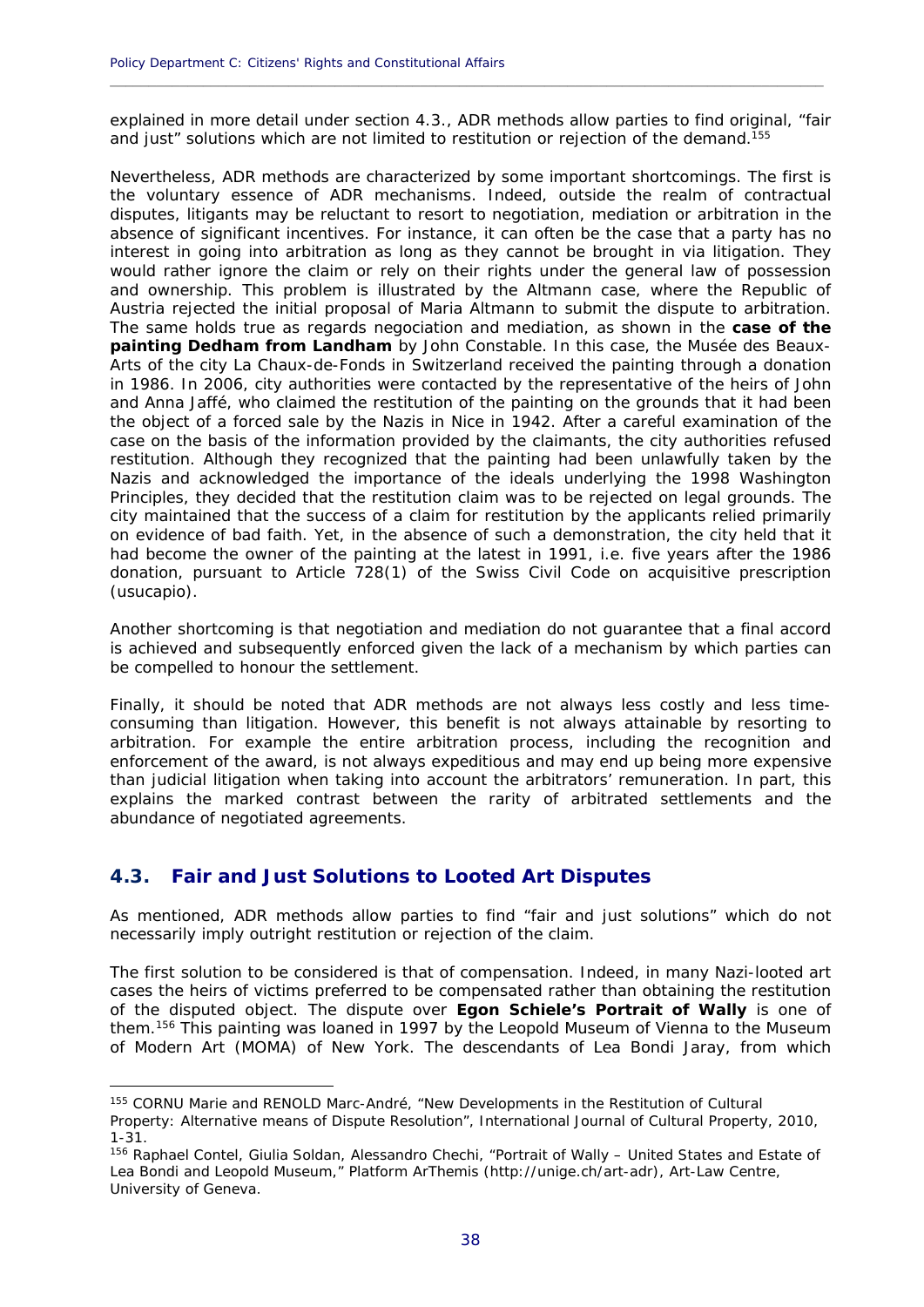Portrait of Wally was illegally taken in 1939, demanded restitution. The MOMA refused, citing its contractual obligation with the Leopold Foundation, and a decade of litigation ensued. The case was eventually settled through negotiations in July 2010, the salient terms of the agreement being: (i) the Leopold Museum pays the Estate US\$19 million; (ii) the Estate releases its claim to the painting; (iii) the U.S. government dismisses the civil forfeiture action; and (iv) the Leopold Museum permanently displays signage next to the painting that sets forth its true provenance.

\_\_\_\_\_\_\_\_\_\_\_\_\_\_\_\_\_\_\_\_\_\_\_\_\_\_\_\_\_\_\_\_\_\_\_\_\_\_\_\_\_\_\_\_\_\_\_\_\_\_\_\_\_\_\_\_\_\_\_\_\_\_\_\_\_\_\_\_\_\_\_\_\_\_\_\_\_\_\_\_\_\_\_\_\_\_\_\_\_\_\_\_

It is also interesting to note that the UK Spoliation Advisory Panel is empowered to recommend an "ex gratia payment" as a redress when the claimant does not have an enduring legal right to the object.<sup>157</sup> It notably did so in 2001, in a case concerning the painting View of Hampton Court Palace by Jan Griffier the Elder held by the Tate Gallery.<sup>158</sup>

Sale to a third party is another option. This solution entails that the parties agree to sell on the market the actual claimed work of art in order to divide the proceeds of the sale. This case can be illustrated by referring to a decision of another national body, the Dutch Restitution Commission. In 1935, Nazi authorities took the **painting Road to Calvary** by Brunswijker Monogrammist from Jakob and Rosa Oppenheimer. The painting resurfaced in 2006 when a Dutch citizen brought it to be auctioned at Sotheby's. Having finally discovered the location of the painting thanks to Sotheby's tipoff,<sup>159</sup> the Oppenheimers did not ask for the painting's restitution. Instead, they demanded a proportion of the prospected sale proceeds, the amount of which was, however, disputed. Therefore, the parties submitted a joint request to the Dutch Minister for Education, Culture and Science to have the dispute settled by the Restitutions Committee. In May 2010, the Committee issued its binding advice according to which the heirs would be entitled to 40% of the sale proceeds.160

In cases where the claimant wants its ownership title recognized without necessarily having possession of the artworks, $161$  museums can consider repurchasing them or obtaining a long-term or temporary loan. The latter is a common solution achieved through ADR mechanisms in looted art disputes. It was notably adopted in the **Nok and Sokoto Sculptures case** between Nigeria and France.<sup>162</sup> In 1998, the French government bought three Nok and Sokoto sculptures from a private dealer in 1998. Soon after it obtained the consent of Nigeria on the acquisition, two of these sculptures were exhibited in the newly opened Pavillon des Sessions of the Louvre Museum. This agreement gave rise to strong criticism since the sculptures had most likely been illegally excavated and exported from Nigeria, and they were figuring on ICOM's Red List of African Archaeological Cultural Objects at Risk. Following the renegotiation between Nigeria and France, Nigeria's ownership was recognized and in return, the sculptures remained in France on a long-term loan.

In disputes where parties cannot agree on sole ownership of an artwork, notably where there have been several possessors for long periods of time, parties could also consider

<u>.</u>

<sup>157</sup> PALMER Norman, "The Spoliation Advisory Panel and Holocaust-Related Cultural Objects", in

WELLER Matthias et al. (eds.), *Raub – Beute – Diebstahl*, Baden-Baden, Nomos, 2013, 119-140, 119.<br><sup>158</sup> PALMER, ibid., 130.<br><sup>159</sup> The Oppenheimer heirs had previously inscribed the painting in two public registers of loot the Art Loss Register and the Lost Art Register.

<sup>160</sup> Dutch Restitution Committee, Binding Advice Concerning the Dispute over the Painting Road to Calvary 3 May 2010, Case number: RC 3.95, available at:

http://www.restitutiecommissie.nl/en/recommendations/recommendation\_395.html.<br><sup>161</sup> In many cases, the claimants are not opposed to leaving the artwork in a museum or another cultural institution to preserve public access.

<sup>162</sup> Ece Velioglu, Anne Laure Bandle, Alessandro Chechi, Marc-André Renold, "Case Three Nok and Sokoto Sculptures – Nigeria and France," Platform ArThemis (http://unige.ch/art-adr), Art-Law Centre, University of Geneva.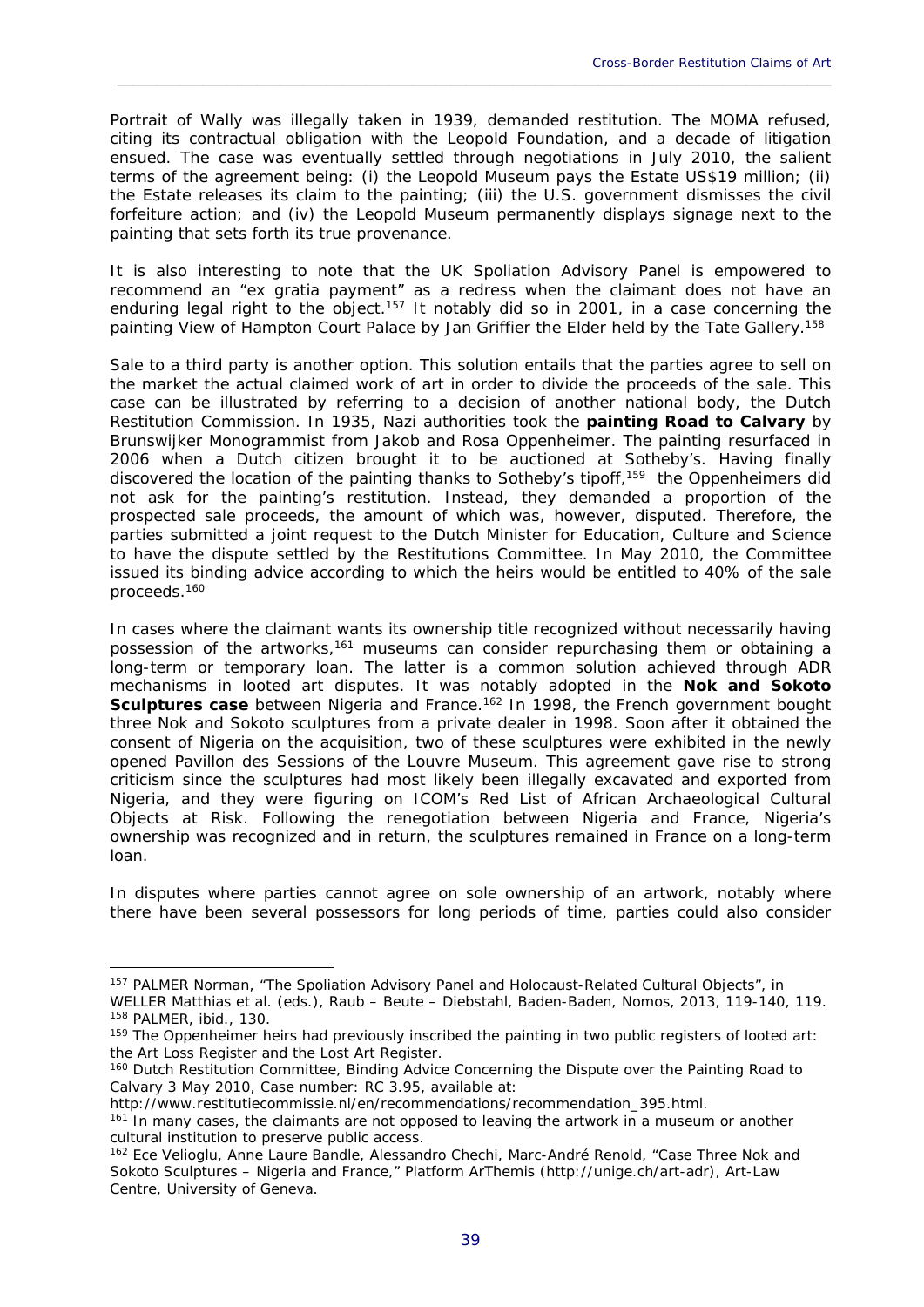sharing its ownership (co-ownership).163 One example is the **Searle/Gutmann litigation** relating to the Degas painting *Landscape with Smokestacks*. The painting originally belonged to Jewish art collector Friedrich Gutmann, but its trace was lost after Gutmann sent it in 1939 to a Parisian dealer for safekeeping. In 1995, the painting was displayed at the Art Institute of Chicago and two of Gutmann's heirs traced it to the collection of Daniel Searle, a Chicago collector. The Gutmann heirs instituted legal proceedings against Searle for the restitution of the painting. The case raised great public attention and was settled out of court on the eve of trial through a form of co-ownership agreement, where the Gutmann heirs and Searle agreed to equally divide the ownership of the painting, each having freedom to do what he wanted with his share. Searle then transferred his share to the Art Institute of Chicago, where he was a trustee. In turn, the Art Institute bought the heirs' interest at fair market value, as assessed by an independent expert. The Art Institute therefore ended up as the sole owner of the painting, but agreed to credit both families by placing a label commemorating the misappropriation next to the displayed painting.

**\_\_\_\_\_\_\_\_\_\_\_\_\_\_\_\_\_\_\_\_\_\_\_\_\_\_\_\_\_\_\_\_\_\_\_\_\_\_\_\_\_\_\_\_\_\_\_\_\_\_\_\_\_\_\_\_\_\_\_\_\_\_\_\_\_\_\_\_\_\_\_\_\_\_\_\_\_\_\_\_\_\_\_\_\_\_\_\_\_\_\_\_**

Finally, one important solution which is often overlooked is the simple recognition of a dispossessed owner's original ownership title and the misappropriation suffered during the war. For obvious reasons, looted art cases are highly emotional for claimants and cases like the Searle/Gutmann litigation discussed above show that dispossessed owners' heirs are sometimes not so interested in keeping ownership of the artwork today, but rather look for some form of recognition for the blatant injustices their parents were subjected to.

<u>.</u>

<sup>&</sup>lt;sup>163</sup> On this innovative solution, see RENOLD Marc-André, "Cultural Co-Ownership: Preventing and Solving Cultural Property Claims", International Journal of Cultural Property, 2015, 163-176, 167.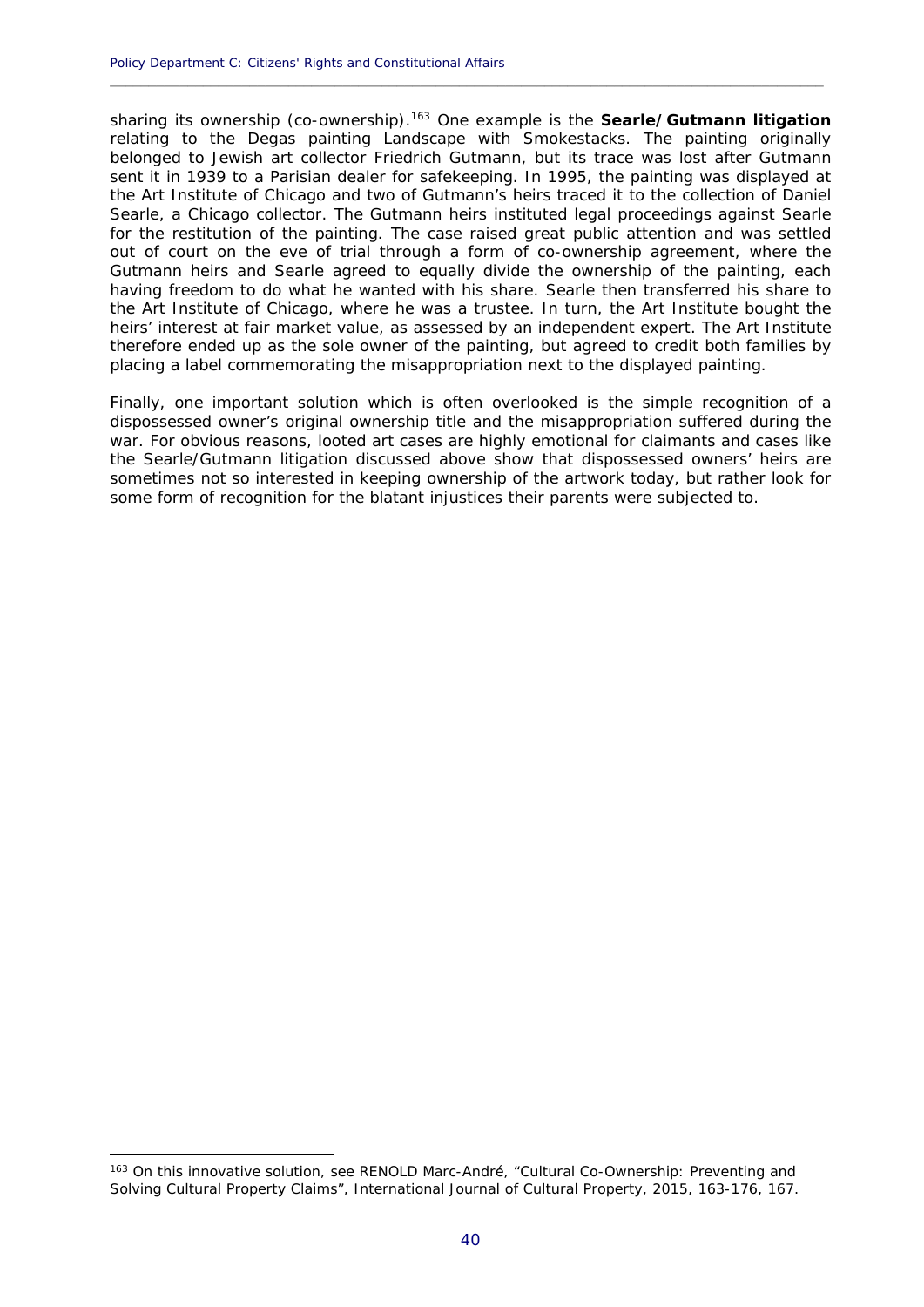# **5. POLICY RECOMMENDATIONS**

# **5.1. General Considerations**

1

This report shows that, if war and plunder are unfortunately closely interconnected, the reaction of States is very diverse in light of how the different interests are taken into consideration. A need for **uniformity** seems to be the most urgent matter and this uniformity can be reached either at the level of the determination of the applicable law (conflict of laws, section 5.2.) or at the level of the national standards and legislations (mainly through the implementation of the international conventions and their protocols, section 5.3.). In any event, it would be advisable to set up some form of body at the EU level in charge with proposing long term solutions and/or giving its advice in specific cases (section 5.4.).

\_\_\_\_\_\_\_\_\_\_\_\_\_\_\_\_\_\_\_\_\_\_\_\_\_\_\_\_\_\_\_\_\_\_\_\_\_\_\_\_\_\_\_\_\_\_\_\_\_\_\_\_\_\_\_\_\_\_\_\_\_\_\_\_\_\_\_\_\_\_\_\_\_\_\_\_\_\_\_\_\_\_\_\_\_\_\_\_\_\_\_\_

# **5.2. Uniformity of Solutions with a Common New Conflict of Laws Rule, Valid both for Private and Public Law Claims**

In **private law**, i.e. in what regards the acquisition of ownership of a cultural object, the long standing principle is that of the application of the *lex rei sitae*, i.e. the law of the place where the object is situated at the time of its acquisition (see section 2.3.). Regarding looted cultural objects this can lead to the loss of ownership of the person or the State whom it is was illegally taken from. It is submitted that such a principle should be revised in order to take into consideration the law of the place of origin, the *lex originis*. Admittedly it will not always be easy to determine the origin of the cultural object, especially if several States have some historical or cultural connection to it, but at least when the origin is clear, it will make the acquisition contrary to the law where the object comes from simply impossible.

In **public law**, it appears, at least in some of the recent bilateral Conventions on illicit traffic, that more importance is nowadays given to the law of the state of origin. A good example of agreements where this principle is given an effect are some of the bilateral agreements recently signed between Switzerland and art-exporting States such as Greece, Italy, Egypt and a few others.<sup>164</sup> According to these agreements the import in Switzerland is illegal if it does not respect the rules of the State of export. This is clearly giving effect to the *lex originis*.

One could also imagine that States accept that in emergency situations, such as what is happening today with art looted in Iraq or Syria, the principle be the application of the *lex originis*, even if their general conflict of law rule is the *lex rei sitae*. And the UN Security Council, when it requests in its resolutions that States prevent the trade in looted art, could at the same time ask require that they take the laws of the States of origin into consideration.

There have been a few steps taken in the direction of applying the *lex originis*,165 but these have very much remained academic until now. It is the opinion of the author of this report

<sup>&</sup>lt;sup>164</sup> The bilateral agreements with Italy, Greece, Egypt, Peru, Colombia, Cyprus, and China are available at: http://www.bak.admin.ch/kulturerbe/04371/04377/index.html?lang=fr.<br><sup>165</sup> See for example Institute of International Law, Basel Resolution of 1991 (International Sale of

Works of Art from the Angle of the Protection of the Cultural Heritage) and Wiesbaden Resolution of 1975 (The Application of Foreign Public Law).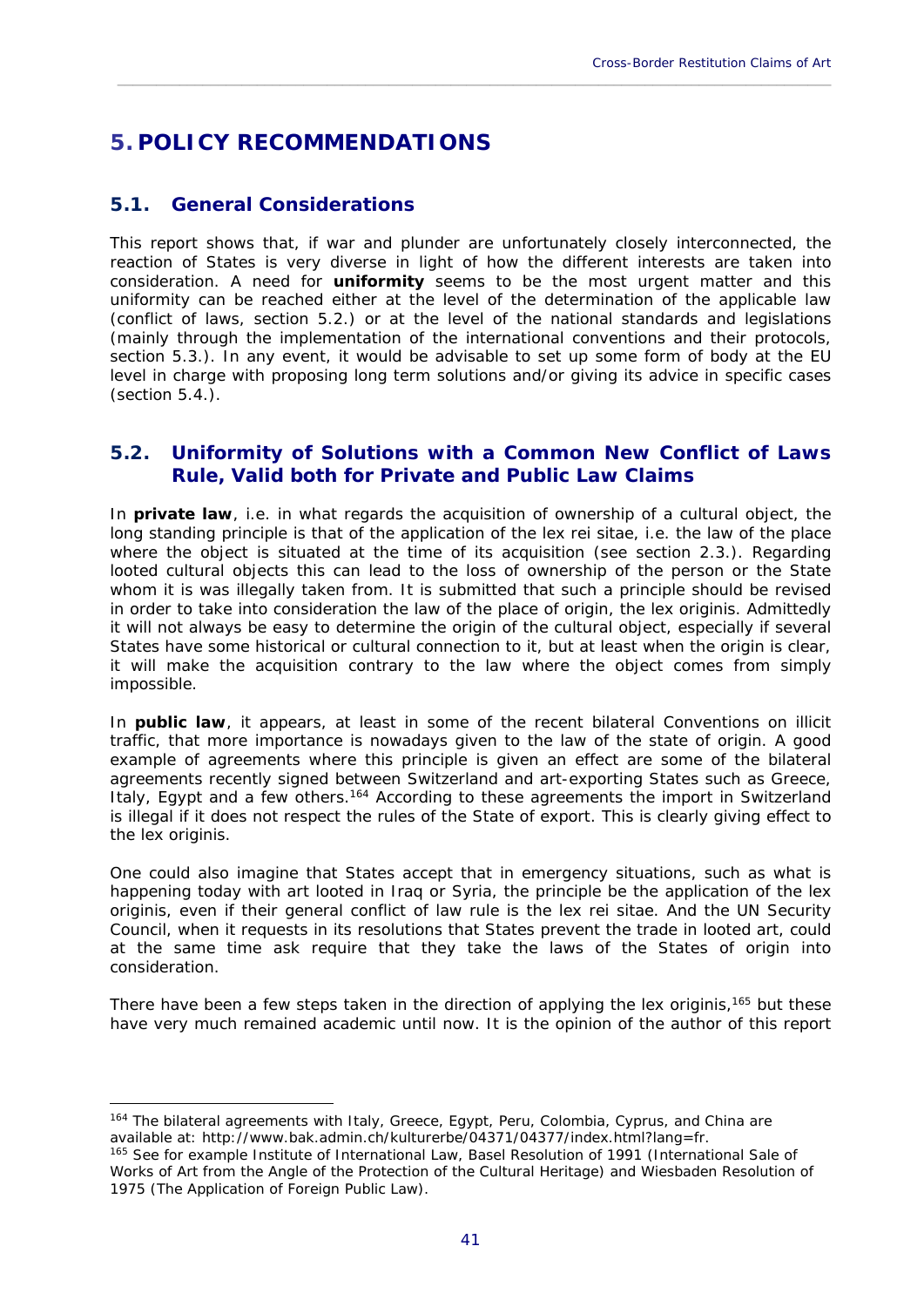that time has come to push ahead this solution in practice, both in private and in public law.166

**\_\_\_\_\_\_\_\_\_\_\_\_\_\_\_\_\_\_\_\_\_\_\_\_\_\_\_\_\_\_\_\_\_\_\_\_\_\_\_\_\_\_\_\_\_\_\_\_\_\_\_\_\_\_\_\_\_\_\_\_\_\_\_\_\_\_\_\_\_\_\_\_\_\_\_\_\_\_\_\_\_\_\_\_\_\_\_\_\_\_\_\_**

# **5.3. Uniformity of Standards and Legislations**

Another way to reach uniformity of decisions according to similar standards is for States to adopt uniform standards and rules. In this respect the author of the present report sees three avenues of reflection:

- 1. Seeing that many States have ratified the Hague Convention and its Protocols, there is no need to propose the adoption of a new international convention. Efforts on the international scene should be made
	- a. To encourage those states who have not yet ratified these Conventions to do  $\overline{\mathcal{S}}$
	- b. To adopt preventive measures, such as the possibility to create safe havens proposed by Switzerland in its 2014 law (section 1.4.1.) ;
	- c. To make sure the rules of the First Protocol can be applied directly by Courts, eg by adopting rules similar to the Netherland's 2007 Act (section 1.4.2.).
- 2. The status of undiscovered cultural property (i.e. underground or underwater) should be made clear, i.e. States' laws should be made to reflect clearly what the UNESCO- UNIDROIT model rules provide, i.e. undisputable state ownership (section  $2.4.1.$ ).
- 3. As for claims, the legal context in which they ought to be made must be clearer from a legal perspective. I see two possible ways to improve matters:
	- a. Generalize the uniform due diligence standards adopted in the EU Directive of 2014 (Article 10.2) and the UNIDROIT Convention (Article 4.4) ;
	- b. Adopt specific statute of limitations such as the proposed recent U.S. federal law (see section 1.5.2.1.).

# **5.4. The Setting Up of an International Platform/Advisory Body**

1

This report has shown, we believe, that the issues relating to claims for the restitution of looted art are complex and that it might not be the best solution to have them solved by national courts. We believe that they would be far better understood and adjudicated if they could be decided by, or with the help of, some form of platform/advisory body.

<sup>166</sup> To our knowledge the only European States to have initiated a reflection on this issue are Belgium and Portugal. The Belgian Code of Private International Law of 2004 (English translation in Yearbook of Private International Law, 2004, 319), endorses the application of the *lex originis* for the resolution of transnational restitution claims. Article 90(1) reads: "If an item, which a State considers as being included in its cultural heritage, has left the territory of that State in a way, which is considered to be illegitimate at the time of the exportation by the law of that State, the revindication by the State is governed by the law of that State, as it is applicable at that time, or at the choice of the latter, by the law of the State on the territory of which the item is located at the time of revindication". Article 31 of the Portuguese Law No. 13 of 6 July 1985 declares void and deprived of legal effect any transaction occurring in Portugal and concerning cultural property imported in violation of a foreign country's legislation on export or transfer of ownership. This provision is limited in that it operates only under the condition of reciprocity. Outside Europe, one can cite the example of Canada: according to art. 37(2) of the *Cultural Property Export and Import Act*: "From and after the coming into force of a cultural property agreement [including the 1970 UNESCO Convention] in Canada and a reciprocating State, it is illegal to import into Canada any foreign cultural property that has been illegally exported from that reciprocating State."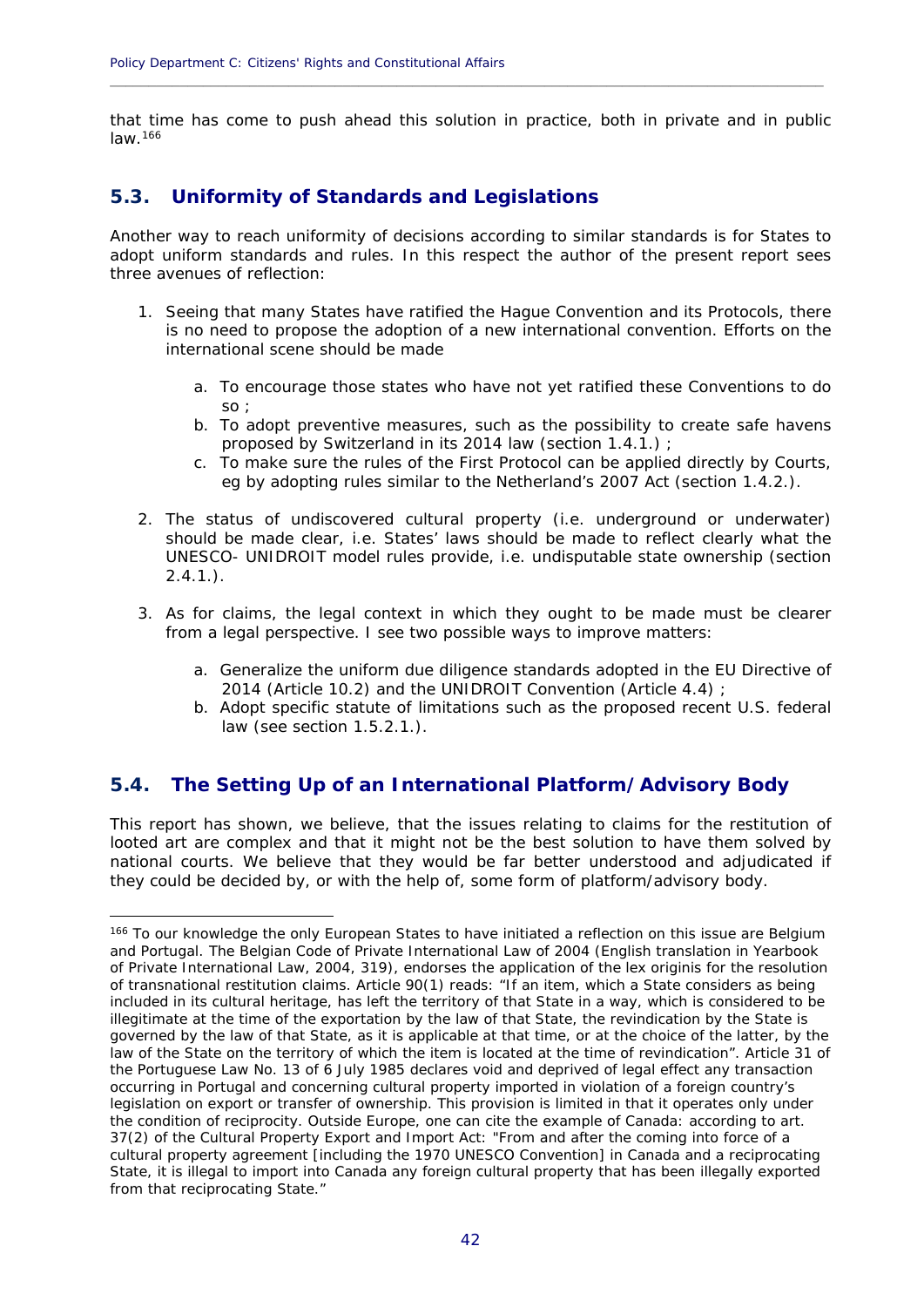The tasks of this platform/body could be:

<u>.</u>

1. Advising States on their implementation of the international conventions and protocols and the setting up of the above-mentioned uniform standards (section 5.3);

\_\_\_\_\_\_\_\_\_\_\_\_\_\_\_\_\_\_\_\_\_\_\_\_\_\_\_\_\_\_\_\_\_\_\_\_\_\_\_\_\_\_\_\_\_\_\_\_\_\_\_\_\_\_\_\_\_\_\_\_\_\_\_\_\_\_\_\_\_\_\_\_\_\_\_\_\_\_\_\_\_\_\_\_\_\_\_\_\_\_\_\_

- 2. Advising existing agencies or courts in the resolution of disputes relating to looted cultural property ;
- 3. Helping to solve conflicts by acting as a mediator or conciliator specialized in claims relating to looted cultural property.

Such a body should be as flexible and non-bureaucratic as possible, and should not take the form of an arbitral institution or an international court, but rather be a forum where States and individual victims could communicate, exchange and receive advice in light of the experience of others<sup>167</sup>.

It seems premature at this stage to propose detailed rules relating to the composition of this body or to its procedural functioning, but the undersigned would gladly take up this matter in a future additional report if so required.

Geneva, April 29, 2016

Prof. Marc-André RENOLD

\* \* \* \* \*

<sup>167</sup> RENOLD Marc-André and CHECHI Alessandro, "Just and Fair Solutions: An Analysis of International Practice and Trends" in: E. CAMPFENS (ed.), Fair and Just Solutions?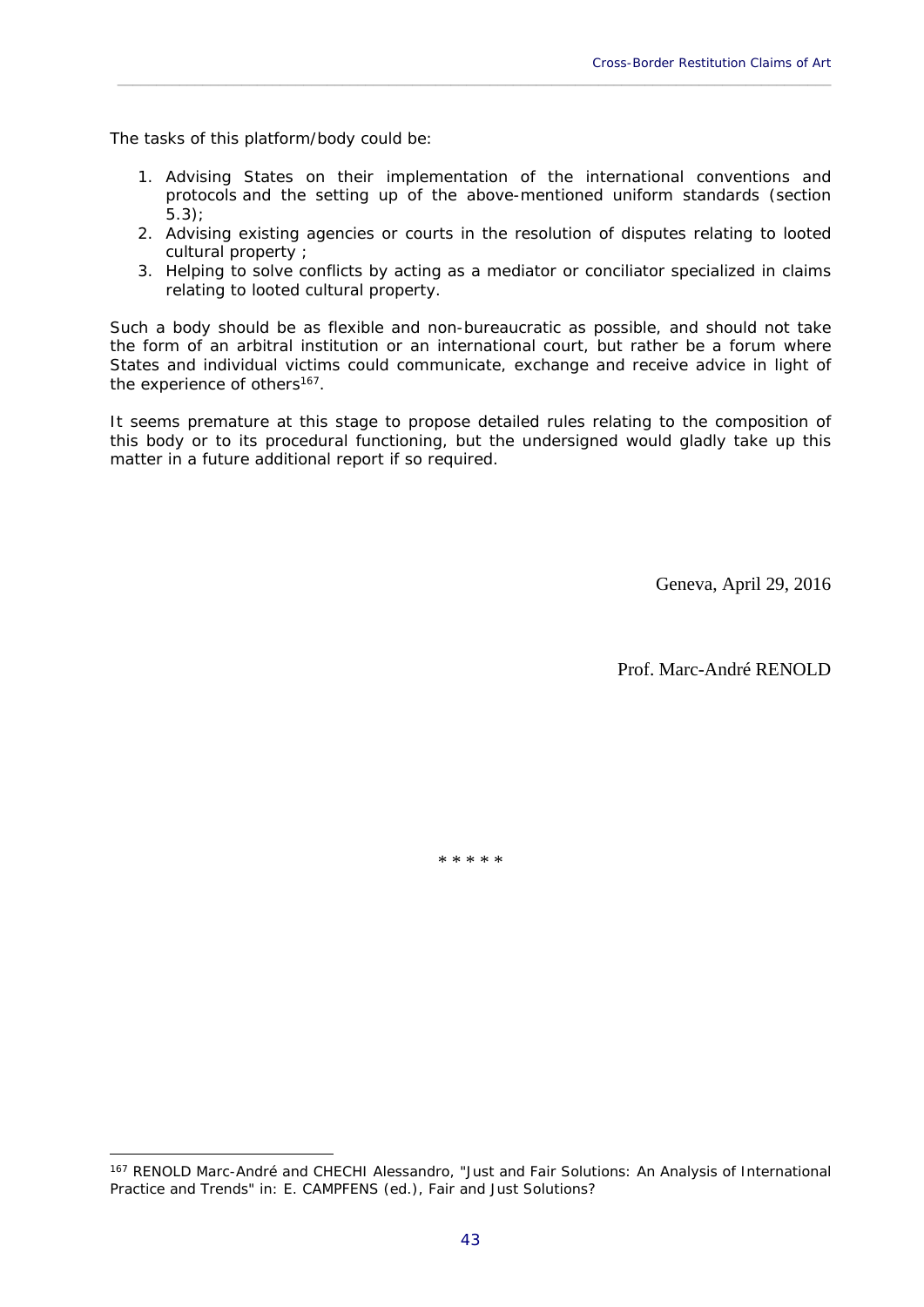# **6. REFERENCES**

# **NATIONAL LEGISLATION AND INTERNATIONAL TREATIES**

**\_\_\_\_\_\_\_\_\_\_\_\_\_\_\_\_\_\_\_\_\_\_\_\_\_\_\_\_\_\_\_\_\_\_\_\_\_\_\_\_\_\_\_\_\_\_\_\_\_\_\_\_\_\_\_\_\_\_\_\_\_\_\_\_\_\_\_\_\_\_\_\_\_\_\_\_\_\_\_\_\_\_\_\_\_\_\_\_\_\_\_\_**

NATIONAL LEGISLATION

Belgium

Code of Private International Law, 2004.

Canada

Crimes against Humanity and War Crimes Act, S.C. 2000, c. 24. Cultural Property Export and Import Act, R.S.C. 1985, c. C-51. Criminal Code, R.S.C. 1985, c. C-46.

France

Civil Code, Loi No. 2008-561 of 17 June 2008 – Art. 2

**Italy** 

Civil Code, 1942.

Portugal

Portuguese Law No. 13 of 6 July 1985.

#### Switzerland

Federal Law on the Protection of Cultural Objects in the Event of Armed Conflict, Catastrophe and Emergency Situations, 20 June 2014, RO 2014 3545.

Federal Law on the International Transfer of Cultural Property, 20 June 2003, RO 2005 1869.

Federal Law on the Protection of Cultural Property in the Event of Armed Conflict*,* 6 October 1966, RO 1968 1065.

Civil Code, 10 December 1907 RS 210.

United Kingdom

Holocaust (Return of Cultural Objects) Act 2009.

United States

National Stolen Property Act (18 USC §§ 2314-2315).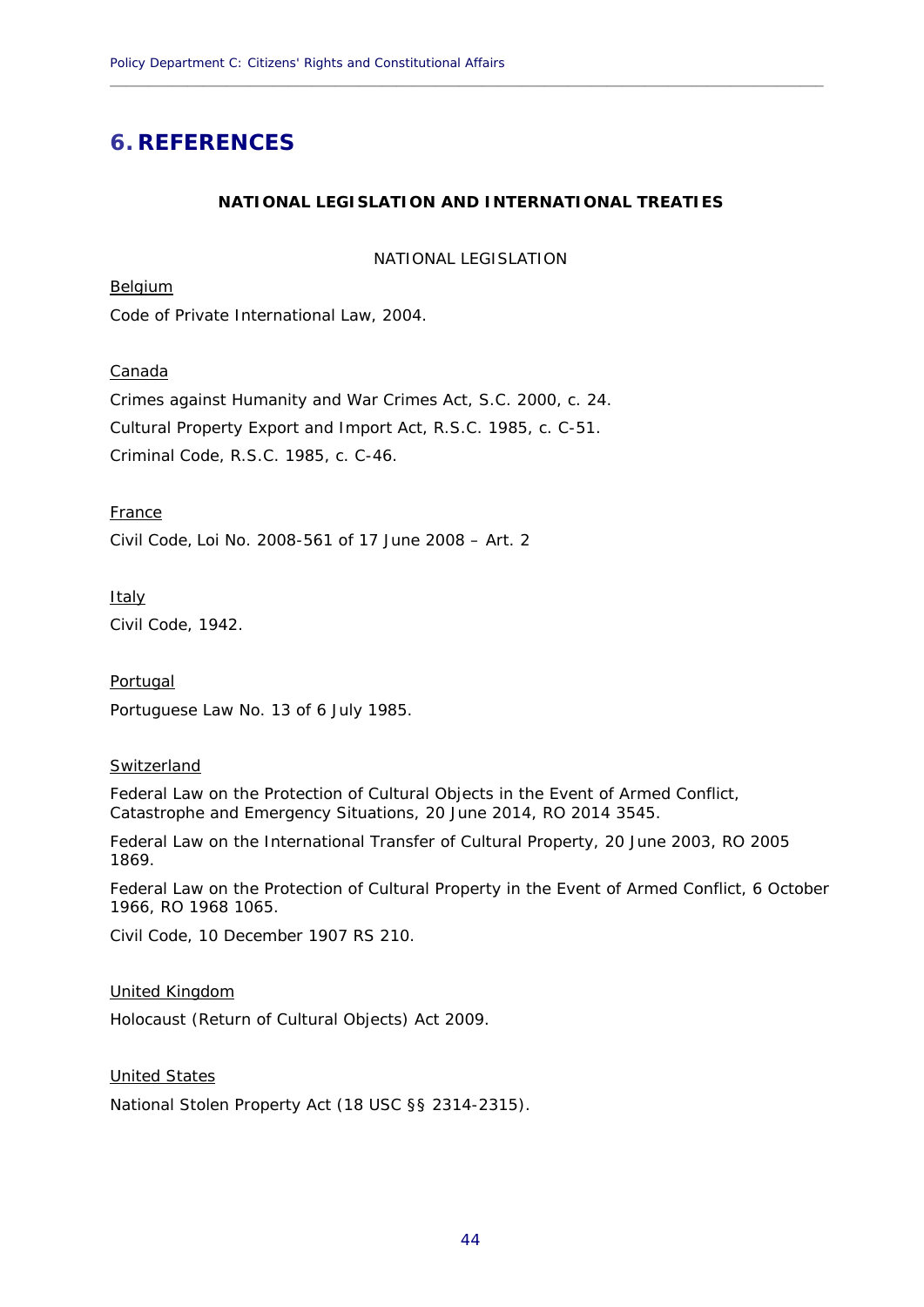# INTERNATIONAL TREATIES

\_\_\_\_\_\_\_\_\_\_\_\_\_\_\_\_\_\_\_\_\_\_\_\_\_\_\_\_\_\_\_\_\_\_\_\_\_\_\_\_\_\_\_\_\_\_\_\_\_\_\_\_\_\_\_\_\_\_\_\_\_\_\_\_\_\_\_\_\_\_\_\_\_\_\_\_\_\_\_\_\_\_\_\_\_\_\_\_\_\_\_\_

- Convention on Jurisdiction and the Recognition and Enforcement of Judgments in Civil and Commercial Matters, 30 October 2007, OJ L 339/3, 21 December 2007 (Lugano Convention).
- Second Protocol to the Hague Convention for the Protection of Cultural Property in the Event of Armed Conflict, 26 March 1999, 38 ILM 769 (1999).
- Convention on Stolen or Illegally Exported Cultural Objects, 24 June 1995, 34 ILM 1322 (1995) (UNIDROIT Convention).
- Convention on the Means of Prohibiting and Preventing the Illicit Import, Export and Transfer of Ownership of Cultural Property, 17 November 1970, 823 UNTS 231.
- Convention on Jurisdiction and the Enforcement of Judgments in Civil and Commercial Matters, 1262 UNTS 153; 8 ILM 229 (1969) (Brussels Convention).
- Protocol for the Protection of Cultural Property in the Event of Armed Conflict, 14 May 1954, 249 UNTS 358.
- Convention for the Protection of Cultural Property in the Event of Armed Conflict, 14 May 1954, 249 UNTS 240.
- Declaration of the Allied Nations against Acts of Dispossession Committed in Territories under Enemy Occupation or Control, London, 5 January 1943, 1943, 8 Department of State Bulletin 21.
- Regulations Respecting the Laws and Customs of War on Land, annex to Hague Convention (IV) Respecting the Laws and Customs of War on Land (1907 Hague Regulations) (1907)
- Convention (IV) Respecting the Laws and Customs of War on Land (1907)
- Convention (II) with respect to the Laws and Customs of War on Land (1899)

# OTHER INTERNATIONAL INSTRUMENTS

- UN Security Council Resolution No. 2249 (2015) of 20 November 2015.
- UN Security Council Resolution No. 2199 (2015) of 12 February 2015.
- Directive 2014/60/EU of 15 May 2014 on the return of cultural objects unlawfully removed from the territory of a Member State, OJ L 159/1, 28 May 2014.
- Regulation (EU) No 1215/2012 of 12 December 2012 on jurisdiction and the recognition and enforcement of judgments in civil and commercial matters, OJ L 351, 20 December 2012 (recast).
- Regulation 116/2009 of 18 December 2008 on the Export of Cultural Goods, OJ L 39, 10 February 2009.
- UN Security Council Resolution 1483 (2003) of 22 May 2003.
- Directive 93/7 of 15 March 1993 on the Return of Cultural Objects Illegally Exported from the Territory of a Member State, OJ L74/74, 27 March 1993.
- Regulation 3911/92 of 9 December 1992 on the Export of Cultural Goods, OJ L 395/1, 31 December 1992.
- UN Security Council Resolution 686 (1991) of 2 March 1991, para. 2(d).
- UN Security Council Resolution 661 (1990) of 6 August 1990.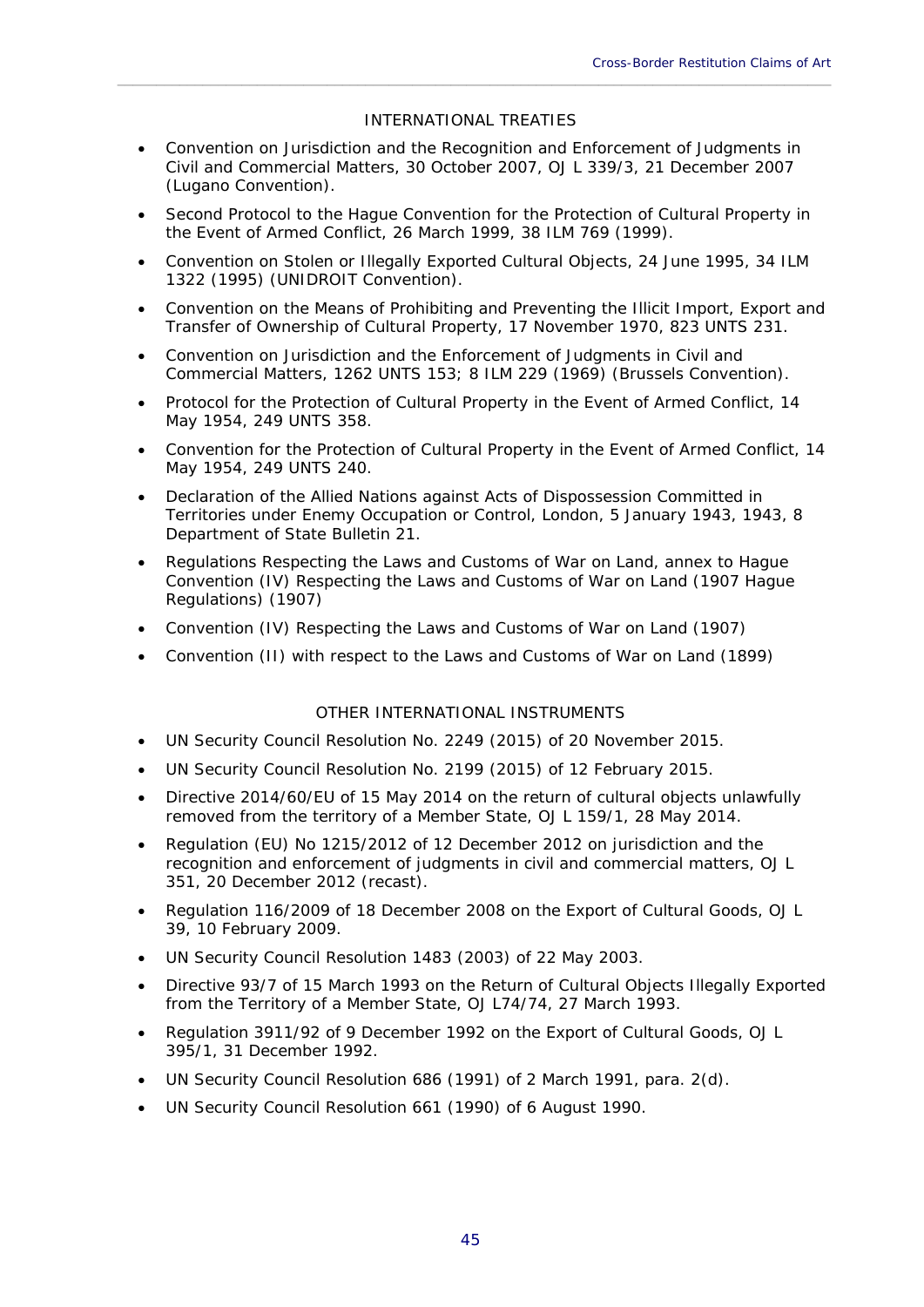# **CASE LAW**

**\_\_\_\_\_\_\_\_\_\_\_\_\_\_\_\_\_\_\_\_\_\_\_\_\_\_\_\_\_\_\_\_\_\_\_\_\_\_\_\_\_\_\_\_\_\_\_\_\_\_\_\_\_\_\_\_\_\_\_\_\_\_\_\_\_\_\_\_\_\_\_\_\_\_\_\_\_\_\_\_\_\_\_\_\_\_\_\_\_\_\_\_**

- *Schoeps v. Museum of Modern Art*, 594 F. Supp. 2d 461 (S.D.N.Y. 2009) (United States).
- *Andrew Orkin v. The Swiss Confederation and Others*, 09 Civ 10013 (LAK) 770 F.Supp. 2d 612, US Dist Lexis 4357 (2011), U.S. Lexis 24507 (S.D. N.Y 2011), U.S. App. Lexis 20639 (2011) (United States).
- *Stato Francese v. Ministero per i beni culturali ed ambientali e De Contessini*, *Corte di Cassazione*, No. 12166, 24 November 1995 (Italy).
- *A v. B.*, ATF 139 III 305, 18 April 2013, Journal des Tribunaux 2015 II 79 (Switzerland).
- *Insurance X v. A.M.*, ATF 122 III 1, 5 March 1996 (Switzerland).

# **BIBLIOGRAPHY**

# ARTICLES AND BOOKS

- ALTERMAN L. Kimberly and DAHM S. Chelsey, "National Treasure: A Comparative Analysis of Domestic Laws Criminalizing Illicit Excavation and Exportation of Archaeological Objects", Mercer Law Review, 2013, 431-465.
- BAZYLER Michael, "Nuremberg in America: Litigating the Holocaust in United States Courts", University of Richmond Law Review, 2000, 1-283.
- BORODKIN J Lisa, "The Economics of Antiquities Looting and a Proposed Legal Alternative", Columbia Law Review, 1995, 377-417.
- BOYLAN J Patrick, "Implementing the 1954 Hague Convention and Its Protocols: Legal and Practical Implications", February 2006, 3, Working Paper, available at: https://culturalpolicy.uchicago.edu/implementing-1954-hague-convention-itsprotocols-legal-and-practical-implications.
- BOYLAN J. Patrick, *Review of the Convention for the Protection of Cultural Property in the Event of Armed Conflict (The Hague Convention of 1954)*, UNESCO, Paris, 1993, 7, available at: http://unesdoc.unesco.org/images/0010/001001/100159eo.pdf.
- CHECHI Alessandro, *The Settlement of International Cultural Heritage Disputes*, Oxford, Oxford University Press, 2014.
- CLEMENT Etienne, "Some Recent Practical Experience in the Implementation of the 1954 Hague Convention", International Journal of Cultural Property, 1994, 11-26.
- COGGINS C Clemency, "A Licit International Traffic in Ancient Art: Let There Be Light!", International Journal of Cultural Property, 1995, 61-80.
- CORNU Marie and RENOLD Marc-André, "New Developments in the Restitution of Cultural Property: Alternative means of Dispute Resolution"*,* International Journal of Cultural Property, 2010, 1-31.
- DALY W. Brooks, "Arbitration of International Cultural Property Disputes: The Experience and Initiatives of the Permanent Court of Arbitration", in HOFFMAN T. Barbara (ed.), *Art and Cultural Heritage. Law, Policy and Practice*, Cambridge, Cambridge University Press, 2009, 465-468.
- FRAOUA Ridha, *Convention concernant les mesures à prendre pour interdire et empêcher l'importation, l'exportation et le transfert de propriété illicites des biens culturels, Commentaire et aperçu de quelques mesures nationales d'exécution*, 85, available at: http://unesdoc.unesco.org/images/0007/000723/072383fo.pdf.
- GABUS Pierre and RENOLD Marc-André, *Commentaire LTBC, Loi fédérale sur le*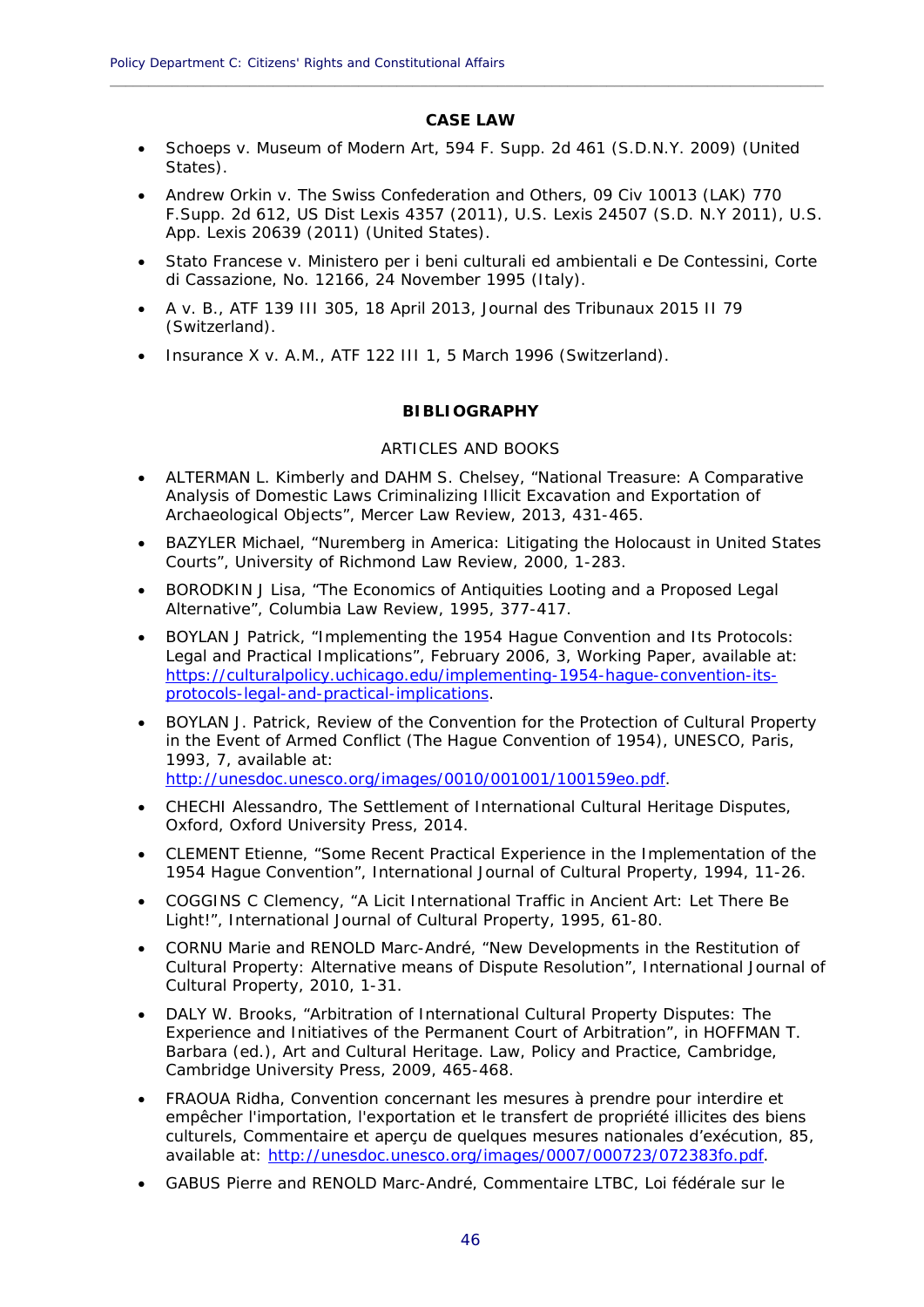*transfert international des biens culturels*, Zürich, Schulthess, 2006.

 GREENBERG J. Ariel, "Seven Year Saga of Bakalar v. Vavra Ends in Victory for Current Owner of Schiele Drawing and Settles Concerns Over Application of the Laches Defense", available at: https://itsartlaw.com/2012/10/18/seven-year-sagaof-bakalar-v-vavra-ends-in-victory-for-current-owner-of-schiele-drawing-andsettles-concerns-over-application-of-the-laches-defense/.

\_\_\_\_\_\_\_\_\_\_\_\_\_\_\_\_\_\_\_\_\_\_\_\_\_\_\_\_\_\_\_\_\_\_\_\_\_\_\_\_\_\_\_\_\_\_\_\_\_\_\_\_\_\_\_\_\_\_\_\_\_\_\_\_\_\_\_\_\_\_\_\_\_\_\_\_\_\_\_\_\_\_\_\_\_\_\_\_\_\_\_\_

- GREENFIELD Jeanette, "The Spoils of War", in SIMPSON Elizabeth (ed.), *The Spoils of War*, New York, Harry N. Abrams, 1997, 34-38.
- HENCKAERTS Jeanne-Marie and DOSWALD-BECK Louise (eds.), *Customary International Humanitarian Law, Rules*, Vol. I, Cambridge, Cambridge University Press, 2003.
- KAYE M Lawrence, "Art Loans and Immunity from Seizure in the United States and the United Kingdom", International Journal of Cultural Property, 2010, 335-359.
- KOWALSKI W Wojciech, "Types of Claims for Recovery of Lost Cultural Property", Museum, 2004, 85-102.
- MARCK Annemarie and MULLER Eelke, "National Panels Advising on Nazi-looted Art in Austria, France, the United Kingdom, the Netherlands and Germany", in CAMPFENS E. (ed.), *Fair and Just Solutions? Alternatives to Litigation in Nazi-Looted Art Disputes: Status Quo and New Developments,* The Hague, Eleven International Publishing, 2015, 41-89.
- MATYK Stephen, "The Restitution of Cultural Objects and the Question of Giving Direct Effect to the Protocol to the Hague Convention on the Protection of Cultural Property in the Event of Armed Conflict 1954", International Journal of Cultural Property 2000, 341-346.
- MERRYMAN H. John, "The Good Faith Acquisition of Stolen Art", Stanford Law School, Research Paper No. 1025515.
- O'KEEFE J. Patrick, *Commentary on the UNESCO 1970 Convention on the Means of Prohibiting and Preventing the Illicit Import, Export and Transfer of Ownership of Cultural Property*, Leicester, Institute of Art and Law, 2007.
- PALMER Norman, "The Spoliation Advisory Panel and Holocaust-Related Cultural Objects", in WELLER Matthias et al. (eds.), *Raub – Beute – Diebstahl*, Baden-Baden, Nomos, 2013, 119-140.
- PATERSON K. Robert, "Canada", in KONO Toshiyuki (ed.), *The Impact of Uniform Laws on the Protection of Cultural Heritage in the 21st Century*, Leiden, Martinus Nijhoff Publishers, 2010, 233-246.
- PROWDA B. Judith, "The Perils of Buying and Selling Art at the Fair: Legal Issues in Title", in VADI Valentina and SCHNEIDER E.G.S. Hildegard (eds.), *Art, Cultural Heritage and the Market: Ethical and Legal Issues*, Springer, 2014, 141-163.
- REDMOND-COOPER Ruth, "Limitation of Actions in Art and Antiquity Claims", Art Antiquity and Law, 2000, 185-206.
- RENOLD Marc-André and CHECHI Alessandro, "Just and Fair Solutions: An Analysis of International Practice and Trends", in CAMPFENS E. (ed.), *Fair and Just Solutions? Alternatives to Litigation in Nazi-Looted Art Disputes: Status Quo and New Developments,* The Hague, Eleven International Publishing, 2015, 187-200.
- RENOLD Marc-André, "Cultural Co-Ownership: Preventing and Solving Cultural Property Claims", International Journal of Cultural Property, 2015, 163-176.
- RENOLD Marc-André, "Stolen Art: The Ubiquitous Question of Good Faith", in International Bureau of the Permanent Court of Arbitration (ed.), *Resolution of Cultural Property Disputes*, The Hague, Kluwer Law International, 2004, 251-263.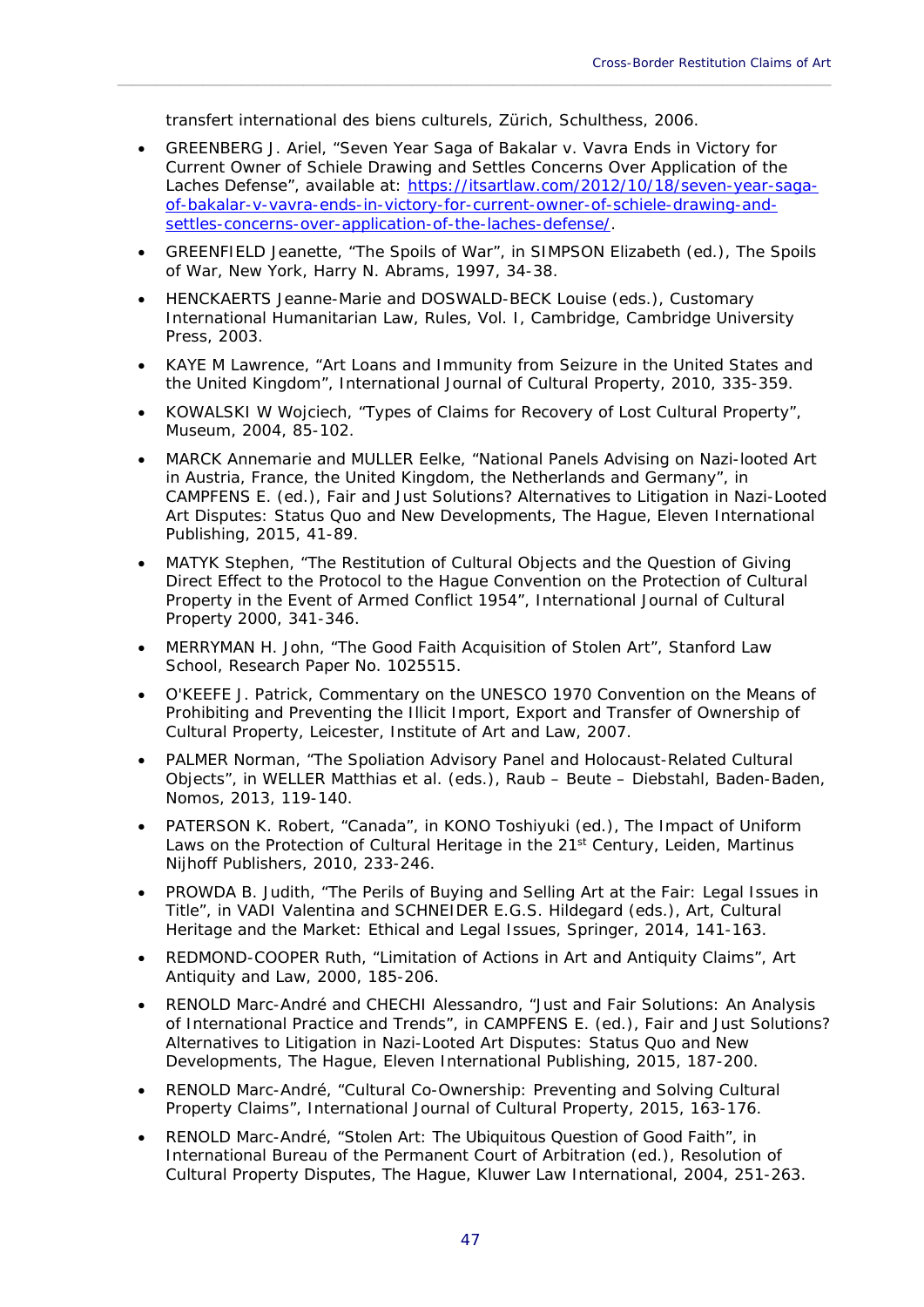Roger O'KEEFE, *The Protection of Cultural Property in Armed Conflict*, Cambridge, Cambridge University Press, 2010, 22-34.

**\_\_\_\_\_\_\_\_\_\_\_\_\_\_\_\_\_\_\_\_\_\_\_\_\_\_\_\_\_\_\_\_\_\_\_\_\_\_\_\_\_\_\_\_\_\_\_\_\_\_\_\_\_\_\_\_\_\_\_\_\_\_\_\_\_\_\_\_\_\_\_\_\_\_\_\_\_\_\_\_\_\_\_\_\_\_\_\_\_\_\_\_**

- SKINNER N. Katharine, "Restituting Nazi-Looted Art: Domestic, Legislative, and Binding Intervention to Balance the Interests of Victims and Museums", Vanderbilt Journal of Entertainment and Technology Law, 673-712.
- TOMAN Jiri, *Cultural Property in War: Improvement in Protection. Commentary on the 1999 Second Protocol to the Hague Convention of 1954 for the Protection of Cultural Property in the Event of Armed Conflict*, Paris, UNESCO Publishing, 2009.
- TOMAN Jiri, *The Protection of Cultural Property in the Event of Armed Conflict*, Dartmouth, Aldershot, 1996.
- WELLER Matthias, "Immunity for Artworks on Loan? A Review of International Customary Law and Municipal Anti-Seizure Statutes in Light of the *Liechtenstein* Litigation", Vanderbilt Journal of Transnational Law, 2005, 997–1024.
- YIP J. Arabella and SPENCER D. Ronald, "Untouched by Nazi Hands, but Still…", The Wall Street Journal, 28 February 2008, http://www.wsj.com/articles/SB120416063008298329.

# CASE NOTES

- Andrea Wallace, Shelly Janevicius, Marc-André Renold, "Case Schiele Drawing Grunbaum Heirs v. David Bakalar," Platform ArThemis (http://unige.ch/art-adr), Art-Law Centre, University of Geneva.
- Lauren Bursey, Justine Ferland, Marc-André Renold, "Le Grand Pont Weinmann Heirs and Yale University Art Gallery," Platform ArThemis (http://unige.ch/art-adr), Art-Law Centre, University of Geneva.
- Alessandro Chechi, Anne Laure Bandle, Marc-André Renold, "Case Two Dürer Paintings – Kunstsammlungen zu Weimar v. Elicofon", Platform ArThemis (http://unige.ch/art-adr), Art-Law Centre, University of Geneva.
- Anne Laure Bandle, Alessandro Chechi, Marc-André Renold, "Case Five Italian Paintings – Gentili di Giuseppe Heirs v. Musée du Louvre and France", Platform ArThemis (http://unige.ch/art-adr), Art-Law Centre, University of Geneva.
- Anne Laure Bandle, Alessandro Chechi, Marc-André Renold, "Case Adoration of the Magi – Gentili di Giuseppe Heirs and Museum of Fine Arts Boston," Platform ArThemis (http://unige.ch/art-adr), Art-Law Centre, University of Geneva.
- Anne Laure Bandle, Alessandro Chechi, Marc-André Renold, "Case Bust of a Youth Gentili di Giuseppe Heirs and Art Institute Chicago," Platform ArThemis (http://unige.ch/art-adr), Art-Law Centre, University of Geneva.
- Raphael Contel, Anne Laure Bandle, Marc-André Renold, "Affaire Fresques de Casenoves – Musée d'Art et d'Histoire de la Ville de Genève et la France", Platform ArThemis (http://unige.ch/art-adr), Art-Law Centre, University of Geneva.
- Raphael Contel, Giulia Soldan, Alessandro Chechi, "Case Portrait of Wally United States and Estate of Lea Bondi and Leopold Museum," Platform ArThemis (http://unige.ch/art-adr), Art-Law Centre, University of Geneva.
- Anne Laure Bandle, Raphael Contel, Marc-André Renold, "Case Ancient Manuscripts and Globe – Saint-Gall and Zurich," Platform ArThemis (http://unige.ch/art-adr), Art-Law Centre, University of Geneva.
- Laetitia Nicolazzi, Alessandro Chechi, Marc-André Renold, « Affaire Nature morte au tableau de Picasso – Héritiers Schlesinger et Phillips », Plateforme ArThemis (http://unige.ch/art-adr), Centre du droit de l'art, Université de Genève.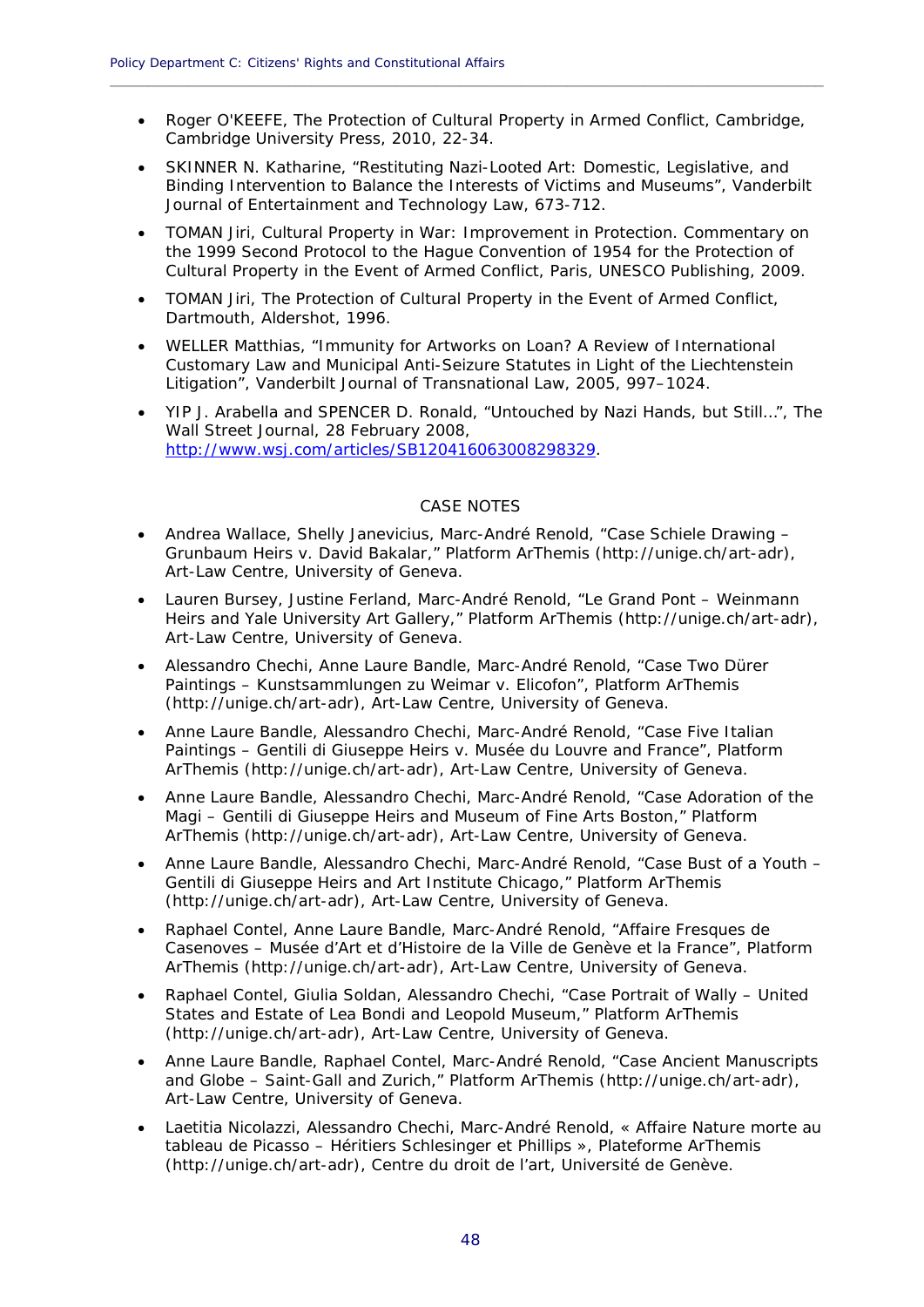Laetitia Nicolazzi, Alessandro Chechi, Marc-André Renold, "Case Beneventan Missal – Metropolitan Chapter of the Cathedral City of Benevento and British Library," Platform ArThemis (http://unige.ch/art-adr), Art-Law Centre, University of Geneva.

\_\_\_\_\_\_\_\_\_\_\_\_\_\_\_\_\_\_\_\_\_\_\_\_\_\_\_\_\_\_\_\_\_\_\_\_\_\_\_\_\_\_\_\_\_\_\_\_\_\_\_\_\_\_\_\_\_\_\_\_\_\_\_\_\_\_\_\_\_\_\_\_\_\_\_\_\_\_\_\_\_\_\_\_\_\_\_\_\_\_\_\_

- Caroline Renold, Alessandro Chechi, Anne Laure Bandle, Marc-André Renold, "Case 6 Klimt Paintings – Maria Altmann and Austria," Platform ArThemis (http://unige.ch/art-adr), Art-Law Centre, University of Geneva.
- Raphael Contel, Giulia Soldan, Alessandro Chechi, "Portrait of Wally United States and Estate of Lea Bondi and Leopold Museum," Platform ArThemis (http://unige.ch/art-adr), Art-Law Centre, University of Geneva.
- Ece Velioglu, Anne Laure Bandle, Alessandro Chechi, Marc-André Renold, "Case Three Nok and Sokoto Sculptures – Nigeria and France," Platform ArThemis (http://unige.ch/art-adr), Art-Law Centre, University of Geneva.

# **OTHER DOCUMENTS**

- UNESCO-UNIDROIT Model Provisions on State Ownership of Undiscovered Cultural Objects 2011. Explanatory Report with model provisions and explanatory guidelines available at: http://www.unidroit.org/instruments/cultural-property/modellegislative-provisions.
- "Washington Conference Principles on Nazi-confiscated Art", in CAMPFENS Evelien (ed.), *Fair and Just Solutions? Alternatives to Litigation in Nazi-Looted Art Disputes: Status Quo and New Developments,* The Hague, Eleven International Publishing, 2015, appendix 2.
- Parliamentary Assembly of the Council of Europe, Resolution 1205 (1999): Looted Jewish Cultural Property.
- "Vilnius Forum Declaration", in CAMPFENS Evelien (ed.), *Fair and just solutions? Alternatives to Litigation in Nazi-Looted Art Disputes: Status Quo and New Developments,* The Hague, Eleven International Publishing, 2015, Appendix 4.
- ICOM Recommendations concerning the Return of Works of Art Belonging to Jewish Owners, 14 January 1999, available at: http://archives.icom.museum/worldwar2.html.
- American Association of Art Museum Directors, "Art Museums and the Restitution of Works Stolen by the Nazis", 2007.
- Christie's Guidelines for Dealing with Nazi-era Art Restitution Issues, June 2009.
- "Rapport définitif du groupe de travail sur les provenances d'œuvres récupérées après la seconde guerre mondiale du 27 novembre 2014", available at: http://lootedart.com/web\_images/pdf2014/20141127\_MCC-Rapport-MNR.pdf.
- "Rapport du groupe de travail de l'Office fédéral de la culture Biens culturels de la Confédération Enquête sur la période de 1933 à 1945", 1998, available at: http://www.bak.admin.ch/kulturerbe/04402/04711/04756/index.html?lang=fr.
- "Rapport DFI/DFAE sur l'état des travaux dans le domaine de l'art spolié à l'époque du national-socialisme, notamment dans le domaine des recherches de provenance", available at: http://www.bak.admin.ch/kulturerbe/04402/04711/04757/index.html?lang=fr.
- Institute of International Law, Basel Resolution on International Sale of Works of Art from the Angle of the Protection of the Cultural Heritage (1991).
- Institute of International Law, Wiesbaden Resolution on The Application of Foreign Public Law (1975).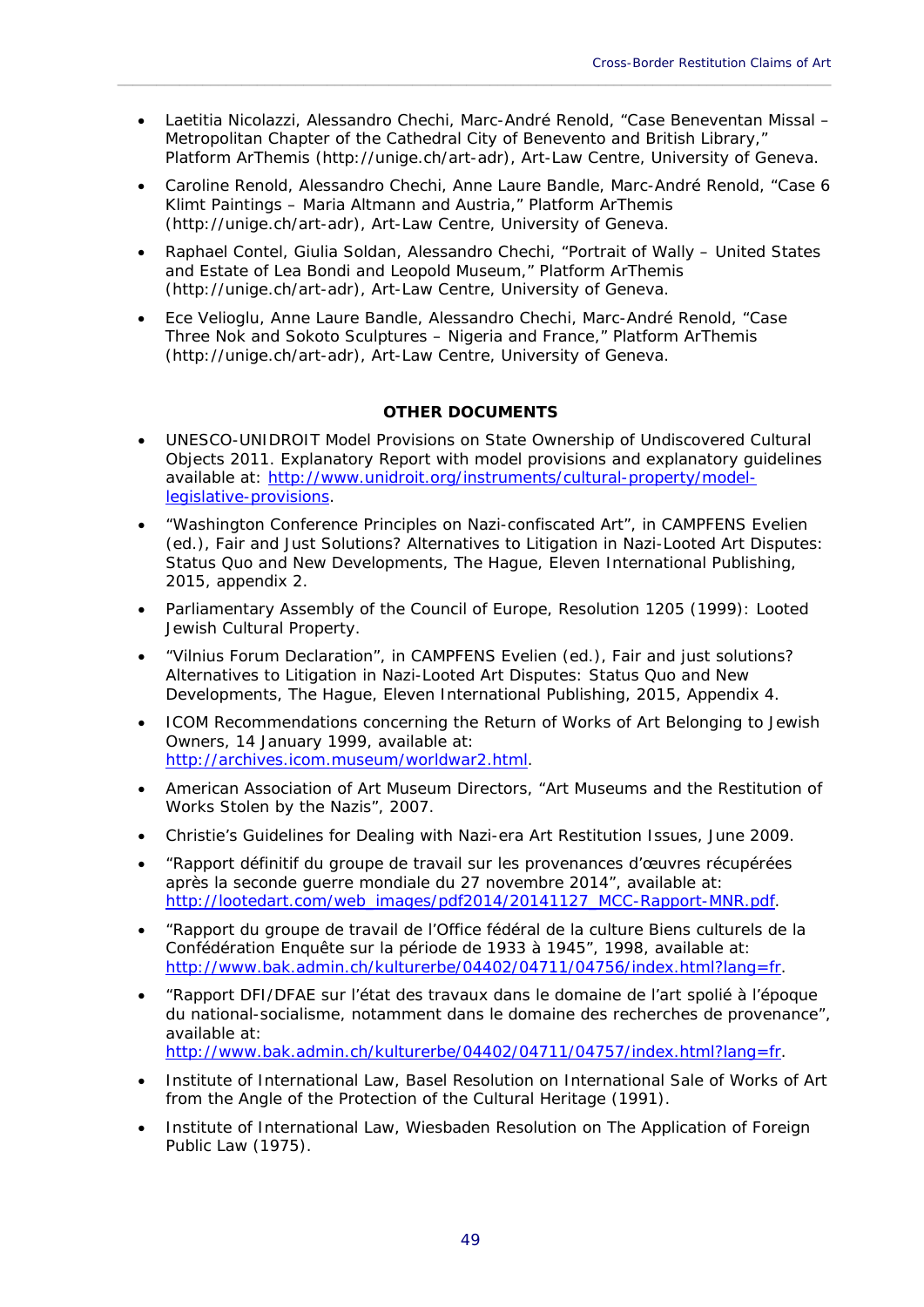# **ANNEXES**

1. Overview of the national implementation of the Hague Convention and the protocols

**\_\_\_\_\_\_\_\_\_\_\_\_\_\_\_\_\_\_\_\_\_\_\_\_\_\_\_\_\_\_\_\_\_\_\_\_\_\_\_\_\_\_\_\_\_\_\_\_\_\_\_\_\_\_\_\_\_\_\_\_\_\_\_\_\_\_\_\_\_\_\_\_\_\_\_\_\_\_\_\_\_\_\_\_\_\_\_\_\_\_\_\_**

- 2. Guidelines for the Establishment and Conduct of Safe Havens for Cultural Materials (2008)
- 3. UNESCO-UNIDROIT Model Provisions on State's Ownership of Undiscovered Cultural Objects (2011)
- 4. U.S. DRAFT Holocaust Expropriated Art Recovery Act (2016)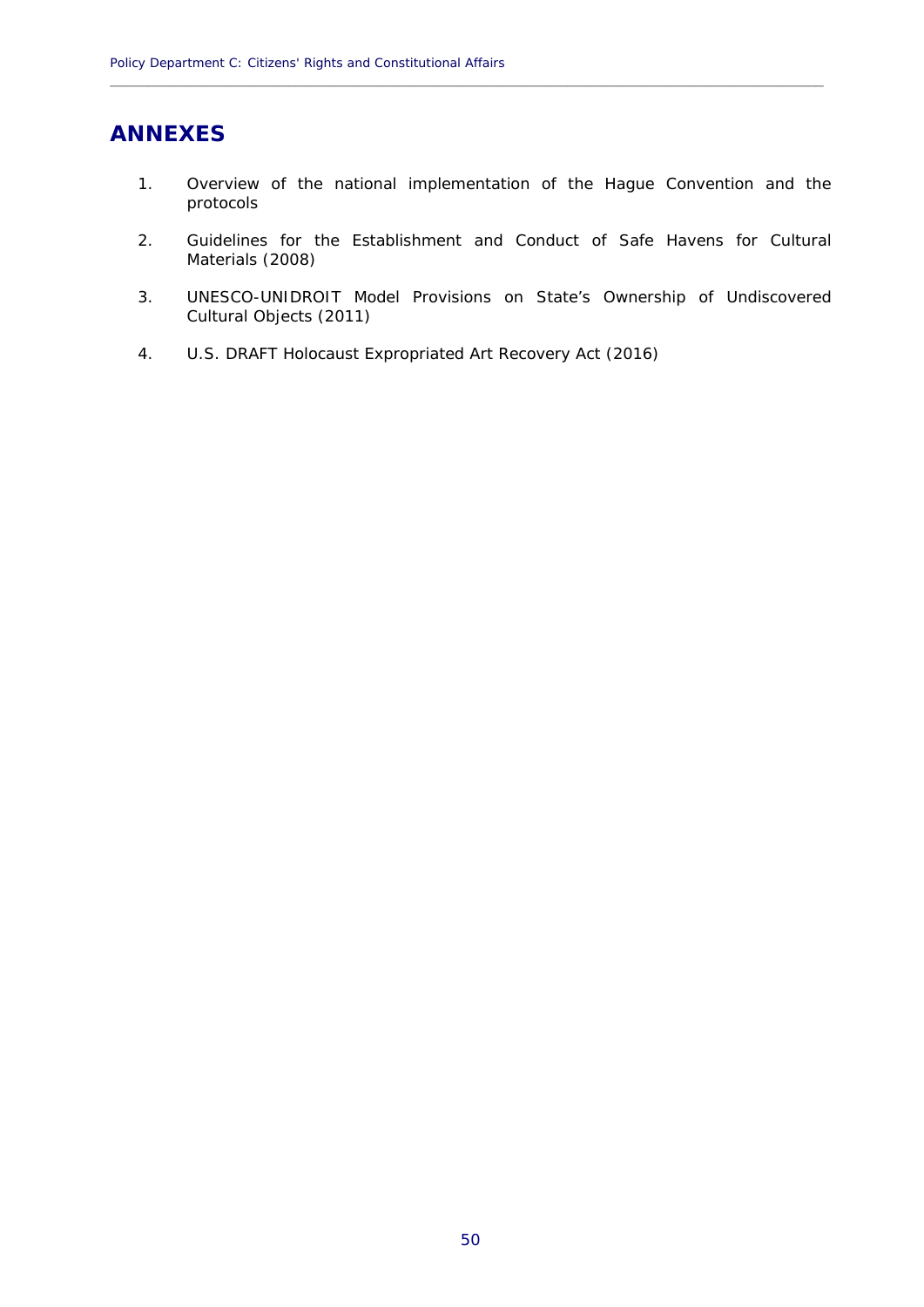**ANNEX 1Overview of the national implementation of the Hague Convention and the protocols\*** 

|                                                                                 | <b>Belgium</b>                                                         | <b>Cyprus</b>                                                    | <b>Czech Republic</b>                                                               | <b>Estonia</b>                                                         | <b>Finland</b>                                                                                          | Georgia                                                                          | Germany                                                                                                                          | <b>Greece</b>                             | <b>Hungary</b>                                                                                   |
|---------------------------------------------------------------------------------|------------------------------------------------------------------------|------------------------------------------------------------------|-------------------------------------------------------------------------------------|------------------------------------------------------------------------|---------------------------------------------------------------------------------------------------------|----------------------------------------------------------------------------------|----------------------------------------------------------------------------------------------------------------------------------|-------------------------------------------|--------------------------------------------------------------------------------------------------|
| <b>General</b><br>implementing<br>legislation                                   |                                                                        | $\overline{a}$                                                   | $\overline{a}$                                                                      | $\sim$                                                                 | Act on the<br>implementation<br>of certain<br>provisions of<br>the First<br>Protocol (no.<br>1135/1994) | $\overline{a}$                                                                   | Act of 11 April<br>1967 on the<br>Hague<br>Convention<br>(incorporating<br>the Hague<br>Convention and<br>the First<br>Protocol) | $\overline{a}$                            | $\overline{a}$                                                                                   |
| <b>First Protocol</b><br>(exportation from<br>occupied territory<br>and return) | No particular<br>measures                                              | Yes (no<br>explanation<br>provided)                              | Yes (peace time<br>rules on export<br>applicable)                                   | No (no<br>likelihood of<br>participating in<br>military<br>occupation) | Yes                                                                                                     | No                                                                               | Yes (no<br>explanation<br>provided)                                                                                              | No                                        | No                                                                                               |
| <b>Second Protocol</b><br>Art. 9<br>(Protection in<br>occupied territory)       | No answer                                                              | Reported<br>looting in the<br>territory<br>occupied by<br>Turkey | No answer                                                                           | N/A                                                                    | No answer                                                                                               | Invoked the<br>responsibility<br>of Russia in the<br>territory<br>occupied by it | N/A                                                                                                                              | No answer                                 | N/A                                                                                              |
| <b>Second Protocol</b><br>Art. 15<br>(Serious violations)                       | Yes (specific<br>reference to art.<br>15 of the<br>Second<br>Protocol) | Yes                                                              | Yes (specific<br>provision on<br>pillage in the<br>area of military<br>occupations) | Yes                                                                    | Yes                                                                                                     | Yes                                                                              | Yes (Code of<br>Crimes against<br>International<br>Law)                                                                          | $\overline{No}$ (but under<br>evaluation) | Yes (specific<br>provisions on<br>theft and<br>pillage of<br>cultural<br>property in<br>wartime) |
| <b>Second Protocol</b><br>Art. 16<br>(Jurisdiction)                             | Yes                                                                    | Yes                                                              | Yes                                                                                 | Yes                                                                    | Yes                                                                                                     | Yes                                                                              | Yes                                                                                                                              | No                                        | Yes                                                                                              |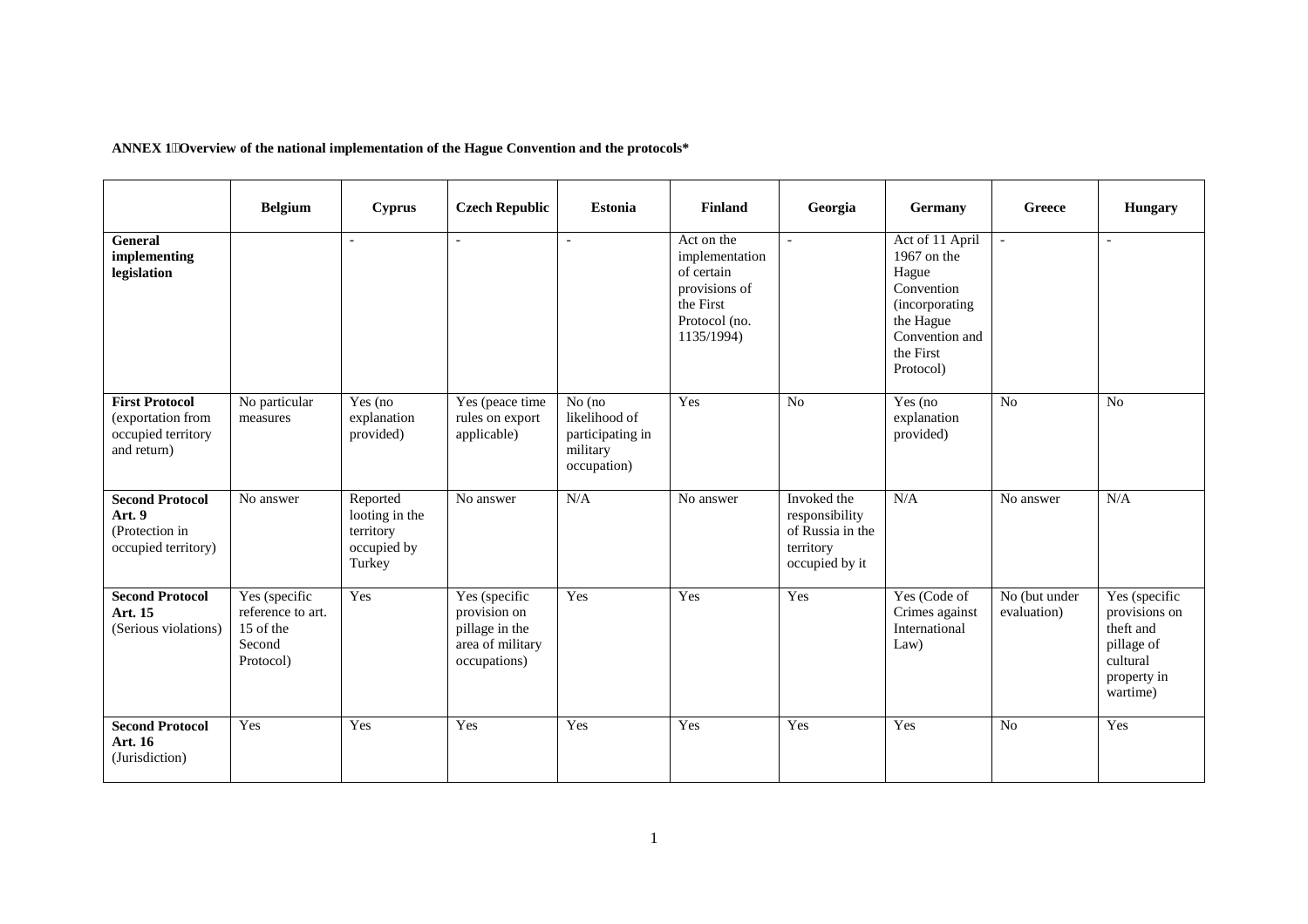|                                                                                 | Latvia         | Lithuania                                                                                                                  | <b>Netherlands</b>                                                                                                    | <b>Norway</b>                               | Poland                                                                                   | Romania                                             | Slovakia                                                   | Slovenia                                                                                                       | <b>Switzerland</b>                                                                                                                              |
|---------------------------------------------------------------------------------|----------------|----------------------------------------------------------------------------------------------------------------------------|-----------------------------------------------------------------------------------------------------------------------|---------------------------------------------|------------------------------------------------------------------------------------------|-----------------------------------------------------|------------------------------------------------------------|----------------------------------------------------------------------------------------------------------------|-------------------------------------------------------------------------------------------------------------------------------------------------|
| General<br>implementing<br>legislation                                          |                |                                                                                                                            | - Cultural Property<br>Originating from<br>Occupied Territory<br>(Return) Act (2007)<br>- International<br>Crimes Act | $\overline{\phantom{a}}$                    | $\sim$                                                                                   |                                                     |                                                            |                                                                                                                | Loi fédérale sur la<br>protection des biens<br>culturels en cas de<br>conflit armé, de<br>catastrophe ou de<br>situation de la guerre<br>(2014) |
| <b>First Protocol</b><br>(exportation from<br>occupied territory and<br>return) | N <sub>o</sub> | Yes (no)<br>explanation<br>provided)                                                                                       | Yes (2007 Act)                                                                                                        | Yes (no)<br>explanation<br>provided)        | Yes (no<br>explanation<br>provided)                                                      | Not engaged<br>in any<br>occupation of<br>territory | No clear<br>answer                                         | Yes (peacetime<br>rules applicable:<br>Return of<br>Unlawfully<br>Removed<br>Cultural-Heritage<br>Objects Act) | Yes (safe havens for<br>cultural objects)                                                                                                       |
| <b>Second Protocol</b><br>Art. 9<br>(Protection in<br>occupied territory)       | No answer      | $N/A$ (no<br>likelihood of<br>occupying any<br>country)                                                                    | N/A                                                                                                                   | No answer                                   | No answer                                                                                | No answer                                           | No answer                                                  | No answer                                                                                                      | No answer                                                                                                                                       |
| <b>Second Protocol</b><br>Art. 15<br>(Serious violations)                       | No answer      | Yes (specific<br>provisions for<br>plunder and<br>appropriation of<br>cultural<br>property in an<br>occupied<br>territory) | Yes (International<br>Crimes Act, also<br>implementing the<br>Rome Statute of<br>ICC                                  | Yes<br>(criminal<br>code under<br>revision) | Yes (specific<br>provision on<br>appropriation<br>of cultural<br>property in<br>wartime) | Yes (criminal<br>code under<br>revision)            | Yes<br>(reference to<br>general<br>criminal<br>provisions) | Yes (general<br>provisions on<br>pillage and<br>appropriation of<br>property in<br>wartime)                    | Yes (general<br>criminal law<br>provisions)                                                                                                     |
| <b>Second Protocol</b><br>Art. 16<br>(Jurisdiction)                             | No answer      | Yes                                                                                                                        | Yes                                                                                                                   | Yes                                         | No answer                                                                                | Yes                                                 | Yes                                                        | No answer                                                                                                      | No provisions (aside<br>from those under the<br>military penal code)                                                                            |

\* This table has been prepared on the basis of the information provided by states in their periodic reports (2011-2012) available at http://www.unesco.org.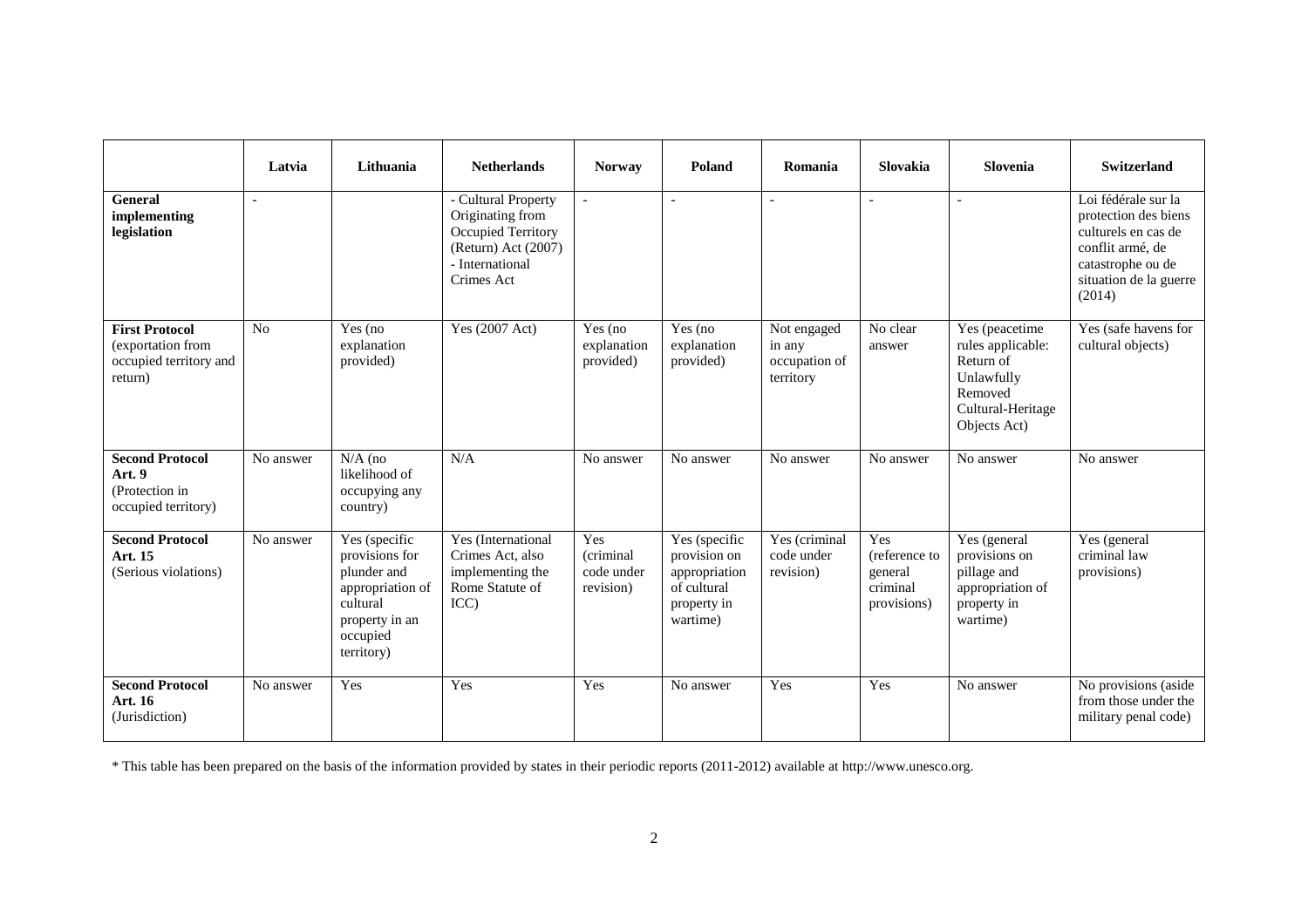# ANNEX 2

# **GUIDELINES FOR THE ESTABLISHMENT AND CONDUCT OF SAFE HAVENS AS ADOPTED BY THE INTERNATIONAL LAW ASSOCIATION AT ITS 73RD CONFERENCE HELD IN RIO DE JANIERO, BRAZIL, 17-21 AUGUST 2008.**

#### Preamble

- *Recognizing* the crucial need to rescue cultural material threatened by armed conflict, natural disaster, illegal excavation, or other insecurity;
- *Noting* the uncertainty of standards and procedures for safekeeping and preserving cultural material that has been rescued by removal from the territory of one state to the territory of another state;
- *Noting also* the uncertainty about requirements for returning cultural material after a threat necessitating its removal to the territory of another state has ended;
- *Observing* the importance of engaging both governmental and nongovernmental bodies in safekeeping and preserving cultural material;
- *Convinced* therefore of the need for and efficacy of international guidelines, engaging state authorities, for safekeeping, preserving, and returning cultural material within the source state and after it has been removed from the territory of one state to that of another state;
- *Confirming therefore* the following Guidelines for the establishment and conduct of safe havens for cultural material; and
- *Perceiving* the efficacy of a model contract to formalize essential terms of the relationship between a source state or entity and a safe haven;

Hereby states the following Guidelines:

# **1. Definitions**

a) "Cultural material" includes all objects defined as cultural property in Article 1 of the UNESCO Convention on the Means of Prohibiting and Preventing the Illicit Import, Export and Transfer of Ownership of Cultural Property.

# *COMMENTS:*

*Instead of creating a new definition, the Guidelines adopt the most widely-accepted definition of "cultural property" in Article 1 of the 1970 UNESCO Convention. This definition has been only slightly modified in other instruments such as the UNIDROIT Convention on Stolen or Illegally Exported Cultural Objects.* 

b) "Source state" is the state in which cultural material is in need of a safe haven, either in the state itself or in the territory of another state.

# *COMMENTS:*

*For the purpose of these Guidelines, the source state is the state in which cultural material is in need of a safe haven, whether that is the state of origin of the material—*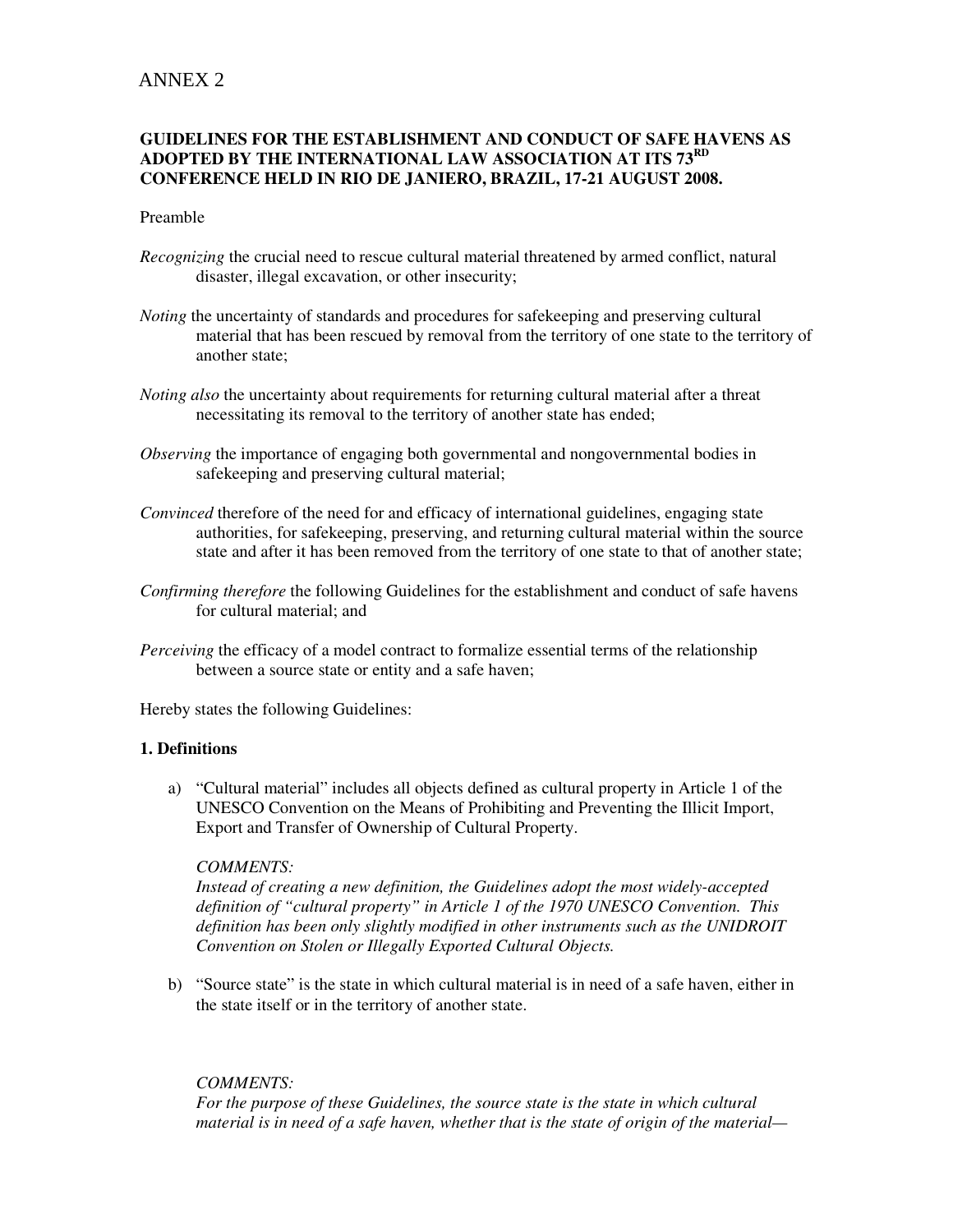*that is, where it was created—or a state to which the material has been later removed from the state of origin.* 

# **2. Safe Havens for Cultural Material**

Safe havens are facilities created in order to care for cultural material that has been endangered by armed conflict, natural disasters, illegal excavation, or other insecurity and has therefore been removed for safekeeping and preservation from the territory of the source state to the territory of another state or to a place of safety in the source state.

# *COMMENTS:*

*There is often a critical need for safe havens when endangered cultural material is removed for safekeeping and protection from one state to another. There is also a need for safe havens to protect material within a source state—for example, material that is imperiled by calamities, has been seized as contraband, or is of unknown origin or suspect provenance*. *An example of international cooperation in establishing a safe haven involved the removal and temporary storage of Afghan cultural material at the privately owned Afghanistan Museum and Library in Bubendorf, Switzerland (1999- 2007).* 

#### **3. Governmental Establishment and Supervision of Safe Havens**

State authorities shall establish safe havens or supervise such havens within their territories as governmental or nongovernmental institutions may otherwise create.

#### *COMMENTS:*

*3.1. Under these Guidelines, safe havens are national and not international facilities that are established and managed under national law. The Guidelines provide for and help harmonize the obligations of these facilities (see Guideline 4).* 

*3.2. Safe havens may be established as either nongovernmental or governmental facilities under national law.* 

*3.3. Safe havens need not be specific organizations or institutions. They may be simply facilities within national museums or other institutions that receive cultural material for safekeeping, restoration, and preservation. One example involves the designation of facilities in national museums as trustees of material whose ownership is either unknown or disputed.* 

#### **4. Obligations of Safe Havens**

- a) A safe haven shall be responsible for safekeeping and preserving cultural material that has been entrusted to its care. This general responsibility shall extend to the exceptional case of an unknown source state. A safe haven shall take all reasonable measures to avoid deterioration or endangerment of cultural material by applying the highest standards of care.
- b) A safe haven is governed by the law of the state in which it is located, but shall accord due respect to the laws and traditions of the source state of cultural material.
- c) A safe haven shall accept no cultural material received from another state in violation of its export provisions, unless it is satisfied that the material has left that country under circumstances precluding the issuance of an export certificate.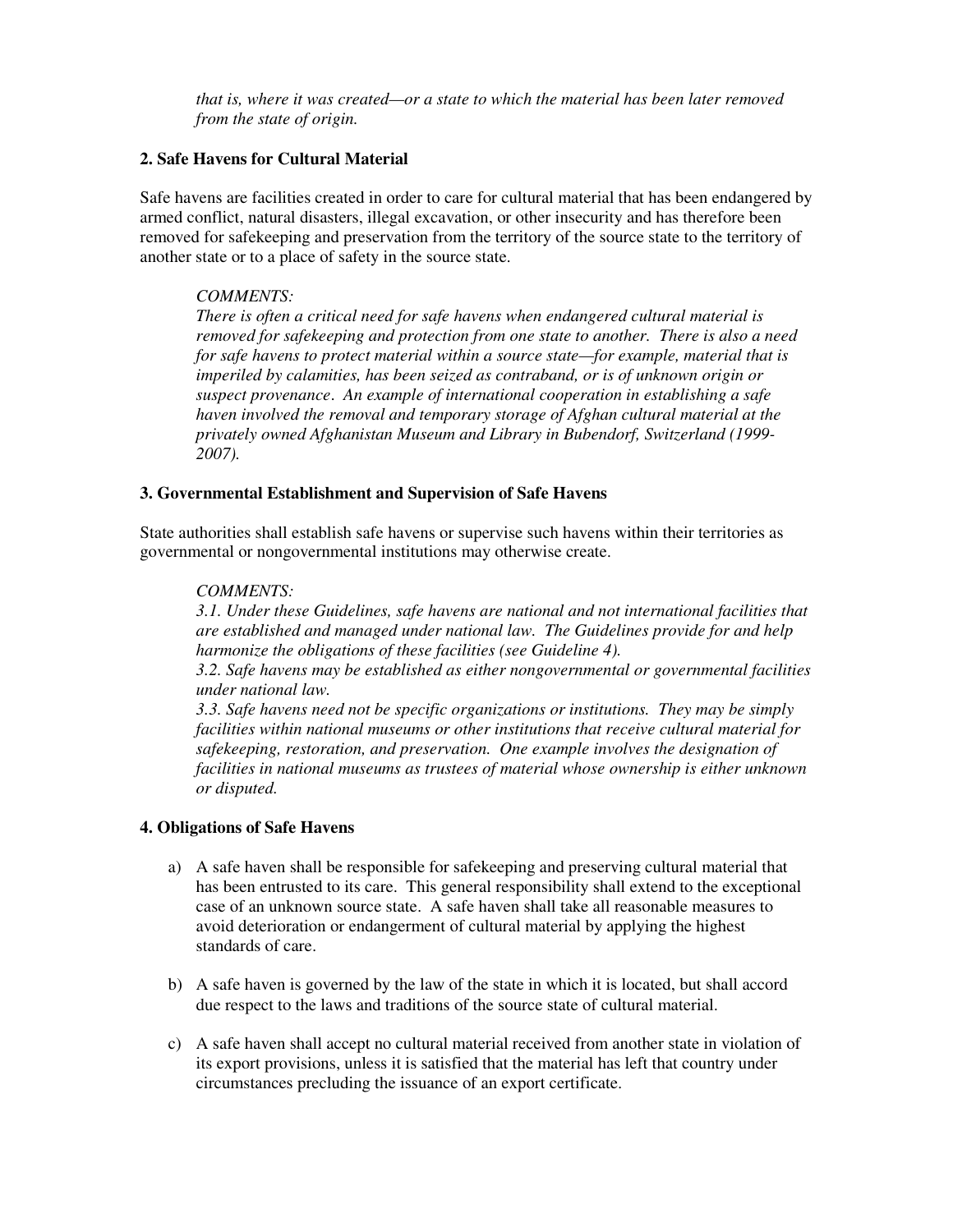- d) A safe haven shall take all possible measures to make an inventory of all cultural material entrusted to its care and guarantee public access to the information in the inventory.
- e) A safe haven may exhibit cultural material in its care unless to do so would be inappropriate under the laws and traditions of the source state. All such material on exhibit shall be identified as safe haven material.
- f) A safe haven may not lend safe haven material without the consent of the source state or entity.
- g) Any proceeds from exhibition or loans may be used only for safekeeping and preserving safe haven material.
- h) A safe haven shall not engage in any activity the result of which would be to stimulate illegal trafficking in cultural material or other threats to it.
- i) A safe haven must return cultural material items as soon as the established owner or other established source of the material so requests, provided that the safe haven is satisfied with the conditions for safekeeping and preserving the material by the requesting state or entity.
- j) Nothing in these Guidelines shall require the safe haven to do or refrain from doing anything inconsistent with an order of a court of competent jurisdiction.

#### *COMMENTS:*

*4.1. Under 4 a), safe havens are responsible for safekeeping and preserving cultural material even if the material is owned by a foreign state or citizen or there are no prospects for compensation of attendant expenses by the owner. In keeping with the highest standards of care, any necessary restorative work should be planned and its cost discussed with the source state or entity before the work is done.* 

*4.2. Under 4 b), safe haven authorities, in fulfilling their responsibilities for safekeeping and preserving cultural material of foreign origin, must respect the laws and customs of the source state and of customary international law. This means, for example, that safe havens ordinarily must store human remains with dignity and, whenever possible, preserve and restore religious objects according to the religious and cultural traditions and practices in the source state. Otherwise, local or national law applicable in safe havens governs the standard of care for the pertinent cultural material.* 

*4.3. Under 4 c), states to which material is to be removed for safekeeping must respect the export laws of source states unless, under the often difficult circumstances that give rise to the need for removal, the issuance of an export certificate is impossible.* 

*4.4. Guideline 4 d) requires safe havens to apply the general principle of transparency. Safe havens must inventory cultural material and guarantee public access to it. Because safe havens are trustees or custodians of material for the benefit of legitimate owners, they must ensure the rights of those owners. It is also imperative that safe havens ensure public access to all records and inventories of cultural material and, in response to return claims, to the cultural material itself.* 

*4.5. Under 4 e), safe havens may exhibit entrusted material, but they must ensure that the material is clearly described and identified as "cultural material entrusted to the exhibiting institution as safe haven," or other words to that effect. Such an exhibition has the added benefit of drawing public attention to the good offices of safe havens and the threats to cultural material in foreign countries. Cultural material should not be exhibited, however, when it would be inappropriate to do so under the legal rules or customs of the state or culture of origin.*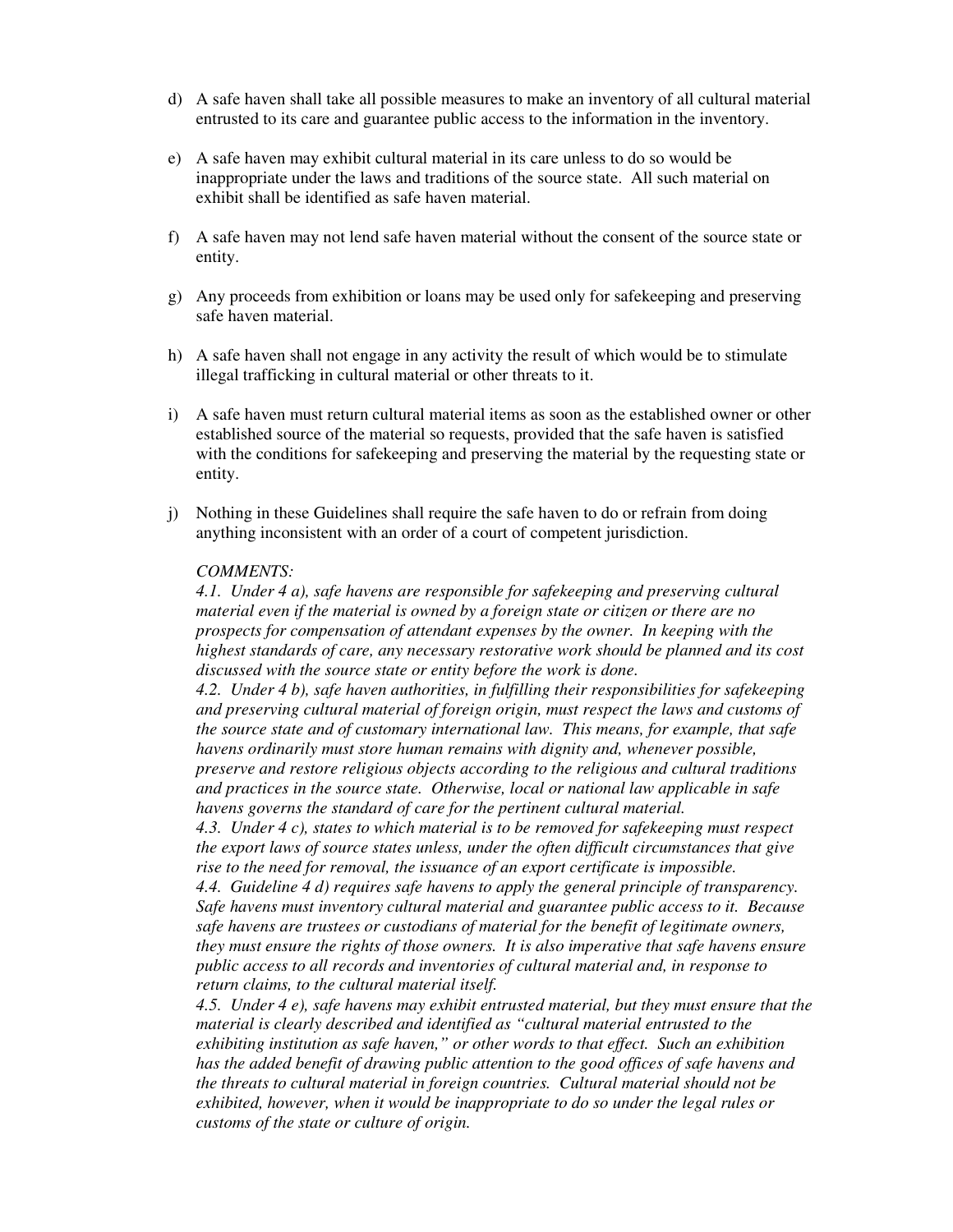*4.6. According to 4 f), loans of entrusted cultural material should be strictly limited to instances where source states, private owners, museums, or other institutions, as appropriate, give their consent in writing or when the purpose of the loan is to unite dismembered cultural material or to have it conserved in third countries for exhibition to the public. Such "functional" loans are compatible with the obligations and duties of conscientious trustees.* 

*4.7. Guideline 4 g) makes clear that entrusted cultural material should not be used by safe havens to generate income. All proceeds from exhibitions, loans, and photographs must be used for safekeeping and preservation of the material.* 

*4.8. Under 4 h), it is incompatible with the fiduciary duties of safe havens to engage in illicit trade in the cultural material for which they have assumed responsibility or to engage in any activity that might stimulate illegal trafficking, such as cooperating with thieves and smugglers in defiance of the very purposes and obligations of safe havens. 4.9. Guideline 4 i) makes clear that safe havens are only temporary homes for endangered cultural material. Therefore, they must return protected cultural material after the threat prompting its removal has come to an end and material can again be protected in the source state. It is expected that safe havens normally will agree to requests for the return of entrusted cultural material under applicable national law. Safe havens can also initiate an appropriate return in order, for example, to minimize the expenses of safekeeping and preservation.* 

*4.10. Under 4 j), safe havens are generally bound by court decisions governing entrusted cultural material. Among courts with concurrent jurisdiction, courts in the territory of safe havens have the final word on what should be done or not done regarding safeguarded material.* 

#### **5. Obligations of Source States or Entities**

- a) A source state or entity of safe haven material shall give all information to the safe haven which is necessary to fulfill the safe haven's obligations.
- b) A source state or entity shall be expected to compensate the safe haven for reasonable costs of safekeeping, preserving, and returning cultural material.
- c) A source state or entity shall ensure that requested cultural material whose return it has requested will be secured and preserved after its return to that state or entity.

#### *COMMENTS:*

*5.1. The obligation to give all information necessary to ensure the effectiveness of a safe haven includes facts concerning the material removed for safekeeping as, for example, the risk of its exposure to air, water, temperature, insects and other vermin. In addition, the required information should include such legal data as the identity of the titleholder or other interested parties so as to facilitate a return, if appropriate, to the correct person or entity and any relevant information concerning legal rules or customs of the source state or culture of origin that may affect how the cultural material is to be treated in the safe haven.* 

*5.2. In principle, a source state is expected to compensate a safe haven for its reasonable expenses of safe-keeping and preservation. This principle is grounded in both fairness to the safe haven and the importance of overcoming any reluctance, for financial reasons, on the part of a prospective safe haven to safeguard endangered material. However, the parties may stipulate conditions more favourable for the source state (see Guideline 6 and Annex). Normally compensation is due after material has been returned and the costs of safekeeping can be calculated precisely.*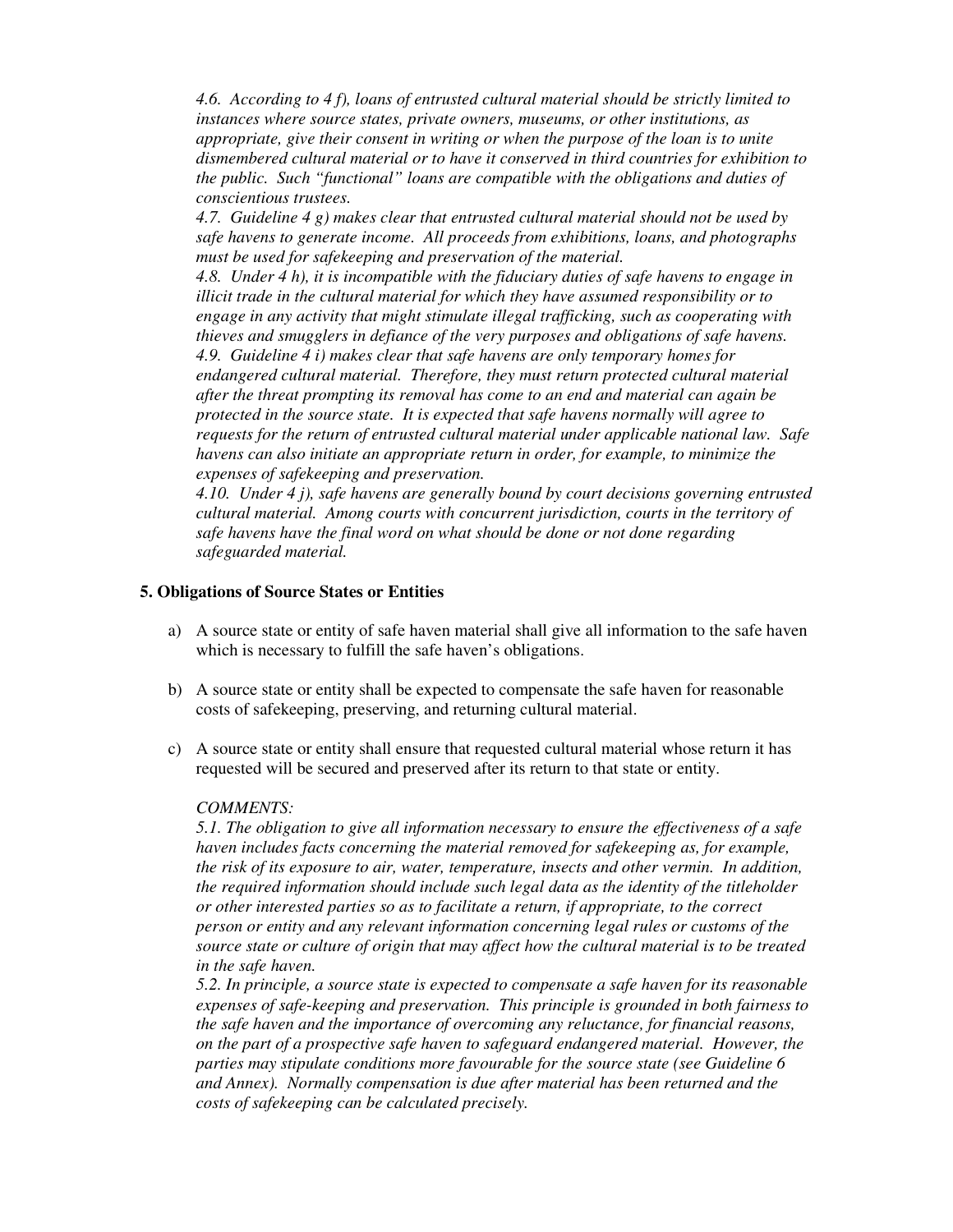*5.3. Parties may stipulate their own necessary special conditions regarding the security of safeguarded material, however difficult it may be to enforce those conditions (see Annex). If a safe haven has valid reason to believe that in case of return the objects will not be protected properly, it may decline to return material until the safe haven is satisfied that the requesting source state is able to protect it. The requirement of 5 c) may further encourage source states to take measures to protect their material. Conversely, the failure of a source state to preserve its own cultural material may discourage other states from returning material.* 

#### **6. Party Autonomy**

A safe haven and a source state or entity may stipulate conditions of care which are different from those in these Guidelines. Whenever possible, such conditions shall be expressed in the form of a written agreement.

#### *COMMENTS:*

*These Guidelines are not legally binding. Parties to a contract for the establishment of a safe haven (see Annex) may therefore stipulate other conditions for safekeeping and return of cultural material besides those contained in these Guidelines. Such stipulations should be in writing.* 

#### **7. International Instruments**

Nothing in these Guidelines shall be interpreted so as to affect the application of any international agreement or other instrument.

#### *COMMENTS:*

*These Guidelines do not abrogate binding international agreements or other instruments otherwise applicable and are not intended to affect mandatory national laws.* 

#### **8. Assistance of UNESCO and Other International Bodies**

- a) A safe haven state is encouraged to request the United Nations Educational, Scientific and Cultural Organization (UNESCO) for assistance in maintaining the safe haven.
- b) States in need of assistance are encouraged to request UNESCO to help coordinate their cooperation with states that are ready to provide such assistance for safekeeping and preserving cultural material.
- c) Safe havens of cultural material and source states are also encouraged to seek the assistance of other international and regional bodies that are engaged in the protection of cultural material.

#### *COMMENTS:*

*As a specialized organization with an excellent international network, UNESCO is in a good position to facilitate communication between the source state and the state on whose territory a safe haven is or will be established. The parties are urged, therefore, to contact UNESCO and other international organizations such as the International Council of Museums (ICOM) and the International Council on Monuments and Sites (ICOMOS) to ask for assistance and help.*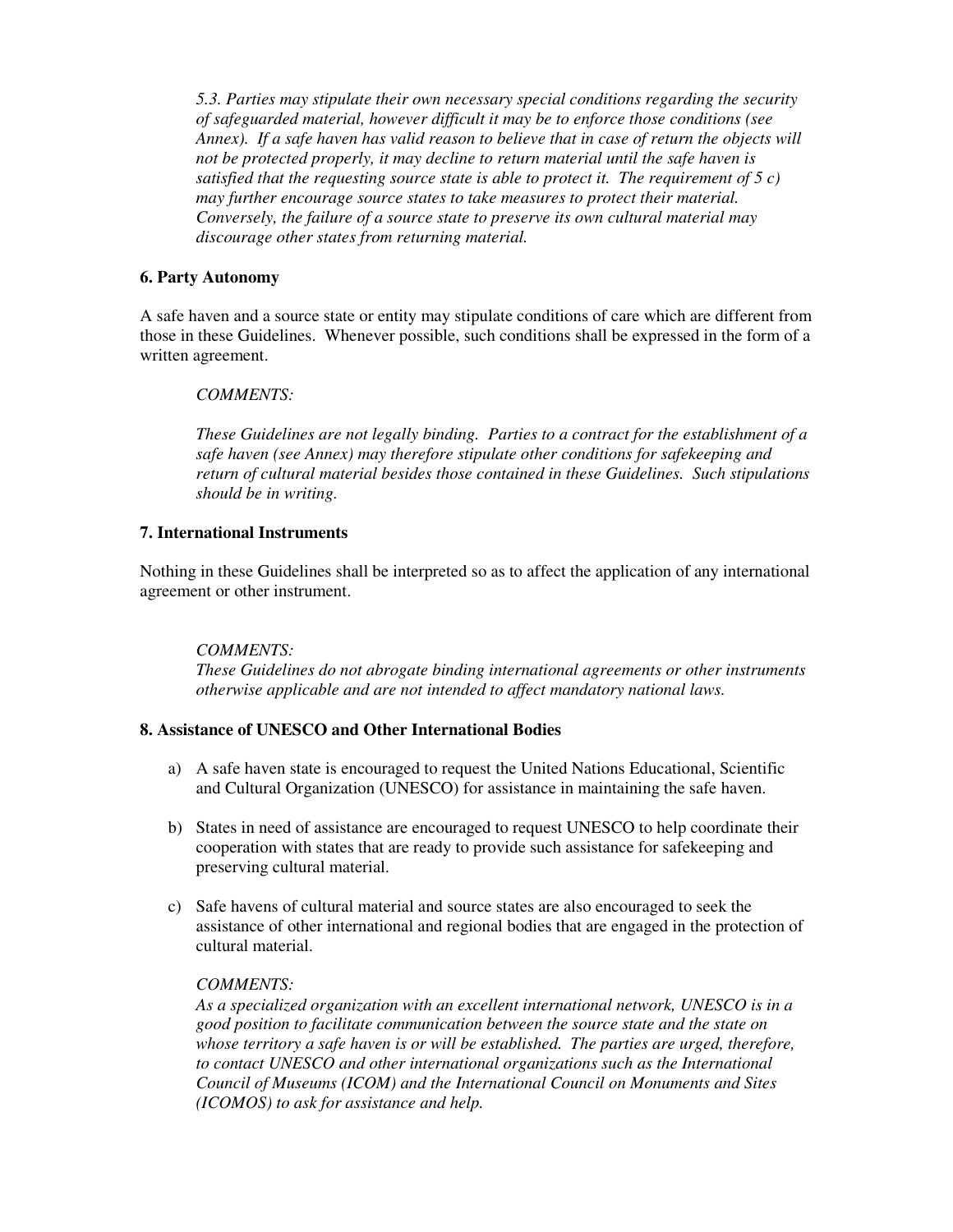#### **9. Implementation**

- a) These Guidelines are intended to be integrated into the rules and practices of museums, archaeologists, ethnologists, other professionals including state authorities, and pertinent professional organizations.
- b) Whenever possible, responsible states and entities are encouraged to call upon the International Council of Museums (ICOM) and other organizations and institutions for technical assistance in support and implementation of these Guidelines.
- c) These Guidelines are also intended to serve as a basis for the development of rules and policies of governmental and nongovernmental bodies.
- d) If a dispute arises between the source state or entity and the safe haven concerning a request for return of cultural material, the parties shall attempt to resolve it whenever possible by good-faith negotiations and consultations before proceeding to more formal means of dispute resolution such as those provided for by UNESCO.
- e) These Guidelines encourage the source state or entity and the safe haven to formalize their relationship within the terms of the annexed Safe Haven Model Contract

#### *COMMENTS:*

*9.1. Museums and other institutional users of these Guidelines should incorporate them into their rules of ethics or practice and interpret them broadly and purposefully. The Guidelines also afford institutions a model for drafting their own guidelines or rules. 9.2. Users of the Guidelines should review them periodically and modify them as may be appropriate.* 

*9.3. Users of these Guidelines should consider adopting the Safe Haven Model Contract and, in particular, provide for a method to resolve any dispute under the contract.* 

Rio de Janeiro, 21 August 2008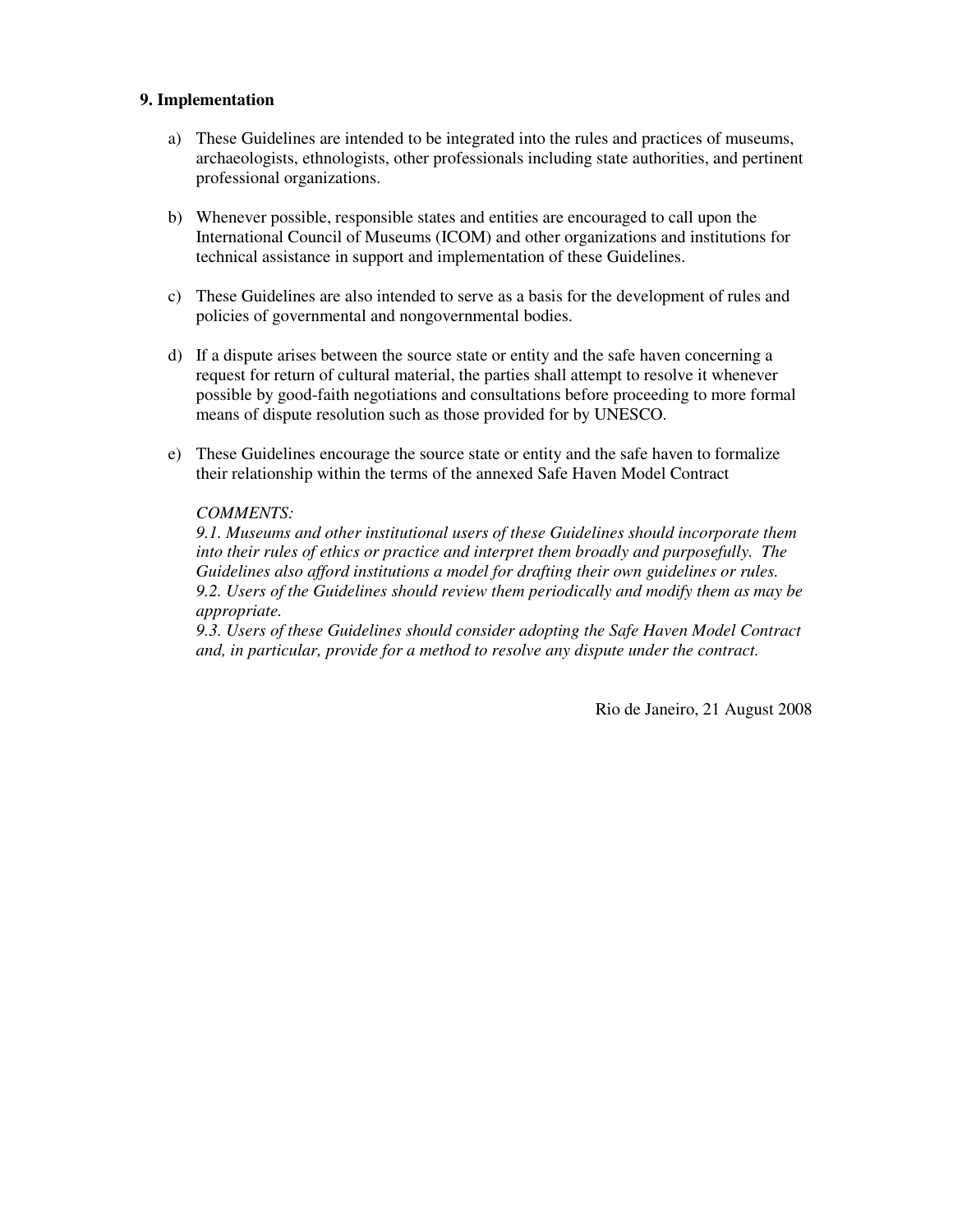Annex

# **Safe Haven Model Contract**

| the items                   |  |
|-----------------------------|--|
|                             |  |
| 2) $\overline{\phantom{a}}$ |  |
|                             |  |
|                             |  |
|                             |  |

Special conditions for safekeeping:

| 1<br>1      |  |
|-------------|--|
| $\sim$<br>∠ |  |

 The items may be exhibited, but may not be lent without the consent of the Source State or Entity.

The items will be returned at the request of the Source State or Entity provided that the Source State or Entity reasonably can ensure that the items will be kept safely and preserved properly after their return.

 The Source State or Entity will compensate the Safe Haven for any reasonable expenses, including cost of restorative work done in order to preserve the entrusted objects.

This contract is governed by the law of the state in which the Safe Haven is located. The parties will seek to resolve any dispute under the contract or related to it by recourse to a court in the territory of the Safe Haven, UNESCO dispute resolution procedures, arbitration, or other dispute resolution procedures as the parties may so agree.

| Signed | Date | Place |
|--------|------|-------|
| Signed | Date | Place |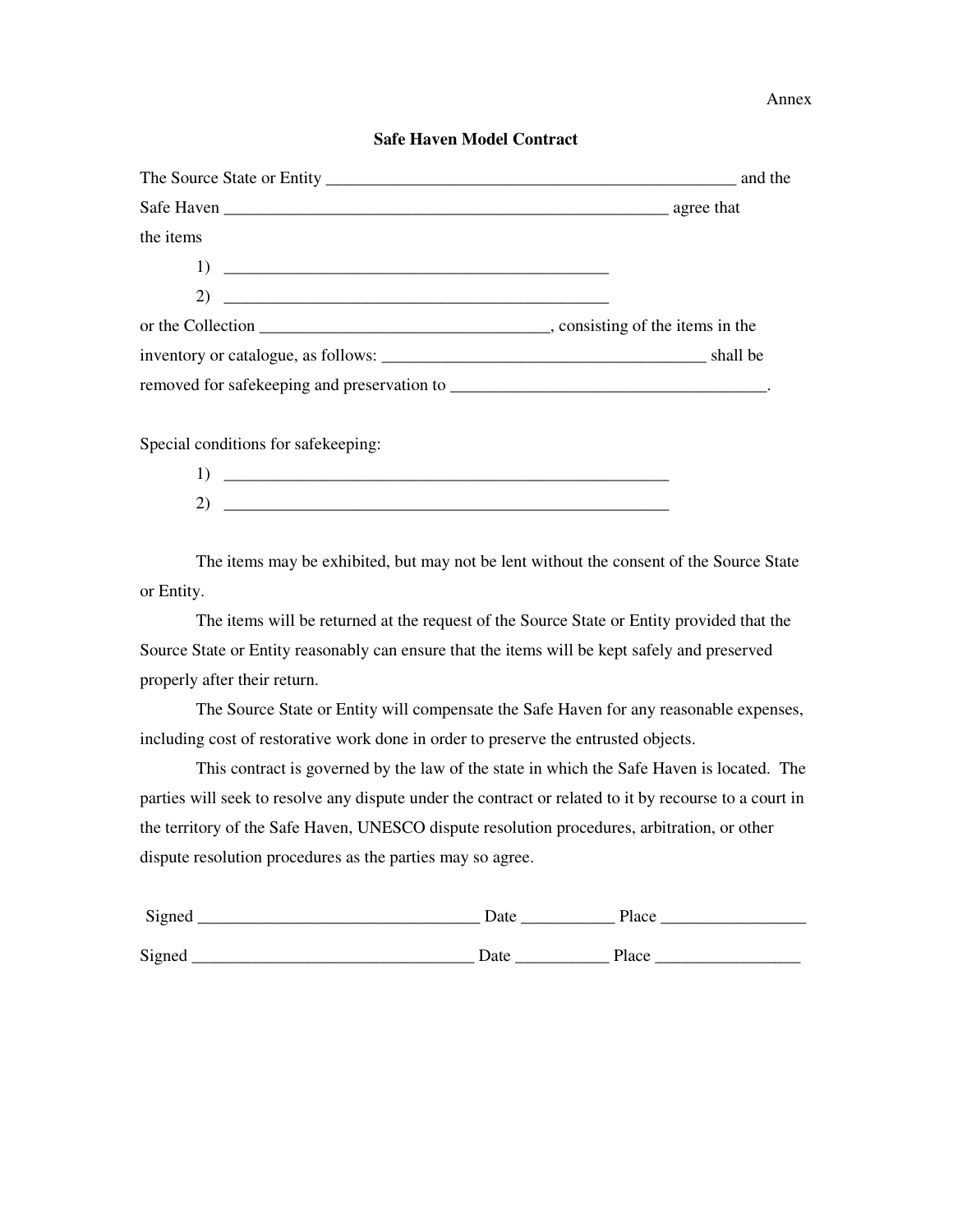

**United Nations** Educational, Scientific and **Cultural Organization** 

> Organisation des Nations Unies pour l'éducation, la science et la culture

Organización de las Naciones Unidas para la Educación, . la Ciencia y la Cultura

Организация Объединенных Наций по вопросам образования, науки и культуры

منظمة الأمم المتحدة للتربية والعلم والثقافة

联合国教育、

科学及文化组织

International Institute for the Unification of Private Law

Institut international pour l'unification du droit privé

Expert Committee on State Ownership of Cultural Heritage

**Model Provisions on State Ownership of Undiscovered Cultural Objects** 

# **Explanatory Report with model provisions and explanatory guidelines**

# **INTRODUCTION**

This document contains model legislative provisions (the "Model Provisions") established by a group of experts convened by the UNESCO and UNIDROIT Secretariats which are intended to assist domestic legislative bodies in the establishment of a legislative framework for heritage protection, to adopt effective legislation for the establishment and recognition of the State's ownership of undiscovered cultural objects with a view, inter alia, to facilitating restitution in case of unlawful removal. They are followed by guidelines aimed at better understanding the provisions.

The Model Provisions cannot answer all questions raised by the legal status of undiscovered cultural objects. They are designed to be applied, adapted and supplemented where necessary by the issuance of regulations providing further details. They can either supplement or replace the relevant existing provisions to strengthen enforcement or to fill a gap.

In the context of these Model Provisions, "national law" or "domestic law" are to be understood broadly, in the sense that they also include federal, regional or international law that is applicable to the State adopting the Model Provisions (hereafter the enacting State).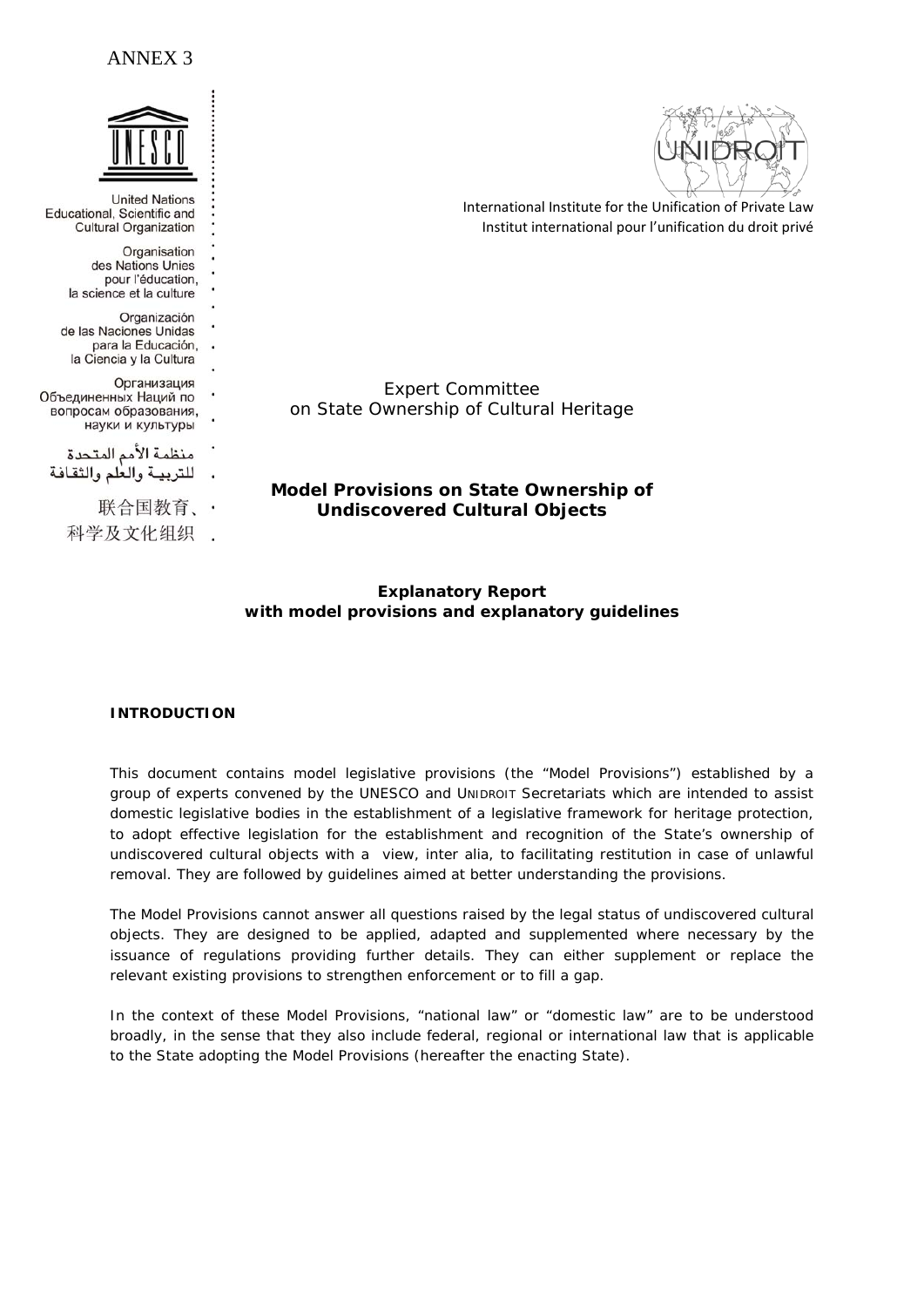#### **BACKGROUND/CONTEXT**

During the extraordinary session of the UNESCO Intergovernmental Committee for Promoting the Return of Cultural Property to its Countries of Origin or its Restitution in Case of Illicit Appropriation held in Seoul in November 2008 legislation on undiscovered antiquities was one of the major issues discussed. It was in particular noted that such national legislation is often too vague and that this lack of precision in legislation is often penalised by courts. States consequently encounter numerous legal obstacles when requesting restitution of such objects found in another country. A proposal was then put forward concerning the preparation of model provisions for protecting cultural property against illicit traffic to be submitted to States as a model that could be integrated into their own body of law or adapted nationally in accordance with specific legal traditions. The aim was to ensure that all States were equipped with sufficiently explicit legal principles to guarantee their ownership of cultural property.

On that occasion, Mr Patrick O'Keefe, Honorary Professor at the University of Queensland (Australia) presented the legal obstacles which many countries faced during the restitution process, particularly when dealing with archaeological artefacts from sites for which there were no inventories or documentation on provenance. He encouraged States to affirm their right to ownership of cultural heritage as an inalienable and imprescriptible right and to claim the ownership of all yet undiscovered archaeological and cultural property.

In this connection, it is worthwhile recalling that UNESCO looked at this issue as long ago as 1956 *in its Recommendation on the International Principles Applicable to Archaeological Excavations* which, after setting out the general principle that each State should ensure the protection of its archaeological heritage, it goes on to say that "[e]ach Member State should define legal status of the archaeological sub-soil and, where State ownership of the said sub-soil is recognized, specifically mention the fact in it legislation" (see Principle 5(e)).

Professor Jorge Sánchez Cordero, Director of the Mexican Center of Uniform Law and member of the Governing Council of UNIDROIT, presented a project for the effective promotion of ratification of the 1970 UNESCO Convention and the 1995 UNIDROIT Convention. Describing these Conventions as "two sides of the same coin", he depicted the UNIDROIT Convention to the Intergovernmental Committee as the natural follow-up of the 1970 Convention. In the same vein of Professor O'Keefe, he defended the possibility of drafting a uniform law to fill the legal void at the international level. He also suggested the creation of a working group that could address the task of standardisation. Indeed those conventions were based partly on national legislation, but some States did not have sufficient legislation and needed assistance.

At the 15<sup>th</sup> session of the UNESCO Intergovernmental Committee (Paris, May 2009), the twenty-two members of the Committee came out in favour of pursuing this initiative and encouraged UNESCO and UNIDROIT to set up a committee of independent experts to draft model legislative provisions defining State ownership of cultural property, in particular the archaeological heritage. Such legal guidelines could, it was felt, form the basis for drafting national legislation and promote uniformity of the cultural terminology, the ultimate goal being for all States to adopt sufficiently explicit legal principles in this area.

At its 88<sup>th</sup> session (May 2009), the UNIDROIT Governing Council decided to agree in principle to work with UNESCO in drafting an instrument that would facilitate the application of the 1970 UNESCO Convention and the 1995 UNIDROIT Convention as well as their ratification by as many States as possible. It was clear that the aim was not to question the principles laid down by those two instruments, but to facilitate their application.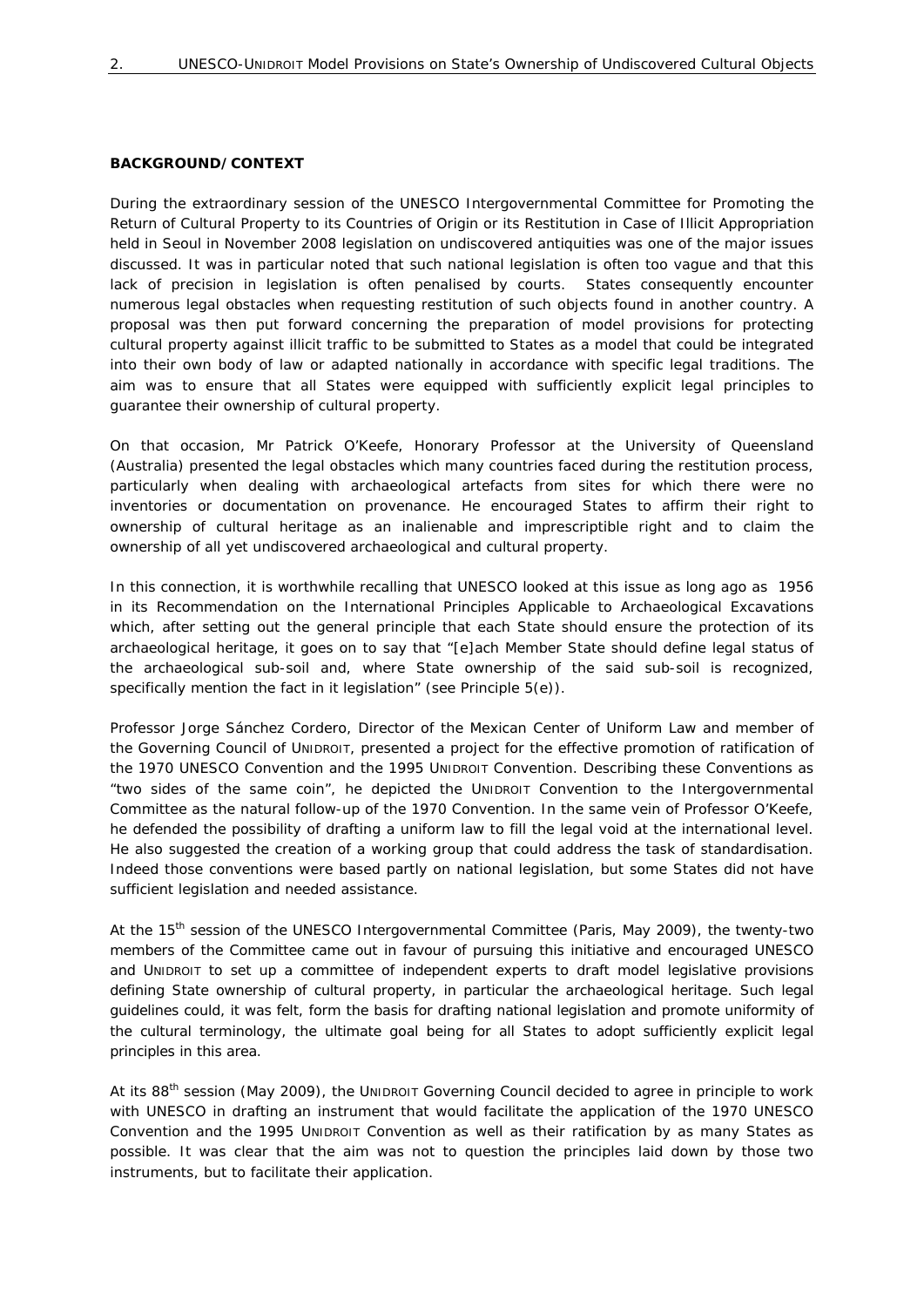At the 16<sup>th</sup> session of the UNESCO Intergovernmental Committee (Paris, September 2010), the Committee formally adopted a Recommendation in which it "encourages the establishment of a working group of independent experts chosen jointly by UNESCO and UNIDROIT .... [and] encourages the preparation of model provisions with explanatory guidelines to be made available to States to consider in the drafting or strengthening of national laws". The General Assembly of UNIDROIT decided in December 2010 to include this item in the Work Programme 2011 – 2013, in close cooperation with UNESCO.

The UNESCO and UNIDROIT Secretariats accordingly set up an Expert Committee, using a criterion which would guarantee the most representative geographic participation. The members of the Committee were appointed in their personal capacity as independent experts and composed as follows: as Co-chairs, Dr. Jorge Sánchez Cordero (Mexico) and Prof. Marc-André Renold (Switzerland) and, as members, Thomas Adlercreutz (Sweden), James Ding (China), Manlio Frigo (Italy), Vincent Négri (France), Patrick O'Keefe (Australia), Norman Palmer (United Kingdom) and Folarin Shyllon (Nigeria). The UNIDROIT and UNESCO Secretariats were represented by Marina Schneider and Edouard Planche respectively.

At its  $90<sup>th</sup>$  session in May 2011, the UNIDROIT Governing Council took note of the state of advancement of the work on drafting model legislative provisions and reiterated its support and involvement for the project.

The Expert Committee met formally on three occasions in Paris, on September 20, 2010, March 14, 2011 and June 29, 2011. Several exchanges among the members of the Committee also took place via e-mail.

At its  $17<sup>th</sup>$  session (Paris, July 2011), the UNESCO Intergovernmental Committee examined the draft Model Provisions accompanied by explanatory guidelines and adopted a recommendation in which it "takes note of the finalization of model provisions, [...] invite the Expert committee to incorporate in its explanatory guidelines the observations made [… and] request to widely disseminate those model provisions […]" (see Attachment I).

The UNIDROIT Governing Council then also took note of the finalisation of the model provisions and welcomed the close collaboration with UNESCO. The Council also requested the Secretariat to continue this joint effort by calling for the wide dissemination of the work.

#### **STATUS OF THE MODEL PROVISIONS**

As stated in the Recommendations adopted by the UNESCO Intergovernmental Committee at its 16<sup>th</sup> and 17<sup>th</sup> sessions, those provisions are made available to States to consider in the drafting or strengthening of their national legislations.

It is by no means a binding legal text or a normative instrument as it has not been submitted to States for formal approval. The provisions constitute a model offered to States which might need it, among other legal tools of which the UNESCO and UNIDROIT Secretariats have the mission to encourage the implementation.

> \* \* \*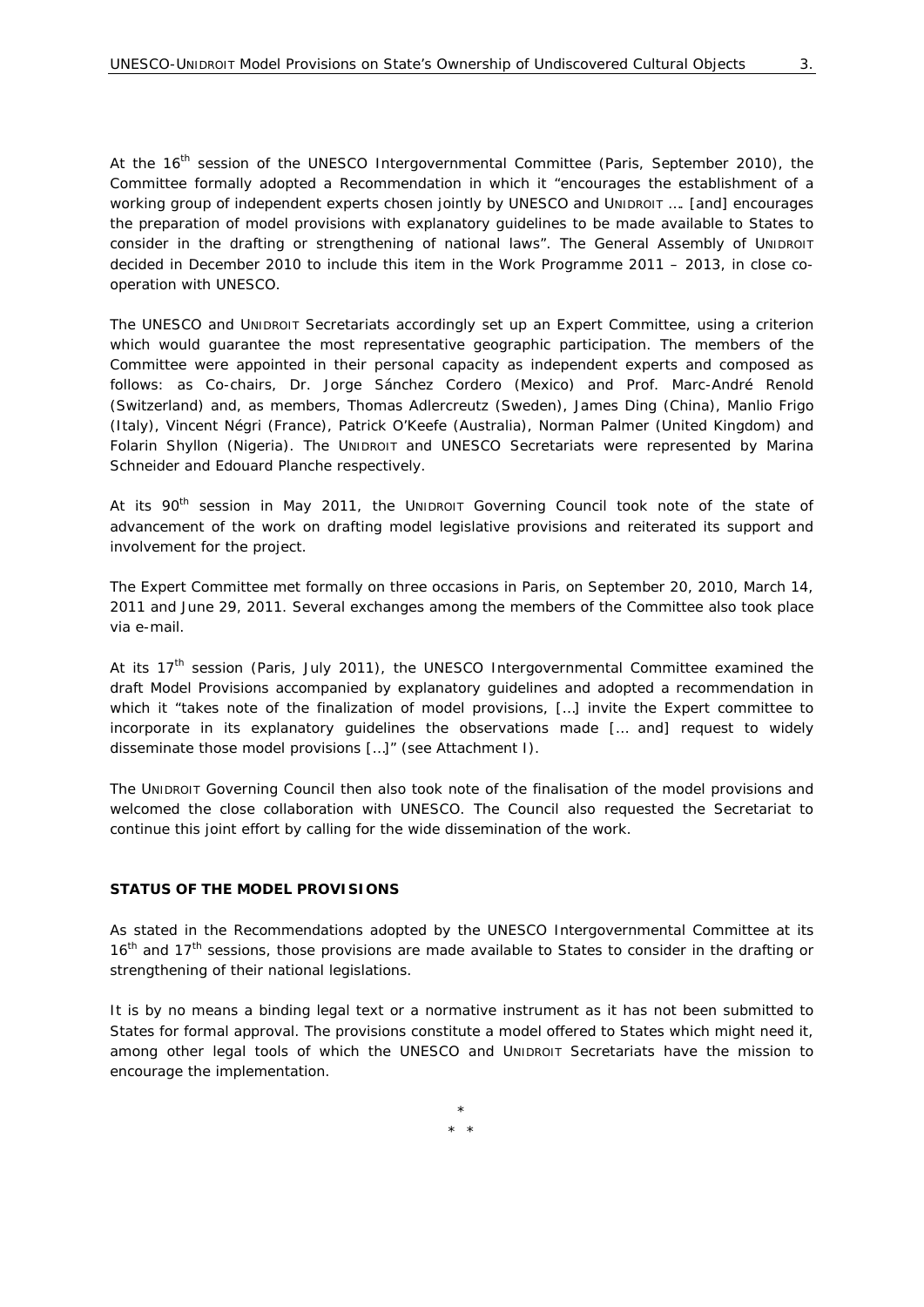It is important at this stage to note that the Expert Committee made great efforts to come to a short text – so as to be more incisive -, with only six provisions, which aims, in line with both the 1970 UNESCO and the 1995 UNIDROIT Conventions, both to encourage the protection of archeological objects and to favor their restitution to the State where illicit excavations took place.

The drafting of clear provisions also aims at avoiding the time and efforts that would be needed to develop comprehensive interpretations of the law of the State bringing an action for return of an object that falls within the scope of these provisions.

Simplicity further avoids that ambiguity could be exploited before foreign courts. Moreover, the provisions have to be understandable by foreigners engaged in the trade in cultural heritage as it should be recalled that the Court of Appeal (United States of America) in United States v. McClain 593 F2d 658 at 670 held that the Mexican claim of ownership was not expressed "with sufficient clarity to survive translation into terms understandable and binding upon American citizens."

> **Model Provisions on State Ownership of Undiscovered Cultural Objects accompanied by explanatory guidelines**

#### **Provision 1 – General Duty**

# **The State shall take all necessary and appropriate measures to protect undiscovered cultural objects and to preserve them for present and future generations.**

#### *Guidelines:*

It is felt that the first provision should be a general clause that recalls the general duty of the State regarding cultural objects that have not yet been discovered.

The duty relates both to the *protection* and *preservation* of such objects. These terms are to be found also in the Preambles of the UNESCO Convention on the Protection of Underwater Cultural Heritage of 2001 and of the UNIDROIT Convention on Stolen or Illegally exported Cultural Objects of 1995.

An earlier version of the text indicated some measures to be taken: for example, a State should encourage, through financial and other means, persons who find archaeological objects to disclose their finding to the competent authorities, or encourage the national and international circulation of such archaeological objects, for example through loans to museums and other cultural institutions. It was finally decided to allow each State to take the measures it deemed necessary and appropriate in accordance with the national and international practice and standards and, among others, the 1976 UNESCO Recommendation concerning the International Exchange of Cultural Property or the Preambles of the 1970 UNESCO Convention and the 1995 UNIDROIT Convention.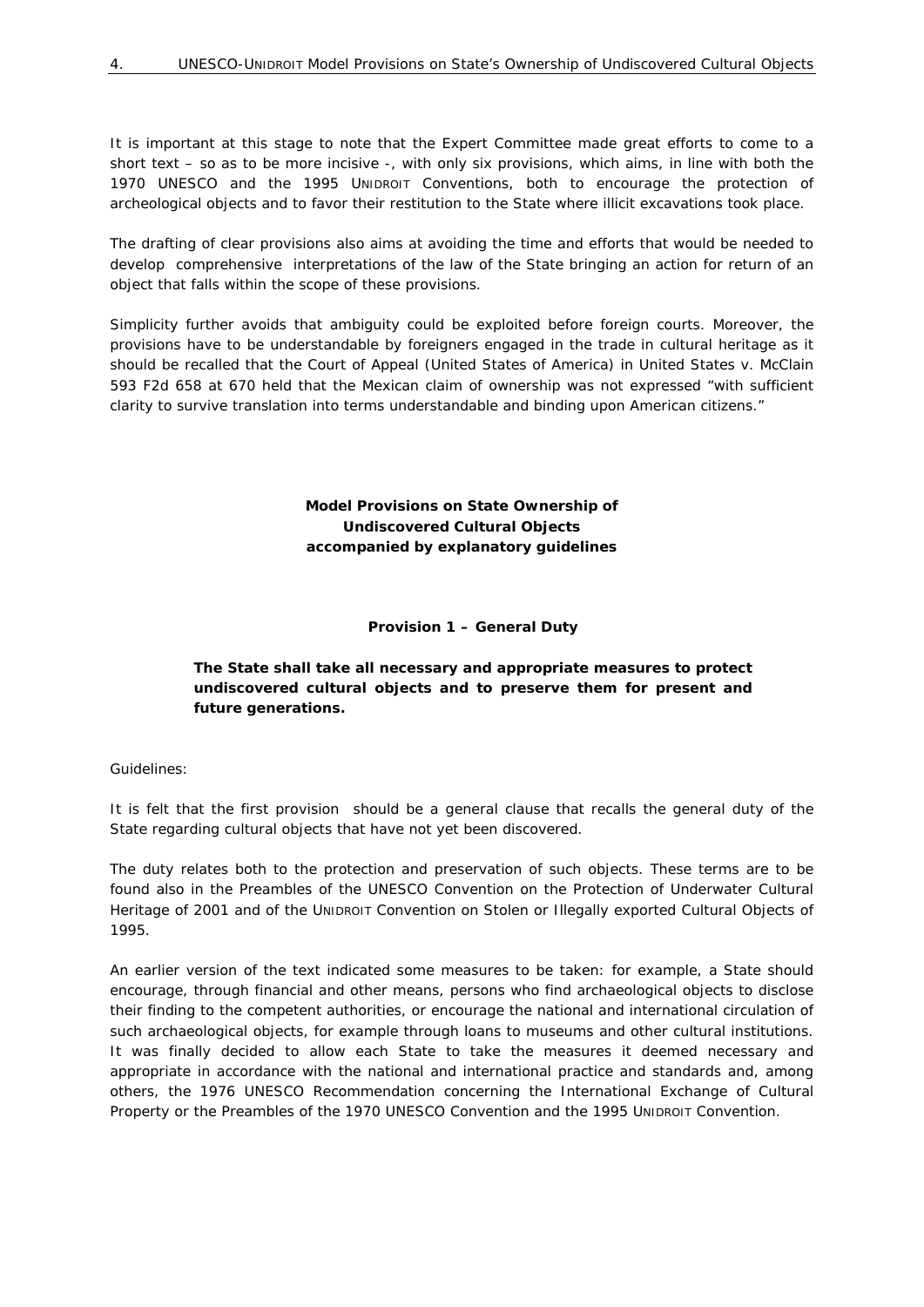The State's duty applies both in the present times (i.e. on the date the model provisions are adopted by a State) and for the future (i.e. after they have been adopted). The obligation of preservation for future generations is indeed now a significant factor for sustainable development of all communities The model provisions will not affect past situations as they are not intended to be retroactive. It should be recalled that the 1970 and 1995 Conventions also have no retroactive application, following the general principle stated in Article 28 of the 1969 Vienna Convention on the Law of Treaties.

This provision imposes a general obligation and indicates the intent of the law which may be adopted according to the legislative tradition of the enacting State, such as being the first clause of a national statute, or incorporated in the statute's preamble.

#### **Provision 2 – Definition**

# **Undiscovered cultural objects include objects which, consistently with national law, are of importance for archaeology, prehistory, history, literature, art or science and are located in the soil or underwater.**

#### *Guidelines:*

The model provisions definition is based on the general definition given by the 1970 UNESCO Convention (art.1) and the 1995 UNIDROIT Convention (art. 2). This is to stress that these provisions must facilitate the implementation of the two instruments and that the definition is applied among the 120 States bound by the 1970 UNESCO Convention. As it is a model of a national legislation a reference to the national law is appropriate.

The definition incorporates both types of Undiscovered Cultural Objects, i.e. those found in the *soil* and those found *underwater*. The ownership regime under the Convention on the Protection of the Underwater Cultural Heritage of 2001 – which is different from that of these Model Provisions – will apply to States Parties to that Convention.

It should be stressed that the list of categories is not exhaustive and the enacting State is free to add what it wants (for example, also covered are anthropological objects, human remains, etc.). Similarly, the location of the object should be understood broadly (for example, an undiscovered object could be located in a building or in ice). The enacting State can of course choose on the contrary to limit the definition in its internal law.

#### **Provision 3 – State Ownership**

#### **Undiscovered cultural objects are owned by the State, provided there is no prior existing ownership.**

#### *Guidelines:*

This provision is the central rule of the model provisions. The principle adopted - State ownership follows that of many existing national legislations, but in the most clear and simple terms. As drafted, the text clearly indicates that such objects are owned by the State *before* being discovered, thus avoiding the problem of interpretation of vague legislations.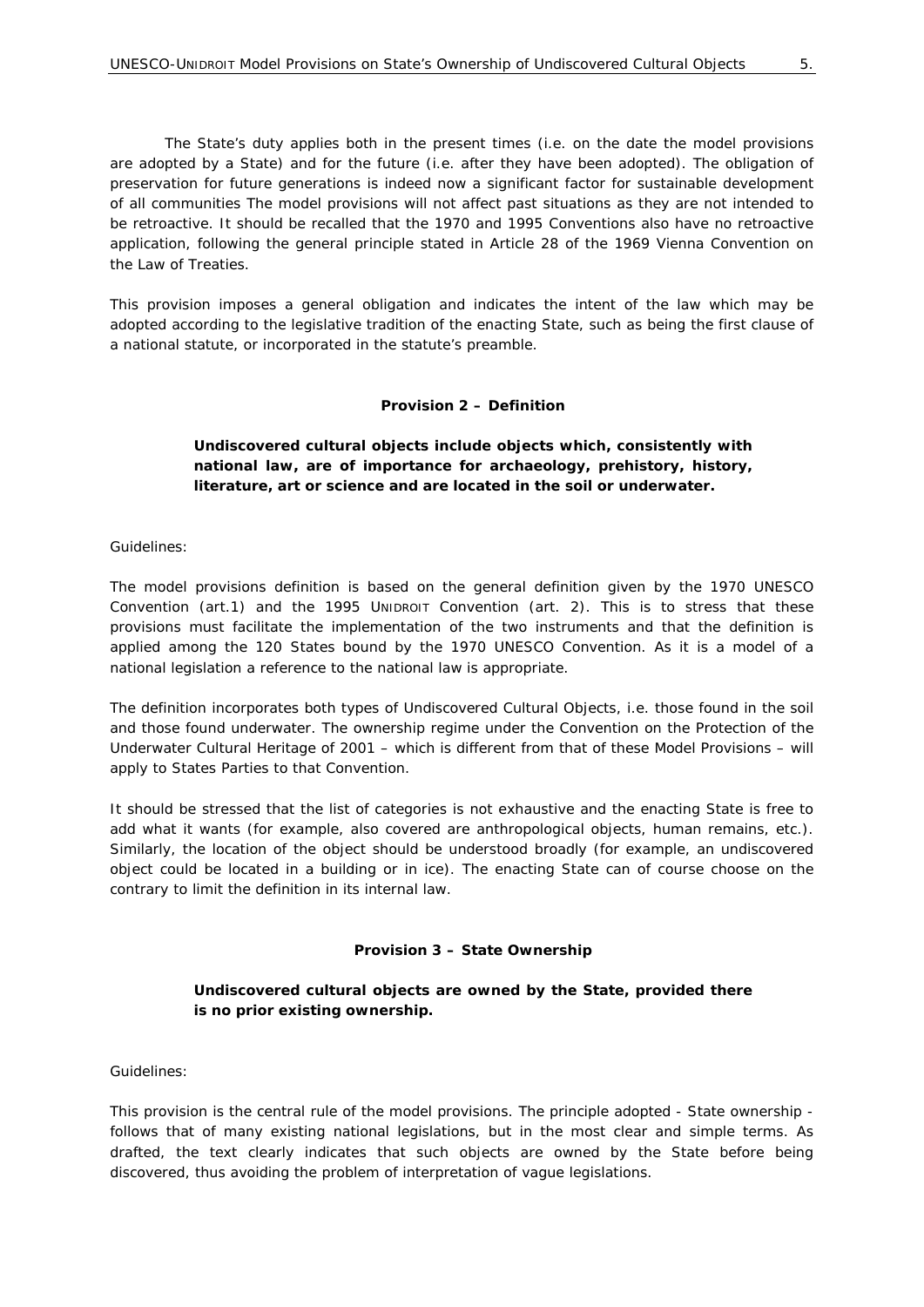The terms "*are owned by* the State" were chosen as opposed to "*are the property of* the State", for the nature of the right of ownership to be absolutely clear. It is also evident that such a right does not aim at the enrichment of the State (institutions or representatives) but allows it to fulfil its role as custodian of the heritage.

A restriction should be made in case prior ownership by a third party can be established. It could be a person who buries a cultural object belonging to him/her in order to protect it during a conflict, intending to retrieve it later so that he/she has not abandoned ownership. Some existing statutes go in the same direction when they provide for State ownership if the discovered object "belong to no one".

Given the general and abstract nature of a model law, it does not appear necessary for it to provide in detail what the precise circumstances are in which "prior existing ownership" is to be considered as established. The national legislator might wish to provide an (illustrative or exhaustive) list of such circumstances, based on local understandings or traditions.

The enacting State may wish to consider the effect of national and international human rights laws on the validity of an extended ownership of the State (see for example the 1948 Universal Declaration of Human Rights, the 1950 Convention for the Protection of Human Rights and Fundamental Freedoms – and amendments –, the national implementing legislations).

#### **Provision 4 – Illicit excavation or retention**

# **Cultural objects excavated contrary to the law or licitly excavated but illicitly retained are deemed to be stolen objects**.

#### *Guidelines:*

Once the principle of the State's ownership of undiscovered cultural objects is clearly established, the effects of it once the objects are illicitly discovered must be clearly set forth. Illicitly discovered means either illicit excavation or retention. This provision considers such objects as stolen.

It should be recalled in this connection that art. 3(2) of the 1995 UNIDROIT Convention provides that "[f]or the purpose of this Convention a cultural object which has been unlawfully excavated or lawfully excavated but unlawfully retained shall be considered stolen when consistent with the law of the State where the excavation took place".

Among the several possible definitions of what "illicit excavation or retention" of a cultural object can be, the definition given by art. 3(2) of the 1995 UNIDROIT Convention should be followed, since one of the purposes of the model provisions is to facilitate the enforcement by national courts of the Unidroit Convention. Model provision 4 (and 6 as well) follow that purpose, although they also have an autonomous existence.

This is an indirect reference to the 1995 UNIDROIT Convention which will assist States not yet Parties to it to have the legal basis in their own legislation to become Party and benefit in particular from article 3(2) ("when consistent with the law of the State where the excavation took place"), having a perfect harmony between the Convention and the national legislation. If the enacting State is not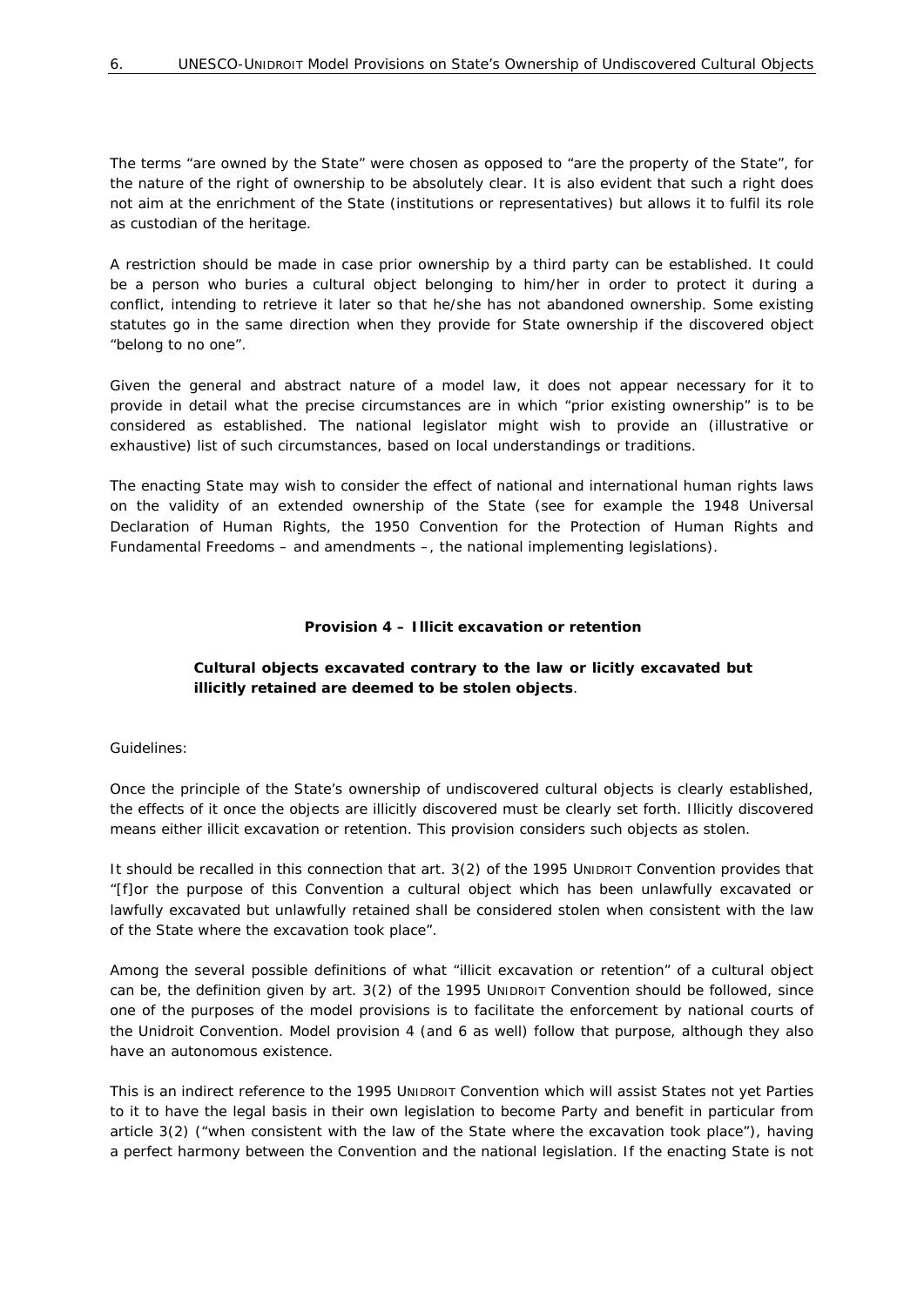Party to the 1995 Convention, the normal rules of private law will apply such as, for example, the fact that under certain legal systems title of a stolen object cannot be acquired.

The fact that this provision considers such objects as stolen has certain legal effects in domestic law (see Provision 5). This characterisation of theft triggers for example the application of the *National Stolen Property Act* in the United States of America.

The provision follows the wording of the 1995 Convention "are deemed to be stolen" and not "are stolen" to answer a problem which some States could have because as long as it is not in a possession of the object, such object cannot be stolen. A retention for the purposes of this provision would not then be a theft. This is why a broader formula has been chosen.

The licit or illicit nature of an excavation ("object excavated contrary to the law") will be determined by additional national legislation which very often already exists. For example, many national legislations require excavations to be authorised with an administrative process being followed.

The other effect concerns criminal law as the provision is dealing with theft. This criminal activity involves the setting into force of the criminal law procedures at national level, but also international co-operation in criminal law matters when international aspects are concerned (see Provision 6).

In case an object is lawfully excavated and lawfully exported on a temporary basis, but not returned after the expiry of the term, and thus illicitly retained, it should be deemed stolen.

# **Provision 5 – Inalienability**

# **The transfer of ownership of a cultural object deemed to be stolen under Provision 4 is null and void, unless it can be established that the transferor had a valid title to the object at the time of the transfer.**

#### *Guidelines:*

Provision 5 is the private law complement of Provision 4. An undiscovered cultural object is a thing which may not be the object of private rights and remains such once it has been discovered. It can therefore not be validly acquired by a subsequent acquirer (by purchase, donation, succession, etc.).

A reservation should, however, be made if the transferor has a valid title, for example a State archeological museum that decides, validly according to its national law, to sell an item in its collection (for example by *deaccessioning*) or a private person who validly acquired the object prior to the entering into force of the model provision in the State concerned. If this is the case, the museum or the private person are the actual owners of the object and they may as such dispose of it.

The enacting State should be conscious of the limited scope of the provision: if the object is transferred abroad, the nullity of the transfer of ownership will be effective only if the foreign State has adopted Provision 5 or a similar rule.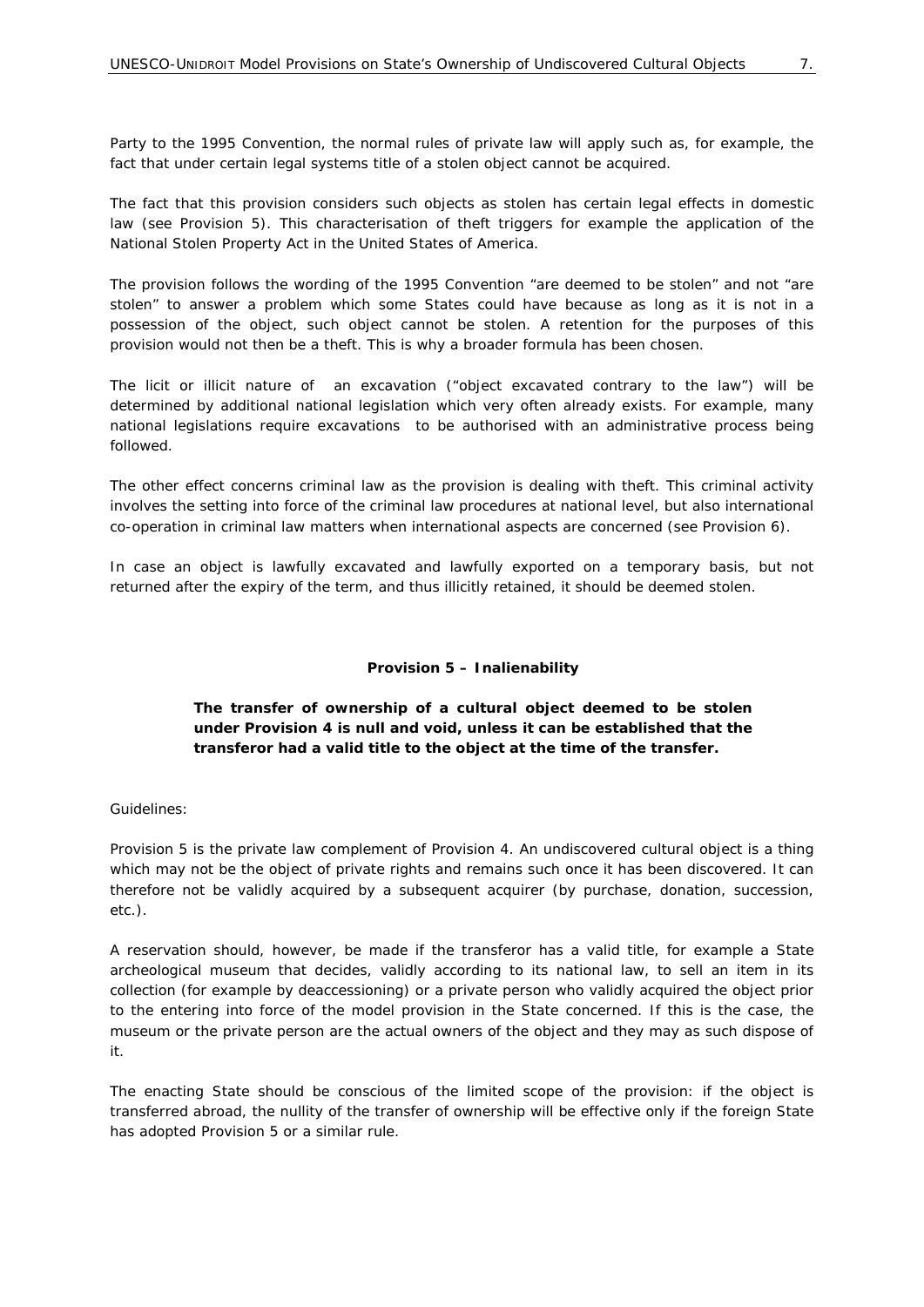#### **Provision 6 – International enforcement**

**For the purposes of ensuring the return or the restitution to the enacting State of cultural objects excavated contrary to the law or licitly excavated but illicitly retained, such objects shall be deemed stolen objects.** 

#### *Guidelines:*

Model provision 6 aims to facilitate the return or the restitution of a cultural object that has been exported after having been discovered and unlawfully removed. If the object is considered stolen, international judicial cooperation in criminal matters will generally enable its return to the country where it was discovered.

Also, from a private international law point of view, a foreign court having to deal with a claim for restitution, seeing that the country where the object was discovered considers it as stolen on the basis this provision, will have little difficulty in returning it on the basis of that state's law. This will even more so be the case if the States involved have ratified the 1995 Unidroit Convention (see its art. 3(1).

It should also be noted that the model provisions cannot and do not intend to answer all questions linked to the legal status of excavations and discoveries of cultural objects. For example, the model provisions do not deal with the issue of "treasure trove", i.e. to what extent the discoverer should be rewarded for his or her discovery. If the national legislator deems it to be relevant, this will have to be dealt with separately in accordance with its legal system. The Provisions also do not purport to solve the vexed issue of the protection of the good faith acquirer and his or her duty of diligence. It should be recalled that UNESCO specifically asked UNIDROIT to deal with this fundamental issue and the 1995 UNIDROIT Convention provides an answer in Articles 3 and 4. In particular Article 4(4) indicates the criteria to determine due diligence at the time of acquisition of an object, which will be of great assistance to the potential buyer who will know in advance how to behave, but also to the judge called to decide in case of dispute. Such criteria have inspired several national legislations adopted since.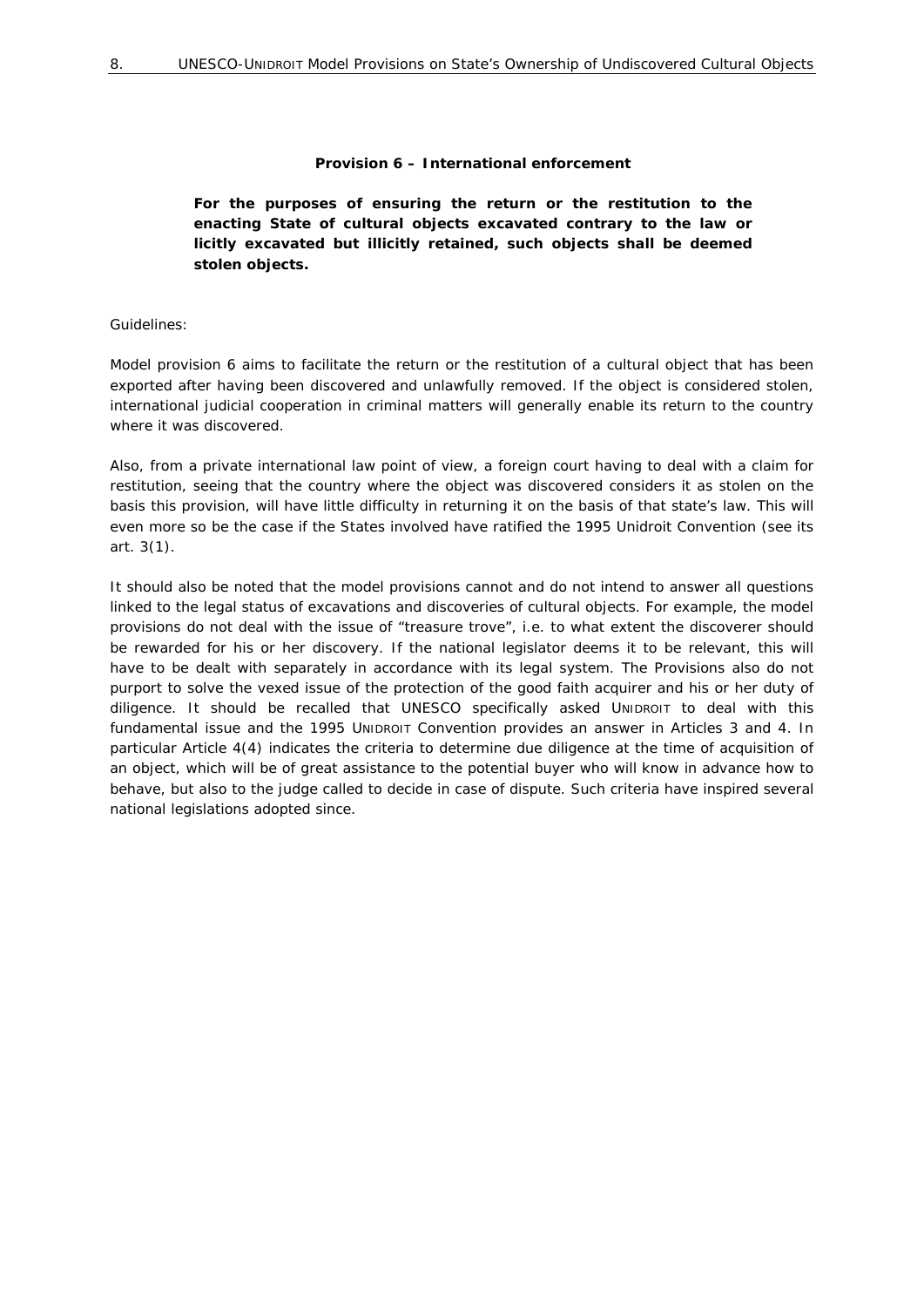# 114TH CONGRESS <sup>2D SESSION</sup> **S. 2763**

To provide the victims of Holocaust-era persecution and their heirs a fair opportunity to recover works of art confiscated or misappropriated by the Nazis.

# IN THE SENATE OF THE UNITED STATES

APRIL 7, 2016

Mr. CORNYN (for himself, Mr. CRUZ, Mr. SCHUMER, and Mr. BLUMENTHAL) introduced the following bill; which was read twice and referred to the Committee on the Judiciary

# **A BILL**

- To provide the victims of Holocaust-era persecution and their heirs a fair opportunity to recover works of art confiscated or misappropriated by the Nazis.
	- 1 *Be it enacted by the Senate and House of Representa-*
	- 2 *tives of the United States of America in Congress assembled,*

# 3 **SECTION 1. SHORT TITLE.**

4 This Act may be cited as the ''Holocaust Expropri-5 ated Art Recovery Act of 2016''.

# 6 **SEC. 2. FINDINGS.**

- 7 Congress finds the following:
- 8 (1) It is estimated that the Nazis confiscated or 9 otherwise misappropriated as many as 650,000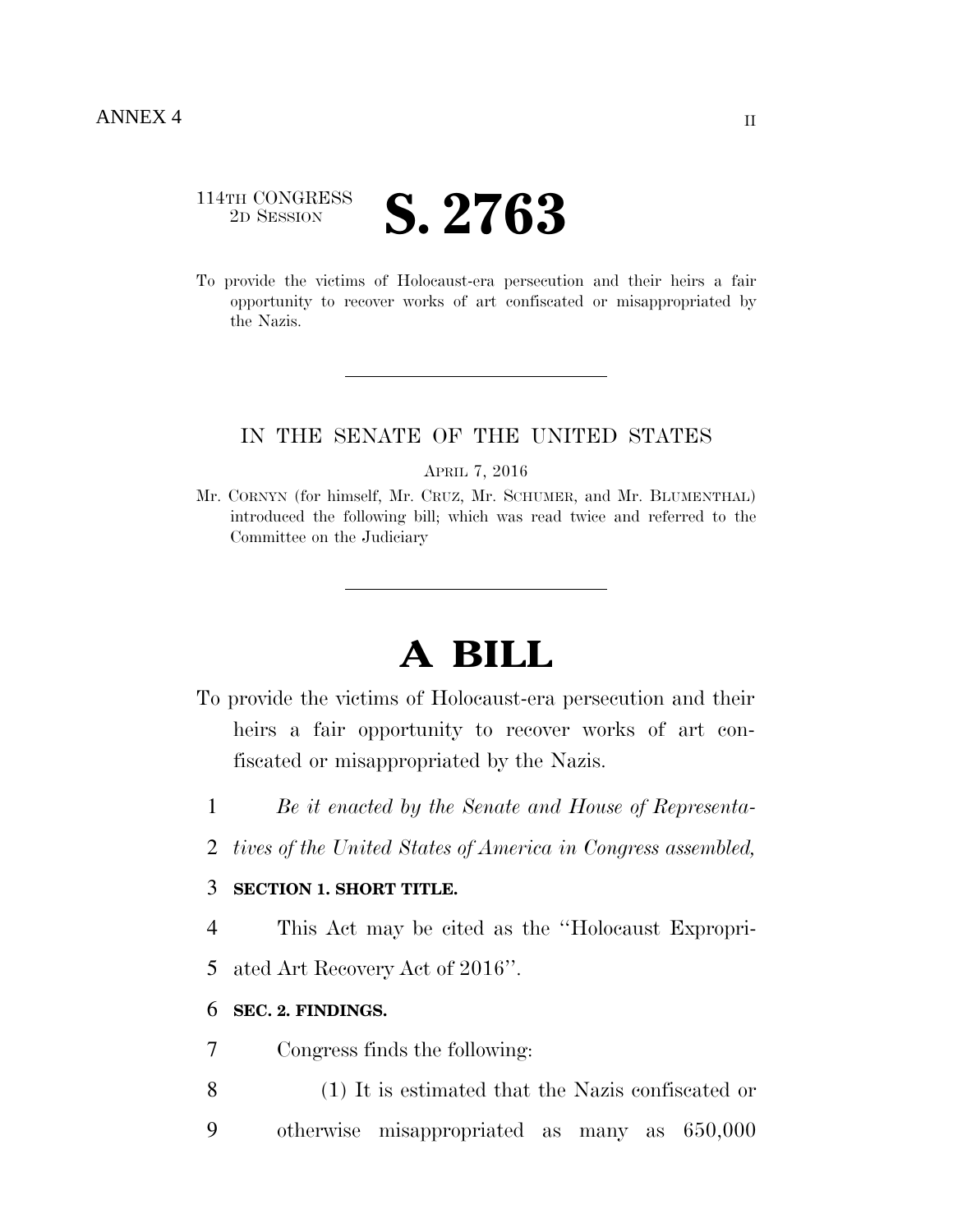works of art throughout Europe as part of their gen- ocidal campaign against the Jewish people and other persecuted groups. This has been described as the ''greatest displacement of art in human history''.

 (2) Following World War II, the United States and its allies attempted to return the stolen artworks to their countries of origin. Despite these efforts, many works of art were never reunited with their owners. Some of the art has since been discov-ered in the United States.

 (3) In 1998, the United States convened a con- ference with 44 nations in Washington, DC, known as the Washington Conference, which produced Principles on Nazi-Confiscated Art. One of these principles is that ''steps should be taken expedi- tiously to achieve a just and fair solution'' to claims involving such art that has not been restituted if the owners or their heirs can be identified.

 (4) The same year, Congress enacted the Holo- caust Victims Redress Act (Public Law 105–158, 112 Stat. 15), which expressed the sense of Con- gress that ''all governments should undertake good faith efforts to facilitate the return of private and public property, such as works of art, to the rightful owners in cases where assets were confiscated from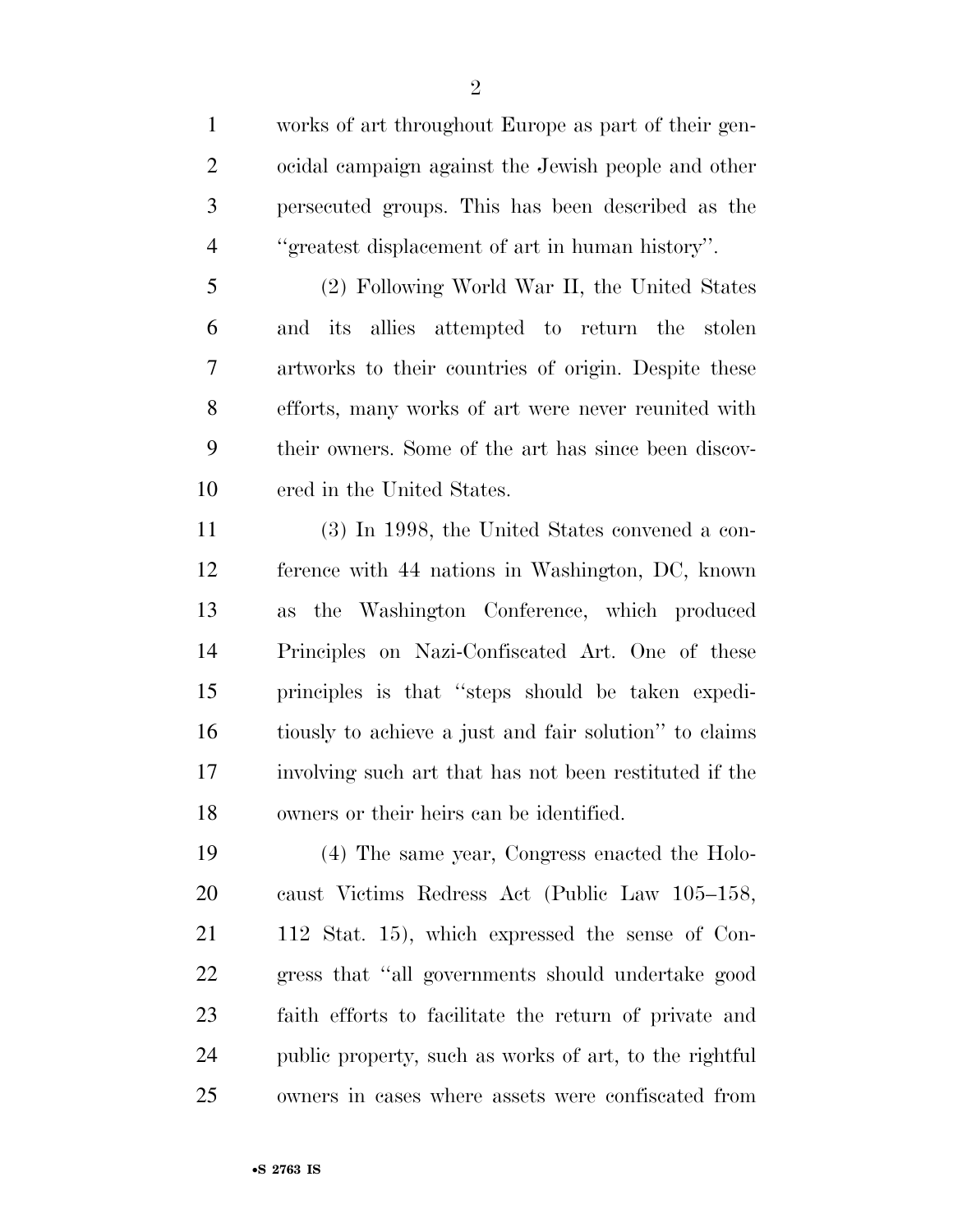the claimant during the period of Nazi rule and there is reasonable proof that the claimant is the rightful owner.''.

 (5) In 2009, the United States participated in a Holocaust Era Assets Conference in Prague, Czech Republic, with 45 other nations. At the con- clusion of this conference, the participating nations issued the Terezin Declaration, which reaffirmed the 1998 Washington Conference Principles on Nazi- Confiscated Art and urged all participants ''to en- sure that their legal systems or alternative processes, while taking into account the different legal tradi- tions, facilitate just and fair solutions with regard to Nazi-confiscated and looted art, and to make certain that claims to recover such art are resolved expedi- tiously and based on the facts and merits of the claims and all the relevant documents submitted by all parties.''. The Declaration also urged participants to ''consider all relevant issues when applying var- ious legal provisions that may impede the restitution of art and cultural property, in order to achieve just and fair solutions, as well as alternative dispute res-olution, where appropriate under law.''.

 (6) Numerous victims of Nazi persecution and their heirs have taken legal action to recover Nazi-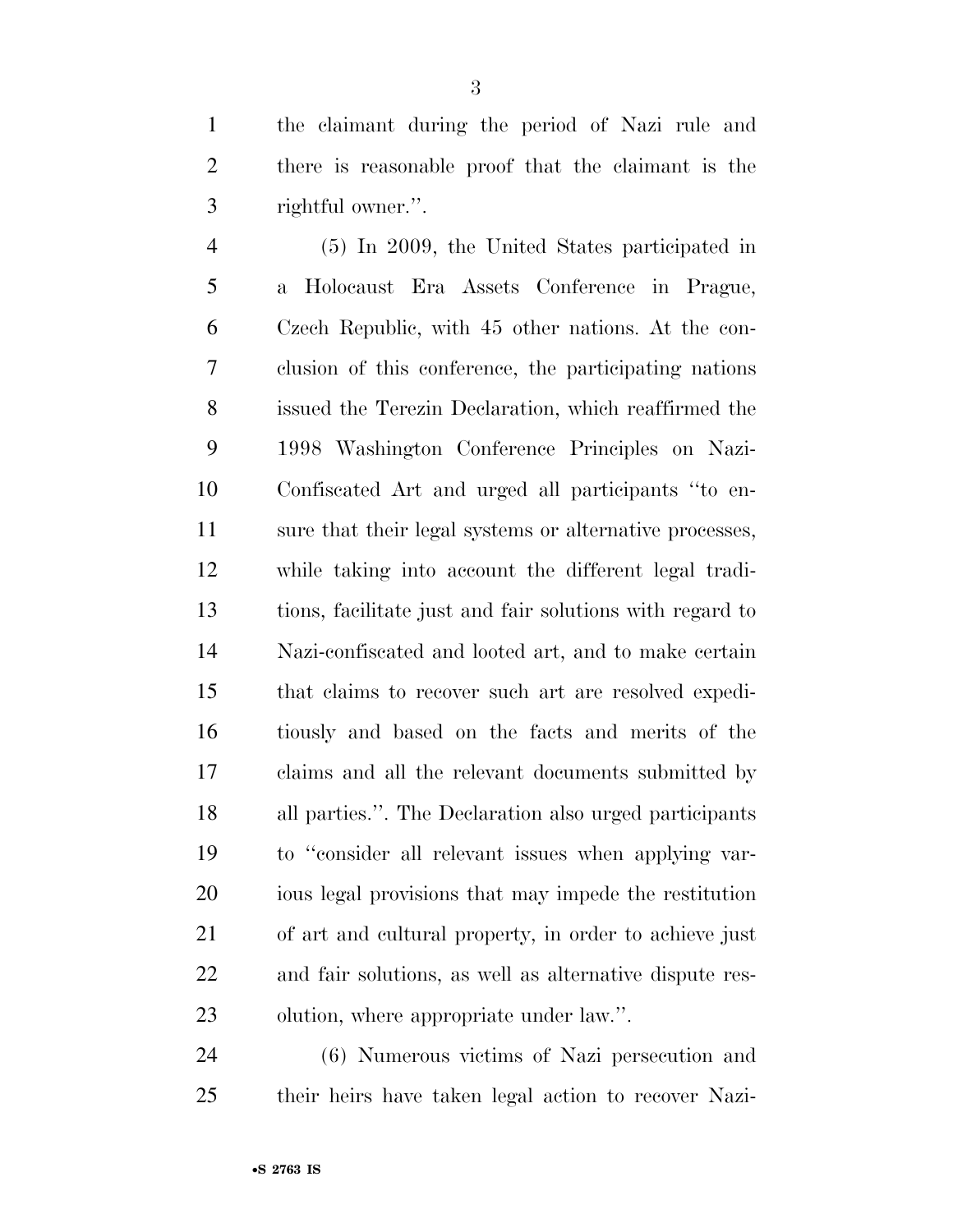| $\mathbf{1}$   | confiscated art. These lawsuits face significant pro-  |
|----------------|--------------------------------------------------------|
| $\overline{2}$ | eedural obstacles partly due to State statutes of lim- |
| 3              | itations, which typically bar claims within some lim-  |
| $\overline{4}$ | ited number of years from either the date of the loss  |
| 5              | or the date that the claim should have been discov-    |
| 6              | ered. In some cases, this means that the claims ex-    |
| 7              | pired before World War II even ended. (See, e.g.,      |
| 8              | The Detroit Institute of Arts v. Ullin, No. 06–        |
| 9              | 10333, 2007 WL 1016996 (E.D. Mich. Mar. 31,            |
| 10             | 2007).) The unique and horrific circumstances of       |
| 11             | World War II and the Holocaust make statutes of        |
| 12             | limitations and other time-based procedural defenses   |
| 13             | especially burdensome to the victims and their heirs.  |
| 14             | Those seeking recovery of Nazi-confiscated art must    |
| 15             | painstakingly piece together their cases from a frag-  |
| 16             | mentary historical record ravaged by persecution,      |
| 17             | war, and genocide. This costly process often cannot    |
| 18             | be done within the time constraints imposed by ex-     |
| 19             | isting law.                                            |
|                |                                                        |

 (7) Federal legislation is needed because the only court that has considered the question held that the Constitution prohibits States from making ex- ceptions to their statutes of limitations to accommo- date claims involving the recovery of Nazi-con-fiscated art. In Von Saher v. Norton Simon Museum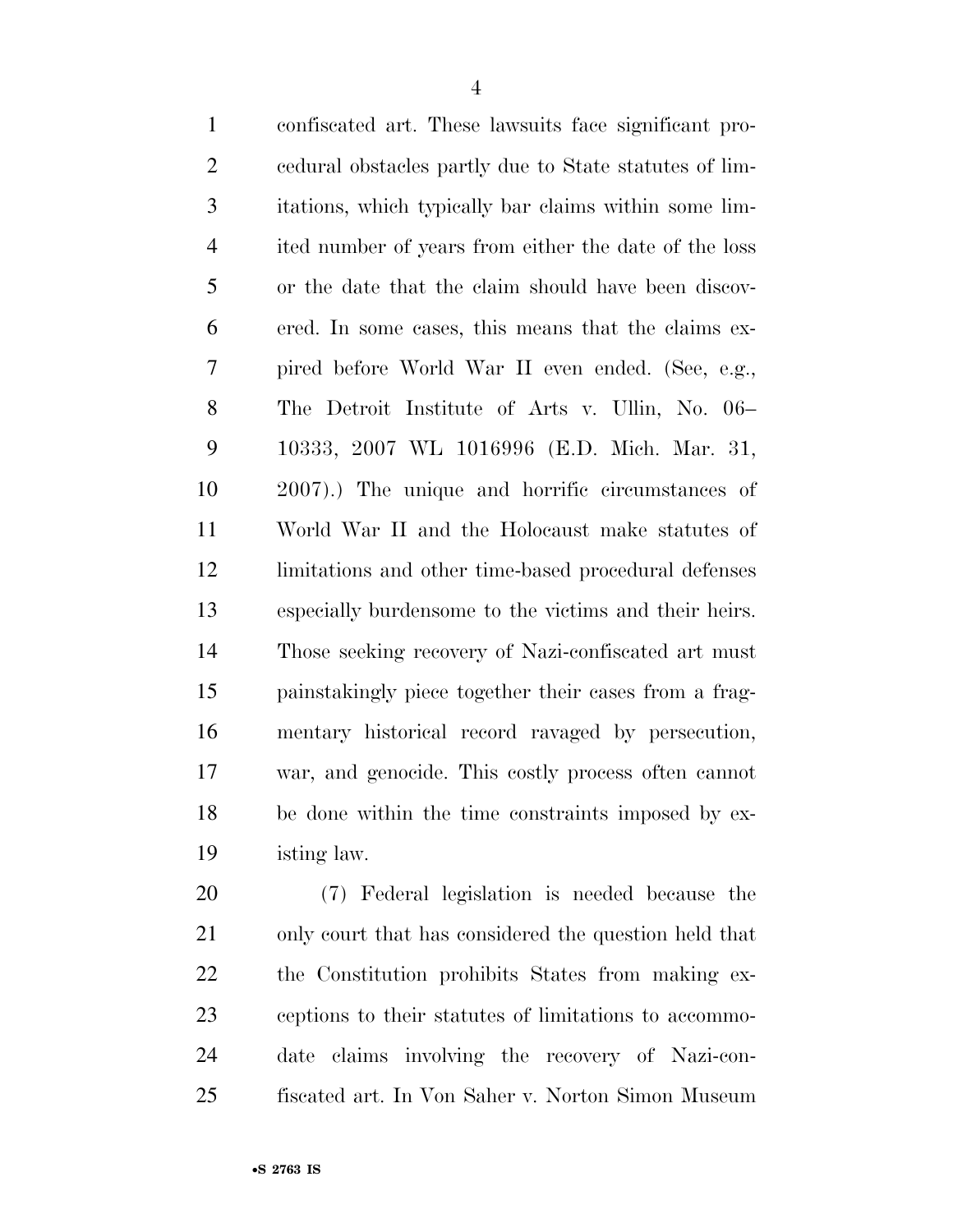of Art, 592 F.3d 954 (9th Cir. 2009), the United States Court of Appeals for the Ninth Circuit invali- dated a California law that extended the State stat- ute of limitations for claims seeking recovery of Hol- ocaust-era artwork. The Court held that the law was an unconstitutional infringement of the Federal Gov- ernment's exclusive authority over foreign affairs, which includes the resolution of war-related disputes. In light of this precedent, the enactment of a Fed- eral law is the best way to ensure that claims to Nazi-confiscated art are adjudicated on their merits. **SEC. 3. PURPOSES.**  The purposes of this Act are the following: (1) To ensure that laws governing claims to Nazi-confiscated art further United States policy as set forth in the Washington Conference Principles on Nazi-Confiscated Art, the Holocaust Victims Re- dress Act, and the Terezin Declaration. (2) To ensure that claims to artwork stolen or misappropriated by the Nazis are not barred by stat-utes of limitations and other similar legal doctrines

but are resolved in a just and fair manner on the

merits.

# **SEC. 4. DEFINITIONS.**

In this Act—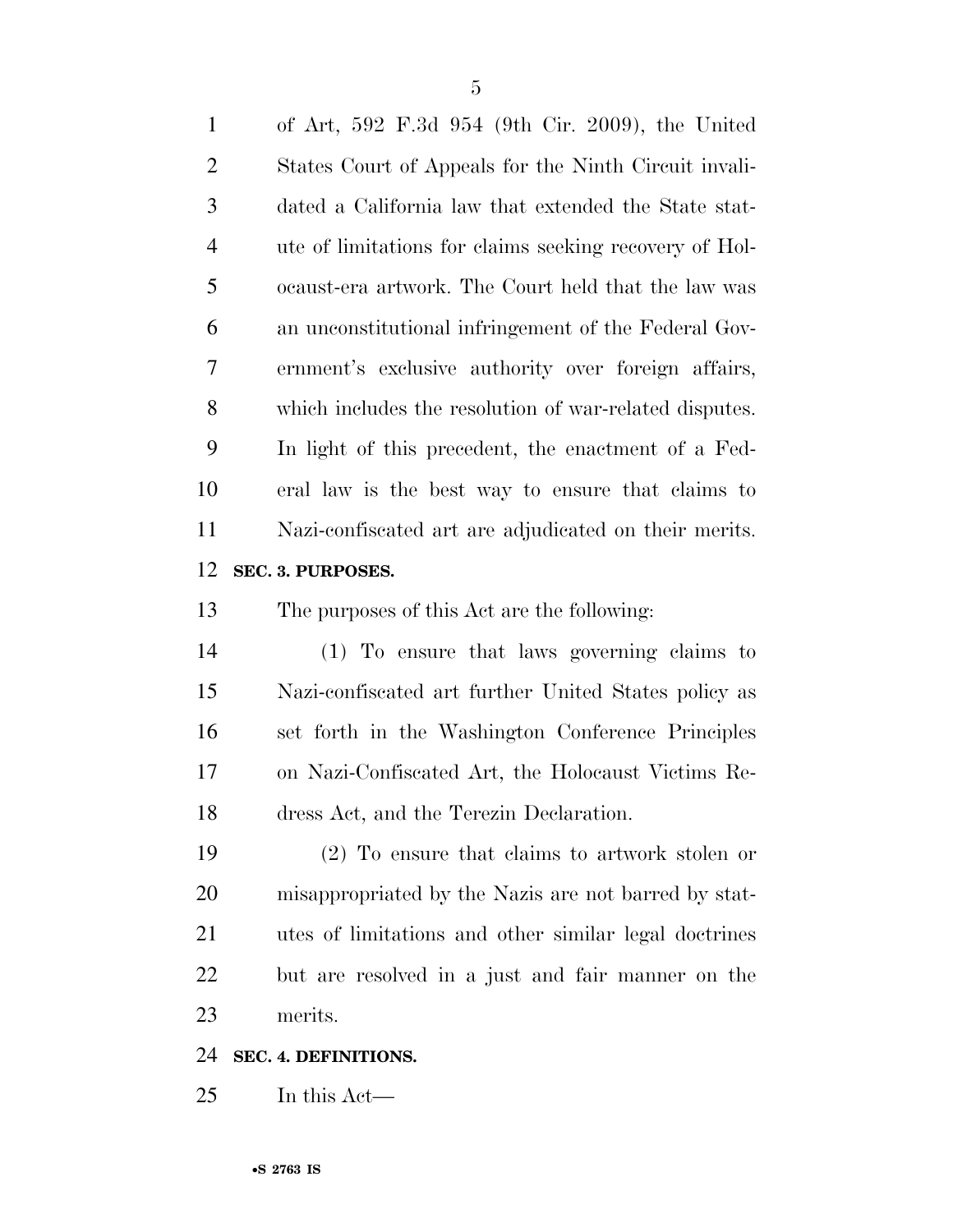(1) the term ''actual discovery'' does not in- clude any constructive knowledge imputed by law; (2) the term ''artwork or other cultural prop- erty'' includes any painting, sculpture, drawing, work of graphic art, print, multiples, book, manu- script, archive, or sacred or ceremonial object; (3) the term ''persecution during the Nazi era'' means any persecution by the Nazis or their allies during the period from January 1, 1933, to Decem- ber 31, 1945, that was based on race, ethnicity, or religion; and (4) the term ''unlawfully lost'' includes any theft, seizure, forced sale, sale under duress, or any other loss of an artwork or cultural property that

 would not have occurred absent persecution during the Nazi era.

## **SEC. 5. STATUTE OF LIMITATIONS.**

 (a) IN GENERAL.—Notwithstanding any other provi- sion of Federal law, any provision of State law, or any defense at law or equity relating to the passage of time (including the doctrine of laches), a civil claim or cause of action against a defendant to recover any artwork or other cultural property unlawfully lost because of persecu- tion during the Nazi era or for damages for the taking or detaining of any artwork or other cultural property un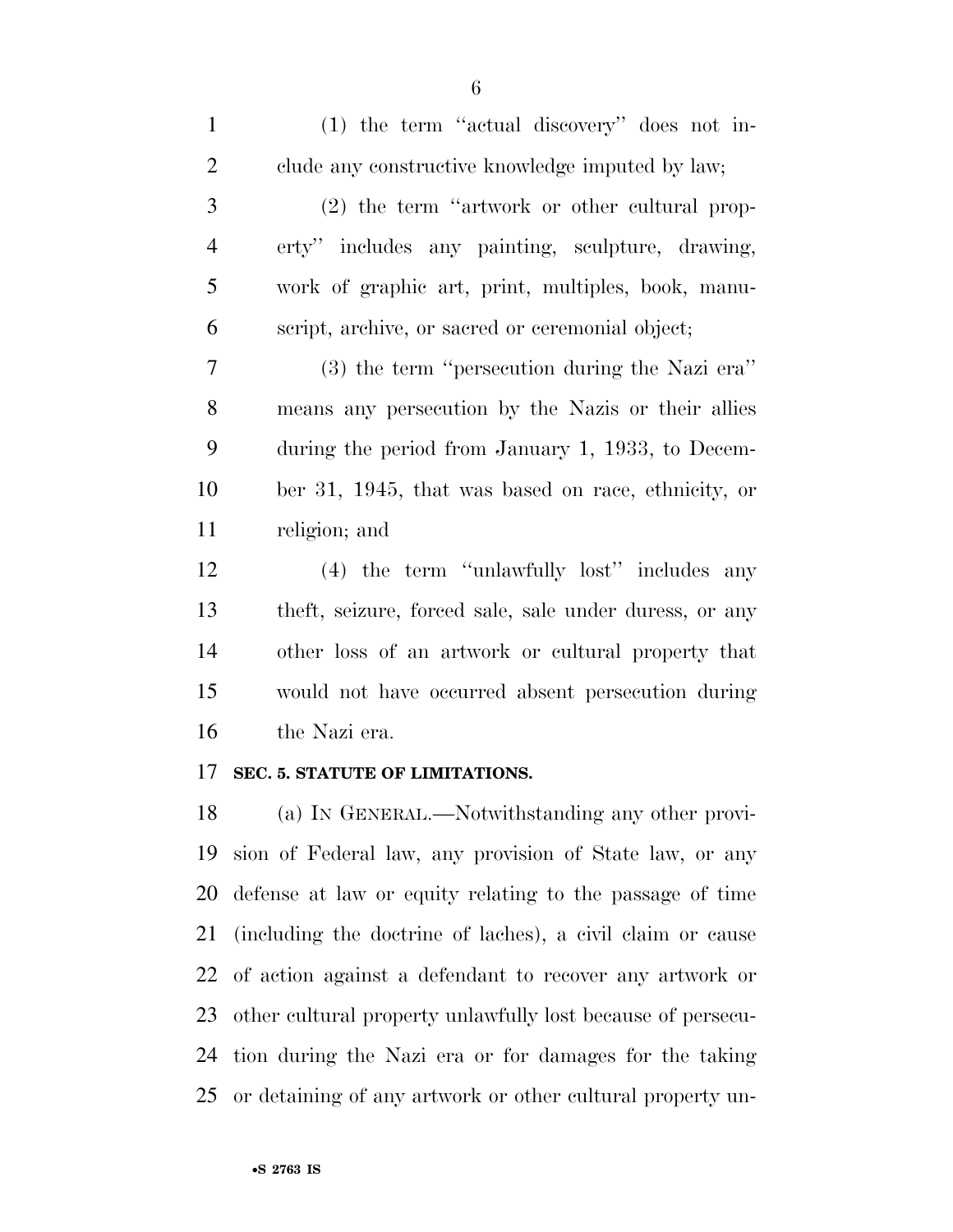lawfully lost because of persecution during the Nazi era may be commenced not later than 6 years after the actual discovery by the claimant or the agent of the claimant of—

 (1) the identity and location of the artwork or cultural property; and

 (2) information or facts sufficient to indicate that the claimant has a claim for a possessory inter- est in the artwork or cultural property that was un-lawfully lost.

 (b) POSSIBLE MISIDENTIFICATION.—For purposes of 11 subsection  $(a)(1)$ , in a case in which there is a possibility of misidentification of the artwork or cultural property, the identification of the artwork or cultural property shall occur on the date on which there are facts sufficient to determine that the artwork or cultural property is likely to be the artwork or cultural property that was unlawfully lost.

(c) APPLICABILITY.—

 (1) IN GENERAL.—Subsection (a) shall apply to any civil claim or cause of action (including a civil claim or cause of action described in paragraph (2)) that is—

 (A) pending on the date of enactment of this Act; or